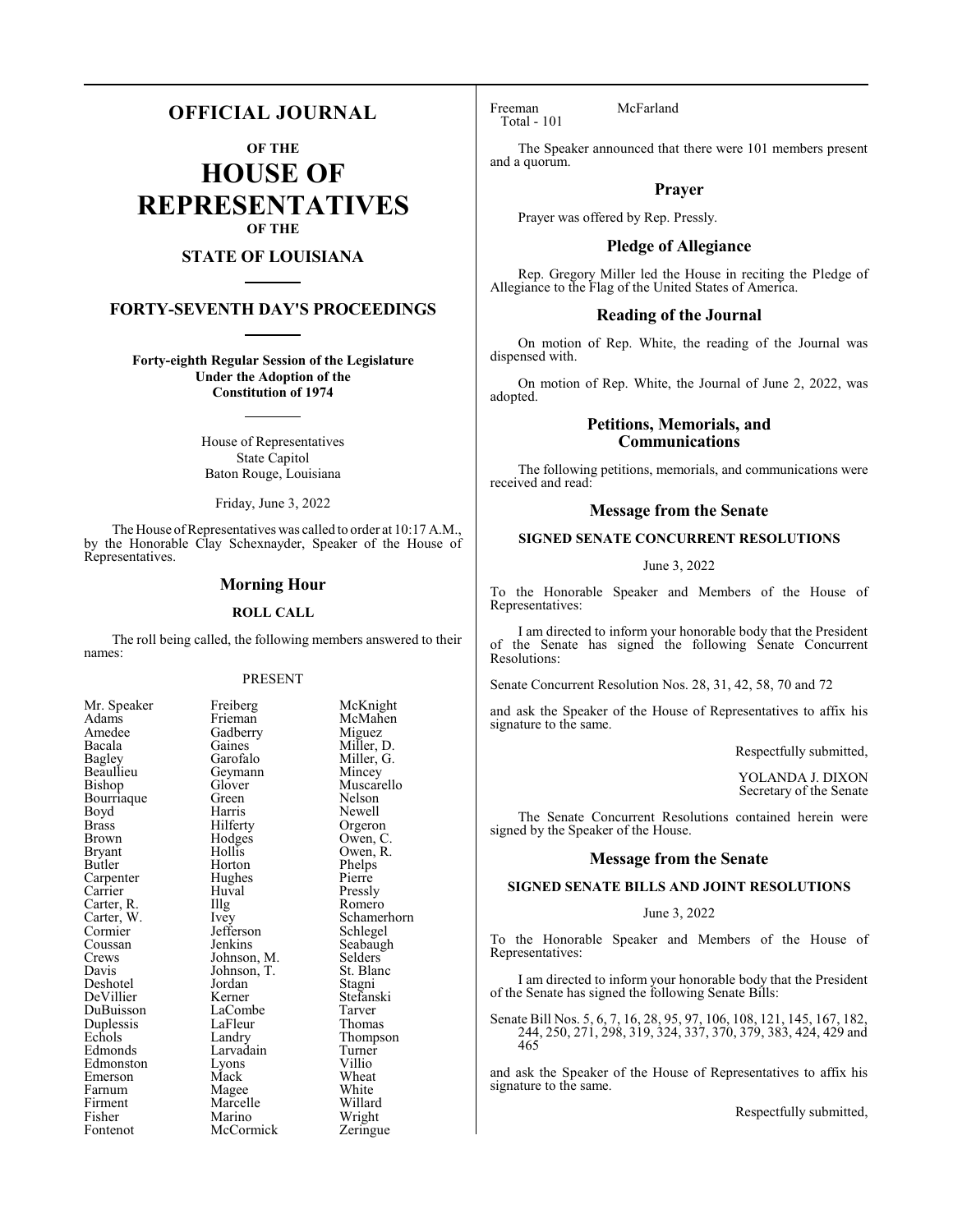## Page 2 HOUSE

47th Day's Proceedings - June 3, 2022

YOLANDA J. DIXON Secretary of the Senate

The Senate Bills and Joint Resolutions contained herein were signed by the Speaker of the House.

## **Privileged Report of the Committee on Enrollment**

### June 3, 2022

To the honorable Speaker and Members of the House of Representatives:

I am directed by your Committee on Enrollment to submit the following report:

The following House Resolutions have been properly enrolled:

### **HOUSE RESOLUTION NO. 226—**

BY REPRESENTATIVE AMEDEE A RESOLUTION

To commend the members and volunteers of the 2022 Concerned Women for America of Louisiana's Encourage-A-Legislator Project.

#### **HOUSE RESOLUTION NO. 229—** BY REPRESENTATIVE TARVER

A RESOLUTION

To commend Morris A. Collura on the occasion of his one hundredth birthday and to acknowledge his military service to his country during World War II.

## **HOUSE RESOLUTION NO. 230—** BY REPRESENTATIVE WILLARD

A RESOLUTION

To commend author Wiletta Ferdinand for her authorship of Jack Conrad and the 1887 Thibodaux Massacre: Enslaved Man, Union Soldier, Voice, and Survivor of the 1887 Thibodaux Massacre.

#### **HOUSE RESOLUTION NO. 231—** BY REPRESENTATIVE JENKINS

A RESOLUTION

To commend Donna Newchurch on the occasion of her retirement from Louisiana Ambulance Alliance.

Respectfully submitted,

STEPHANIE HILFERTY Chairwoman

The above House Resolutions contained in the report were signed by the Speaker of the House and taken by the Clerk of the House to the Secretary of State in accordance with the rules of the House.

## **Privileged Report of the Committee on Enrollment**

### June 3, 2022

To the honorable Speaker and Members of the House of Representatives:

I am directed by your Committee on Enrollment to submit the following report:

The following House Concurrent Resolutions have been properly enrolled:

## **HOUSE CONCURRENT RESOLUTION NO. 103—**

BY REPRESENTATIVE WRIGHT A CONCURRENT RESOLUTION

To authorize and direct the Cash Management Review Board to meet, establish, and function as the Louisiana Digital Assets Working Group to research, report, and make recommendations relative to the use of digital assets in this state and submit the findings to the state treasurer on or before February 1, 2023.

# **HOUSE CONCURRENT RESOLUTION NO. 107—** BY REPRESENTATIVE WRIGHT

A CONCURRENT RESOLUTION

To create and provide for a joint subcommittee to be comprised of members from the House Committee on Transportation, Highways and Public Works, the House Committee on Commerce, the Senate Committee on Transportation, Highways, and Public Works, and the Senate Committee on Commerce, Consumer Protection, and International Affairs to examine and study port infrastructure strategies.

Respectfully submitted,

STEPHANIE HILFERTY Chairwoman

The above House Concurrent Resolutions contained in the report were signed by the Speaker of the House and taken to the Senate by the Clerk of the House and were signed by the President of the Senate and taken by the Clerk of the House to the Secretary of State in accordance with the rules of the House.

## **Privileged Report of the Committee on Enrollment**

### June 3, 2022

To the honorable Speaker and Members of the House of Representatives:

I am directed by your Committee on Enrollment to submit the following report:

The following House Bills have been properly enrolled:

### **HOUSE BILL NO. 35—**

BY REPRESENTATIVE FARNUM

AN ACT To amend and reenact R.S. 18:196(A)(1) and (D) and to enact R.S. 18:192.1, relative to the annual canvass of persons registered to vote; to provide for a supplemental annual canvass of persons registered to vote; to provide relative to an inactive list of voters; to provide for updating voter registration information; to provide for an effective date; and to provide for related matters.

## **HOUSE BILL NO. 99—**

BY REPRESENTATIVE MCMAHEN

- AN ACT
- To enact R.S. 14:2(B)(40), relative to crimes of violence; to add resisting a police officer with force or violence to the list of crimes of violence; and to provide for related matters.

**HOUSE BILL NO. 160—** BY REPRESENTATIVES LANDRY, AMEDEE, FONTENOT, MAGEE, ORGERON, AND ZERINGUE

AN ACT

To enact Code of Civil Procedure Article 4731(C), relative to leases; to provide relative to federally declared national disasters; to provide relative to abandonment; to provide for repossession of the premises; to provide for an exception; to provide for damages; and to provide for related matters.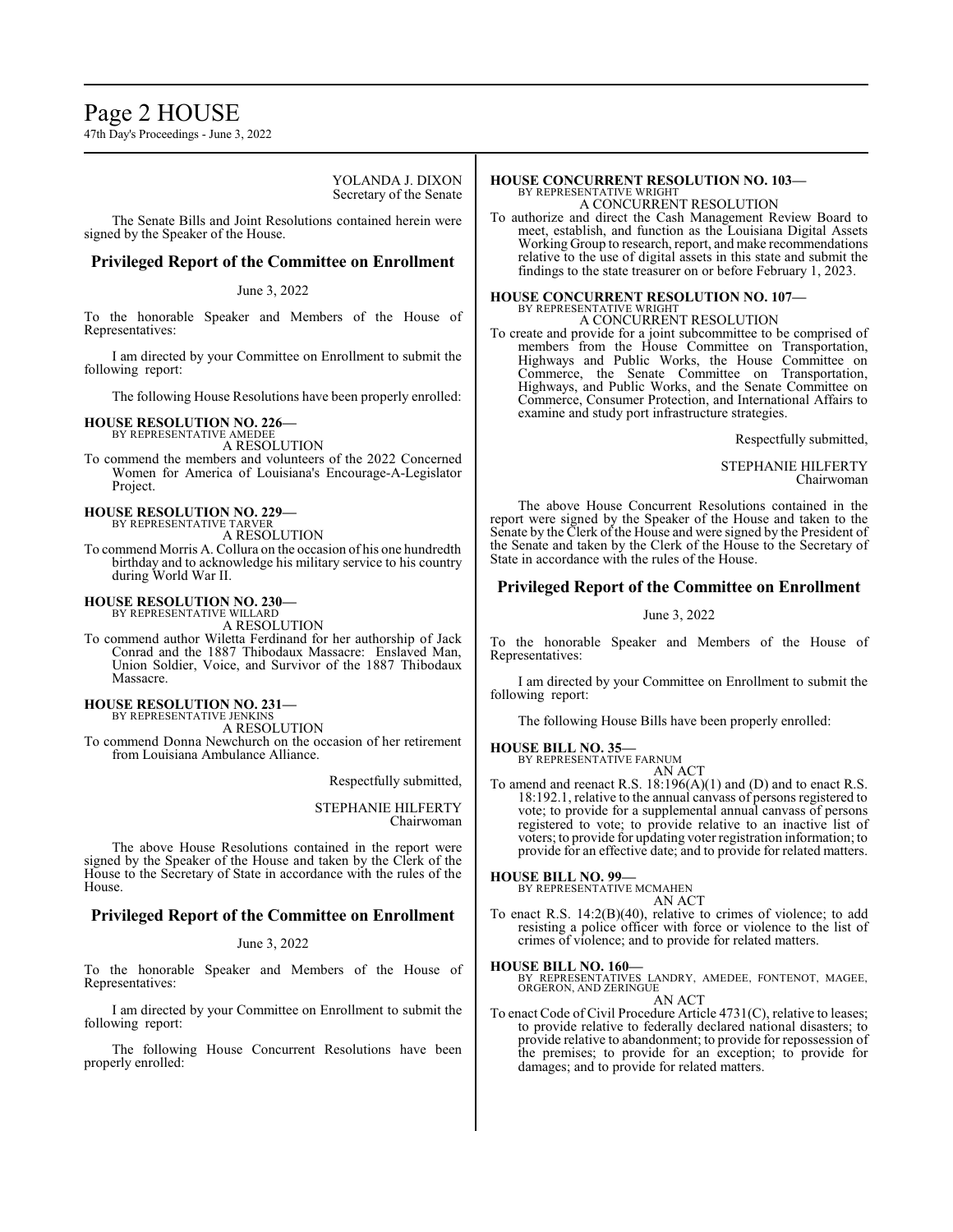## Page 3 HOUSE

47th Day's Proceedings - June 3, 2022

**HOUSE BILL NO. 260—**

BY REPRESENTATIVES MAGEE AND GREEN AN ACT

To enact R.S. 40:1800, relative to firearms; to provide for definitions; to provide for limitation of liability; to provide for an exception; and to provide for related matters.

## **HOUSE BILL NO. 264—** BY REPRESENTATIVE SEABAUGH

AN ACT

To amend and reenact Code of Civil Procedure Article 1201(C), relative to service of citation; to provide for the serving of the original petition with the supplemental or amended petition to additional defendants; and to provide for related matters.

### **HOUSE BILL NO. 300—**

BY REPRESENTATIVES DEVILLIER, BOYD, BRASS, BUTLER,<br>WILFORD CARTER, CREWS, DESHOTEL, DUPLESSIS, EDMONDS,<br>EMERSON, FISHER, FRIEMAN, GADBERRY, GOUDEAU, GREEN,<br>HARRIS, JORDAN, LAFLEUR, LARVADAIN, LYONS, NEWELL,<br>CHARLES OWEN, P

To amend and reenact R.S. 37:1368(C) and (D), 1371(A)(1), and 1380(A) and to enact R.S. 37:1368(K), relative to licensure for plumbers; to remove references to restricted licensure; to require issuance of licenses in certain circumstances; to provide criteria for issuance of certain licenses; to make technical changes; and to provide for related matters.

**HOUSE BILL NO. 346—**<br>BY REPRESENTATIVES THOMPSON, ADAMS, AMEDEE, BACALA,<br>BAGLEY, BOYD, BRASS, CARRIER, ROBBY CARTER, CREWS, DAVIS,<br>DUBUISSON, ECHOLS, EDMONDS, FISHER, FREEMAN, FREIBERG,<br>GAROFALO, GLOVER, GOUDEAU, GREEN, H

To enact R.S. 17:7.6, relative to education; to establish a program for the purpose of awarding scholarships to students in certain teacher preparation programs; to provide for program administration; to create a fund for the purpose of funding the program; to require rules relative to the program and the fund; and to provide for related matters.

### **HOUSE BILL NO. 364—**

BY REPRESENTATIVES MCKNIGHT, AMEDEE, BISHOP, COUSSAN, DAVIS, IVEY, LACOMBE, CHARLES OWEN, AND PRESSLY AN ACT

To enact R.S. 17:3394, relative to the powers and duties of public postsecondary education management boards; to require a disciplinary hearing process for students and student organizations accused of committing non-academic offenses; and to provide for related matters.

## **HOUSE BILL NO. 371—**

BY REPRESENTATIVES MCMAHEN, BAGLEY, ROBBY CARTER,<br>EDMONSTON,GLOVER,GREEN,HODGES,HORTON,MIKEJOHNSON,<br>MAGEE,DUSTIN MILLER,RISER,ANDTHOMPSON AN ACT

To amend and reenact R.S.  $14:34.2(A)(2)$  and  $108.2(B)$ , relative to offenses against law enforcement; to provide relative to the definition of "police officer" for the crimes of battery of a police officer and resisting a police officer with force or violence; to add juvenile detention facility officers to the definitions of "police officer"; and to provide for related matters.

## **HOUSE BILL NO. 440—**

- BY REPRESENTATIVES PHELPS, LANDRY, MOORE, AND SCHLEGEL AN ACT
- To enact R.S. 17:280.1, relative to school curricula; to require public schools to incorporate eating disorder instruction into existing

curricula; to provide for rules and regulations; and to provide for related matters.

- **HOUSE BILL NO. 463—** BY REPRESENTATIVES SEABAUGH, AMEDEE,CREWS, EDMONSTON, FRIEMAN, HORTON, MCCORMICK, MIGUEZ, AND WRIGHT AN ACT
- To amend and reenact R.S.  $14:95(A)(4)$ , (G), and  $(H)(1)$  and to repeal R.S. 14:95(A)(5), relative to the illegal carrying of weapons; to provide for the removal of knives as illegally carried weapons; and to provide for related matters.

### **HOUSE BILL NO. 491—**

BY REPRESENTATIVES BACALA AND GAROFALO

AN ACT

To amend and reenact R.S. 14:65(A), relative to simple robbery; to amend the definition of simple robbery; to provide relative to when a person is part of a group of individuals and the person has the intent to take anything of value from a retail establishment; and to provide for related matters.

### **HOUSE BILL NO. 505—**

BY REPRESENTATIVE JEFFERSON AN ACT

To amend and reenact R.S. 40:1131(introductory paragraph), 1133.2(A)(1) and (B)(introductory paragraph),  $1133.4(A)(4)$ , 1133.5(2), 1133.8(D) and (E), 1133.10(introductoryparagraph),  $1133.13(A)(1)$ , and  $1203.1$  (introductory paragraph) and  $\overline{(5)}$  and to enact R.S. 40:1131(24) through (26), 1133.2(B)(5), 1133.5(11) and (12), 1133.10(9), 1133.17, 1133.18, and  $1135.1(A)(2)(e)$  and (8), relative to emergency medical services; to define certain terms for purposes of laws pertaining to emergency medical personnel; to require that certified ambulance operators receive certification from the bureau of emergency medical services of the Louisiana Department of Health; to provide conditions, procedures, and standards relative to certification of ambulance operators; to provide for fees for such certification; to provide for duties of certified ambulance operators and to establish grounds for disciplinaryaction against such personnel; to include certified ambulance operators within laws requiring criminal history checks on certain nonlicensed persons who provide health-related services and prohibiting hiring of such persons who have been convicted of certain offenses; to provide for civil immunity with respect to certified ambulance operators; to provide for staffing requirements of advanced life support ambulances; and to provide for related matters.

### **HOUSE BILL NO. 525—**

BY REPRESENTATIVE MCCORMICK

## AN ACT

To authorize and provide for the transfer of certain state property; to authorize the transfer of certain state property in Caddo Parish; to provide for property descriptions; to provide for the reservation of mineral rights; to provide terms and conditions; to provide for termination of authority; to provide for an effective date; and to provide for related matters.

### **HOUSE BILL NO. 530—**

BY REPRESENTATIVE MIGUEZ AN ACT

To authorize and provide for the transfer of certain state property; to authorize the transfer of certain state property in Iberia and St. Martin Parish; to provide for property descriptions; to provide for the reservation of mineral rights; to provide terms and conditions; to provide for an expiration of authority; to provide for an effective date; and to provide for related matters.

### **HOUSE BILL NO. 567—**

BY REPRESENTATIVES BOYD, BACALA, BRASS, BRYANT,<br>CARPENTER, DESHOTEL, FISHER, FREEMAN, GREEN, LAFLEUR,<br>LANDRY, LARVADAIN, LYONS, MARCELLE, DUSTIN MILLER,<br>NEWELL, PIERRE, SCHLEGEL, SELDERS, THOMPSON, WHITE, AND WILLARD AND SENATOR BARROW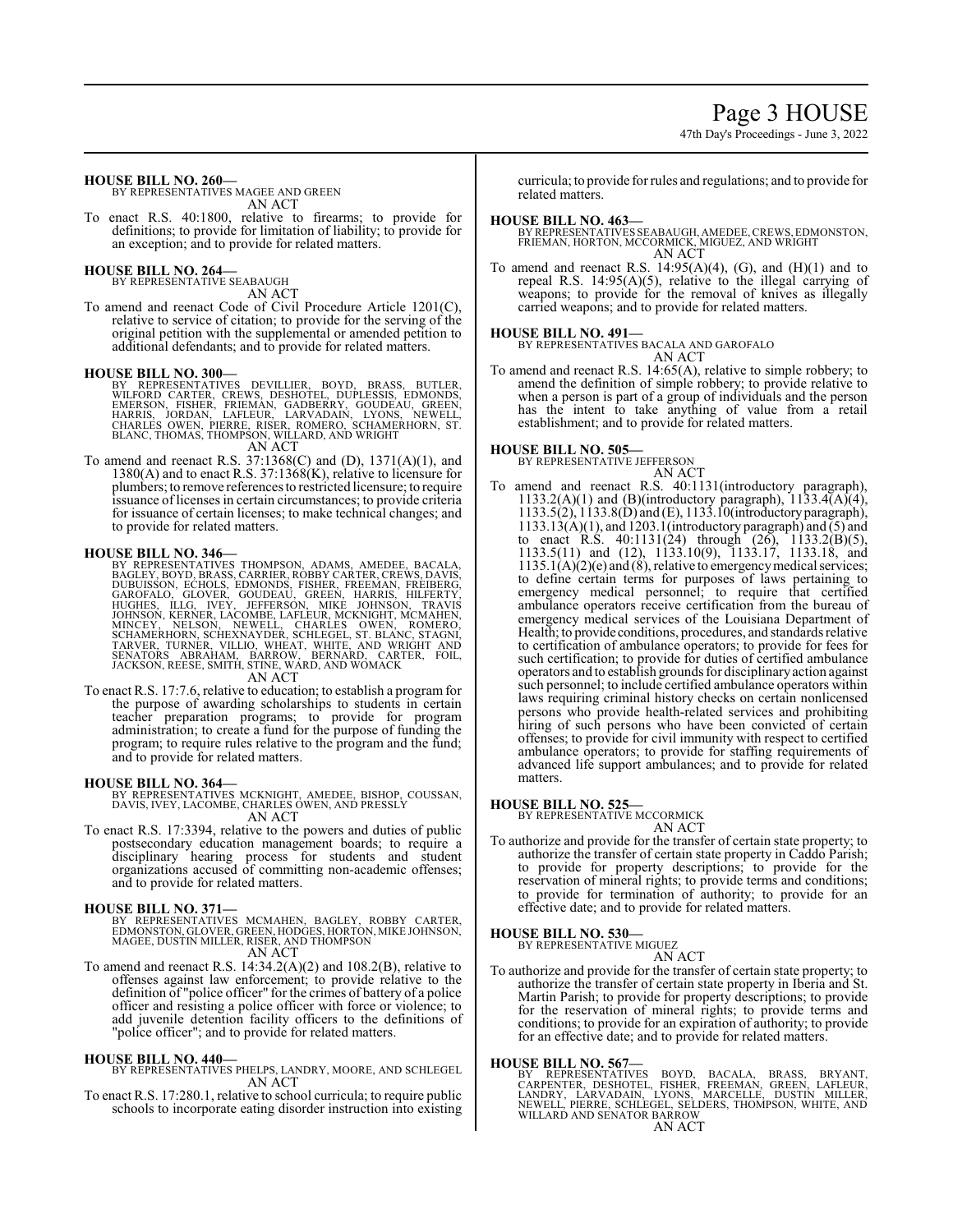# Page 4 HOUSE

47th Day's Proceedings - June 3, 2022

To enact R.S. 17:195.2, relative to school nutrition programs; to create a pilot program to be implemented in certain schools; to require the State Board of Elementary and SecondaryEducation and the Department of Agriculture and Forestry to collaborate relative to the pilot program; requires the state Department of Education to administer the pilot program; and to provide for related matters.

## **HOUSE BILL NO. 673—** BY REPRESENTATIVE JORDAN

AN ACT

To amend and reenact R.S. 40:2869(D) and (E) and to enact R.S. 40:2869(A)(21) through (25) and (F) and R.S. 42:17.2, relative to pharmacy benefit managers; to provide for the pharmacy benefit manager monitoring advisory council; to provide for membership; to provide for technical changes; to provide for meetings of the advisory council conducted by electronic means; to provide for effectiveness; and to provide for related matters.

### **HOUSE BILL NO. 701—**

BY REPRESENTATIVES HILFERTY AND GAROFALO AN ACT

To amend and reenact R.S. 29:727(D) and 737(C), relative to emergency preparedness; to provide relative to declarations of states of emergency declared by local officials; to provide for the duration of states of emergency; to provide for approval of an extension of a declaration of emergency under certain circumstances; and to provide for related matters.

### **HOUSE BILL NO. 714—**

BY REPRESENTATIVES FREIBERG, GEYMANN, AND FREEMAN AN ACT

To enact Part XII of Chapter 2 of Title 51 of the Louisiana Revised Statutes of 1950, to be comprised of R.S. 51:771 through 776, relative to the sale of certain cosmetics; to provide definitions; to prohibit the sale of certain cosmetics; to provide exemptions; to provide for application of law in political subdivisions; to provide for penalties; to provide for severability; and to provide for related matters.

## **HOUSE BILL NO. 789—** BY REPRESENTATIVE WILLARD

AN ACT

To enact Chapter 22 of Title 6 of the Louisiana Revised Statutes of 1950, to be comprised of R.S. 6:1401 through 1404, relative to private education lenders; to create a registry; to provide for required contents; to allow for enforcement; to provide for rulemaking; and to provide for related matters.

## **HOUSE BILL NO. 790—** BY REPRESENTATIVE HOLLIS

AN ACT

To amend and reenact R.S.  $32:707(I)(1)(b)(iv)$ , relative to the application for certificates of ownership and salvage title for total loss motor vehicles; to provide requirements for lien satisfaction; and to provide for related matters.

## **HOUSE BILL NO. 918—** BY REPRESENTATIVE WHEAT

AN ACT

To amend and reenact R.S. 40:1667.1(B)(1), 1667.3(A) through (D), 1667.4, and 1667.6(A) and to enact R.S. 40:1667.11, relative to supplemental pay for certain law enforcement officers; to provide relative to prior service for purposes of the period of service requirement; to provide relative to disbursement of funds; to provide for the board of review; to provide relative to eligibility for supplemental pay; and to provide for related matters.

### **HOUSE BILL NO. 923—**

BY REPRESENTATIVE MCKNIGHT AN ACT

To amend and reenact R.S. 9:2796(A), relative to the limitation of liability for loss connected to Mardi Gras parades; to provide for liability associated with motordrawn floats and other vehicles; to provide a limitation of liability for certain contractors and members of certain krewes and organizations; and to provide for related matters.

**HOUSE BILL NO. 1068** (Substitute for House Bill No. 255 by Representative Hilferty)— BY REPRESENTATIVE HILFERTY

AN ACT

To amend and reenact Section 6 of Act 110 of the 2020 Regular Session of the Legislature of Louisiana, relative to the assessment, collection, and distribution of certain court costs and fees in the parish of Orleans; to provide for the termination date of existing law; to provide for an effective date; and to provide for related matters.

Respectfully submitted,

STEPHANIE HILFERTY Chairwoman

The above House Bills contained in the report were signed by the Speaker of the House and taken to the Senate by the Clerk and were signed by the President of the Senate and taken by the Clerk of the House to the Governor for executive approval.

## **House and House Concurrent Resolutions Lying Over**

The following House and House Concurrent Resolutions lying over were taken up and acted upon as follows:

**HOUSE RESOLUTION NO. 232—**

BY REPRESENTATIVE GREEN

A RESOLUTION To create a special study committee of the House of Representatives to study the feasibility and advisability of changing the timing, duration, and subject matter limitations of regular legislative sessions and to report its findings to the House of Representatives not later than February 1, 2023.

Read by title.

On motion of Rep. Green, and under a suspension of the rules, the resolution was ordered passed to its third reading.

## **HOUSE RESOLUTION NO. 233—**

BY REPRESENTATIVE CREWS A RESOLUTION

To urge and request the Louisiana Department of Health to provide information about the available compensation programs for potential COVID-19 vaccine injuries to Louisiana residents.

Read by title.

On motion of Rep. Crews, and under a suspension of the rules, the resolution was ordered passed to its third reading.

### **HOUSE RESOLUTION NO. 234—**

BY REPRESENTATIVES LANDRY AND HILFERTY A RESOLUTION

To urge and request the Louisiana Department of Health and the governor of this state to take action to address and mitigate the effects of the baby formula shortage in this state.

Read by title.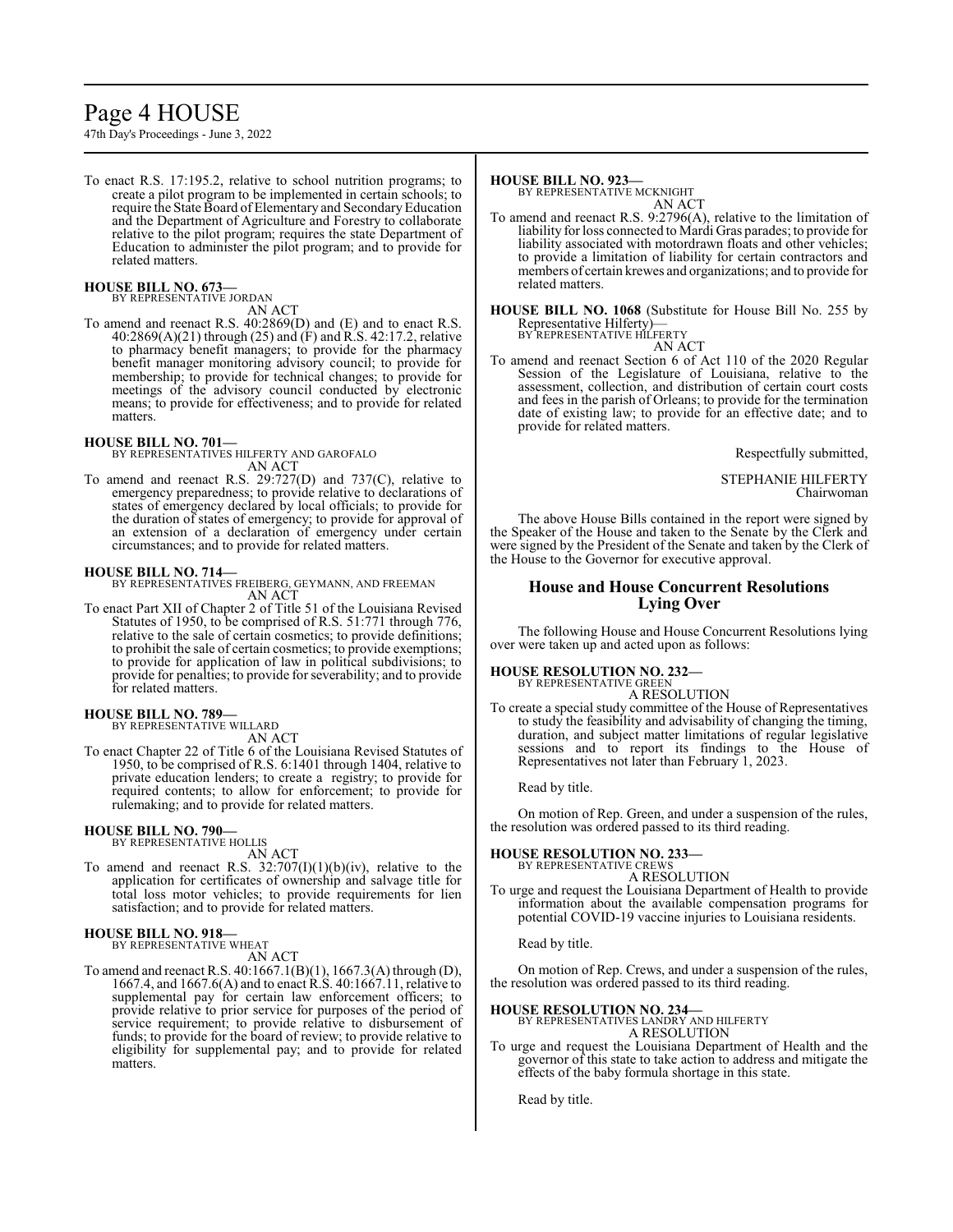## Page 5 HOUSE

47th Day's Proceedings - June 3, 2022

On motion of Rep. Landry, and under a suspension of the rules, the resolution was ordered passed to its third reading.

#### **HOUSE RESOLUTION NO. 236—** BY REPRESENTATIVE PRESSLY

A RESOLUTION

To create a special study committee of the House of Representatives to study school safety issues and report findings and conclusions, including any recommendations for legislation, to the House of Representatives not later than February 1, 2023.

Read by title.

On motion of Rep. Pressly, and under a suspension of the rules, the resolution was ordered passed to its third reading.

#### **HOUSE RESOLUTION NO. 240—** BY REPRESENTATIVE DAVIS

A RESOLUTION

To create a special study committee of the House of Representatives to study the preparation of fiscal notes and to report its findings to the House of Representatives not later than February 1, 2023.

Read by title.

On motion of Rep. Davis, and under a suspension of the rules, the resolution was ordered passed to its third reading.

# **HOUSE RESOLUTION NO. 242—** BY REPRESENTATIVES THOMAS AND MAGEE

A RESOLUTION

To urge and request the Louisiana State Law Institute to study the Bergeron standard applied to requests to modify a considered decree of permanent custody as it compares to similar standards in other states and make recommendations on the codification of an appropriate standard.

Read by title.

On motion of Rep. Thomas, and under a suspension ofthe rules, the resolution was ordered passed to its third reading.

## **Senate Concurrent Resolutions Lying Over**

The following Senate Concurrent Resolutions lying over were taken up and acted upon as follows:

### **SENATE CONCURRENT RESOLUTION NO. 73—** BY SENATOR MIZELL

A CONCURRENT RESOLUTION

To extend the term of the Task Force on Benefits of Marriage and Incentives for Premarital Counseling and Pre-Divorce Counseling that was created to study the benefits of marriage and the possible incentives to promote premarital counseling and pre-divorce counseling and to make policy recommendations to the legislature.

Read by title.

On motion of Rep. Magee, and under a suspension of the rules, the resolution was ordered passed to its third reading.

## **Suspension of the Rules**

On motion of Rep. Hughes, the rules were suspended in order to take up and consider Senate Bills and Joint Resolutions on Third Reading and Final Passage at this time.

## **Senate Bills and Joint Resolutions on Third Reading and Final Passage**

The following Senate Bills and Joint Resolutions on third reading and final passage were taken up and acted upon as follows:

#### **SENATE BILL NO. 368—** BY SENATOR HARRIS

AN ACT To amend and reenact R.S. 33:4882, relative to building and zoning regulations in parishes and municipalities; to require that the governing authority of any municipality or parish not allow and not cause any building or land to lose nonconforming use status by reason of vacancy or cessation of normal operations during a specified time period; and to provide for related matters.

Read by title.

Rep. Hughes moved the final passage of the bill.

## **ROLL CALL**

The roll was called with the following result:

## YEAS

Mr. Speaker Freiberg Miller, D.<br>Adams Frieman Miller, G. Adams Frieman Miller, G.<br>Amedee Gadberry Mincey Amedee Gadberry<br>Bacala Gaines Gaines Muscarello<br>Green Nelson Bagley Green Nelson<br>Beaullieu Harris Newell Beaullieu Harris<br>Bishop Hodges Bishop Hodges Orgeron<br>Bourriaque Horton Owen, C Bourriaque Horton Owen, C.<br>Boyd Hughes Owen, R. Boyd Hughes Owen, R.<br>Brass Huval Phelps Huval Phelps<br>Illg Pierre Brown Illg<br>Bryant Ivey Bryant Ivey Pressly<br>Butler Jefferson Romero Jefferson Romero<br>Jenkins Schamerhorn Carpenter Jenkins Schamer<br>Carrier Johnson, M. Schlegel Carrier Johnson, M. Schlegel Carter, R. Johnson, T. Cormier Jordan Jordan St. Blanc<br>Kerner Stagni Coussan Kerner Stagni<br>Crews LaCombe Stefanski Crews LaCombe Stefan:<br>
Davis LaFleur Tarver LaFleur Tarver<br>
Landrv Thomas DeVillier Landry<br>DuBuisson Larvadain Larvadain Thompson<br>Lyons Turner Duplessis Lyons Turner<br>
Echols Mack Villio Echols Mack Villio<br>Edmonds Marcelle Wheat Edmonds Marcelle Wheat<br>Edmonston Marino White Edmonston Marino White<br>
Emerson McCormick Willard Emerson McCormick Willard<br>Farnum McFarland Wright Farnum McFarland Wright<br>
Firment McKnight Zeringue Firment McKnight<br>Fontenot McMahen Fontenot McMahen<br>Freeman Miguez Miguez Total - 91 NAYS Total - 0 ABSENT

| Carter, W. | Geymann  | Magee   |
|------------|----------|---------|
| Cox        | Glover   | Moore   |
| Deshotel   | Goudeau  | Riser   |
| Fisher     | Hilferty | Selders |
| Garofalo   | Hollis   |         |
| Total - 14 |          |         |
|            |          |         |

The Chair declared the above bill was finally passed.

Rep. Hughes moved to reconsider the vote by which the above bill was finally passed, and, on his own motion, the motion to reconsider was laid on the table.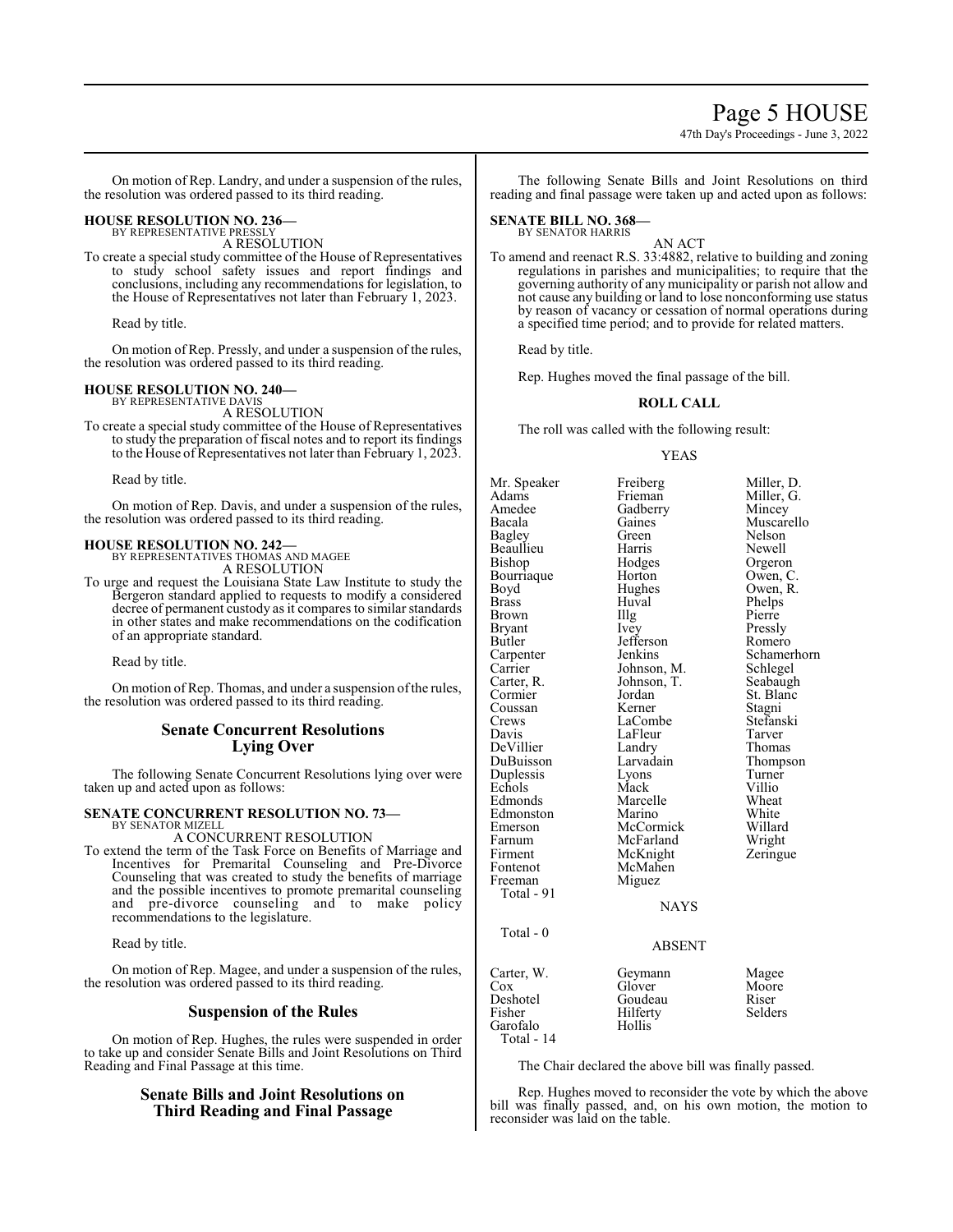## Page 6 HOUSE

47th Day's Proceedings - June 3, 2022

#### **SENATE BILL NO. 397—** BY SENATOR CONNICK

## AN ACT

To amend and reenact R.S. 33:2569, relative to the position of assistant police chief for the city of Westwego; to provide relative to seniority; to provide regarding demotion from the position; to provide relative to corrective and disciplinary actions; and to provide for related matters.

Read by title.

Rep. Green moved the final passage of the bill.

### **ROLL CALL**

The roll was called with the following result:

### YEAS

| Mr. Speaker    | Gaines      | Miller, D.  |
|----------------|-------------|-------------|
| Adams          | Garofalo    | Miller, G.  |
| Amedee         | Geymann     | Mincey      |
| Bacala         | Green       | Muscarello  |
| Bagley         | Harris      | Nelson      |
| Beaullieu      | Hodges      | Newell      |
| Bishop         | Hollis      | Orgeron     |
| Bourriaque     | Horton      | Owen, C.    |
| Boyd           | Hughes      | Owen, R.    |
| Brown          | Huval       | Phelps      |
| Butler         | Illg        | Pierre      |
| Carrier        | Ivey        | Pressly     |
| Carter, R.     | Jefferson   | Romero      |
| Cormier        | Jenkins     | Schamerhorn |
| Coussan        | Johnson, M. | Schlegel    |
| Crews          | Jordan      | Seabaugh    |
| Davis          | Kerner      | St. Blanc   |
| DeVillier      | LaCombe     | Stagni      |
| DuBuisson      | Landry      | Stefanski   |
| Duplessis      | Larvadain   | Tarver      |
| Echols         | Lyons       | Thomas      |
| Edmonds        | Mack        | Thompson    |
| Edmonston      | Magee       | Turner      |
| Emerson        | Marcelle    | Villio      |
| Firment        | Marino      | Wheat       |
| Fontenot       | McCormick   | White       |
| Freeman        | McFarland   | Willard     |
| Freiberg       | McKnight    | Wright      |
| Frieman        | McMahen     | Zeringue    |
| Gadberry       | Miguez      |             |
| Total - 89     |             |             |
|                | NAYS        |             |
| Total - 0      |             |             |
|                | ABSENT      |             |
| $\blacksquare$ |             | $T^*$<br>T. |

| <b>Brass</b>  | Farnum      | LaFleur |
|---------------|-------------|---------|
| <b>Bryant</b> | Fisher      | Moore   |
| Carpenter     | Glover      | Riser   |
| Carter, W.    | Goudeau     | Selders |
| Cox           | Hilferty    |         |
| Deshotel      | Johnson, T. |         |
| Total - $16$  |             |         |

The Chair declared the above bill was finally passed.

Rep. Green moved to reconsider the vote by which the above bill was finally passed, and, on his own motion, the motion to reconsider was laid on the table.

### **SENATE BILL NO. 434—**

BY SENATORS FIELDS, ABRAHAM, BERNARD, BOUIE, CARTER, CATHEY, CONNICK, CORTEZ, FESI, FOIL, HARRIS, JACKSON, LAMBERT, LUNEAU, FRED MILLS, ROBERT MILLS, MIZELL, MORRIS, PEACOCK, POPE, PRICE, SMITH, STINE, TALBOT, WARD AND WOMACK

AN ACT To amend and reenact R.S.  $11:710(F)(1)$  and  $(G)$  and the introductory paragraph of R.S. 11:710.1(A) and to enact R.S.  $11:710(H)$ ,  $710.1(F)$ , and  $710.2$ , relative to critical teacher shortages; to provide for employment of retirees of the Teachers' Retirement System of Louisiana; to allow a retiree to return to work without suspension or reduction of benefit in certain circumstances; to provide for application; to provide for determinations and reporting; to provide for an effective date; and to provide for related matters.

Read by title.

Rep. LaFleur sent up floor amendments which were read as follows:

### **HOUSE FLOOR AMENDMENTS**

Amendments proposed by Representative LaFleur to Reengrossed Senate Bill No. 434 by Senator Fields

### AMENDMENT NO. 1

Delete Amendment No. 1 by the Legislative Bureau Amendment (#3591)

## AMENDMENT NO. 2

On page 1, line 14 after "retirees" insert "who retired on or before June 30, 2020"

### AMENDMENT NO. 3

In Amendment No. 4 by the House committee on Retirement  $(\#4801)$ , on page 2, line 19, change "Paragraph  $(1)$ " to "Subparagraph  $(1)(a)$ 

## AMENDMENT NO. 4

In Amendment No. 4 by the House Committee on Retirement (#4801), on page 2, line 21, after "of" and before "this" insert "Subparagraph (1)(a) of"

### AMENDMENT NO. 5

On page 3, line 17, after "retirees" and before "on" insert "who retired

On motion of Rep. LaFleur, the amendments were adopted.

Rep. LaFleur moved the final passage of the bill, as amended.

## **ROLL CALL**

The roll was called with the following result:

Hilferty

### YEAS

Mr. Speaker Freiberg McFarland<br>Adams Frieman McKnight Adams Frieman McKnight<br>Amedee Gadberry McMahen Amedee Gadberry<br>Bacala Gaines Bacala Gaines Miguez Bagley Garofalo Miller, D. Bishop<br>Bourriaque Bourriaque Harris Muscarello<br>
Boyd Hilferty Nelson

Geymann Miller, I<br>Green Mincey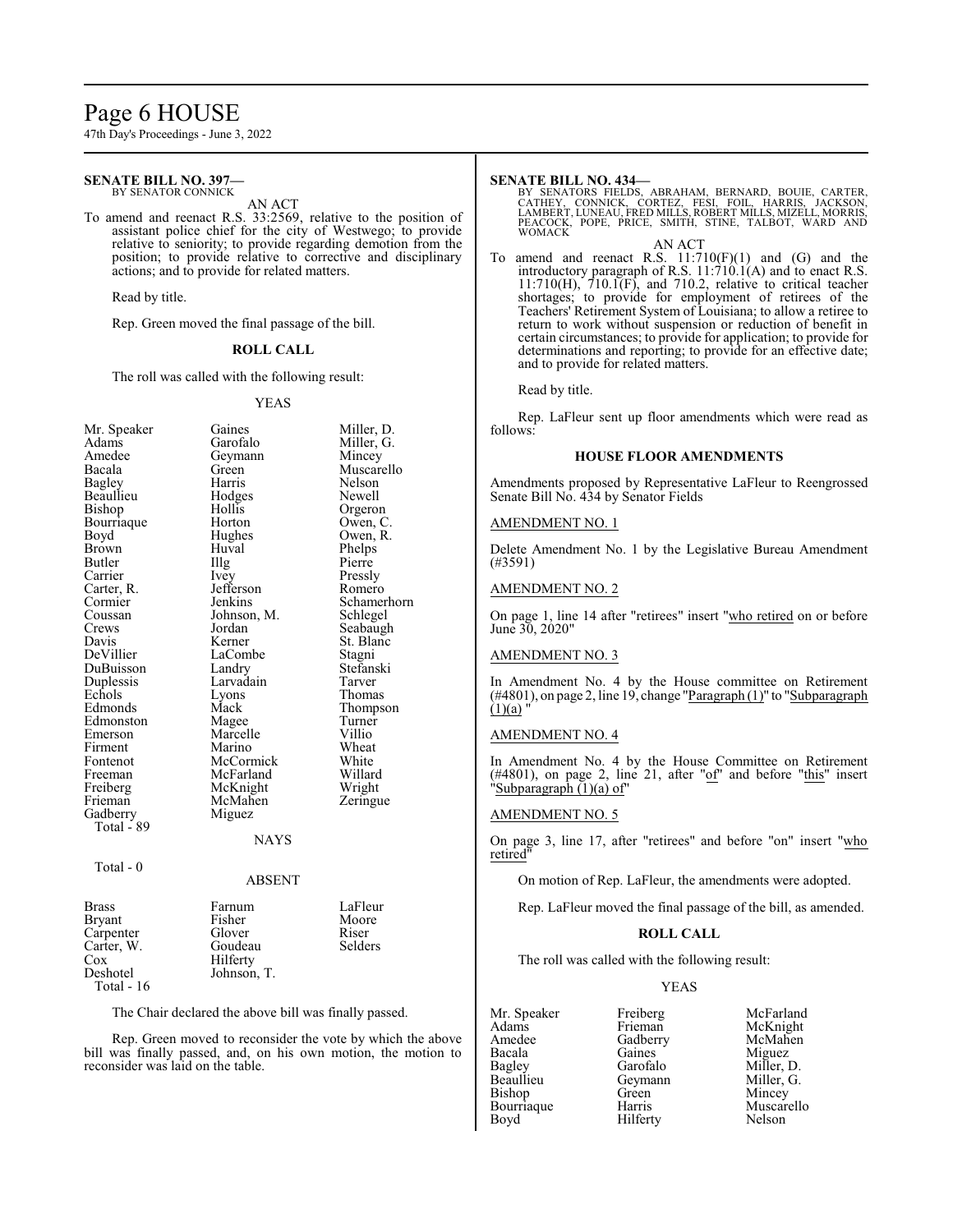## Page 7 HOUSE

47th Day's Proceedings - June 3, 2022

Brass Hodges Newell Brown Hollis Orgeron<br>Bryant Horton Owen, C Bryant Horton Owen, C.<br>Butler Hughes Phelps Carpenter Huv<br>Carrier Huy Carter, R. Ivey<br>Carter, W. Jefferson Carter, W. Jefferson Schamerhorn<br>
Cormier Jenkins Seabaugh Cormier Jenkins Seabaugh<br>Coussan Johnson, M. Selders Coussan Johnson, M. Selders Deshotel Jordan Stefans<br>DeVillier Kerner Tarver DeVillier Kerner Tarver DuBuisson LaComb<br>
Duplessis LaFleur Duplessis LaFleur Thompson<br>
Echols Landry Turner Echols Landry Turner<br>Edmonds Larvadain Villio Edmonston Lyons Wheat<br>
Emerson Mack White Emerson Mack White Farnum Magee Willard<br>Firment Marcelle Wright Firment Marcelle<br>Fontenot Marino Fontenot Marino Zeringue<br>Freeman McCormick Total - 95

Total - 0

Hughes Phelps<br>Huval Pierre Larvadain Villio<br>
Lyons Wheat McCormick

Pressly<br>Romero Johnson, T.<br>Jordan Stefanski

## ABSENT

**NAYS** 

| Cox         | Goudeau  | Schlegel  |
|-------------|----------|-----------|
| Davis       | Moore    | St. Blanc |
| Fisher      | Owen, R. |           |
| Glover      | Riser    |           |
| Total $-10$ |          |           |

The Chair declared the above bill, having received a two-thirds vote of the elected members, was finally passed.

Rep. LaFleur moved to reconsider the vote by which the above bill was finally passed, and, on her own motion, the motion to reconsider was laid on the table.

#### **SENATE BILL NO. 459—** BY SENATOR HARRIS

AN ACT

To amend and reenact R.S.  $33:9075(F)(1)(d)$ , relative to the Lake Oaks Subdivision Improvement District; to provide relative to increasing the maximum amount of the parcel fee; and to provide for related matters.

Read by title.

Rep. Hughes moved the final passage of the bill.

### **ROLL CALL**

The roll was called with the following result:

### YEAS

| Mr. Speaker   | Frieman           | McMal   |
|---------------|-------------------|---------|
| Adams         | Gadberry          | Miguez  |
| Amedee        | Gaines            | Miller, |
| Bacala        | Garofalo          | Miller, |
| Bagley        | Geymann           | Mincey  |
| Beaullieu     | Green             | Muscar  |
| Bishop        | Hodges            | Nelson  |
| Bourriaque    | Hollis            | Newell  |
| Boyd          | Horton            | Orgero  |
| <b>Brass</b>  | Hughes            | Owen,   |
| <b>Brown</b>  | Huval             | Owen,   |
| <b>Bryant</b> | $\prod_{i=1}^{n}$ | Phelps  |
|               |                   |         |

McMahen Miguez Miller, D. Miller, G. Mincey Muscarello Nelson<br>Newell Orgeron Owen, C. Owen, R. Phelps

Butler Ivey Pierre Carter, R. Jenkins<br>Cormier Johnson, M. Cormier Johnson, M. Schamerhorn<br>Coussan Johnson, T. Schlegel Coussan Johnson, T.<br>Crews Jordan Crews Jordan Seabaugh<br>
Davis Kerner Selders Davis Kerner Selders<br>
DeVillier LaCombe Stagni DuBuisson LaFleur Stefans<br>
Duplessis Landry Tarver Duplessis Landry Tarver<br>
Echols Larvadain Thomas Echols Larvadain<br>Edmonds Lyons Edmonston Mack Turner<br>Emerson Magee Villio Emerson Magee Villio<br>
Farnum Marcelle Wheat Farnum Marcelle Wheat<br>Firment Marino White Firment Marino White<br>Fontenot McCormick Willard Fontenot McCormick Willard<br>
Freeman McFarland Wright Freiberg McKnight Zeringue Total - 93 Total - 0 Carpenter Fisher Hilferty<br>Carter W. Glover Moore Carter, W. Glover Moor<br>Cox Goudeau Riser

Jefferson Pressly<br>Jenkins Romero LaCombe<br>
LaFleur Stefanski Lyons Thompson<br>
Mack Turner McFarland Wright<br>
McKnight Zeringue

NAYS

### ABSENT

Deshotel Total - 12 Goudeau Riser<br>
Harris St. Blanc

The Chair declared the above bill was finally passed.

Rep. Hughes moved to reconsider the vote by which the above bill was finally passed, and, on his own motion, the motion to reconsider was laid on the table.

#### **SENATE BILL NO. 461—** BY SENATOR REESE

AN ACT

To enact R.S. 33:423.30, relative to the Vinton Police Department; to authorize the police chief to discipline police personnel; and to provide for related matters.

Read by title.

Rep. Farnum moved the final passage of the bill.

## **ROLL CALL**

The roll was called with the following result:

Johnson, T.

## YEAS

Mr. Speaker Frieman McMahen<br>Adams Gadberry Miller, D. Adams Gadberry Miller, D.<br>Amedee Gaines Miller, G. Amedee Gaines Miller, G.<br>Bacala Garofalo Mincey Bacala Garofalo<br>Bagley Geymann Beaullieu Green Nelson<br>Bishop Harris Newell Bishop **Harris** Newell<br>Bourriaque Hodges Orgeron Bourriaque Hodge<br>Boyd Hollis Boyd Hollis Owen, C. Brass Horton Owen, R.<br>Brown Hughes Phelps Phelps Brown Hughes Phelps<br>Butler Huval Pierre Carpenter Illg<br>Carrier Ivev Carrier Ivey Romero<br>Carter, R. Jefferson Schamer Cormier Jenkins Schlegel<br>
Coussan Johnson, M. Seabaugh Coussan Johnson, M. Seabaughter Seabaughter Seabaughter Seabaughter Seabaughter Seabaughter Seabaughter Seabaughter Seabaughter Seabaughter Seabaughter Seabaughter Seabaughter Seabaughter Seabaughter Seabaughter Seabaughte

Geymann Muscarello<br>Green Nelson Huval Pierre<br>Illg Pressly Jefferson Schamerhorn<br>Jenkins Schlegel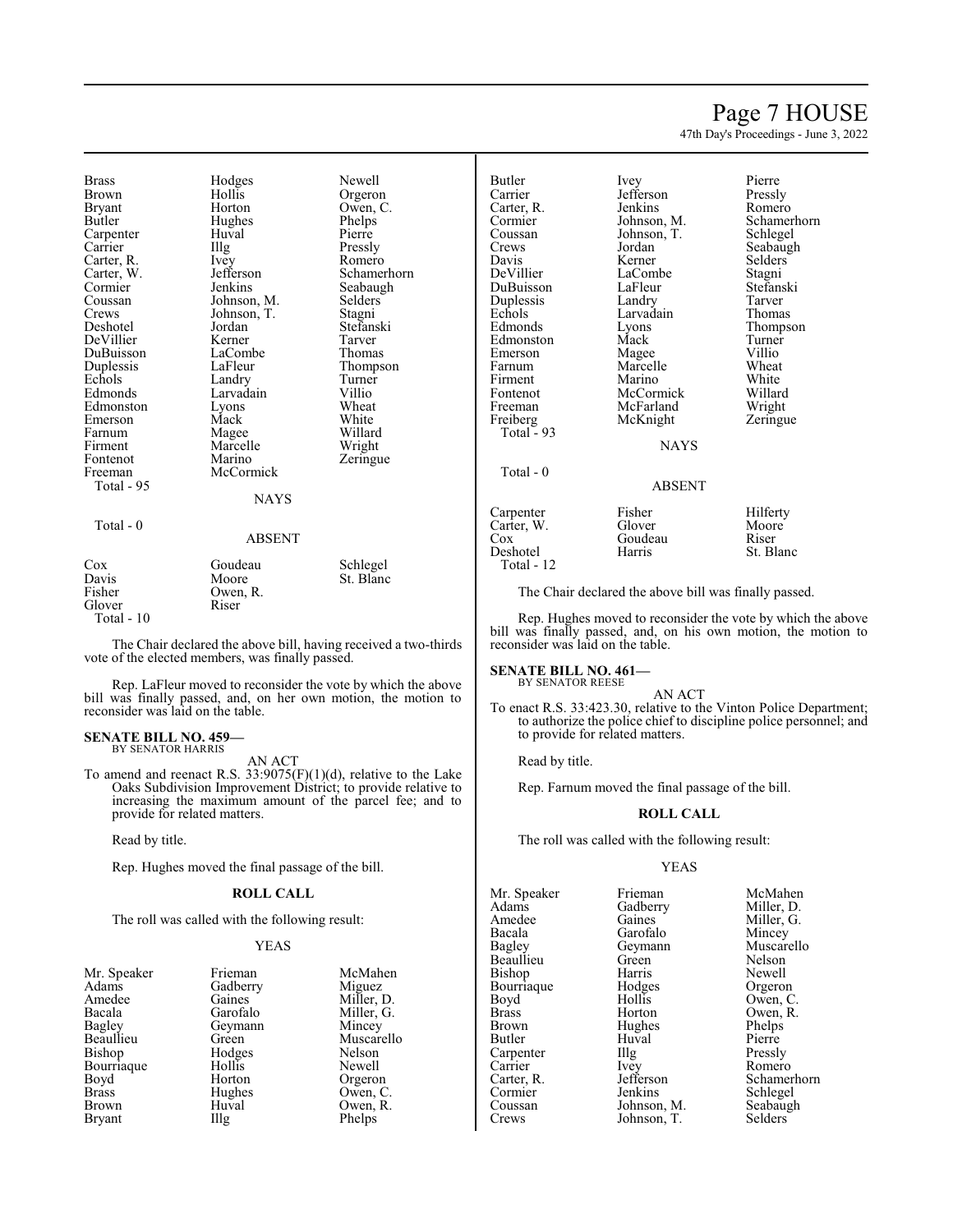# Page 8 HOUSE

47th Day's Proceedings - June 3, 2022

| Davis<br>Deshotel<br>DeVillier<br>DuBuisson<br>Duplessis<br>Echols<br>Edmonds<br>Edmonston<br>Emerson<br>Farnum<br>Firment<br>Fontenot<br>Freeman<br>Freiberg<br>Total - 94 | Jordan<br>Kerner<br>LaCombe<br>LaFleur<br>Landry<br>Larvadain<br>Lyons<br>Mack<br>Magee<br>Marcelle<br>Marino<br>McCormick<br>McFarland<br>McKnight<br><b>NAYS</b> | St. Blanc<br>Stagni<br>Stefanski<br>Tarver<br>Thomas<br>Thompson<br>Turner<br>Wheat<br>White<br>Willard<br>Wright<br>Zeringue |
|-----------------------------------------------------------------------------------------------------------------------------------------------------------------------------|--------------------------------------------------------------------------------------------------------------------------------------------------------------------|-------------------------------------------------------------------------------------------------------------------------------|
| Total - 0                                                                                                                                                                   | ABSENT                                                                                                                                                             |                                                                                                                               |
| <b>Bryant</b><br>Carter, W.<br>$\cos$<br>Fisher<br>Total - 11                                                                                                               | Glover<br>Goudeau<br>Hilferty<br>Miguez                                                                                                                            | Moore<br>Riser<br>Villio                                                                                                      |

The Chair declared the above bill was finally passed.

Rep. Farnum moved to reconsider the vote by which the above bill was finally passed, and, on his own motion, the motion to reconsider was laid on the table.

#### **SENATE BILL NO. 475—** BY SENATOR BARROW

AN ACT

To enact R.S. 33:9038.74, relative to cooperative and economic development in East Baton Rouge Parish; to create the Baker Main Street Economic Development District as a special taxing and tax increment financing district in East Baton Rouge Parish; to provide for the boundaries of the district; to provide for the governance of the district; to provide for the authority, powers, duties, and functions of the governing body; to provide for the levy and collection of taxes within the district; to authorize the district to issue and sell bonds; to authorize the district to engage in tax increment financing; to provide for an effective date; and to provide for related matters.

Read by title.

Rep. Carpenter moved the final passage of the bill.

## **ROLL CALL**

The roll was called with the following result:

### YEAS

| Adams         | Freiberg    | Marcelle   |
|---------------|-------------|------------|
| Boyd          | Gaines      | Marino     |
| <b>Brass</b>  | Green       | Miller, D. |
| Brown         | Hughes      | Newell     |
| <b>Bryant</b> | Ivey        | Phelps     |
| Carpenter     | Jefferson   | Pierre     |
| Carter, R.    | Jenkins     | Schlegel   |
| Carter, W.    | Johnson, T. | Selders    |
| Cormier       | Jordan      | Stagni     |
| Davis         | LaCombe     | Thomas     |
| Deshotel      | LaFleur     | Thompson   |
| Duplessis     | Landry      | White      |
| Echols        | Larvadain   | Willard    |
| Freeman       | Lyons       |            |
| Total $-41$   |             |            |

## NAYS

| Mr. Speaker | Frieman       | Mincey      |
|-------------|---------------|-------------|
| Amedee      | Garofalo      | Muscarello  |
| Bagley      | Geymann       | Orgeron     |
| Beaullieu   | Harris        | Owen, C.    |
| Bishop      | Hodges        | Owen, R.    |
| Bourriaque  | Hollis        | Pressly     |
| Butler      | Horton        | Schamerhorn |
| Carrier     | Huval         | Seabaugh    |
| Coussan     | Illg          | St. Blanc   |
| Crews       | Kerner        | Stefanski   |
| DeVillier   | Mack          | Tarver      |
| DuBuisson   | McCormick     | Turner      |
| Edmonston   | McFarland     | Wheat       |
| Emerson     | McKnight      | Wright      |
| Farnum      | McMahen       | Zeringue    |
| Firment     | Miguez        |             |
| Fontenot    | Miller, G.    |             |
| Total - 49  |               |             |
|             | <b>ABSENT</b> |             |
| Bacala      | Glover        | Moore       |
| $\cos$      | Goudeau       | Nelson      |
| Edmonds     | Hilferty      | Riser       |
| Fisher      | Johnson, M.   | Romero      |
| Gadberry    | Magee         | Villio      |

Total - 15

The Chair declared the above bill failed to pass.

#### **SENATE BILL NO. 76—** BY SENATOR FIELDS

AN ACT

- To amend and reenact R.S.  $17:3351(A)(5)(a)$  and to enact R.S. 17:3351.1(D), 3351.3(E), 3351.7(E), 3351.8(E), 3351.9(D), 3351.10(D), 3351.12(D), 3351.18(D), 3351.19(E), 3351.20(G), and 3351.21, relative to fees charged to students at public postsecondaryeducation institutions; to exempt certain graduate students from the payment of such fees; to require each public postsecondary education management board to adopt a policy providing for such exemptions; and to provide for related matters.
	- Read by title.

Rep. Thomas sent up floor amendments which were read as follows:

### **HOUSE FLOOR AMENDMENTS**

Amendments proposed by Representative Thomas to Engrossed Senate Bill No. 76 by Senator Fields

### AMENDMENT NO. 1

In Amendment No. 5 by the House Committee on Education (#4252), on page 1, at the end of line 22, delete the quotation mark """ and insert "The legislature shall appropriate monies fromthe state general fund to cover any loss of revenue to the public postsecondary education institution due to the provisions of this Item.

On motion of Rep. Thomas, the amendments were withdrawn.

Rep. St. Blanc moved the final passage of the bill.

## **ROLL CALL**

The roll was called with the following result:

## YEAS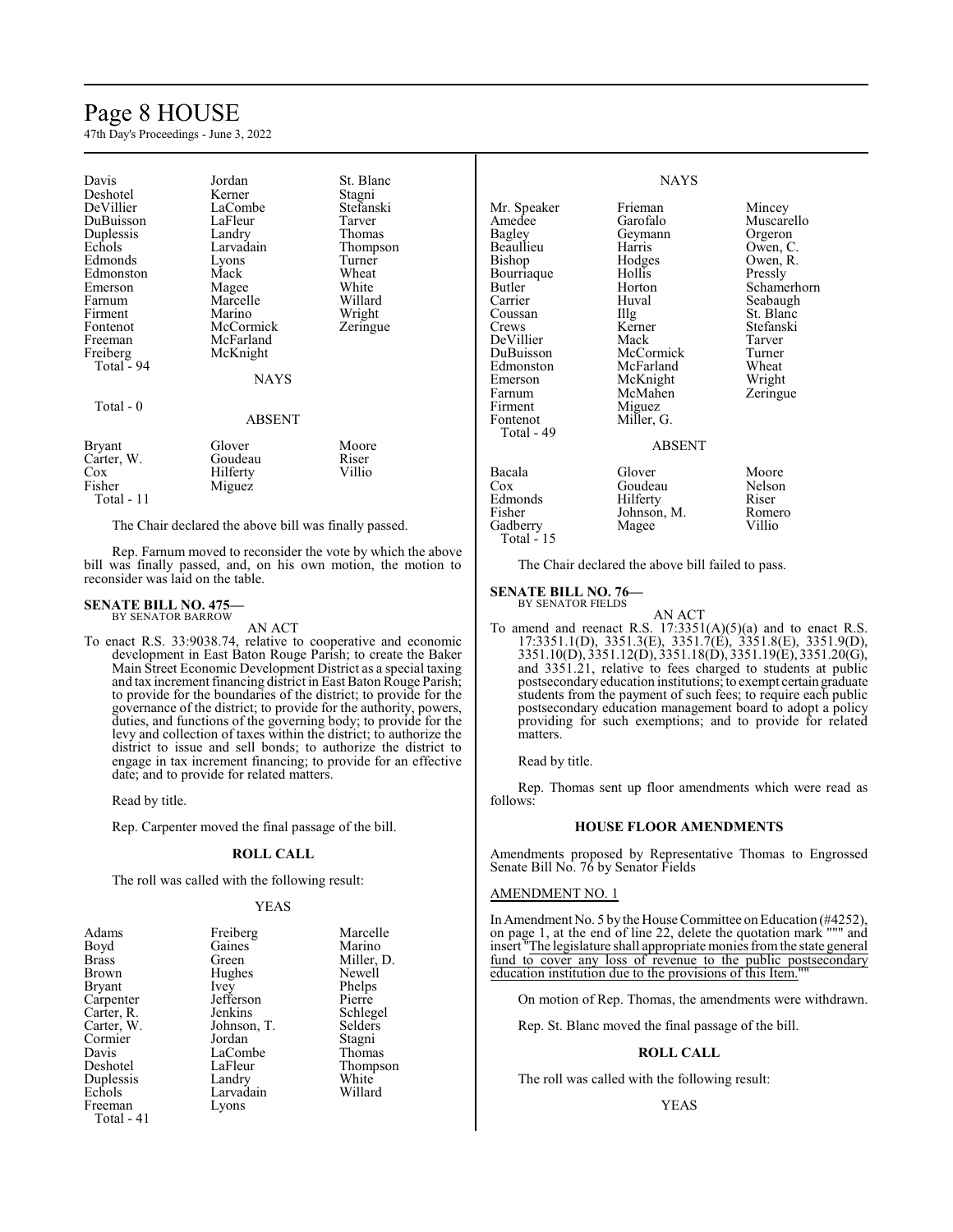47th Day's Proceedings - June 3, 2022

Mr. Speaker Freeman McFarland<br>
Adams Freiberg McKnight Adams Freiberg McKnight Amedee Frieman McMahen<br>Bacala Gadberry Miguez Bacala Gadberry<br>Bagley Gaines Beaullieu Bishop Geymann Muscarello<br>Bourriaque Green Nelson Bourriaque Green<br>Boyd Harris Boyd Harris Newell Brass Hilferty Orgeron<br>Brown Hodges Owen, C Brown Hodges Owen, C.<br>Bryant Hollis Owen, R. Bryant Hollis Owen, R. Carpenter Hughes Pierre<br>Carrier Huyal Pressly Carrier Huval Pressly Carter, R. Illg Romero<br>Carter, W. Ivey Schame Coussan Jenkins Selders<br>Crews Johnson M St Blanc Crews Johnson, M. St. Blanck<br>Davis Johnson, T. Stagni Davis Johnson, T.<br>Deshotel Jordan DeVillier Kerner Tarver DuBuisson LaFleur<br>Duplessis Landry Duplessis Landry Thompson<br>
Echols Larvadain Turner Edmonds Lyons Villio Edmonston Mack Wheat<br>Emerson Magee White Emerson Magee White<br>
Farnum Marcelle Willard Farnum Marcelle Willard<br>Firment Marino Wright Firment Marino Wright<br>
Fontenot McCormick Zeringue Total - 96 Total - 0

Gaines Miller, G.<br>Garofalo Mincey Horton Phelps<br>Hughes Pierre Jefferson Seabaugh<br>Jenkins Selders Jordan Stefanski<br>Kerner Tarver Larvadain Turner<br>Lyons Villio McCormick

Carter, W. Ivey Schamerhorn<br>
Cormier Jefferson Seabaugh

| Cox       | Goudeau    | Moore    |
|-----------|------------|----------|
| Fisher    | LaCombe    | Riser    |
| Glover    | Miller, D. | Schlegel |
| Total - 9 |            |          |

The Chair declared the above bill was finally passed.

Rep. St. Blanc moved to reconsider the vote by which the above bill was finally passed, and, on his own motion, the motion to reconsider was laid on the table.

**NAYS** 

ABSENT

### **SENATE BILL NO. 116—**

BY SENATORS BARROW, BOUDREAUX, MCMATH, MIZELL AND POPE AND REPRESENTATIVES LANDRY, MOORE AND SCHLEGEL AN ACT

To amend and reenact R.S.  $36:251(C)(1)$  and to enact R.S.  $36:258(E)$ and R.S. 46:2527, relative to the office on women's health; to establish and provide for the office on women's health within the Louisiana Department of Health; to provide for an assistant secretary and staff of the office on women's health; to provide for the purposes, duties, and functions of the office on women's health; to provide for an effective date; and to provide for related matters.

Read by title.

Rep. Schlegel sent up floor amendments which were read as follows:

## **HOUSE FLOOR AMENDMENTS**

Amendments proposed by Representative Schlegel to Reengrossed Senate Bill No. 116 by Senator Barrow

## AMENDMENT NO. 1

On page 1, line 3, after "health" and before the semicolon ";" insert "and community health"

### AMENDMENT NO. 2

On page 1, line 4, after "health" and before "within" insert "and community health"

### AMENDMENT NO. 3

On page 1, line 5, after "health" and before the semicolon ";" insert "and community health"

## AMENDMENT NO. 4

On page 1, line 6, after "health" and before the semicolon ";" insert "and community health"

## AMENDMENT NO. 5

On page 2, line 1, after "health" and before the comma "," insert "and community health"

## AMENDMENT NO. 6

On page 2, line 5, after "health" and before "shall" insert "and community health"

## AMENDMENT NO. 7

On page 2, line 6, change "across the state" to "within the Louisiana Department of Health"

## AMENDMENT NO. 8

On page 2, line 8, after "health" and before "shall" insert "and community health"

### AMENDMENT NO. 9

On page 2, delete line 10 in its entirety and insert in lieu thereof the following:

"strategies, services, programs, and initiatives that address women's health-related concerns. The department may consolidate efforts on women's health and community health within the department as deemed appropriate by the secretary of the department.

## AMENDMENT NO. 10

On page 2, line 13, after "health" and before the semicolon ";" insert "and community health"

### AMENDMENT NO. 11

On page 2, line 14, after "health" and before "is" insert "and community health"

## AMENDMENT NO. 12

On page 2, line 19, after "Chronic" and before "conditions" insert "or acute'

## AMENDMENT NO. 13

On page 2, line 20, after "cancer," and before "and" insert "obesity,"

## AMENDMENT NO. 14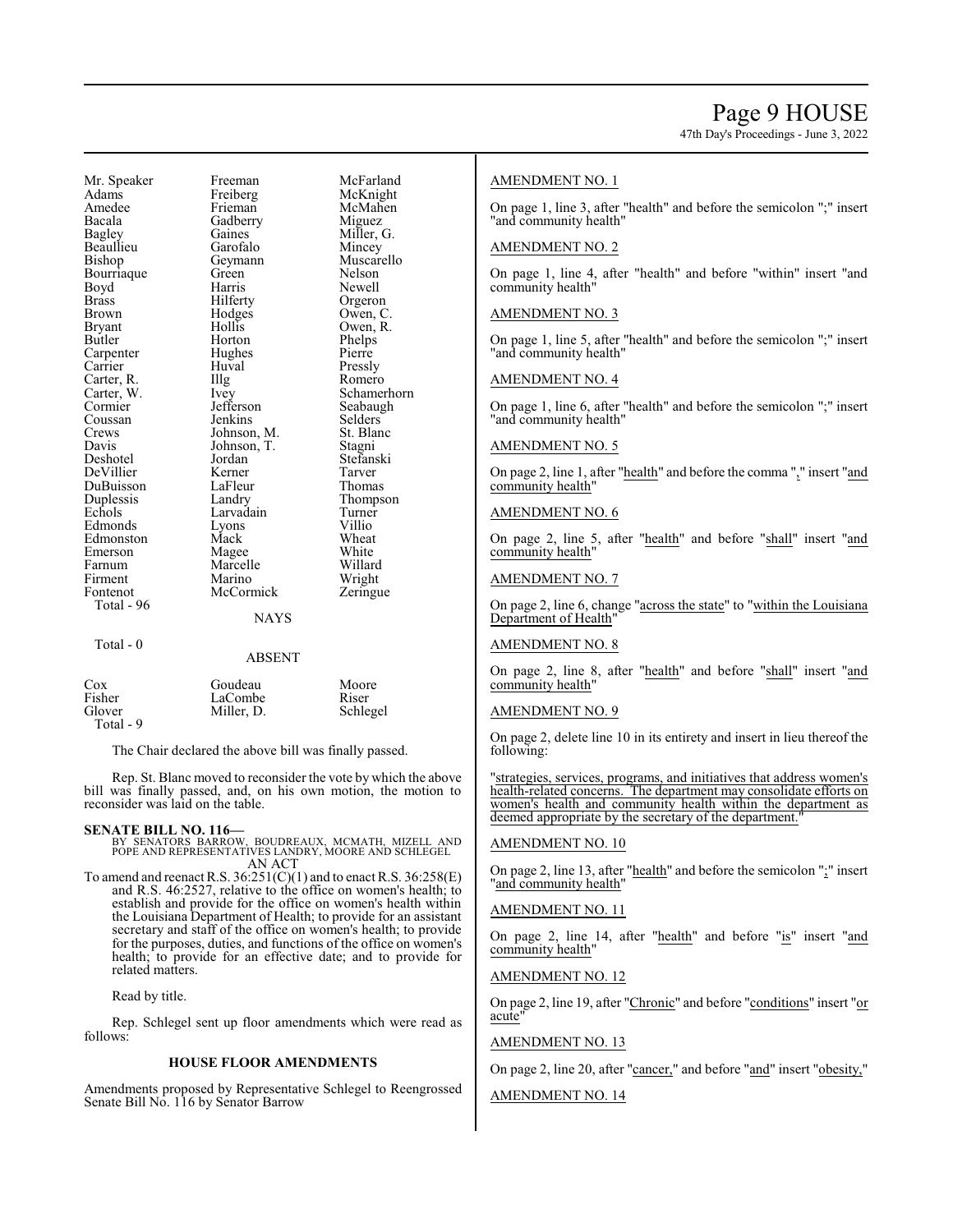## Page 10 HOUSE

47th Day's Proceedings - June 3, 2022

On page 2, line 24, after "women" and before the period "." insert "and communities"

## AMENDMENT NO. 15

On page 2, line 25, after "health" and before "shall" insert "and community health"

### AMENDMENT NO. 16

On page 3, line 2, change "may do any" to "and community health shall do all"

## AMENDMENT NO. 17

Delete House Committee Amendment No. 1 by the House Committee on Health and Welfare (#3789)

## AMENDMENT NO. 18

On page 3, delete line 8 in its entirety and insert in lieu thereof the following:

"D. The office on women's health and community health shall coordinate its activities and"

### AMENDMENT NO. 19

On page 3, between lines 10 and 11, insert the following:

"E. Seek funding through federal sources, grant programs, and other funding opportunities to carry out the duties and functions provided for in this Section which are within the scope and purposes of the office.

## AMENDMENT NO. 20

On page 3, line 11, change "E. The office on women's health" to "F. The office on women's health and community health'

### AMENDMENT NO. 21

On page 3, delete line 15 in its entirety and insert in lieu thereof the following:

"G. No person employed by the office on women's health and community health or officially"

## AMENDMENT NO. 22

In House Committee Amendment No. 6 by the House Committee on Health and Welfare (#3789), on page 1, at the end of line 14, change ""office on women's health"" to ""office on women's health and community health""

### AMENDMENT NO. 23

Delete House Committee Amendment No. 7 by the House Committee on Health and Welfare (#3789)

### AMENDMENT NO. 24

On page 3, delete line 22 in its entirety and insert in lieu thereof the following:

"H. No public funds made available to the office on women's health and community health,"

On motion of Rep. Schlegel, the amendments were adopted.

### **Motion**

On motion of Rep. Schlegel, the bill, as amended, was returned to the calendar.

## **SENATE BILL NO. 280—**

BY SENATOR BERNARD

AN ACT To amend and reenact R.S. 38:21, 22, 23, 26(C), 27, and 28(B), and to enact R.S. 38:28(C) and (D), relative to DOTD and the inspection, regulation, and supervision of all present or future dams within the state; to provide for additional requirements for the engineer; to provide for certain penalties; and to provide for related matters.

Read by title.

Rep. Firment moved the final passage of the bill.

## **ROLL CALL**

The roll was called with the following result:

## YEAS

Mr. Speaker Freiberg McKnight<br>Adams Frieman McMahen Adams Frieman McMahen<br>Amedee Gaines Miguez Amedee Gaines Miguez<br>Bacala Garofalo Miller. Bacala Garofalo Miller, G. Geymann Mincey<br>Green Nelson Beaullieu Green<br>Bishop Harris Harris Newell<br>Hilferty Orgeron Bourriaque Hilferty<br>Boyd Hodges Boyd Hodges Owen, C.<br>Brass Hollis Owen, R. Brass Hollis Owen, R. Brown Horton Phelps<br>Bryant Hughes Pierre Hughes Pierre<br>Huval Presslv Butler Huval Pressly<br>Carpenter IIIg Romero Carpenter IIIg<br>Carrier Ivey Ivey Schamerhorn<br>Jefferson Schlegel Carter, R. Jefferson<br>Cormier Jenkins Cormier Jenkins Seabaugh<br>Coussan Johnson, M. Selders Coussan Johnson, M. Selders<br>Davis Johnson, T. St. Blanc Johnson, T.<br>
Jordan Stagni Deshotel Jordan Stagni<br>
DeVillier Kerner Stefanski DeVillier Kerner Stefans<br>DuBuisson LaCombe Tarver DuBuisson LaCombe Tarver<br>
Duplessis LaFleur Thomas Duplessis LaFleu<br>Echols Landry Echols Landry Thompson<br>Edmonds Larvadain Turner Larvadain Turne<br>Lyons Villio Edmonston Lyons<br>Emerson Mack Emerson Mack Wheat<br>
Farnum Magee White Magee White<br>Marino Willard Firment Marino Willard<br>Fontenot McCormick Wright Fontenot McCormick<br>Freeman McFarland Zeringue Total - 93 NAYS Total - 0 ABSENT Carter, W. Gadberry Miller, D.<br>Cox Glover Moore Cox Glover Crews Goudeau Crews Goudeau Muscarello<br>
Fisher Marcelle Riser Marcelle

Total - 12

The Chair declared the above bill was finally passed.

Rep. Firment moved to reconsider the vote by which the above bill was finally passed, and, on his own motion, the motion to reconsider was laid on the table.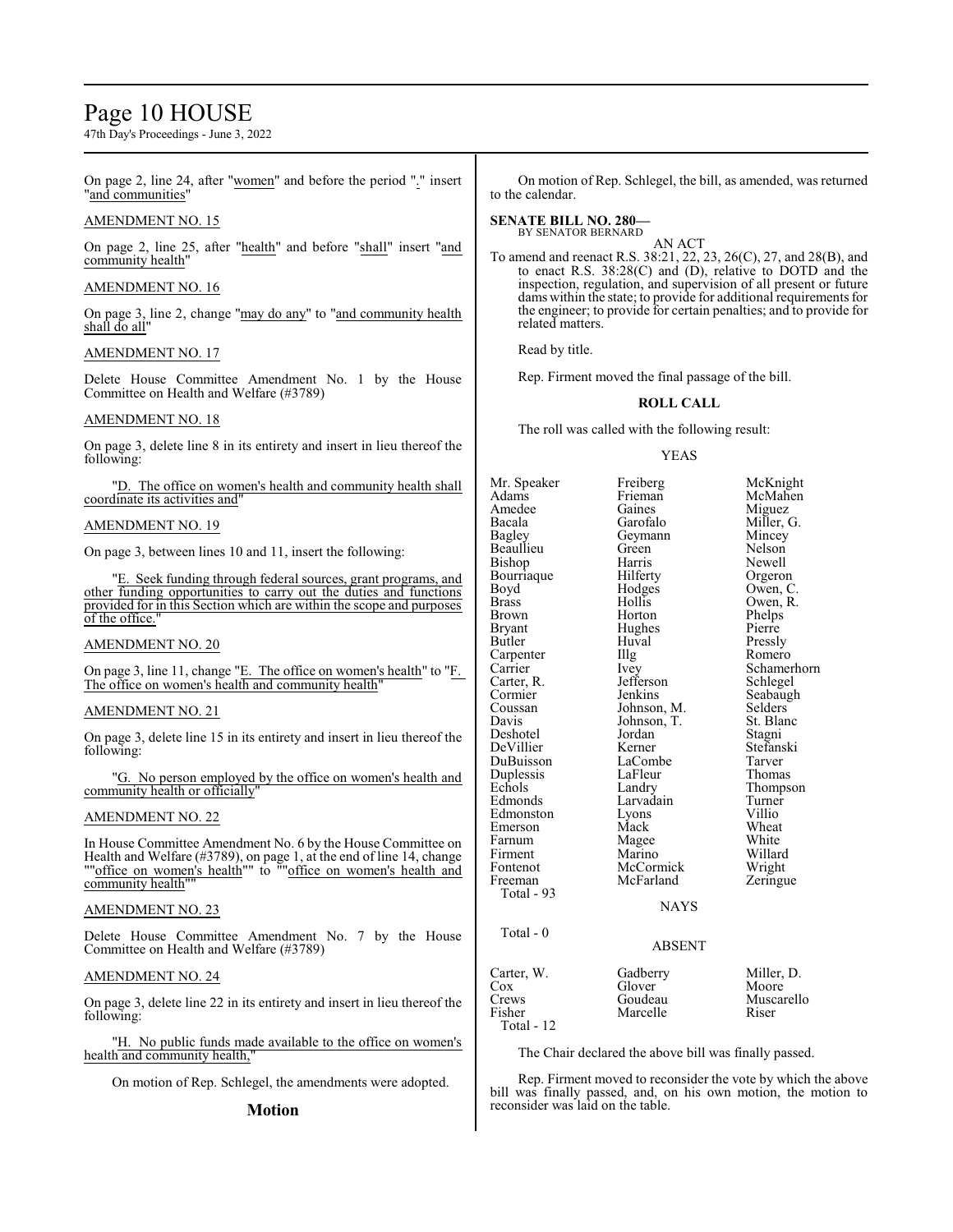## Page 11 HOUSE

47th Day's Proceedings - June 3, 2022

#### **SENATE BILL NO. 314—** BY SENATOR CORTEZ

AN ACT

To amend and reenact R.S. 4:213(2), 214(A)(4), (K)(1), (2) and (3), and (L),  $216(E)(1)$ ,  $217(E)$ , and  $228(A)$ , (C) and (G), relative to historic horse racing; to provide for offtrack wagering facilities; to provide for commissions on wagers; to provide for purse supplements; to provide for prohibitions; to provide for definitions; and to provide for related matters.

Read by title.

Rep. Stefanski moved the final passage of the bill.

### **ROLL CALL**

The roll was called with the following result:

Geymann<br>Green

Hughes<br>Huval

### YEAS

Frieman Miguez<br>Gadberry Miller, Gadberry Miller, G.<br>Gaines Mincey

Green Newell<br>Harris Orgero

Mincey<br>Nelson

Owen, R.<br>Phelps

Schamerhorn<br>Schlegel

Seabaugh<br>Selders

St. Blanc<br>Stagni

Turner<br>Villio

Zeringue

| Mr. Speaker                                              |
|----------------------------------------------------------|
| Adams                                                    |
| Amedee                                                   |
| Bacala                                                   |
| <b>Bagley</b>                                            |
| Beaullieu                                                |
| Bishop                                                   |
| Bourriaque                                               |
| Boyd                                                     |
| <b>Brass</b>                                             |
| Brown                                                    |
| Bryant                                                   |
|                                                          |
|                                                          |
|                                                          |
| Carpenter<br>Carrier<br>Carter, R.<br>Cormier<br>Coussan |
|                                                          |
| Davis                                                    |
| Deshotel                                                 |
| DeVillier                                                |
| DuBuisson                                                |
| Duplessis<br>Echols                                      |
|                                                          |
| Edmonston                                                |
| Emerson                                                  |
| Farnum                                                   |
| Fontenot                                                 |
| Freeman                                                  |
| Freiberg                                                 |
| 87<br>Total -                                            |
|                                                          |
|                                                          |
| Firment                                                  |
| Hodges                                                   |
| Total - 4                                                |
|                                                          |
|                                                          |
| Butler                                                   |
|                                                          |
| Carter, W.<br>Cox                                        |

Harris Orgeron<br>Hilferty Owen, C Hilferty Owen, C.<br>Hollis Owen, R. Horton Phelps<br>Hughes Pierre Huval Pressly<br>Illg Romerc Illg Romero<br>Ivey Schamer Jefferson<br>Jenkins Johnson, T.<br>Jordan Kerner Stagni<br>LaCombe Stefanski LaCombe<br>LaFleur Tarver LaFleur Tarver<br>Landry Thomas Landry<br>Larvadain Larvadain Thompson<br>Lyons Turner Magee Villio<br>
Marino Wheat Marino Wheat<br>
McCormick White McCormick White<br>
McFarland Willard McFarland Willard<br>
McKnight Wright

#### **NAYS**

McKnight<br>McMahen

## Mack Muscarello ABSENT

| Butler       | Fisher      | Marcelle   |
|--------------|-------------|------------|
| Carter, W.   | Garofalo    | Miller, D. |
| Cox          | Glover      | Moore      |
| Crews        | Goudeau     | Riser      |
| Edmonds      | Johnson, M. |            |
| Total - $14$ |             |            |

The Chair declared the above bill was finally passed.

Rep. Stefanski moved to reconsider the vote by which the above bill was finally passed, and, on his own motion, the motion to reconsider was laid on the table.

#### **SENATE BILL NO. 347—** BY SENATOR MILLIGAN

AN ACT

To amend and reenact R.S. 38:2237.1(D) andR.S. 39:1672(C)(2) and  $1753.1(A)(1)$  and (E), and to enact R.S. 39:1672(C)(7), relative to procurement of certain telecommunications equipment; to provide for audits of documentation submitted by certain vendors; to provide for definitions; and to provide for related matters.

Read by title.

Rep. Michael Johnson moved the final passage of the bill.

### **ROLL CALL**

The roll was called with the following result:

### YEAS

Mr. Speaker Frieman McMahen<br>Adams Gadberry Miguez Adams Gadberry<br>Amedee Gaines Amedee Gaines Miller, G.<br>Bacala Garofalo Mincey Bacala Garofalo Mincey Geymann Muscarello<br>Green Nelson Beaullieu Green Nelson<br>Bishop Harris Newell Bishop Harris Newell<br>Bourriaque Hilferty Orgeron Bourriaque Hilferty<br>Boyd Hodges Boyd Hodges Owen, R.<br>Brass Hollis Phelps Brass Hollis Phelps<br>Brown Horton Pierre Brown Horton Pierre<br>Bryant Hughes Pressly Bryant Hughes<br>Butler Huval Butler Huval Romero<br>
Carpenter IIIg Schame Carpenter Illg Schamerhorn<br>
Carrier Ivev Schlegel Carrier Ivey Schlegel<br>Carter, R. Jefferson Seabaugl Jefferson Seabaugh<br>Jenkins Selders Cormier Jenkins Selders<br>Crews Johnson, M. St. Blanc Crews Johnson, M. St. Blanch<br>Davis Johnson, T. Stagni Davis Johnson, T.<br>Deshotel Jordan Jordan Stefanski<br>Kerner Tarver DeVillier Kerner Tarver DuBuisson LaComb<br>
Duplessis LaFleur Duplessis LaFleur Thompson Echols Landry Turner<br>Edmonds Larvadain Villio Larvadain Villio<br>
Lyons Wheat Edmonston Lyons Wheat<br>Emerson Mack White Emerson Mack White<br>
Farnum Magee Willard Farnum Magee<br>Firment Marino Firment Marino Wright<br>
Fontenot McCormick Zeringu Fontenot McCormick Zeringue<br>
Freeman McFarland Zeringue Freeman McFarland<br>Freiberg McKnight McKnight Total  $-94$ **NAYS**  Total - 0 ABSENT Carter, W. Glover Moore<br>
Coussan Goudeau Owen, C. Coussan Goudeau Owen<br>
Cox Marcelle Riser Cox Marcelle<br>Fisher Miller, D Miller, D. Total - 11

The Chair declared the above bill was finally passed.

Rep. Michael Johnson moved to reconsider the vote by which the above bill was finally passed, and, on his own motion, the motion to reconsider was laid on the table.

## **Suspension of the Rules**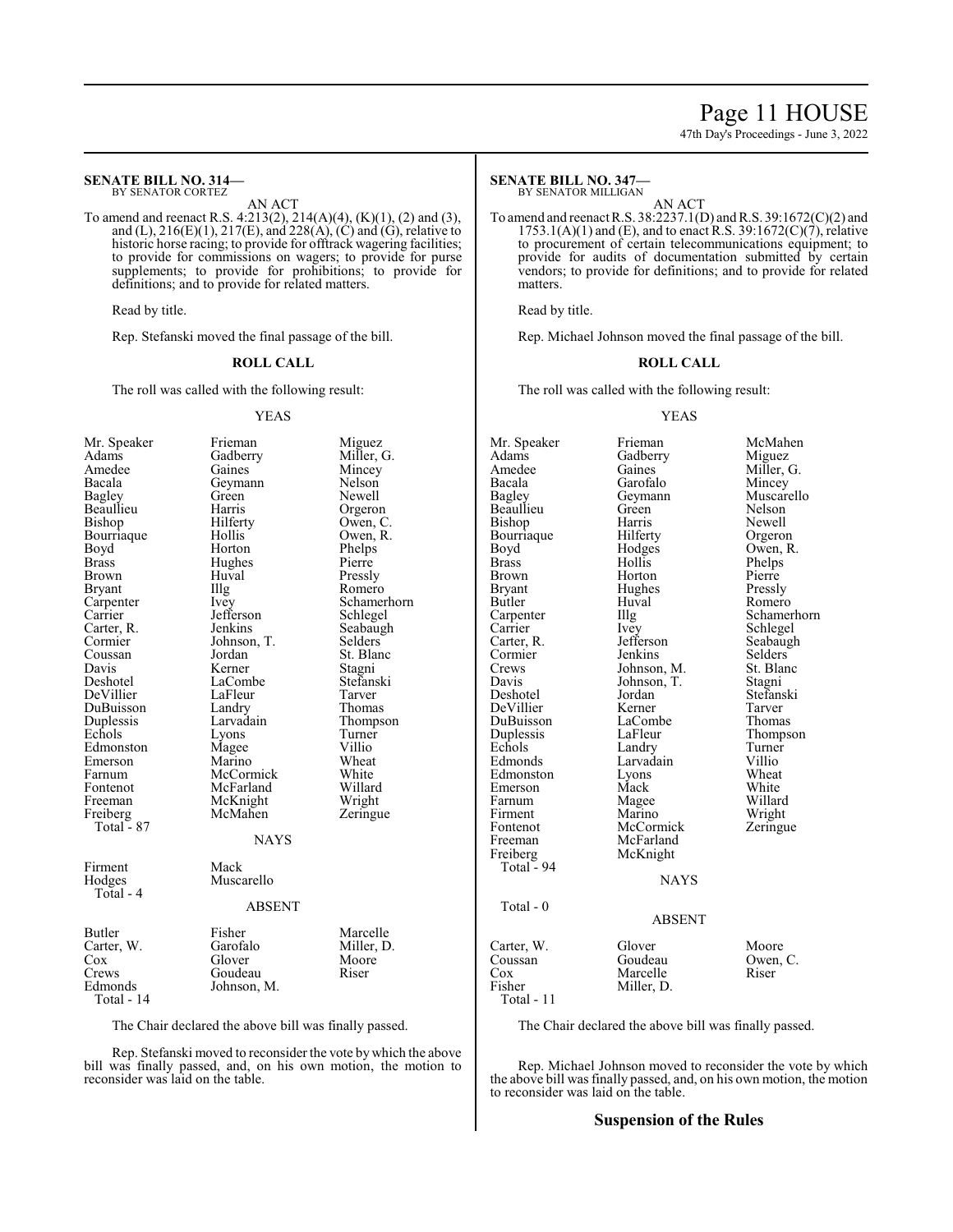## Page 12 HOUSE

47th Day's Proceedings - June 3, 2022

Rep. Michael Johnson moved to suspend the rules to take Senate Bill No. 471 out of its regular order, which motion was agreed to.

## **SENATE BILL NO. 471—**

BY SENATOR MILLIGAN AND REPRESENTATIVE MIKE JOHNSON AN ACT

To enact R.S. 38:2191.1, relative to public contracts; to provide for foreign sources of funds for gifts and contracts involving state agencies and political subdivisions; to provide for reporting of sources of monies used as gifts or grants or in contracts involving state agencies and political subdivisions; and to provide for related matters.

Read by title.

Rep. Michael Johnson moved the final passage of the bill.

### **ROLL CALL**

The roll was called with the following result:

### YEAS

| Mr. Speaker   | Frieman     | McMahen     |
|---------------|-------------|-------------|
| Adams         | Gadberry    | Miguez      |
| Amedee        | Gaines      | Miller, G.  |
| Bacala        | Garofalo    | Mincey      |
| Bagley        | Green       | Muscarello  |
| Beaullieu     | Harris      | Nelson      |
| Bishop        | Hilferty    | Newell      |
| Bourriaque    | Hodges      | Orgeron     |
| Boyd          | Hollis      | Owen, R.    |
| <b>Brass</b>  | Horton      | Phelps      |
| Brown         | Hughes      | Pierre      |
| <b>Bryant</b> | Huval       | Pressly     |
| Butler        | Illg        | Romero      |
| Carrier       | Ivey        | Schamerhorn |
| Carter, R.    | Jefferson   | Schlegel    |
| Cormier       | Jenkins     | Seabaugh    |
| Crews         | Johnson, M. | Selders     |
| Davis         | Johnson, T. | St. Blanc   |
| Deshotel      | Jordan      | Stagni      |
| DeVillier     | Kerner      | Stefanski   |
| DuBuisson     | LaCombe     | Tarver      |
| Duplessis     | LaFleur     | Thomas      |
| Echols        | Landry      | Thompson    |
| Edmonds       | Larvadain   | Turner      |
| Edmonston     | Lyons       | Villio      |
| Emerson       | Mack        | Wheat       |
| Farnum        | Magee       | White       |
| Firment       | Marino      | Willard     |
| Fontenot      | McCormick   | Wright      |
| Freeman       | McFarland   | Zeringue    |
| Freiberg      | McKnight    |             |
| Total - 92    |             |             |
|               | <b>NAYS</b> |             |
| Total - 0     |             |             |
|               | ABSENT      |             |
| Carpenter     | Geymann     | Moore       |
| Carter, W.    | Glover      | Owen, C.    |
| Coussan       | Goudeau     | Riser       |
| $\cos$        | Marcelle    |             |
| Fisher        | Miller, D.  |             |
| Total - 13    |             |             |

The Chair declared the above bill was finally passed.

Rep. Michael Johnson moved to reconsider the vote by which the above bill was finally passed, and, on his own motion, the motion to reconsider was laid on the table.

## **Consent to Correct a Vote Record**

Rep. Garofalo requested the House consent to record his vote on final passage of Senate Bill No. 471 as yea, which consent was unanimously granted.

## **Suspension of the Rules**

Rep. Michael Johnson moved to suspend the rules to take Senate Bill No. 473 out of its regular order, which motion was agreed to.

**SENATE BILL NO. 473—**<br>BY SENATORS MILLIGAN AND FESI AND REPRESENTATIVE MIKE<br>JOHNSON

AN ACT

To enact Part III-C of Chapter 5 of Title 17 of the Louisiana Revised Statutes of 1950, to be comprised of R.S. 17:1826.1 through 1826.4, relative to foreign sources of funds; to provide for reporting of certain foreign sources of monies used as gifts or grants or in contracts involving certain postsecondary education institutions; to provide for use of certain monies to fund employment of and study by foreign graduate students and faculty in a research capacity; and to provide for related matters.

Read by title.

Rep. Michael Johnson sent up floor amendments which were read as follows:

### **HOUSE FLOOR AMENDMENTS**

Amendments proposed by Representative Mike Johnson to Re-Reengrossed Senate Bill No. 473 by Senator Milligan

### AMENDMENT NO. 1

On page 2, delete lines 9 through 15, and insert the following:

"(3) "Foreign country of concern" means any country subject to any sanction or embargo program administered by the Office of Foreign Assets Control within the United States Department of Treasury, including any federal license requirement; custom rules; export controls; restrictions on taking institution property, including but not limited to intellectual property abroad; restrictions on presentations, teaching, and interactions with foreign colleagues; and other subjects important to the research and academic property of the institution, subject to either or both the International Traffic in Arms Regulations, 22 CFR Parts 120 through 130, and the Export Administration Regulations, 15 CFR Parts 730 through 774."

On motion of Rep. Michael Johnson, the amendments were adopted.

Rep. Michael Johnson moved the final passage of the bill, as amended.

### **ROLL CALL**

The roll was called with the following result:

### YEAS

Mr. Speaker Gaines Miguez<br>Adams Garofalo Miller. Adams Garofalo Miller, G.<br>Amedee Geymann Mincey Amedee Geymann<br>Bagley Green Beaullieu Harris Nelson<br>Bishop Hilferty Newell Bishop Hilferty Newell<br>Bourriaque Hodges Orgeron Bourriaque Hodge<br>Boyd Hollis Boyd Hollis Owen, R. Brown Hughes

Green Muscarello<br>
Harris Nelson Horton Phelps<br>Hughes Pierre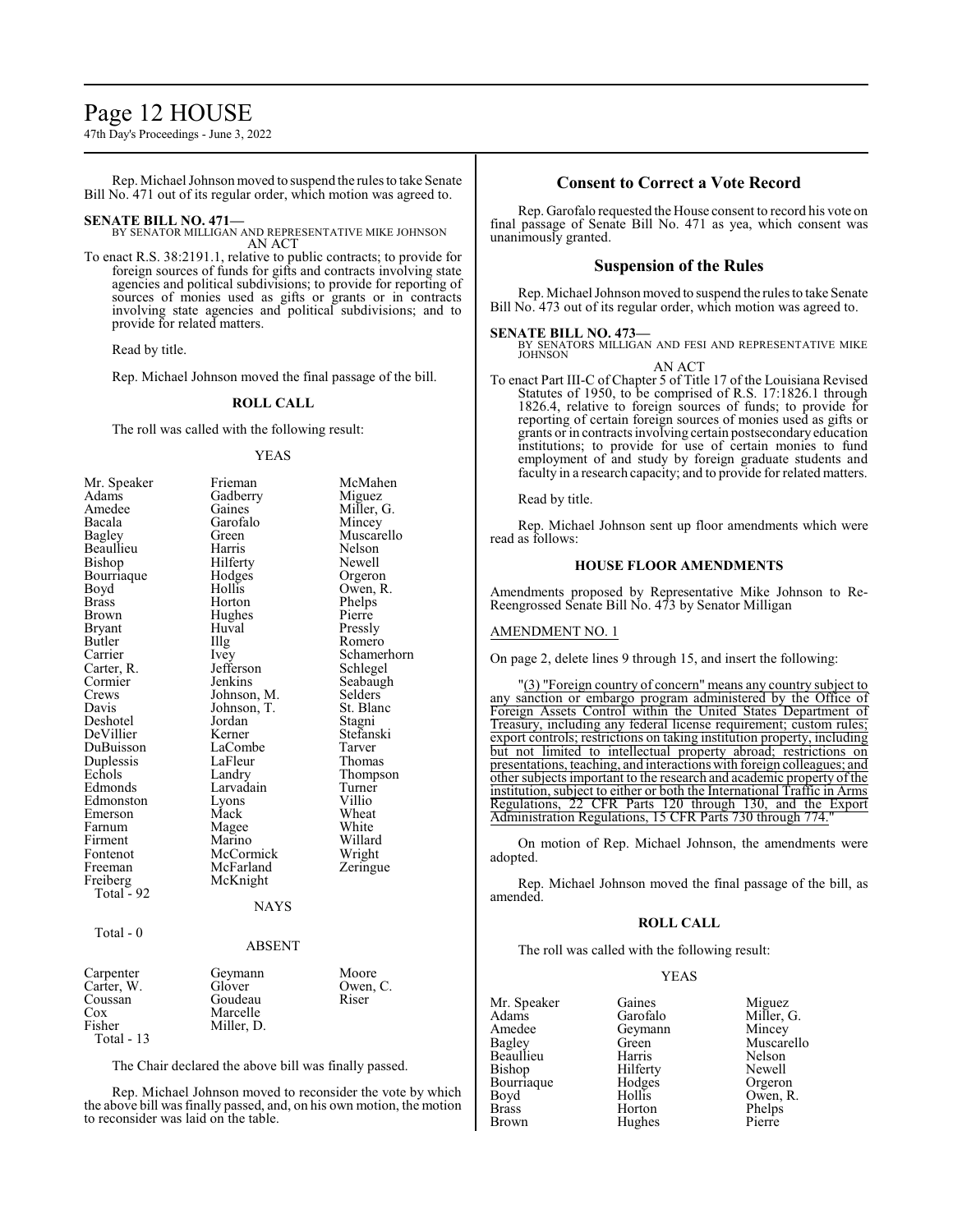## Page 13 HOUSE

47th Day's Proceedings - June 3, 2022

| Bryant<br>Butler<br>Carrier<br>Carter, R.<br>Crews<br>Davis    | Huval<br>Illg<br>Ivey<br>Jefferson<br>Jenkins                    | Pressl <sub>!</sub><br>Romer<br>Scham<br>Schleg<br>Seabaı<br>Selder |
|----------------------------------------------------------------|------------------------------------------------------------------|---------------------------------------------------------------------|
| Deshotel<br>DeVillier<br>DuBuisson<br>Duplessis                | Johnson, M.<br>Johnson, T.<br>Jordan<br>Kerner<br>LaCombe        | St. Bla<br>Stagni<br>Stefan<br>Tarver                               |
| Echols<br>Edmonds<br>Edmonston<br>Emerson<br>Farnum<br>Firment | LaFleur<br>Landry<br>Larvadain<br>Lyons<br>Mack                  | Thoma<br>Thomp<br>Turnei<br>Villio<br>Wheat<br>White                |
| Fontenot<br>Freeman<br>Freiberg<br>Frieman<br>Gadberry         | Magee<br>Marino<br>McCormick<br>McFarland<br>McKnight<br>McMahen | Willar<br>Wrigh<br>Zering                                           |
| Total - 91<br>Total $-0$                                       | <b>NAYS</b><br><b>ABSENT</b>                                     |                                                                     |
| Bacala<br>Carpenter<br>Carter, W.<br>Cormier                   | Cox<br>Fisher<br>Glover<br>Goudeau                               | Miller<br>Moore<br>Owen,<br>Riser                                   |

Pressly Romero Schamerhorn Schlegel Seabaugh Selders<sup>7</sup> St. Blanc Stagni Stefanski Tarver Thomas Thompson Turner<br>Villio Willard Wright Zeringue

| Bacala     | Cox      | Miller, D. |
|------------|----------|------------|
| Carpenter  | Fisher   | Moore      |
| Carter, W. | Glover   | Owen, C.   |
| Cormier    | Goudeau  | Riser      |
| Coussan    | Marcelle |            |
| Total - 14 |          |            |

The Chair declared the above bill, having received a two-thirds vote of the elected members, was finally passed.

Rep. Michael Johnson moved to reconsider the vote by which the above bill was finally passed, and, on his own motion, the motion to reconsider was laid on the table.

## **Suspension of the Rules**

Rep. Michael Johnson moved to suspend the rules to take Senate Bill No. 472 out of its regular order, which motion was agreed to.

### **SENATE BILL NO. 472—**

BY SENATOR MILLIGAN AND REPRESENTATIVE MIKE JOHNSON AN ACT

To enact Chapter 49 of Title 51 of the Louisiana Revised Statutes of 1950, to be comprised of R.S. 51:3051 through 3054, relative to homeland security; to provide relative to prohibited contracts; to provide for designation of a country as a threat to critical infrastructure; and to provide for related matters.

Read by title.

Rep. Michael Johnson moved the final passage of the bill.

### **ROLL CALL**

The roll was called with the following result:

### YEAS

Mr. Speaker Frieman McMahen<br>Adams Gadberry Miguez Adams Gadberry<br>Amedee Gaines Amedee Gaines Miller, G.<br>Bagley Garofalo Mincey Bagley Garofalo<br>Beaullieu Geymann Bishop Green Nelson<br>Bourriaque Harris Newell Bourriaque

Geymann Muscarello<br>Green Nelson

| Boyd       | Hilferty            | Orgeron     |  |  |
|------------|---------------------|-------------|--|--|
| Brass      | Hodges              | Owen, C.    |  |  |
| Brown      | Hollis              | Owen, R.    |  |  |
| Bryant     | Horton              | Phelps      |  |  |
| Butler     | Hughes              | Pierre      |  |  |
| Carpenter  | Huval               | Pressly     |  |  |
| Carrier    | Illg                | Romero      |  |  |
| Carter, R. | <i>lvey</i>         | Schamerhorn |  |  |
| Cormier    | Jefferson           | Schlegel    |  |  |
| Coussan    | Jenkins             | Seabaugh    |  |  |
| Crews      | Johnson, M.         | Selders     |  |  |
| Davis      | Johnson, T.         | St. Blanc   |  |  |
| Deshotel   | Jordan              | Stagni      |  |  |
| DeVillier  | Kerner              | Stefanski   |  |  |
| DuBuisson  | LaCombe             | Tarver      |  |  |
| Duplessis  | LaFleur             | Thomas      |  |  |
| Echols     | Landry              | Thompson    |  |  |
| Edmonds    | Turner<br>Larvadain |             |  |  |
| Edmonston  | Villio<br>Lyons     |             |  |  |
| Emerson    | Wheat<br>Mack       |             |  |  |
| Farnum     | White<br>Magee      |             |  |  |
| Firment    | Marino              | Willard     |  |  |
| Fontenot   | McCormick           | Wright      |  |  |
| Freeman    | McFarland           | Zeringue    |  |  |
| Freiberg   | McKnight            |             |  |  |
| Total - 95 |                     |             |  |  |
|            | NAYS                |             |  |  |
| Total - 0  |                     |             |  |  |
|            | ABSENT              |             |  |  |
| Bacala     | Glover              | Moore       |  |  |
| Carter, W. | Goudeau             | Riser       |  |  |
| Cox        | Marcelle            |             |  |  |
| Fisher     | Miller, D.          |             |  |  |
| Total - 10 |                     |             |  |  |

The Chair declared the above bill was finally passed.

Rep. Michael Johnson moved to reconsider the vote by which the above bill was finally passed, and, on his own motion, the motion to reconsider was laid on the table.

### **Suspension of the Rules**

Rep. Michael Johnson moved to suspend the rules to take Senate Bill No. 311 out of its regular order, which motion was agreed to.

#### **SENATE BILL NO. 311** BY SENATOR MILLIGAN

AN ACT

To enact R.S. 29:726(E)(30) and (31), relative to the Governor's Office of Homeland Security and Emergency Preparedness; to provide for authority and responsibilities; to provide for promulgation of rules; to provide for an annual emergency preparedness class; to provide for disbursement of assets and diversion of resources during an emergency; and to provide for related matters.

Called from the calendar.

Read by title.

Rep. Michael Johnson sent up floor amendments which were read as follows:

### **HOUSE FLOOR AMENDMENTS**

Amendments proposed by Representative Mike Johnson to Engrossed Senate Bill No. 311 by Senator Milligan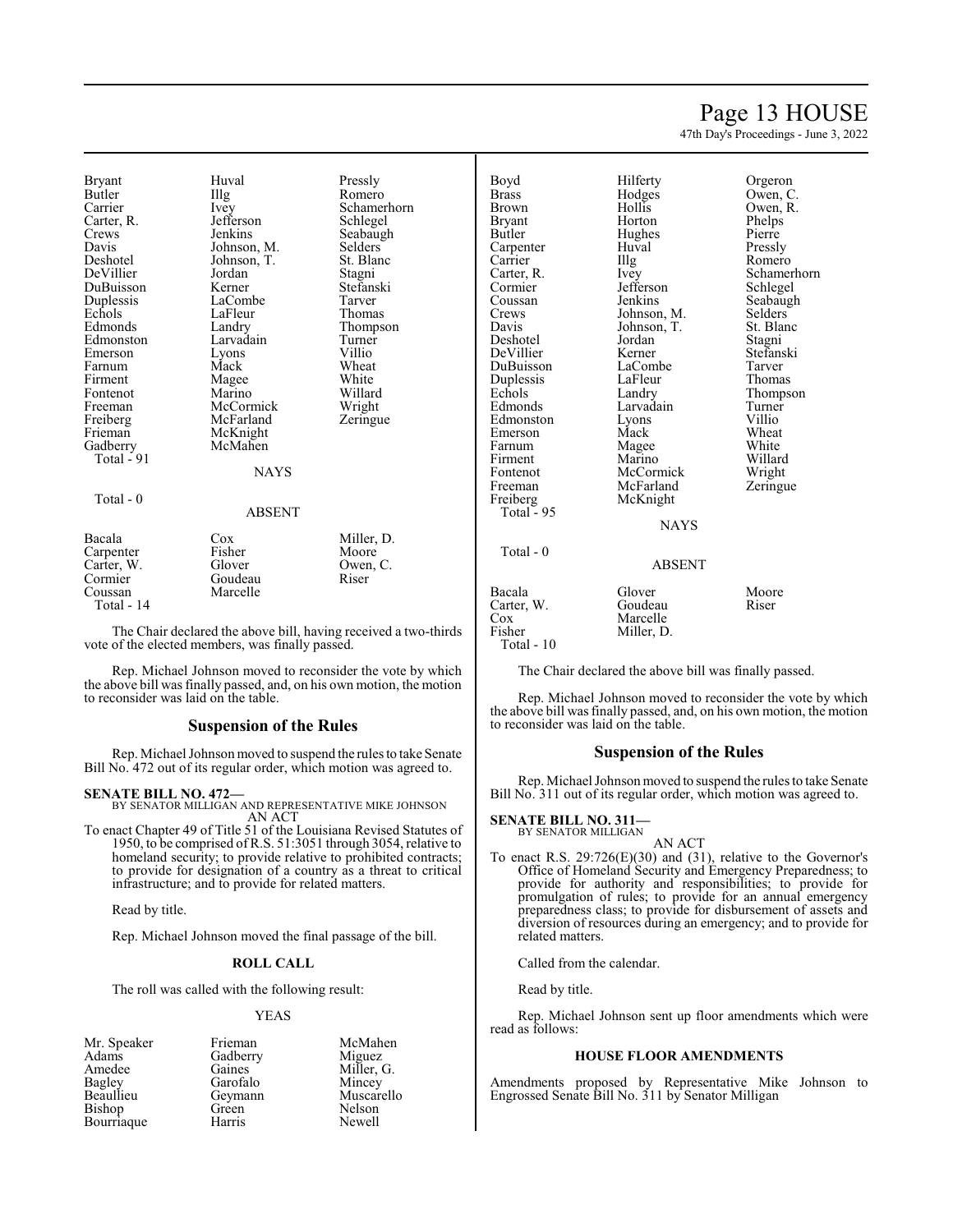## Page 14 HOUSE

47th Day's Proceedings - June 3, 2022

## AMENDMENT NO. 1

Delete House Committee Amendments Nos. 1, 2, and 3 by the House Committee on Judiciary (#4341).

## AMENDMENT NO. 2

On page 1, line 2, after "To" and before "relative" delete "enact R.S.  $29:72\overline{6}$ (E)(30) and (31)," and insert the following:

"amend and reenact R.S. 29:726.5(A), (B), and (D) and 726.6(A), (B),  $(C)(1)$ , and  $(D)$  and to enact R.S.  $29:726(E)(30)$  and 726.5(C)(4),"

## AMENDMENT NO. 3

On page 1, line 6, after "emergency;" and before "and" insert "to provide for the Louisiana Commission on School and Nonprofit Security; to provide for a fund;"

## AMENDMENT NO. 4

On page 1, line 8, after "Section 1." and before "and" delete "R.S.  $29:726(E)(30)$  and  $(31)$ " and insert the following:

"R.S. 29:726.5(A), (B), and (D) and 726.6(A), (B), (C)(1), and (D) are hereby amended and reenacted and R.S. 29:726(E)(30) and  $726.5(C)(4)$ "

### AMENDMENT NO. 5

On page 1, delete line 15 through 17, and on page 2, delete lines 1 and 2

## AMENDMENT NO. 6

On page 2, at the beginning of line 3, change  $"(31)"$  to  $"(30)"$  and change "January 1, 2023," to "August 1, 2022,"

### AMENDMENT NO. 7

On page 2, at the end of line 6, add the following:

"For purposes of expeditious implementation ofthe provisions ofthis Paragraph, the office shall utilize emergency rulemaking for the promulgation of the initial administrative rules.

### AMENDMENT NO. 8

On page 2, after line 7, add the following:

"§726.5. Louisiana Commission on School and Nonprofit Safety and Security

A. The Louisiana Commission on School and Nonprofit Safety and Security, hereinafter referred to as the "commission", is hereby established within the Governor's Office of Homeland Security and Emergency Preparedness to study and make recommendations on the security needs of schools and nonprofit organizations that are at high risk of terrorist attacks in Louisiana, including recommendations on the establishment, administration, and funding of a grant programfor eligible entities to apply for security grants covering security personnel, security training, facility hardening, and other necessary security measures.

B. The commission shall be comprised of the following members:

(1) The director of the Governor's Office of Homeland Security and Emergency Preparedness, or his designee, who shall serve as chair of the commission.

(2) A representative of the governor's office appointed by the governor.

(3) The chair of the House Select Committee on Homeland Security or his designee.

(4) (3) The chair of the Senate Select Committee on Homeland Security or his designee.

 $(5)$  (4) The superintendent of state police or his designee.

 $(6)$  (5) The executive director of the Louisiana Sheriffs' Association or his designee with expertise in terrorist attacks.

(7) The executive director of the Louisiana Association of Chiefs of Police or his designee.

 $(8)$  (6) The executive director of the Louisiana Interchurch Conference or his designee.

(9) The executive director of the Louisiana Association of Nonprofit Organizations.

(7) The superintendent of the Department of Education or his designee.

C.

\* \* \*

(4) The commission shall elect a chair by a majority vote of the members.

D. The commission shall issue a report to the Governor's Office of Homeland Security and Emergency Preparedness, the Senate Select Committee on Homeland Security, and the House Select Committee on Homeland Security of its findings and recommendations with respect to the security status and needs of schools and nonprofit organizations that are at high risk of terrorist attacks in Louisiana. The report shall be issued annually and at such other times as deemed necessary by the commission or the Governor's Office of Homeland Security and Emergency Preparedness.

### §726.6. Fund and grant program

A. The Governor's Office of Homeland Security and Emergency Preparedness is authorized and directed to establish a grant program through which eligible schools and nonprofit organizations described in Subsection B of this Section can apply for and receive grants to defray the cost of security enhancements or measures including:

- (1) Safety and security planning.
- (2) Safety and security equipment.
- (3) Security-related technology.
- (4) Safety and security training.
- (5) Safety and security exercises.
- (6) Threat awareness and response training.

(7) Upgrades to existing structures that enhance safety and security.

- (8) Vulnerability and threat assessments.
- (9) Security personnel.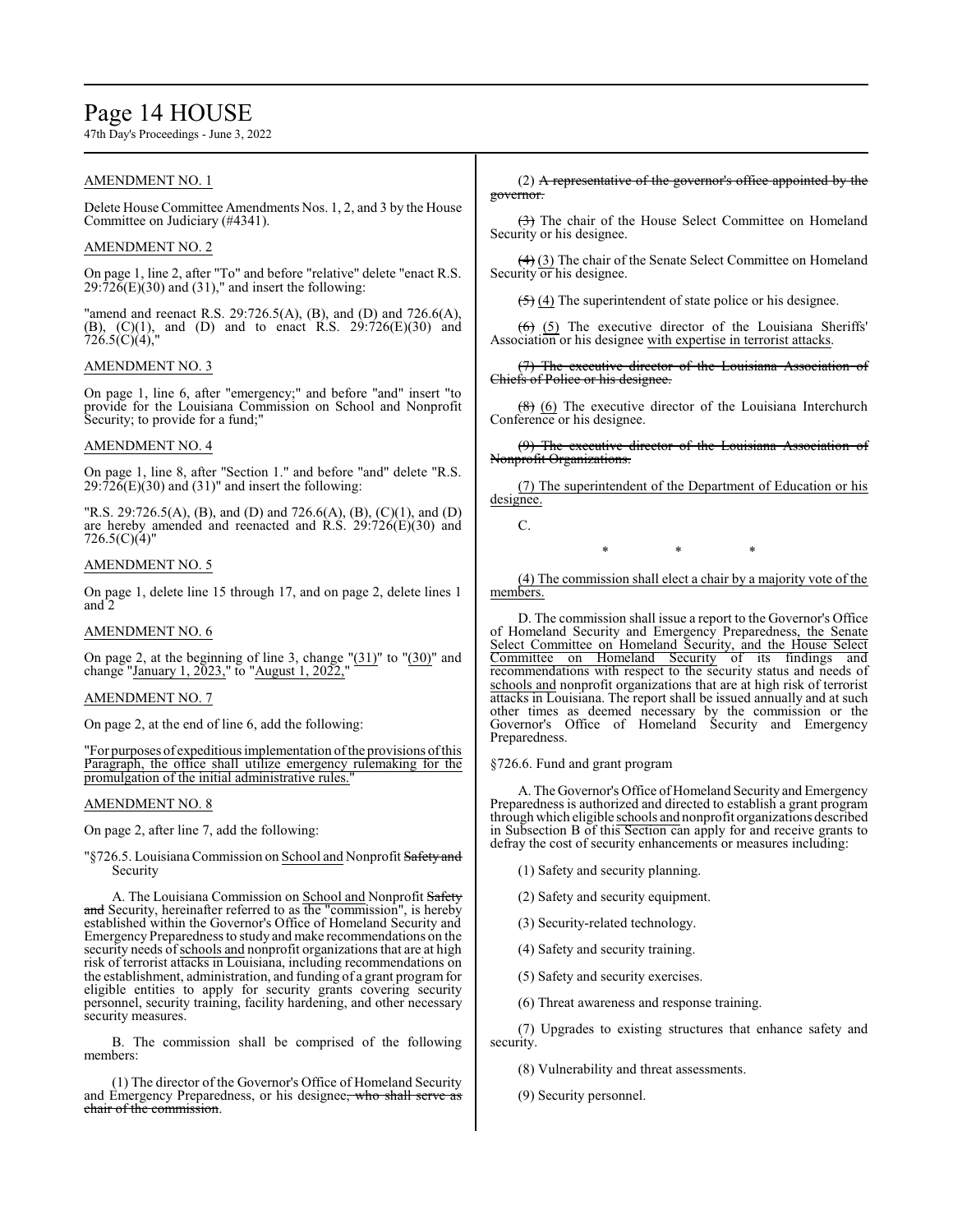## Page 15 HOUSE

47th Day's Proceedings - June 3, 2022

B.(1)Eligiblenonprofit organizations include organizationsthat meet all of the following requirements:

 $(1)$  (a) The organization is described in Section 501(c)(3) of the Internal Revenue Code and exempt from tax under Section 501(a) of the Internal Revenue Code.

 $(2)$  (b) The organization is determined by the program administrator to be at risk of a terrorist attack. Factors the program administrator may consider in making its determination include but are not limited to the following:

 $(a)$  (i) Prior incidents that have occurred at any facility owned or used by the organization.

 $\left(\frac{1}{b}\right)$  (ii) Prior threats made against the organization.

 $(e)$  (iii) Current events or incidents impacting other organizations that have a similar mission, belief, or ideology.

 $(d)$  (iv) Feedback or information on the current local threat environment from local law enforcement agencies, parish offices of homeland security and emergency preparedness, the Louisiana State Analytical and Fusion Exchange, field offices of the Federal Bureau of Investigation, and other organizations, entities, or agencies.

(2) Eligible schools include public elementary or secondary schools in a city, parish, or other local public school district or other political subdivision and nonpublic schools approved by the State Board of Elementary and Secondary Education pursuant to R.S. 17:11.

C.(1) There is hereby established in the state treasury a special fund to be known as the Louisiana School and Nonprofit Safety and Security Grant Program Fund, hereinafter referred to in this Subsection as the "fund". Interest earned on the investment of monies in the fund shall be deposited in and credited to the fund. Unexpended and unencumbered monies in the fund at the close of each fiscal year shall remain in the fund. Monies in the fund shall be appropriated, administered, and used solely for the purposes of the security grant program as provided by this Section.

\* \* \*

D. The Governor's Office of Homeland Security and Emergency Preparedness shall adopt any regulations or rules, pursuant to the Administrative Procedure Act, necessary to implement the security grant program established by this Section and to administer the Louisiana School and Nonprofit Safety and Security Grant Program Fund."

On motion of Rep. Michael Johnson, the amendments were adopted.

Rep. Michael Johnson moved the final passage of the bill, as amended.

### **ROLL CALL**

The roll was called with the following result:

Gadberry<br>Gaines

Garofalo<br>Geymann

### YEAS

| мr. Speaker |
|-------------|
| Adams       |
| Amedee      |
| Bacala      |
| Bagley      |
| Beaullieu   |
| Bishop      |
| Bourriaque  |
| Bovd        |

Frieman McMahen<br>Gadberry Miguez Miller, G.<br>Mincev Geymann Muscarello<br>Green Nelson Green Nelson<br>Beaullieu Newell Harris Newell<br>Hilferty Orgero Orgeron Hodges Owen, C.

| <b>Brass</b><br>Brown<br>Bryant<br>Butler<br>Carrier<br>Carter, R.<br>Cormier<br>Coussan<br>Crews<br>Davis<br>Deshotel<br>DeVillier<br>DuBuisson<br>Duplessis<br>Echols<br>Edmonds<br>Edmonston<br>Emerson<br>Farnum<br>Firment<br>Fontenot<br>Freeman<br>Freiberg<br>Total - 94 | Hollis<br>Horton<br>Hughes<br>Huval<br>Illg<br>Ivey<br>Jefferson<br>Jenkins<br>Johnson, M.<br>Johnson, T.<br>Jordan<br>Kerner<br>LaCombe<br>LaFleur<br>Landry<br>Larvadain<br>Lyons<br>Mack<br>Magee<br>Marino<br>McCormick<br>McFarland<br>McKnight | Owen, R.<br>Phelps<br>Pierre<br>Pressly<br>Schamerhorn<br>Schlegel<br>Seabaugh<br>Selders<br>St. Blanc<br>Stagni<br>Stefanski<br>Tarver<br>Thomas<br>Thompson<br>Turner<br>Villio<br>Wheat<br>White<br>Willard<br>Wright<br>Zeringue |
|----------------------------------------------------------------------------------------------------------------------------------------------------------------------------------------------------------------------------------------------------------------------------------|------------------------------------------------------------------------------------------------------------------------------------------------------------------------------------------------------------------------------------------------------|--------------------------------------------------------------------------------------------------------------------------------------------------------------------------------------------------------------------------------------|
|                                                                                                                                                                                                                                                                                  | <b>NAYS</b>                                                                                                                                                                                                                                          |                                                                                                                                                                                                                                      |
| Total - 0                                                                                                                                                                                                                                                                        | <b>ABSENT</b>                                                                                                                                                                                                                                        |                                                                                                                                                                                                                                      |
| Carpenter<br>Carter, W.<br>Cox<br>Fisher<br>Total - 11                                                                                                                                                                                                                           | Glover<br>Goudeau<br>Marcelle<br>Miller, D.                                                                                                                                                                                                          | Moore<br>Riser<br>Romero                                                                                                                                                                                                             |

The Chair declared the above bill was finally passed.

Rep. Michael Johnson moved to reconsider the vote by which the above bill was finally passed, and, on his own motion, the motion to reconsider was laid on the table.

## **SENATE BILL NO. 348—** BY SENATOR CLOUD

AN ACT

To enact R.S. 42:812, relative to the Office of Group Benefits; to provide for requirements for health plans; to provide for information on denied prior authorizations be transmitted to healthcare providers; to provide for an effective date; and to provide for related matters.

Read by title.

Rep. Davis sent up floor amendments on behalf of Rep. Hilferty which were read as follows:

### **HOUSE FLOOR AMENDMENTS**

Amendments proposed by Representative Hilferty to Engrossed Senate Bill No. 348 by Senator Cloud

## AMENDMENT NO. 1

On page 1, line 11, change "twenty-four hours" to "one business day"

## AMENDMENT NO. 2

On page 1, line 12, after "provider" and before the comma "," delete 'or covered person"

On motion of Rep. Davis, the amendments were adopted.

Rep. Davis moved the final passage of the bill, as amended.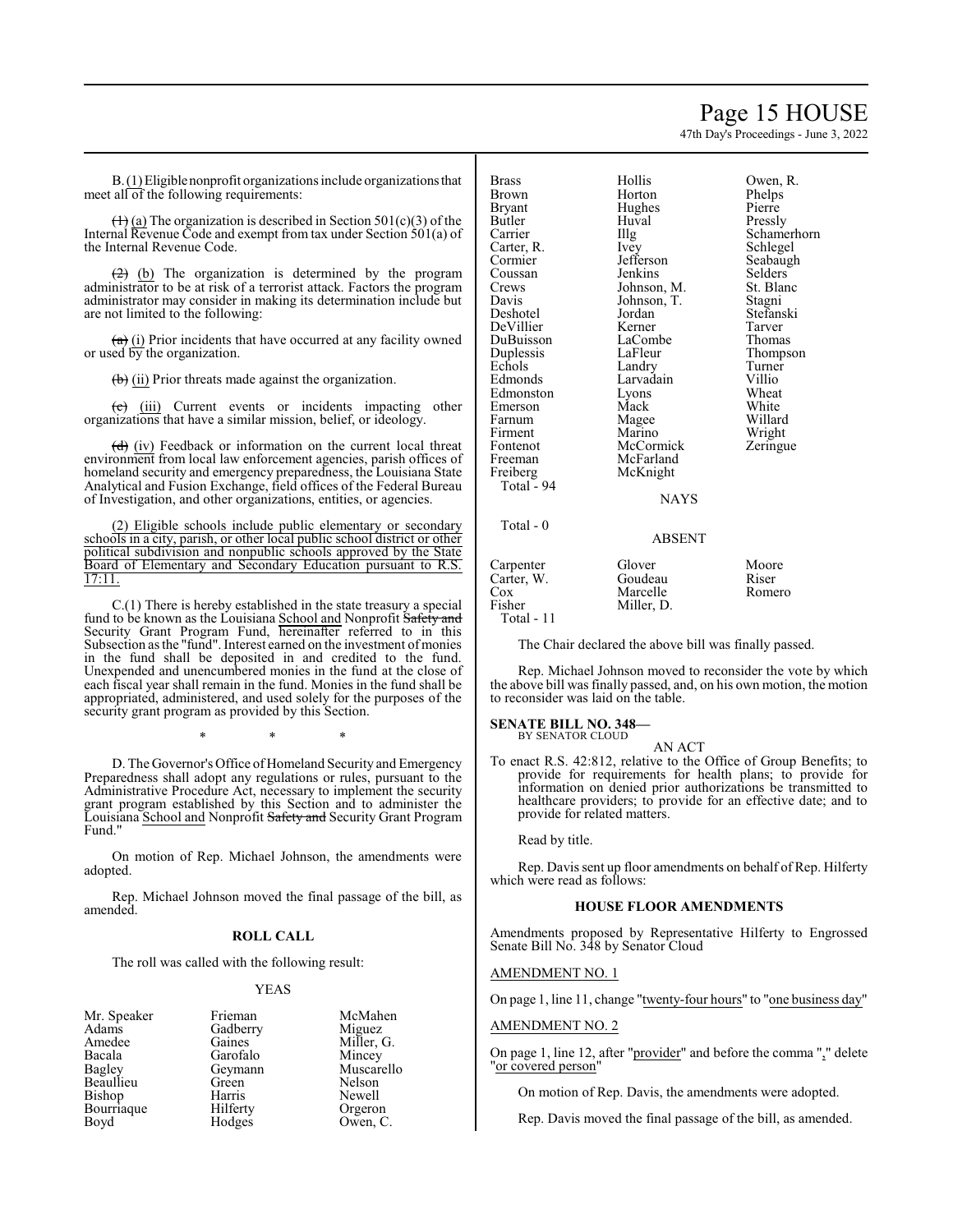## Page 16 HOUSE

47th Day's Proceedings - June 3, 2022

| <b>ROLL CALL</b><br>The roll was called with the following result: |               |                | The roll was called with the following result: |                                                       |                       |
|--------------------------------------------------------------------|---------------|----------------|------------------------------------------------|-------------------------------------------------------|-----------------------|
|                                                                    |               |                | <b>YEAS</b>                                    |                                                       |                       |
|                                                                    | <b>YEAS</b>   |                | Mr. Speaker<br>Adams                           | Freiberg<br>Frieman                                   | McFarland<br>McKnight |
| Mr. Speaker                                                        | Frieman       | McMahen        | Amedee                                         | Gadberry                                              | McMahen               |
| Adams                                                              | Gadberry      | Miguez         | Bacala                                         | Gaines                                                | Miguez                |
| Amedee                                                             | Gaines        | Miller, G.     | Bagley                                         | Garofalo                                              | Mincey                |
| Bacala                                                             | Garofalo      | Mincey         | Beaullieu                                      | Geymann                                               | Muscarello            |
| Bagley                                                             | Geymann       | Muscarello     | Bishop                                         | Green                                                 | Nelson                |
| Beaullieu                                                          | Green         | Nelson         | Bourriaque                                     | Harris                                                | Newell                |
| Bishop                                                             | Harris        | Newell         | Boyd                                           | Hodges                                                | Orgeron               |
| Bourriaque                                                         | Hilferty      | Orgeron        | <b>Brass</b>                                   | Hollis                                                | Owen, C.              |
| Boyd                                                               | Hodges        | Owen, C.       | Brown                                          | Horton                                                | Owen, R.              |
| <b>Brass</b>                                                       | Hollis        | Owen, R.       | <b>Bryant</b>                                  | Hughes                                                | Phelps                |
| Brown                                                              | Horton        | Phelps         | Butler                                         | Huval                                                 | Pierre                |
| Bryant                                                             | Hughes        | Pressly        | Carpenter                                      | Illg                                                  | Pressly               |
| Butler                                                             | Huval         | Romero         | Carrier                                        | Ivey                                                  | Romero                |
| Carrier                                                            | Illg          | Schamerhorn    | Cormier                                        | Jefferson                                             | Schamerhorn           |
| Carter, R.                                                         | Ivey          | Schlegel       | Coussan                                        | Jenkins                                               | Schlegel              |
| Cormier                                                            | Jefferson     | Seabaugh       | Crews                                          | Johnson, M.                                           | Seabaugh              |
| Coussan                                                            | Jenkins       | <b>Selders</b> | Davis                                          | Johnson, T.                                           | <b>Selders</b>        |
| Crews                                                              | Johnson, M.   | St. Blanc      | Deshotel                                       | Jordan                                                | St. Blanc             |
| Davis                                                              | Johnson, T.   | Stagni         | DeVillier                                      | Kerner                                                | Stagni                |
| Deshotel                                                           | Jordan        | Stefanski      | DuBuisson                                      | LaCombe                                               | Stefanski             |
| DeVillier                                                          | Kerner        | Tarver         | Duplessis                                      | LaFleur                                               | Tarver                |
| DuBuisson                                                          | LaCombe       | Thomas         | Echols                                         | Landry                                                | Thomas                |
| Duplessis                                                          | LaFleur       | Thompson       | Edmonds                                        | Larvadain                                             | Turner                |
| Echols                                                             | Landry        | Turner         | Edmonston                                      | Lyons                                                 | Villio                |
| Edmonds                                                            | Larvadain     | Villio         | Emerson                                        | Mack                                                  | Wheat                 |
| Edmonston                                                          | Lyons         | Wheat          | Farnum                                         | Magee                                                 | White                 |
| Emerson                                                            | Mack          | White          | Firment                                        | Marcelle                                              | Willard               |
| Farnum                                                             | Magee         | Willard        | Fontenot                                       | Marino                                                | Wright                |
| Firment                                                            | Marino        | Wright         | Freeman                                        | McCormick                                             | Zeringue              |
| Fontenot                                                           | McCormick     | Zeringue       | Total - 93                                     |                                                       |                       |
| Freeman                                                            | McFarland     |                |                                                | <b>NAYS</b>                                           |                       |
| Freiberg                                                           | McKnight      |                |                                                |                                                       |                       |
| Total - 94                                                         |               |                | Total - 0                                      |                                                       |                       |
|                                                                    | <b>NAYS</b>   |                |                                                | <b>ABSENT</b>                                         |                       |
|                                                                    |               |                |                                                |                                                       |                       |
| Total - 0                                                          |               |                | Carter, R.                                     | Glover                                                | Miller, G.            |
|                                                                    | <b>ABSENT</b> |                | Carter, W.                                     | Goudeau                                               | Moore                 |
|                                                                    |               |                | $\cos$                                         | Hilferty                                              | Riser                 |
| Carpenter                                                          | Glover        | Moore          | Fisher                                         | Miller, D.                                            | Thompson              |
| Carter, W.                                                         | Goudeau       | Pierre         | Total - 12                                     |                                                       |                       |
| Cox                                                                | Marcelle      | Riser          |                                                |                                                       |                       |
| Fisher                                                             | Miller, D.    |                |                                                | The Chair declared the above bill was finally passed. |                       |
| Total - 11                                                         |               |                |                                                |                                                       |                       |

The Chair declared the above bill was finally passed.

Rep. Davis moved to reconsider the vote by which the above bill was finally passed, and, on her own motion, the motion to reconsider was laid on the table.

### **SENATE BILL NO. 378—** BY SENATOR PEACOCK

AN ACT

To enact Chapter 62 of Title 51 of the Louisiana Revised Statutes of 1950, to be comprised of R.S. 51:3221, relative to advertisements; to provide for requirements and disclosures in an advertisement; to provide for unfair and deceptive acts or practices; to provide for definitions, terms, conditions, and procedures; to provide for penalties; and to provide for related matters.

Read by title.

Rep. Pressly moved the final passage of the bill.

### **ROLL CALL**

Read by title.

reconsider was laid on the table.

consent was unanimously granted.

**SENATE BILL NO. 389—** BY SENATOR REESE

Rep. Stefanski sent up floor amendments on behalf of Rep. Magee which were read as follows:

Rep. Pressly moved to reconsider the vote by which the above bill was finally passed, and, on his own motion, the motion to

Rep. Marcelle requested the House consent to correct her vote on final passage of Senate Bill No. 378 from nay to yea, which

**Consent to Correct a Vote Record**

AN ACT To amend and reenact R.S. 32:414(R)(1) and R.S. 47:296.2(A), relative to the suspension and denial of renewing a driver's license for the nonpayment of individual income taxes; to increase the threshold; to provide for technical corrections; provide for an effective date; and to provide for related matters.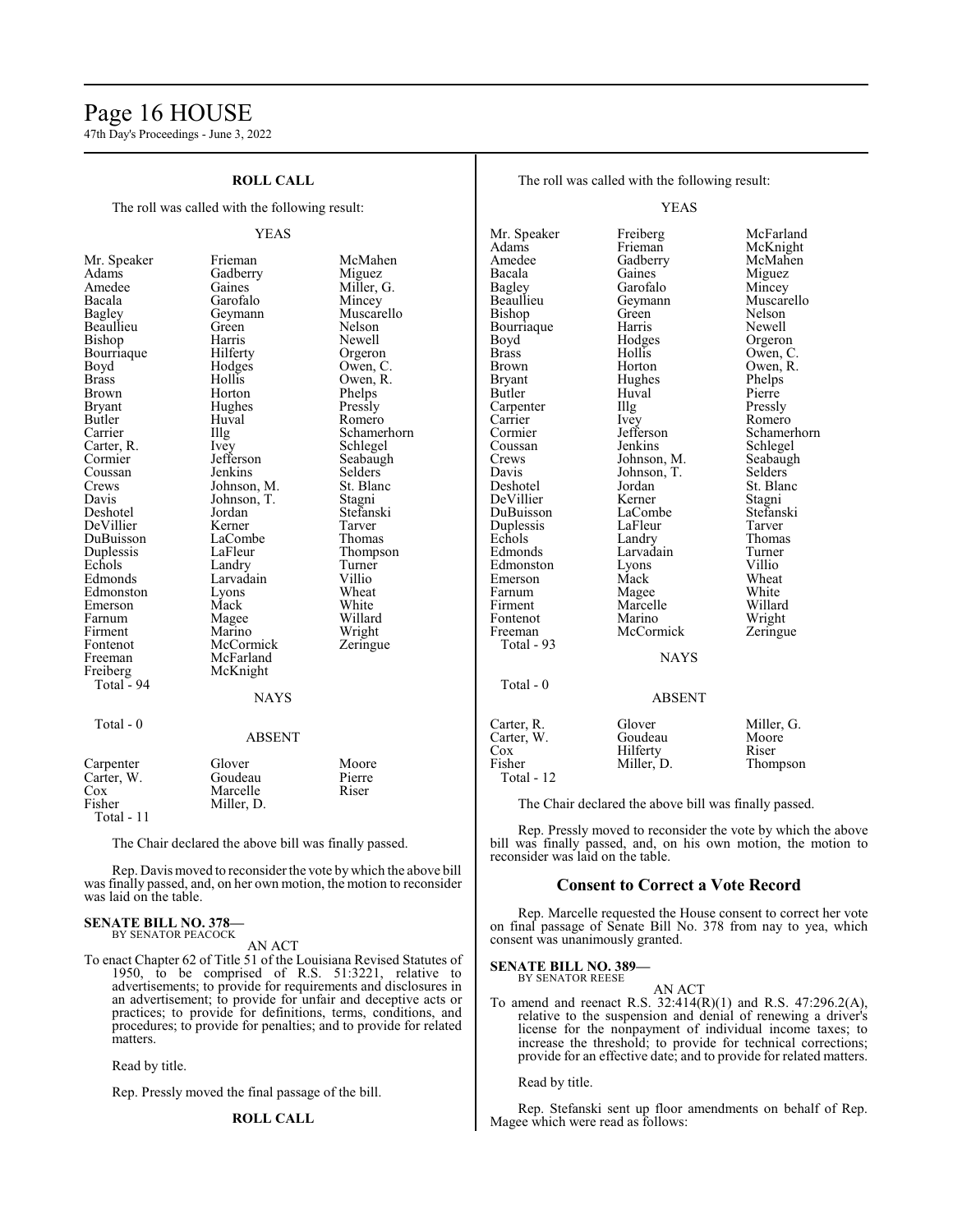## Page 17 HOUSE

47th Day's Proceedings - June 3, 2022

## **HOUSE FLOOR AMENDMENTS**

Amendments proposed by Representative Magee to Engrossed Senate Bill No. 389 by Senator Reese

## AMENDMENT NO. 1

In Amendment No. 8 by the House Committee on Transportation, Highways and Public Works (#4911), on page 1, at the end of line 30, insert the following:

"Notwithstanding any provision of law to the contrary, the office of motor vehicles shall not impose a fee when reinstating an individual's driving privileges when a suspension is imposed pursuant to this Section.

(3) The Department of Revenue may enter into an interagency agreement with the office of motor vehicles to reimburse the office of motor vehicles for the actual expenses associated with the license suspensions and reinstatements pursuant to R.S. 32:414(R). Onesixth of such reimbursement shall provide for and continue the existing dedication applicable to reinstatement fees pursuant to R.S. 32:414(H) for emergency medical services.

### AMENDMENT NO. 2

On page 1, line 2, after "R.S.  $32:414(R)(1)$ " and before "and R.S. 47:296.2(A)" insert "and 415(C)(1)"

## AMENDMENT NO. 3

On page 1, line 4, after "corrections;" and before "provide" insert "to prohibit certain penalties for certain violations; to"

### AMENDMENT NO. 4

On page 1, line 7, after "R.S. 32:414(R)(1)" delete "is" and insert "and 415(C)(1) are"

### AMENDMENT NO. 5

On page 1, between lines 15 and 16, insert the following:

"§415. Operating vehicle while license is suspended; offenses in other states; record of offenses given other states

\* \* \*

C.(1) A person with a Class "D" or Class "E" driver's license who violates the provisions of Subsection A of this Section may be fined up to five hundred dollars or imprisoned for not more than six months, or both and may be subject to a civil penalty of up to one thousand two hundred fifty dollars. A person shall not be arrested or imprisoned for a violation of this Section due solely to a suspension imposed pursuant to R.S.  $32:414(R)(1)$ .

\* \* \*"

## AMENDMENT NO. 6

On page 2, delete lines 13 through 17 in their entirety and insert the following:

"Section 3. This Act shall become effective on January 1, 2023."

On motion of Rep. Stefanski, the amendments were adopted.

Rep. Stefanski moved the final passage of the bill, as amended.

## **ROLL CALL**

The roll was called with the following result:

YEAS

Mr. Speaker Freiberg McKnight<br>
Adams Frieman McMahen Adams Frieman McMahen Amedee Gadberry Miguez<br>Bacala Gaines Miller, Bacala Gaines Miller, G.<br>Bagley Garofalo Mincey Bagley Garofalo<br>Beaullieu Geymann Geymann Muscarello<br>Green Nelson Bishop Green Nelson<br>Bourriaque Harris Newell Bourriaque Harris<br>Boyd Hodges Boyd Hodges Orgeron<br>Brass Hollis Owen, C Brass Hollis Owen, C. Brown Horton Owen, R.<br>Bryant Hughes Phelps Bryant Hughes Phelps<br>Butler Huval Pierre Huval Pierre<br>Illg Pressly Carpenter IIIg<br>Carrier Ivey Carrier Ivey Romero<br>Carter, R. Jefferson Schamer Carter, R. Jefferson Schamerhorn<br>
Cormier Jenkins Schlegel Cormier Jenkins Schlegel<br>Coussan Johnson, M. Seabaugh Coussan Johnson, M. Seabaugh<br>Crews Johnson, T. Selders Crews Johnson, T.<br>Davis Jordan Jordan St. Blanc<br>Kerner Stagni Deshotel Kerner Stagni<br>
DeVillier LaCombe Stefanski LaCombe Stefans<br>LaFleur Tarver DuBuisson LaFleur Tarver Duplessis Landry<br>
Echols Larvadain Larvadain Thompson<br>Lyons Turner Edmonds Lyons Turner<br>Edmonston Mack Villio Edmonston Mack Villio<br>
Emerson Magee Wheat Emerson Magee Wheat<br>
Farnum Marcelle White Farnum Marcelle White<br>Firment Marino Willard Firment Marino Willard<br>Fontenot McCormick Wright Fontenot McCormick Wright<br>
Freeman McFarland Zeringue McFarland Total - 96 NAYS Total - 0 ABSENT Carter, W. Glover Miller, D.<br>Cox Goudeau Moore Cox Goudeau Moor<br>
Fisher Hilferty Riser Hilferty Total - 9

The Chair declared the above bill was finally passed.

Rep. Stefanski moved to reconsider the vote by which the above bill was finally passed, and, on his own motion, the motion to reconsider was laid on the table.

#### **SENATE BILL NO. 394—** BY SENATOR BERNARD

AN ACT

To enact R.S. 22:1060.8, relative to coverage of drugs under certain conditions when the drug is approved by the United States Food and Drug Administration; to require a health benefit plan to cover drugs for off-label use with certain terms and conditions; to require a health benefit plan to cover drugs for minors under certain terms and conditions; to provide exclusions and limitations; to provide definitions; and to provide for related matters.

Read by title.

Rep. McFarland moved the final passage of the bill.

### **ROLL CALL**

The roll was called with the following result: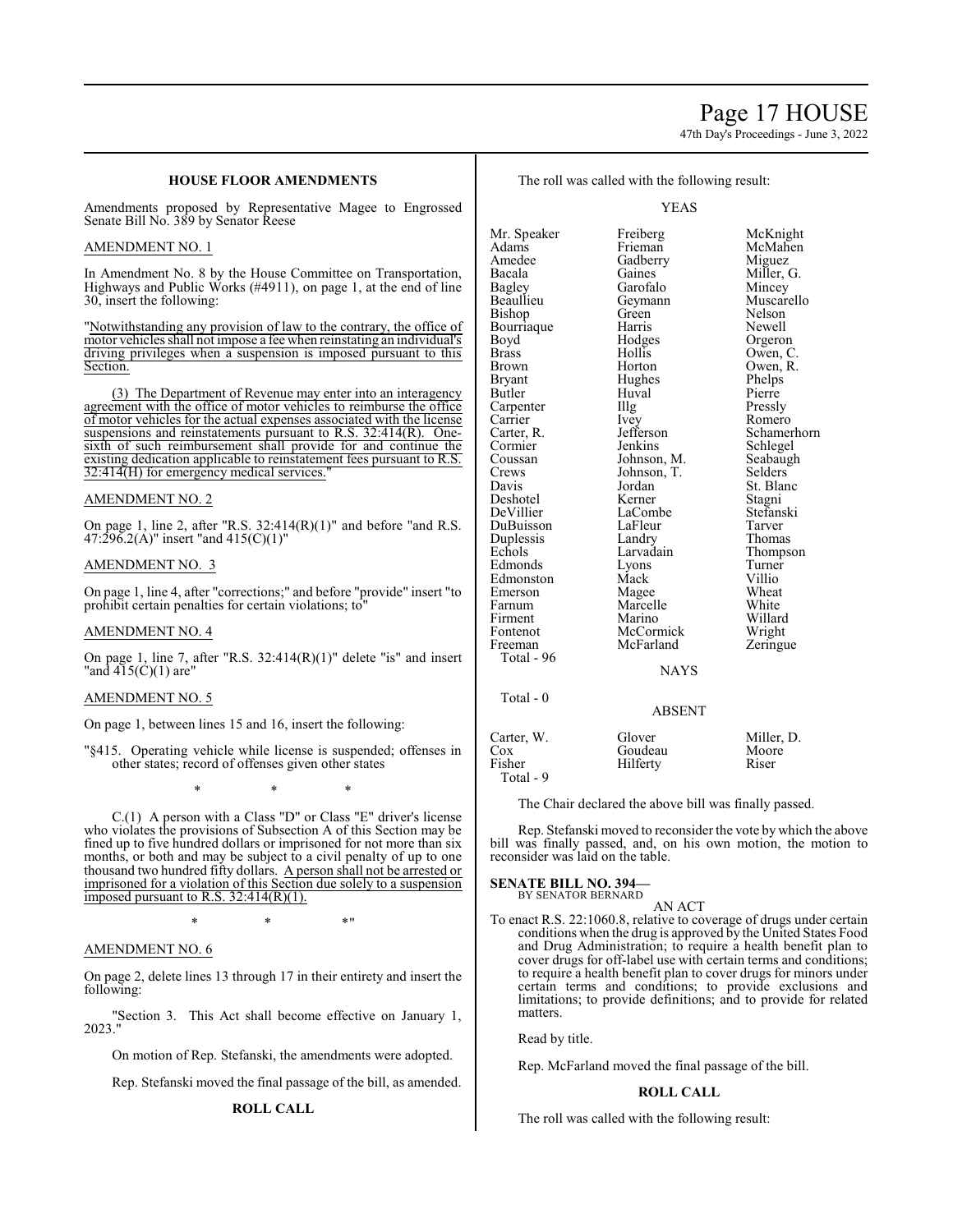## Page 18 HOUSE

47th Day's Proceedings - June 3, 2022

|               | <b>YEAS</b>       |                | Amedee        | Gadberry                                               | Miguez      |
|---------------|-------------------|----------------|---------------|--------------------------------------------------------|-------------|
|               |                   |                | Bacala        | Gaines                                                 | Mincey      |
| Mr. Speaker   | Freeman           | McFarland      | Bagley        | Garofalo                                               | Muscarello  |
| Adams         | Freiberg          | McKnight       | Beaullieu     | Geymann                                                | Nelson      |
| Amedee        | Frieman           | McMahen        | Bishop        | Green                                                  | Newell      |
| Bacala        | Gadberry          | Miguez         | Bourriaque    | Harris                                                 | Orgeron     |
| <b>Bagley</b> | Gaines            | Mincey         | Boyd          | Hodges                                                 | Owen, C.    |
| Beaullieu     | Garofalo          | Muscarello     | <b>Brass</b>  | Hollis                                                 | Owen, R.    |
| <b>Bishop</b> | Geymann           | Newell         | <b>Brown</b>  | Horton                                                 | Phelps      |
| Bourriaque    | Green             | Orgeron        | <b>Bryant</b> | Hughes                                                 | Pierre      |
| Boyd          | Harris            | Owen, C.       | Butler        | Huval                                                  | Pressly     |
| <b>Brass</b>  | Hodges            | Owen, R.       | Carpenter     | $\prod_{i=1}^{n}$                                      | Romero      |
| <b>Brown</b>  | Hollis            | Phelps         | Carrier       | Ivey                                                   | Schamerhorn |
| <b>Bryant</b> | Horton            | Pierre         | Carter, R.    | Jefferson                                              | Schlegel    |
|               |                   |                |               | Jenkins                                                |             |
| Butler        | Hughes            | Pressly        | Cormier       |                                                        | Seabaugh    |
| Carpenter     | Huval             | Romero         | Coussan       | Johnson, M.                                            | Selders     |
| Carrier       | Illg              | Schamerhorn    | Crews         | Johnson, T.                                            | St. Blanc   |
| Carter, R.    | Ivey              | Seabaugh       | Davis         | Jordan                                                 | Stagni      |
| Cormier       | Jefferson         | <b>Selders</b> | Deshotel      | Kerner                                                 | Stefanski   |
| Coussan       | Jenkins           | St. Blanc      | DeVillier     | LaCombe                                                | Thomas      |
| Crews         | Johnson, M.       | Stagni         | DuBuisson     | LaFleur                                                | Thompson    |
| Davis         | Johnson, T.       | Stefanski      | Duplessis     | Landry                                                 | Turner      |
| Deshotel      | Jordan            | Tarver         | Echols        | Larvadain                                              | Villio      |
| DeVillier     | Kerner            | Thomas         | Edmonds       | Lyons                                                  | Wheat       |
| DuBuisson     | LaCombe           | Thompson       | Edmonston     | Mack                                                   | White       |
| Duplessis     | LaFleur           | Turner         | Emerson       | Magee                                                  | Willard     |
| Echols        | Landry            | Villio         | Farnum        | Marcelle                                               | Wright      |
| Edmonds       | Larvadain         | Wheat          | Firment       | Marino                                                 | Zeringue    |
| Edmonston     | Lyons             | White          | Fontenot      | McCormick                                              |             |
| Emerson       | Mack              | Willard        | Freeman       | McFarland                                              |             |
| Farnum        |                   | Wright         | Total - 94    |                                                        |             |
| Firment       | Magee<br>Marcelle |                |               | <b>NAYS</b>                                            |             |
|               |                   | Zeringue       |               |                                                        |             |
| Fontenot      | McCormick         |                |               |                                                        |             |
| Total - 92    |                   |                | Total - 0     |                                                        |             |
|               | <b>NAYS</b>       |                |               | <b>ABSENT</b>                                          |             |
| Total - 0     |                   |                | Carter, W.    | Goudeau                                                | Moore       |
|               | <b>ABSENT</b>     |                | Cox           | Hilferty                                               | Riser       |
|               |                   |                | Fisher        | Miller, D.                                             | Tarver      |
| Carter, W.    | Hilferty          | Nelson         | Glover        | Miller, G.                                             |             |
| Cox           | Marino            | Riser          | Total - 11    |                                                        |             |
|               |                   |                |               |                                                        |             |
| Fisher        | Miller, D.        | Schlegel       |               |                                                        |             |
| Glover        | Miller, G.        |                |               | The Chair declared the above bill was finally passed.  |             |
| Goudeau       | Moore             |                |               |                                                        |             |
| Total - 13    |                   |                |               | Rep. White moved to reconsider the vote by which the a |             |

The Chair declared the above bill was finally passed.

Rep. McFarland moved to reconsider the vote by which the above bill was finally passed, and, on his own motion, the motion to reconsider was laid on the table.

### **SENATE BILL NO. 401—** BY SENATOR MCMATH

AN ACT To amend and reenact R.S. 33:1236(55)(a), relative to the powers of parish governing authorities; to provide for certain fees in St. Tammany and Washington parishes; and to provide for related matters.

Read by title.

Rep. White moved the final passage of the bill.

### **ROLL CALL**

The roll was called with the following result:

### YEAS

Mr. Speaker Freiberg McKnight<br>Adams Frieman McMahen

McMahen

Rep. White moved to reconsider the vote by which the above bill was finally passed, and, on her own motion, the motion to reconsider was laid on the table.

### **SENATE BILL NO. 412—**

BY SENATOR TALBOT

To amend and reenact R.S. 22:2361 through 2370, relative to the Insure Louisiana Incentive Program; to provide for purposes and public purpose; to provide for administration and funding; to provide for cooperative endeavor agreements; to provide for matching grants; to provide for rulemaking; and to provide for related matters.

AN ACT

Read by title.

Rep. Huval moved the final passage of the bill.

## **ROLL CALL**

The roll was called with the following result:

### YEAS

| ми. эреак |
|-----------|
| Adams     |
| Amedee    |
| Bacala    |
|           |

Mr. Speaker Freiberg McKnight<br>Adams Frieman McMahen

Gadberry<br>Gaines

McMahen<br>Miguez Miller, D.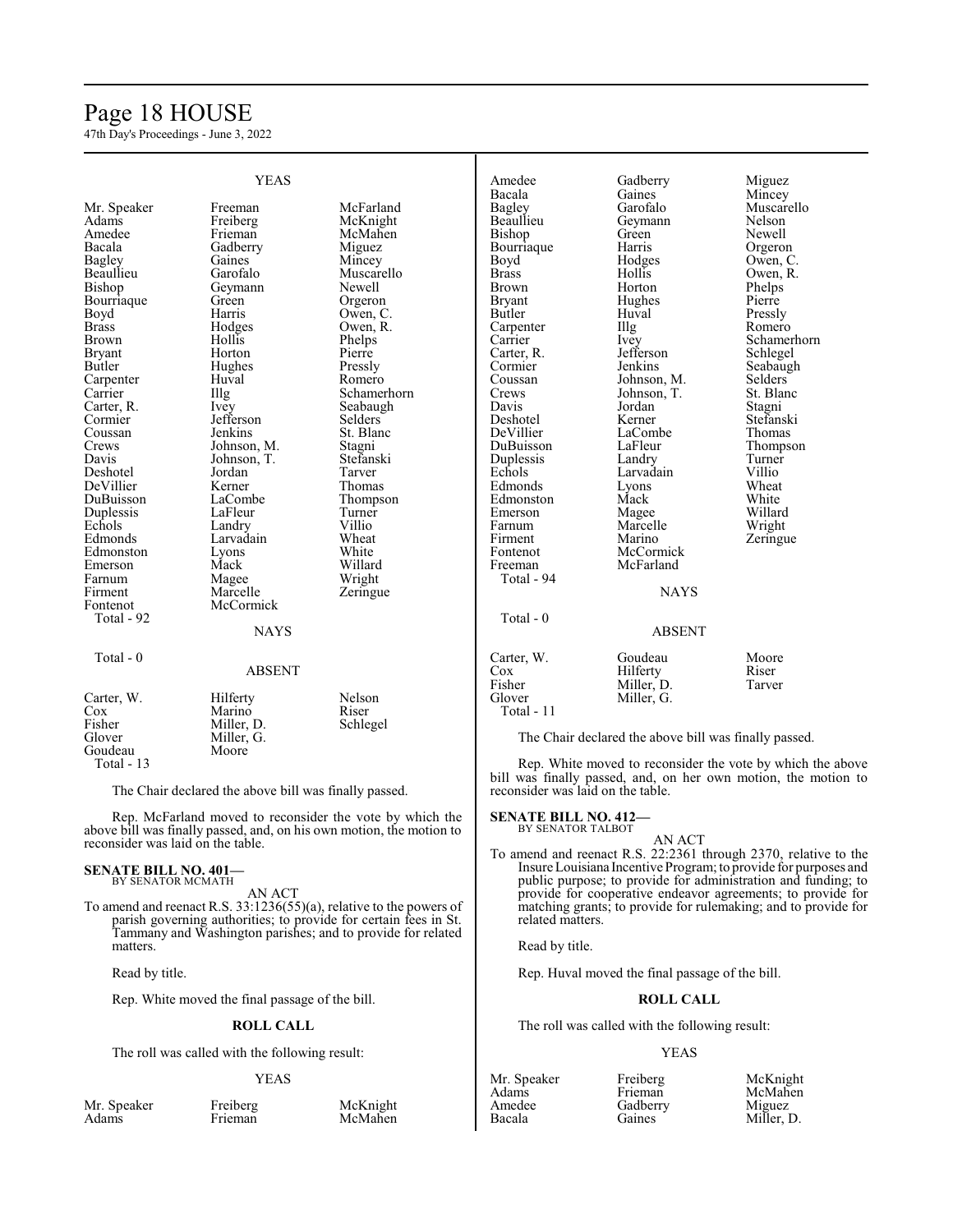## Page 19 HOUSE

47th Day's Proceedings - June 3, 2022

Owen, R.

Bagley Garofalo Miller, G.<br>Beaullieu Geymann Mincey Beaullieu Geymann<br>Bishop Green Bourriaque Harris<br>Boyd Hodges Boyd Hodges Orgeron<br>Brass Hollis Owen Brown Horton Owen, R.<br>Bryant Hughes Pierre Bryant Hughes<br>Butler Huval Carpenter Illg<br>Carrier Ivey Carter, R. Jefferson Schwarter, R. September 31, 1986 Cormier Jenkins Seabaugh<br>Coussan Johnson, M. Selders Coussan Johnson, M. Selders<br>Crews Johnson, T. St. Blanc Davis Jordan Stagni Deshotel Kerner Stefanski DuBuisson LaFleur Thoma<br>Duplessis Landry Turner Duplessis Landry Turne<br>
Echols Larvadain Villio Edmonds Lyons Wheat<br>Edmonston Mack White Edmonston Mack White<br>
Emerson Magee Willard Emerson Magee Willard<br>Farnum Marcelle Wright Farnum Marcelle<br>
Firment Marino Firment Marino Zeringue<br>Fontenot McCormick Zeringue Fontenot McCormick<br>Freeman McFarland Total - 94 Total - 0

Huval Pressly<br>Illg Romero Johnson, T.<br>Iordan LaCombe Tarver<br>LaFleur Thomas Larvadain Villio<br>
Lyons Wheat McFarland **NAYS** 

Green Muscarello<br>Harris Newell Owen, C. Ivey Schamerhorn<br>Jefferson Schlegel

### ABSENT

| Carter, W.<br>$\cos$<br>Fisher<br>Glover<br>Total - $11$ | Goudeau<br>Hilferty<br>Moore<br>Nelson | Phelps<br>Riser<br>Thompson |
|----------------------------------------------------------|----------------------------------------|-----------------------------|
|----------------------------------------------------------|----------------------------------------|-----------------------------|

The Chair declared the above bill was finally passed.

Rep. Huval moved to reconsider the vote by which the above bill was finally passed, and, on his own motion, the motion to reconsider was laid on the table.

#### **SENATE BILL NO. 416—** BY SENATOR ABRAHAM

AN ACT

To repeal Part IV of Chapter 3 of Title 34 of the Louisiana Revised Statutes of 1950, comprised ofR.S. 34:481 through 490, relative to navigation districts; to repeal the creation of the Calcasieu-Cameron Navigation District; to repeal all policies, duties and functions created to administer the district; to repeal tax, fee, and bond authority for the district; and to provide for related matters.

Read by title.

Rep. Bourriaque moved the final passage of the bill.

## **ROLL CALL**

The roll was called with the following result:

### YEAS

| Mr. Speaker | Freiberg | McKnight   |
|-------------|----------|------------|
| Adams       | Gadberry | McMahen    |
| Amedee      | Gaines   | Miguez     |
| Bacala      | Garofalo | Miller. D. |
| Bagley      | Geymann  | Mincey     |

Beaullieu Green Muscarello<br>Bishon Harris Nelson Bishop Harris Nelson Bourriaque Hodges Newell<br>Boyd Hollis Orgero Boyd Hollis Orgeron<br>Brass Horton Owen C Brass Horton Owen, C.<br>Brown Hughes Owen, R. Bryant Huval Pierre<br>Butler Hlg Pressl Illg Pressly<br>Ivey Romero Carpenter Ivey<br>Carrier Jefferson Carrier Jefferson Schamerhorn Carter, R. Jenkins Schlegel<br>Cormier Johnson, M. Seabaugh Cormier Johnson, M. Seabaugh<br>Coussan Johnson, T. Selders Coussan Johnson, T.<br>Crews Jordan Crews Jordan St. Blanc<br>
Davis Kerner Stagni Davis Kerner Stagni Deshotel LaCombe Stefanski DeVillier LaFleur Tarver<br>
DuBuisson Landry Thomas DuBuisson Landry<br>
Duplessis Larvadain Duplessis Larvadain Thompson<br>
Echols Lyons Turner Echols Lyons Turner Edmonston Mack Villio<br>Emerson Magee Wheat Emerson Magee Wheat<br>
Farnum Marcelle White Farnum Marcelle<br>Firment Marino Firment Marino Willard<br>Fontenot McCormick Wright Fontenot McCormick Wright<br>Freeman McFarland Zeringue McFarland Total - 93 Total - 0

# **NAYS** ABSENT

| Frieman  | Miller, G. |
|----------|------------|
| Glover   | Moore      |
| Goudeau  | Phelps     |
| Hilferty | Riser      |
|          |            |
|          |            |

The Chair declared the above bill was finally passed.

Rep. Bourriaque moved to reconsider the vote by which the above bill was finally passed, and, on his own motion, the motion to reconsider was laid on the table.

## **SENATE BILL NO. 445—**

BY SENATOR ABRAHAM AN ACT

To amend and reenact R.S. 48:250.4(A), relative to approval of department of transportation and development contracts with public private partnerships; to provide for the approval of contracts by the legislature; and to provide for related matters.

Read by title.

### **Motion**

On motion of Rep. Wright, the bill was returned to the calendar.

**SENATE BILL NO. 458—** BY SENATOR HARRIS

### AN ACT

To amend and reenact the introductory paragraph of R.S. 38:330.1(C)(1)(a) and to repeal R.S.  $38:291(\text{W})(2)$  and R.S.  $38:330.1(B)(1)(a)(v)$ , relative to flood protection authorities; to provide relative to the board of commissioners of the Southeast Louisiana Flood Protection Authority-East; to provide for an effective date; and to provide for related matters.

Read by title.

Rep. Hughes moved the final passage of the bill.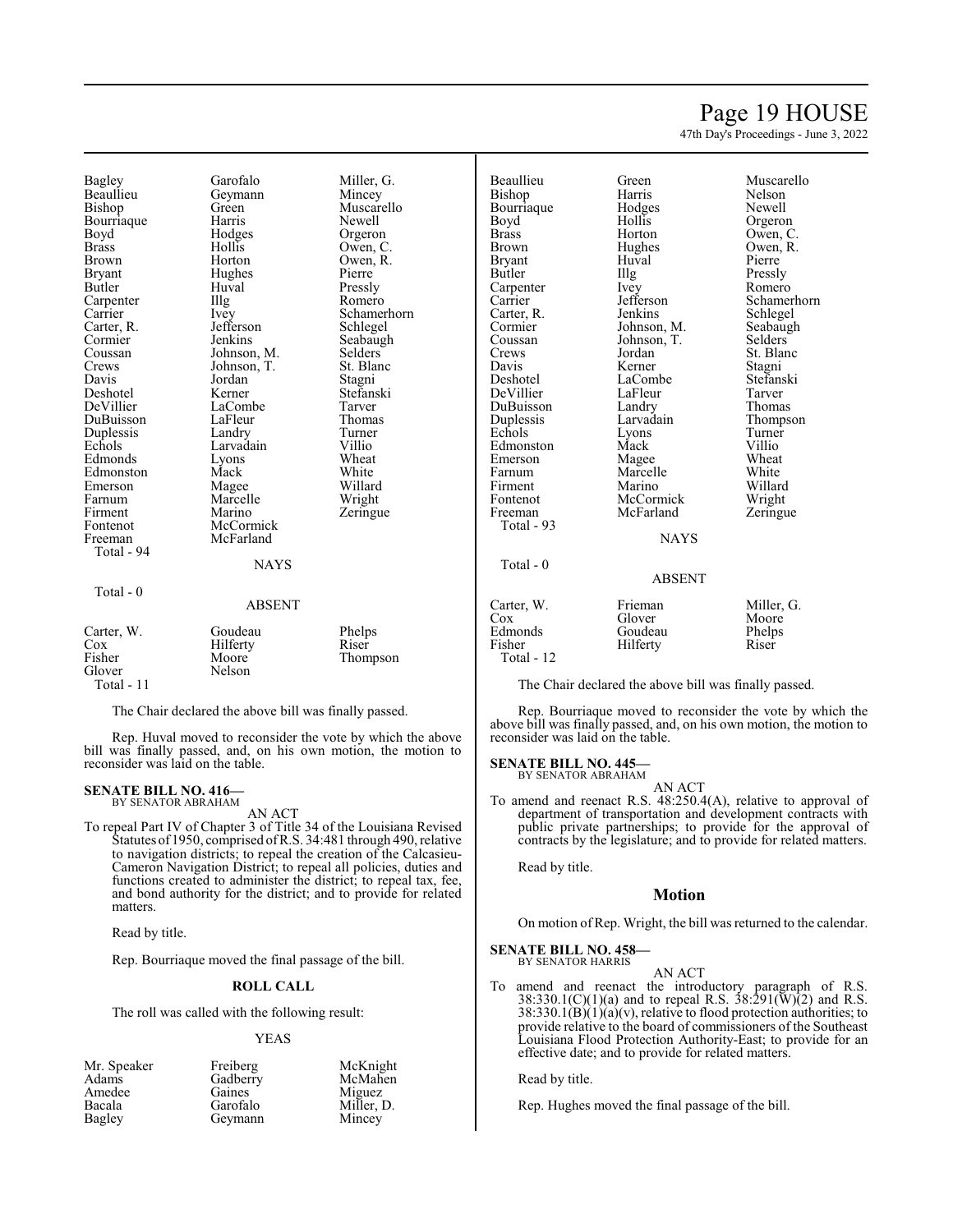## Page 20 HOUSE

47th Day's Proceedings - June 3, 2022

## **ROLL CALL**

The roll was called with the following result:

Amedee Gadberry<br>Bacala Gaines Beaullieu Harris<br>Bishop Hodges Bourriaque Hollis<br>Bovd Horton Brown Huval<br>Bryant Huyal Cormier Johnson, T.<br>Coussan Iordan DeVillier Landry<br>
DuBuisson Larvadain Fontenot McKnight<br>Freeman McMahen Total - 92

YEAS Mr. Speaker Freiberg Miguez<br>Adams Frieman Miller, Adams Frieman Miller, G.<br>Amedee Gadberry Mincey Gaines Muscarello<br>
Green Nelson Bagley Green Nelson<br>Beaullieu Harris Newell Hodges Orgeron<br>Hollis Owen, C. Owen, R.<br>Phelps Brass Hughes Phelps Bryant IIIg Pressly<br>Butler Ivev Romerc Butler Ivey Romero<br>
Carpenter Jefferson Schame Carpenter Jefferson Schamerhorn<br>
Carrier Jenkins Schlegel Carrier Jenkins Schlegel<br>Carter, R. Johnson, M. Seabaugh Carter, R. Johnson, M. Seabaug<br>Cormier Johnson, T. Selders Coussan Jordan St. Blanc<br>Crews Kerner Stagni Crews Kerner Stagni<br>
Davis LaCombe Stefanski LaCombe Stefans<br>LaFleur Tarver Deshotel LaFleur Tarver Larvadain Thompson<br>Lyons Turner Duplessis Lyons Turner Echols Mack Villio<br>Edmonston Mage Wheat Edmonston Magee Wheat<br>
Emerson Marcelle White Emerson Marcelle White<br>
Farnum Marino Willard Farnum Marino Willard<br>Firment McCormick Wright Firment McCormick Wright<br>Fontenot McKnight Zeringue McMahen

### NAYS

Garofalo Total - 1

### ABSENT

| Carter, W.<br>$\cos$  | Geymann<br>Glover | McFarland<br>Miller, D. |
|-----------------------|-------------------|-------------------------|
| Edmonds               | Goudeau           | Moore                   |
| Fisher<br>Total $-12$ | Hilferty          | Riser                   |

The Chair declared the above bill was finally passed.

Rep. Hughes moved to reconsider the vote by which the above bill was finally passed, and, on his own motion, the motion to reconsider was laid on the table.

### **SENATE BILL NO. 460—** BY SENATOR WARD

AN ACT

To enact Chapter 15 of the Title 45 of the Louisiana Revised Statues of 1950, to be comprised ofR.S. 45:1621 through 1623, relative to electric vehicle charging equipment networks; to provide for legislative intent; to provide terms; to provide for an effective date; and to provide for related matters.

Read by title.

## **Motion**

On motion of Rep. Stefanski, the bill was returned to the calendar.

## **SENATE BILL NO. 467—**

BY SENATOR CARTER

AN ACT To amend and reenact R.S. 48:1671 and to enact Chapter 34-A of Title 48 of the Louisiana Revised Statutes of 1950, to be comprised of R.S. 48:2165, relative to passenger rail service; to direct the Department of Transportation and Development to initiate the necessary engineering, financial and other studies to begin passenger rail service between Baton Rouge and New Orleans; to pursue the federal funds provided for in the Infrastructure Investment and Jobs Act of 2021; and to provide for related matters.

Read by title.

## **Motion**

On motion of Rep. Wright, the bill was returned to the calendar.

#### **SENATE BILL NO. 483—** BY SENATOR CATHEY

AN ACT

To enact Chapter 1-E of Title 37 of the Louisiana Revised Statutes of 1950, to be comprised of R.S. 37:51 through 59, relative to occupational licenses; to provide for licensure; to provide for certain criteria; to provide for an appeals process; to provide for a rulemaking process; to provide for exceptions; to provide for definitions; and to provide for related matters.

Read by title.

### **Motion**

On motion of Rep. Davis, the bill was returned to the calendar.

**SENATE BILL NO. 22—**

BY SENATOR BOUDREAUX

- AN ACT
- To amend and reenact R.S. 36:259(B)(36), to enact R.S. 40:2018.7, and to repeal R.S. 40:2018.6, relative to the Palliative Care Interdisciplinary Advisory Council; to provide for placement within the Louisiana Department of Health; to provide for legislative intent; to provide for subject matter to be studied by the council; to provide for definitions; to provide for council membership; to provide for minimum organization and task requirements; to provide for staff support; to provide for recommendations to the legislature; to provide for termination; and to provide for related matters.

Read by title.

## **Motion**

On motion of Rep. Stefanski, the bill was returned to the calendar.

### **SENATE BILL NO. 57—**

BY SENATOR MCMATH AN ACT

To amend and reenact R.S. 17:497, relative to the compensation of school bus operators who transport public school students; to provide changes to the method by which compensation is calculated; to require compensation for certain purchases made by school bus operators; to provide for an effective date; and to provide for related matters.

Read by title.

Rep. White sent up floor amendments which were read as follows:

## **HOUSE FLOOR AMENDMENTS**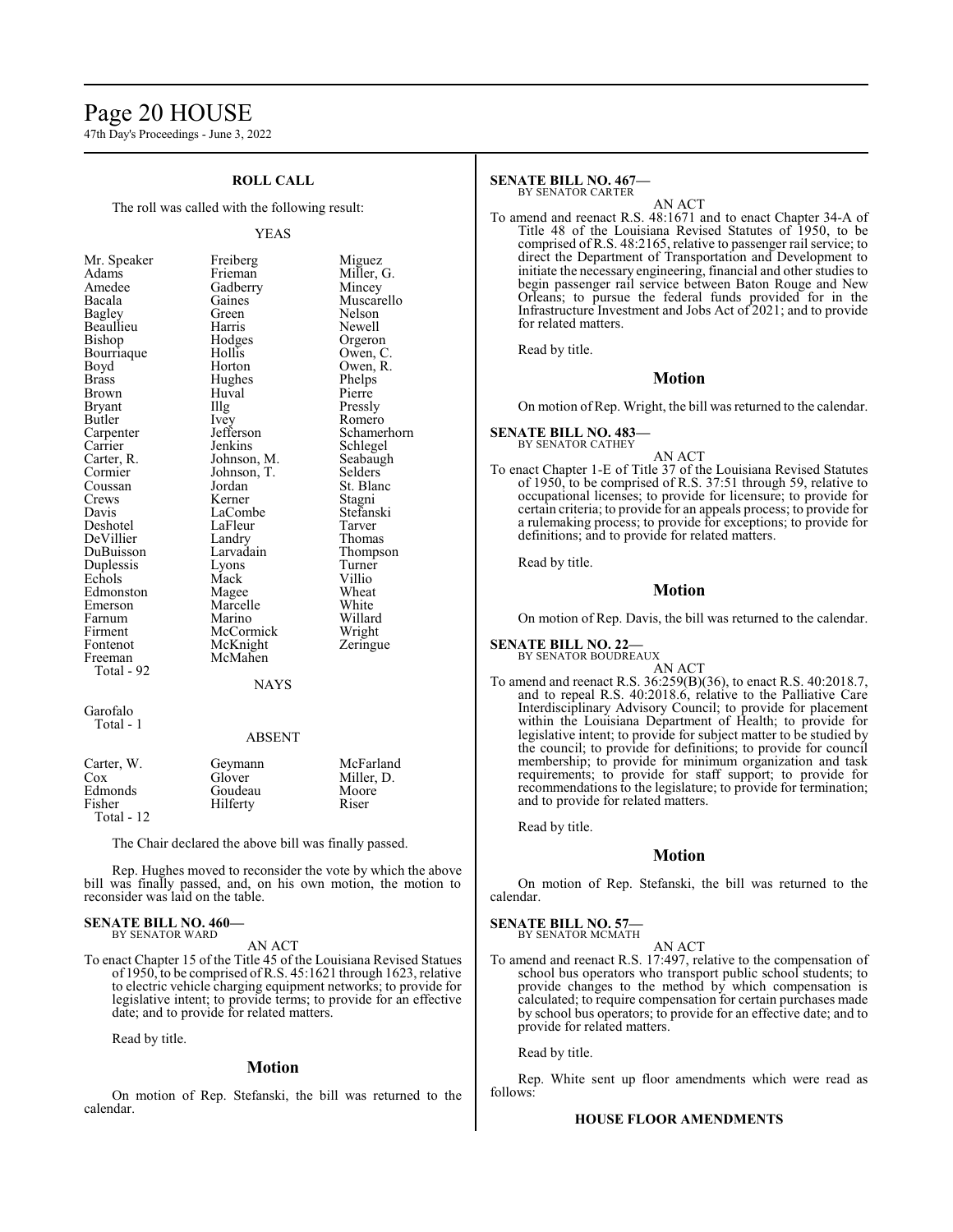## Page 21 HOUSE

47th Day's Proceedings - June 3, 2022

Amendments proposed by Representative White to Engrossed Senate Bill No. 57 by Senator McMath

## AMENDMENT NO. 1

On page 3, line 2, between "lift" and "and" delete "mechanisms"

### AMENDMENT NO. 2

On page 3, line 24, between "authority" and "owns" delete "who" and insert "that"

## AMENDMENT NO. 3

On page 4, line 8, between "purchase" and "the" delete "by" and insert "from"

## AMENDMENT NO. 4

On page 4, line 24, after "E." delete the remainder of the line and at the beginning of line 25, delete "1965, any" and insert "A"

### AMENDMENT NO. 5

On page 4, line 26, after "17:496" and before "this Section" delete "shall participate in" and insert "is subject to"

On motion of Rep. White, the amendments were adopted.

Rep. White moved the final passage of the bill, as amended.

## **ROLL CALL**

The roll was called with the following result:

### YEAS

Amedee Gadberry<br>Bacala Gaines Bourriaque Harris<br>Boyd Hodges Bryant Hughes<br>Butler Huval Carpenter Illg<br>Carrier Ivey Crews Johnson, T.<br>Davis Jordan Duplessis Landry<br>
Echols Larvadain Total - 96

Mr. Speaker Freiberg McKnight<br>Adams Frieman McMahen Adams Frieman McMahen<br>Amedee Gadberry Miguez Bacala Gaines Miller, D.<br>Bagley Garofalo Miller, G. Bagley Garofalo Miller, G.<br>Beaullieu Geymann Mincey Geymann Mincey<br>Green Nelson Bishop Green Nelson<br>Bourriaque Harris Newell Boyd Hodges Orgeron<br>Brass Hollis Owen, C Brass Hollis Owen, C. Brown Horton Owen, R.<br>Bryant Hughes Phelps Huval Pierre<br>Illg Pressly Carrier Ivey Romero<br>Carter, R. Jefferson Schamer Carter, R. Jefferson Schamerhorn<br>
Cormier Jenkins Schlegel Cormier Jenkins Schlegel<br>Coussan Johnson, M. Seabaugh Coussan Johnson, M. Seabaugh<br>Crews Johnson, T. Selders Jordan St. Blanc<br>Kerner Stagni Deshotel Kerner Stagni LaCombe Stefans<br>LaFleur Tarver DuBuisson LaFleur Tarver<br>
Duplessis Landry Thomas Larvadain Thompson<br>Lyons Turner Edmonds Lyons Turner<br>Edmonston Mack Villio Edmonston Mack Villio<br>Emerson Magee Wheat Emerson Magee Wheat<br>
Farnum Marcelle White Marcelle White<br>
Marino Willard Firment Marino Willard<br>Fontenot McCormick Wright Fontenot McCormick Wright<br>
Freeman McFarland Zeringue McFarland

**NAYS** 

Total - 0

Carter, W. Glover Moore<br>Cox Goudeau Musca Cox Goudeau Muscarello<br>
Fisher Hilferty Riser Hilferty Total - 9

ABSENT

The Chair declared the above bill was finally passed.

Rep. White moved to reconsider the vote by which the above bill was finally passed, and, on her own motion, the motion to reconsider was laid on the table.

**SENATE BILL NO. 75—** BY SENATOR FIELDS

## A JOINT RESOLUTION

Proposing to amend Article X, Section 43(C) of the Constitution of Louisiana, relative to the State Police Commission; to require Senate confirmation of certain members; and to specify an election for submission of the proposition to electors and provide a ballot proposition.

Read by title.

Rep. Gregory Miller sent up floor amendments which were read as follows:

### **HOUSE FLOOR AMENDMENTS**

Amendments proposed by Representative Gregory Miller to Engrossed Senate Bill No. 75 by Senator Fields

## AMENDMENT NO. 1

On page 2, line 16, change "November 8," to "December 10,"

On motion of Rep. Gregory Miller, the amendments were adopted.

Rep. Gregory Miller moved the final passage of the bill, as amended.

### **ROLL CALL**

The roll was called with the following result:

## YEAS

Bourriaque Horton<br>Boyd Hughes Brown Illg<br>Bryant Ivey Carpenter Jefferson<br>Carrier Jenkins Coussan Jordan<br>Crews Kerner Echols

Mr. Speaker Gadberry Miller, D.<br>Adams Gaines Miller, G. Adams Gaines Miller, G.<br>Bacala Green Mincey Bacala Green Mincey Harris Muscarello<br>Hodges Nelson Beaullieu Hodges Nelson Bishop Hollis Newell<br>Bourriaque Horton Owen, C. Boyd Hughes Owen, R.<br>Brass Huval Phelps Huval Phelps<br>Illg Pierre Ivey Pressly<br>Jefferson Romero Carter, R. Johnson, M. Schlegel<br>Cormier Johnson, T. Seabaugh Johnson, T. Seabaughter Seabaughter Seabaughter Seabaughter Seabaughter Seabaughter Seabaughter Seabaughter Seabaughter Seabaughter Seabaughter Seabaughter Seabaughter Seabaughter Seabaughter Seabaughter Seabaughter Seabau Crews Kerner St. Blanc<br>
Davis I.aCombe Stagni LaCombe<br>LaFleur Stefanski Deshotel LaFleur Stefans<br>DeVillier Landry Tarver DeVillier Landry Tarver DuBuisson Larvadain Thomp<br>Duplessis Lyons Turner Duplessis Lyons Turne<br>
Echols Mack Villio

Carrier Jenkins Schamerhorn<br>Carter, R. Johnson, M. Schlegel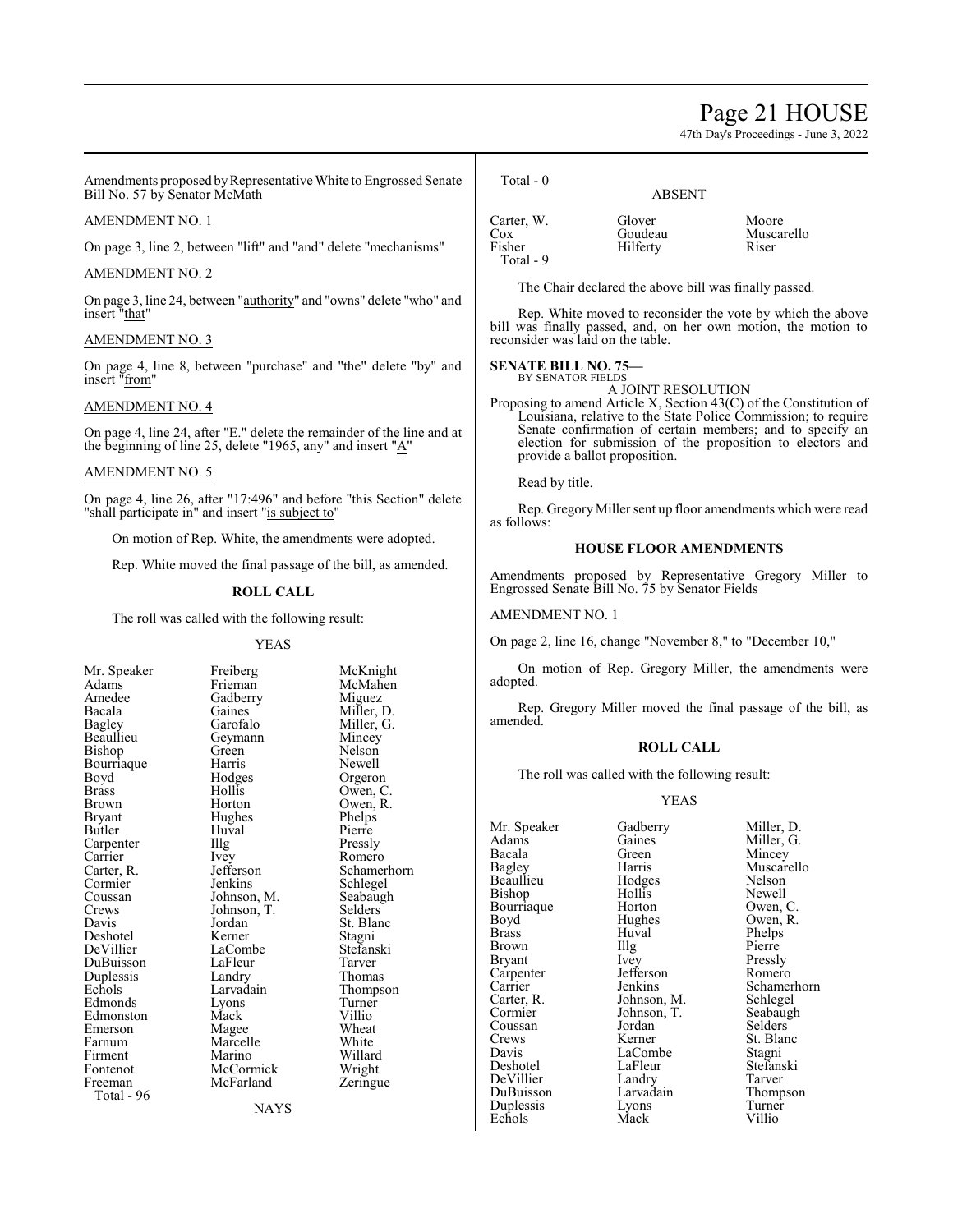## Page 22 HOUSE

47th Day's Proceedings - June 3, 2022

| Edmonds<br>Emerson<br>Farnum<br>Firment<br>Freeman<br>Freiberg<br>Frieman<br>Total - 88 | Magee<br>Marcelle<br>Marino<br>McCormick<br>McKnight<br>McMahen<br>Miguez<br>NAYS | Wheat<br>White<br>Willard<br>Wright<br>Zeringue |
|-----------------------------------------------------------------------------------------|-----------------------------------------------------------------------------------|-------------------------------------------------|
| Amedee<br>Total - 3                                                                     | Edmonston<br><b>ABSENT</b>                                                        | Fontenot                                        |
| <b>Butler</b><br>Carter, W.<br>$\cos$<br>Fisher<br>Garofalo<br>Total - 14               | Geymann<br>Glover<br>Goudeau<br>Hilferty<br>McFarland                             | Moore<br>Orgeron<br>Riser<br>Thomas             |

The Chair declared the above bill, having received a two-thirds vote of the elected members, was finally passed.

Rep. Gregory Miller moved to reconsider the vote by which the above bill was finally passed, and, on his own motion, the motion to reconsider was laid on the table.

## **SENATE BILL NO. 124—** BY SENATOR ABRAHAM

AN ACT

To amend and reenact R.S. 17:221(E), relative to school attendance; to provide relative to reporting and recording attendance of certain students by the Louisiana Department of Education; and to provide for related matters.

Read by title.

Rep. Tarver moved the final passage of the bill.

### **ROLL CALL**

The roll was called with the following result:

### YEAS

| Mr. Speaker | Freiberg    | McMahen     |
|-------------|-------------|-------------|
| Adams       | Frieman     | Miguez      |
| Amedee      | Gadberry    | Miller, D.  |
| Bacala      | Gaines      | Miller, G.  |
| Bagley      | Garofalo    | Mincey      |
| Beaullieu   | Glover      | Muscarello  |
| Bishop      | Green)      | Nelson      |
| Bourriaque  | Harris      | Newell      |
| Boyd        | Hodges      | Orgeron     |
| Brass       | Hollis      | Owen, C.    |
| Brown       | Horton      | Owen, R.    |
| Bryant      | Hughes      | Phelps      |
| Butler      | Huval       | Pierre      |
| Carpenter   | Illg        | Pressly     |
| Carrier     | Jefferson   | Romero      |
| Carter, R.  | Jenkins     | Schamerhorn |
| Cormier     | Johnson, M. | Schlegel    |
| Coussan     | Johnson, T. | Seabaugh    |
| Crews       | Jordan      | Selders     |
| Davis       | Kerner      | St. Blanc   |
| Deshotel    | LaCombe     | Stagni      |
| DeVillier   | LaFleur     | Stefanski   |
| DuBuisson   | Landry      | Tarver      |
| Duplessis   | Larvadain   | Thomas      |
| Echols      | Lyons       | Thompson    |
| Edmonds     | Mack        | Turner      |

| Edmonston<br>Emerson<br>Farnum<br>Firment<br>Fontenot<br>Freeman<br>Total - 96 | Magee<br>Marcelle<br>Marino<br>McCormick<br>McFarland<br>McKnight<br><b>NAYS</b> | Villio<br>Wheat<br>White<br>Willard<br>Wright<br>Zeringue |
|--------------------------------------------------------------------------------|----------------------------------------------------------------------------------|-----------------------------------------------------------|
| Total $-0$                                                                     | <b>ABSENT</b>                                                                    |                                                           |
| Carter, W.<br>Cox<br>Fisher<br>Total - 9                                       | Geymann<br>Goudeau<br>Hilferty                                                   | Ivey<br>Moore<br>Riser                                    |

The Chair declared the above bill was finally passed.

Rep. Tarver moved to reconsider the vote by which the above bill was finally passed, and, on his own motion, the motion to reconsider was laid on the table.

## **SENATE BILL NO. 160—** BY SENATOR FIELDS

A JOINT RESOLUTION

Proposing to amend Article X, Section 3(B)(1) and (C) of the Constitution of Louisiana, relative to Senate confirmation of gubernatorially appointed members of the State Civil Service Commission; and to specify an election for submission of the proposition to electors and provide a ballot proposition.

Read by title.

Rep. Gregory Miller sent up floor amendments which were read as follows:

### **HOUSE FLOOR AMENDMENTS**

Amendments proposed by Representative Gregory Miller to Engrossed Senate Bill No. 160 by Senator Fields

### AMENDMENT NO. 1

On page 2, line 16, change "November 8," to "December 10,"

On motion of Rep. Gregory Miller, the amendments were adopted.

Rep. Gregory Miller moved the final passage of the bill, as amended.

## **ROLL CALL**

The roll was called with the following result:

### YEAS

Mr. Speaker Freiberg McKnight<br>
Adams Frieman McMahen Adams Frieman McMahen<br>Amedee Gadberry Miguez Amedee Gadberry<br>Bacala Gaines Bacala Gaines Miller, G. Bagley Garofalo Mincey Bagley Garofalo<br>Beaullieu Glover Bishop Green Nelson<br>Bourriaque Harris Newell Bourriaque Harris Newell<br>Boyd Hodges Orgeron Boyd Hodges<br>Brass Hollis Brass Hollis Owen, C. Brown Horton Owen, R.<br>Bryant Hughes Phelps Butler Huval Pierre<br>
Carpenter IIIg Pressly Carpenter

Glover Muscarello<br>Green Nelson Hughes Phelps<br>Huval Pierre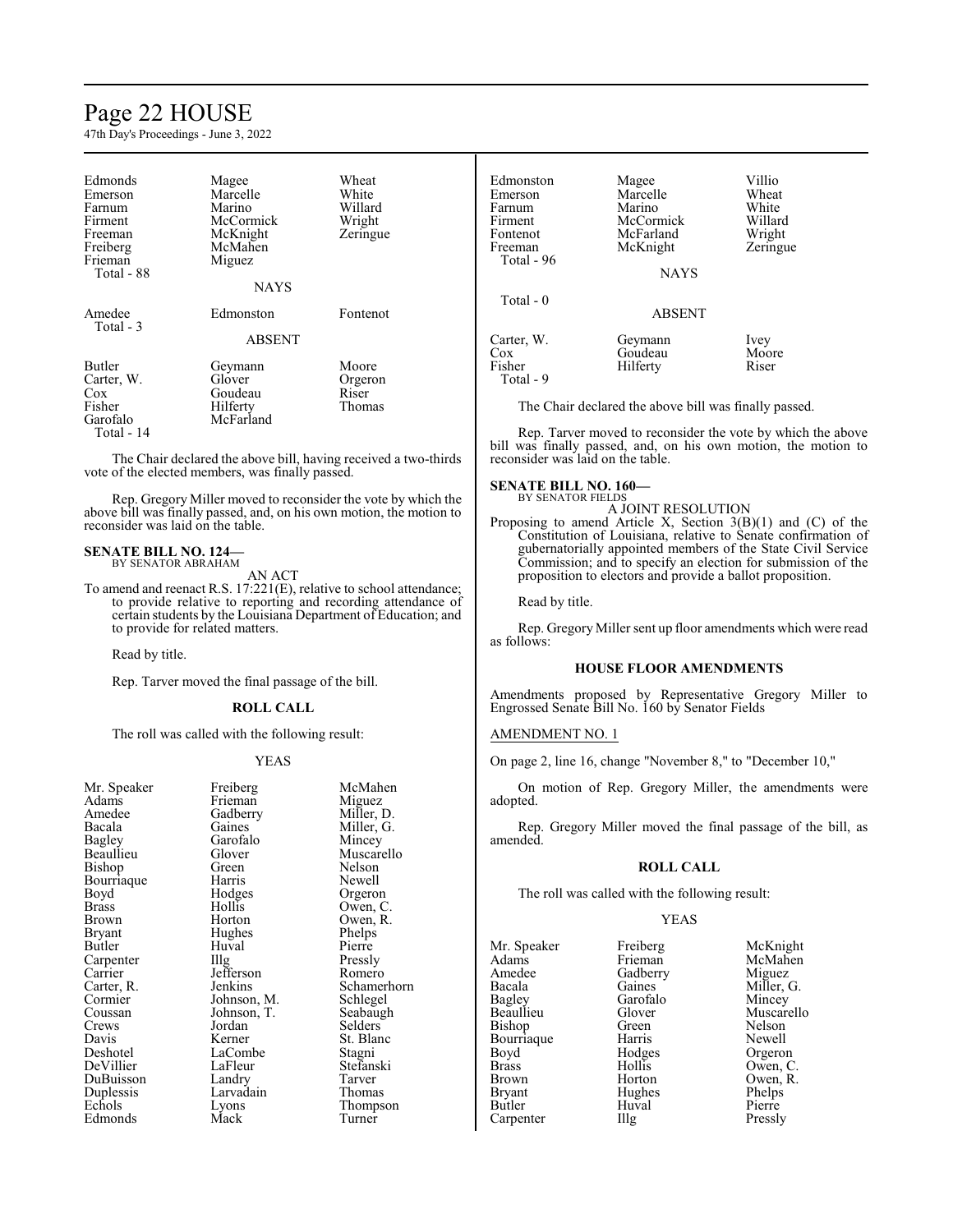## Page 23 HOUSE

Schamerhorn<br>Seabaugh

47th Day's Proceedings - June 3, 2022

| Carrier<br>Carter, R.<br>Cormier<br>Coussan<br>Crews<br>Davis<br>Deshotel<br>DeVillier<br>DuBuisson<br>Duplessis<br>Echols<br>Edmonds<br>Edmonston<br>Emerson<br>Farnum<br>Firment<br>Fontenot<br>Freeman<br>Total - 95 | Ivey<br>Jefferson<br>Jenkins<br>Johnson, M.<br>Johnson, T.<br>Jordan<br>Kerner<br>LaCombe<br>LaFleur<br>Landry<br>Larvadain<br>Lyons<br>Mack<br>Magee<br>Marcelle<br>Marino<br>McCormick<br>McFarland<br><b>NAYS</b> | Romero<br>Schamerhorn<br>Schlegel<br>Seabaugh<br>Selders<br>St. Blanc<br>Stagni<br>Stefanski<br>Tarver<br>Thompson<br>Turner<br>Villio<br>Wheat<br>White<br>Willard<br>Wright<br>Zeringue |
|-------------------------------------------------------------------------------------------------------------------------------------------------------------------------------------------------------------------------|----------------------------------------------------------------------------------------------------------------------------------------------------------------------------------------------------------------------|-------------------------------------------------------------------------------------------------------------------------------------------------------------------------------------------|
| Total - 0                                                                                                                                                                                                               | <b>ABSENT</b>                                                                                                                                                                                                        |                                                                                                                                                                                           |
| Carter, W.<br>Cox<br>Fisher                                                                                                                                                                                             | Goudeau<br>Hilferty<br>Miller, D.                                                                                                                                                                                    | Riser<br>Thomas                                                                                                                                                                           |

Geymann Moore Total - 10

The Chair declared the above bill was finally passed.

Rep. Gregory Miller moved to reconsider the vote by which the above bill was finally passed, and, on his own motion, the motion to reconsider was laid on the table.

## **SENATE BILL NO. 186—** BY SENATOR HENRY

AN ACT

To amend and reenact R.S. 22:1703, the introductory paragraph of 1704(A), (A)(11), and the introductory paragraph of  $(E)$  and (E)(5), relative to public adjuster fees; to provide for certain fees; to provide for limitations on contracts or agreements between public adjusters and insureds; to provide terms and conditions; and to provide for related matters.

Read by title.

### **Motion**

On motion of Rep. Firment, the bill was returned to the calendar.

#### **SENATE BILL NO. 189—** BY SENATOR WHITE

AN ACT

To amend and reenact R.S. 17:66(A)(2), relative to the jurisdiction of the Central Community School System; to provide with respect to the boundaries of the school system; to provide for current students who reside in the area; and to provide for related matters.

Read by title.

## **Motion**

On motion of Rep. Edmonds, the bill was returned to the calendar.

### **SENATE BILL NO. 212—**

BY SENATORS STINE, FESI AND SMITH

AN ACT

To enact Chapter 22 of Title 22 of the Louisiana Revised Statutes of 1950, to be comprised of R.S. 22:2651 through 2657, relative to establishing a mediation program for a catastrophic event; to provide insureds an alternative way to settle residential property insurance claims; to provide terms and conditions; and to provide for related matters.

Read by title.

Rep. Davis moved the final passage of the bill.

### **ROLL CALL**

The roll was called with the following result:

### YEAS

Mr. Speaker Frieman McKnight<br>Adams Gadberry McMahen Adams Gadberry McMah<br>Amedee Gaines Miguez Amedee Gaines<br>Bacala Garofalo Bacala Garofalo Miller, G. Bagley Geymann<br>Beaullieu Glover Glover Muscarello<br>Green Nelson Bishop Green Nelson<br>Bourriaque Harris Newell Bourriaque Harris<br>Boyd Hilferty Boyd Hilferty Orgeron<br>Brass Hodges Owen, C Hodges Owen, C.<br>Hollis Phelps Brown Hollis<br>Bryant Horton Bryant Horton Pierre<br>Butler Hughes Pressly Hughes Pressly<br>Huval Romero Carpenter Huv<br>Carrier Hllg Carter, R. Ivey Seabaugh Cormier Jefferson<br>Coussan Jenkins Coussan Jenkins St. Blanc<br>Crews Johnson, M. Stagni Crews Johnson, M. Stagni<br>
Davis Johnson, T. Stefanski Johnson, T. Stefans<br>Jordan Tarver Deshotel Jordan Tarver DeVillier Kerner<br>
Duplessis LaCombe Duplessis LaCombe Thompson<br>
Echols LaFleur Turner LaFleur Turner<br>
Landrv Villio Edmonds Landry Villio<br>Edmonston Larvadain Wheat Edmonston Larvadain Wheat<br>
Emerson Lyons White Emerson Lyons White<br>
Farnum Mack Willard Farnum Mack<br>Firment Magee Firment Magee Wright<br>
Fontenot Marino Zeringu Fontenot Marino Zeringue<br>Freeman McCormick Freeman McCormick<br>Freiberg McFarland McFarland Total  $-94$ **NAYS**  Total - 0 ABSENT Carter, W. Goudeau Dwen, R. Cox Marcelle Riser Marcelle Riser<br>
Miller, D. Schlegel DuBuisson<br>Fisher Moore

Total - 11

The Chair declared the above bill was finally passed.

Rep. Davis moved to reconsider the vote bywhich the above bill was finally passed, and, on her own motion, the motion to reconsider was laid on the table.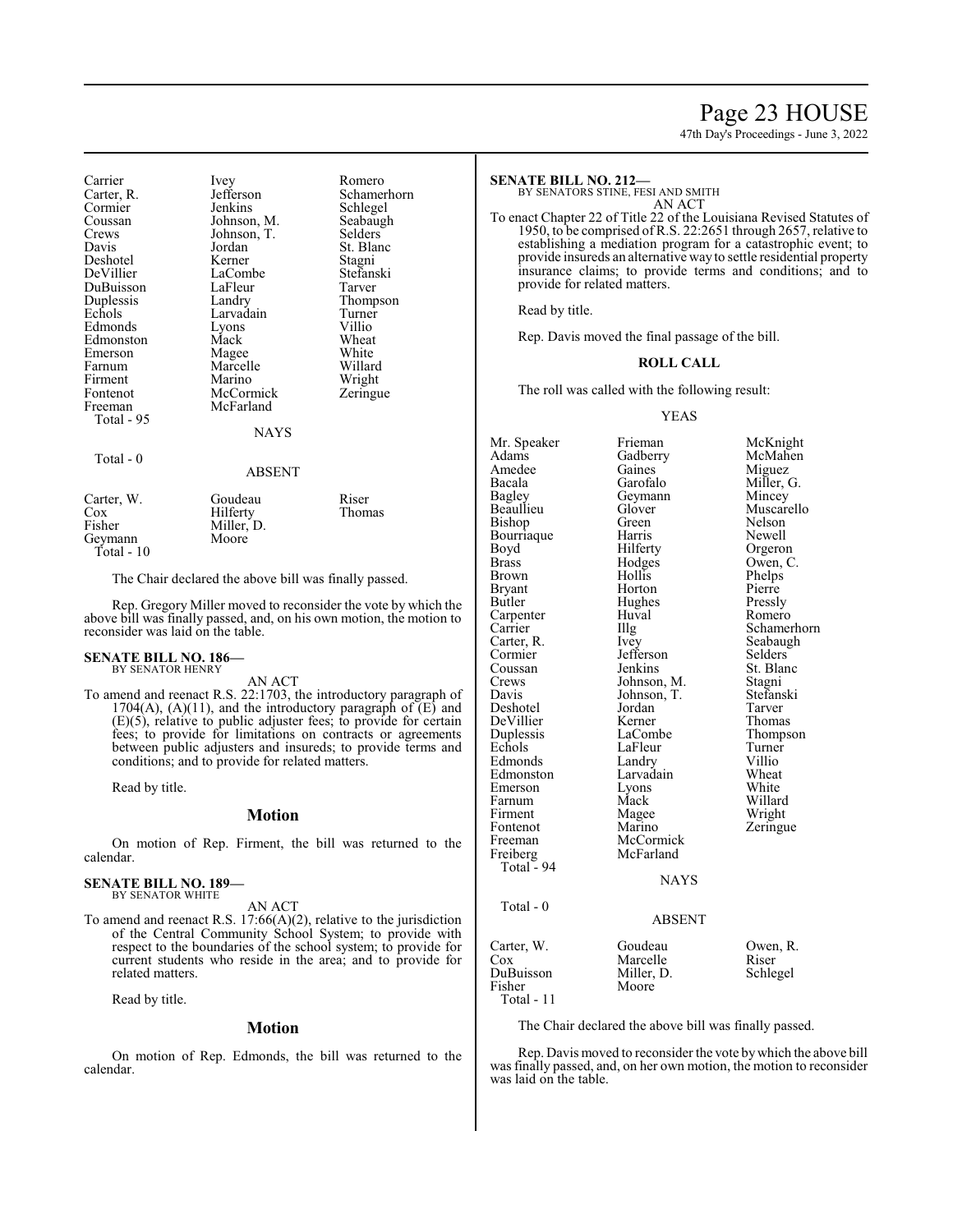# Page 24 HOUSE

47th Day's Proceedings - June 3, 2022

#### **SENATE BILL NO. 224—** BY SENATOR HEWITT

AN ACT

To enact R.S. 42:17.2, relative to meetings of legislative houses and committees during a gubernatorially declared state of disaster or emergency; to provide for public input; to provide for an effective date; and to provide for related matters.

Read by title.

## **Motion**

On motion of Rep. Gregory Miller, the bill was returned to the calendar.

#### **SENATE BILL NO. 358—** BY SENATOR JACKSON

AN ACT

To amend and reenact the introductory paragraph of R.S. 17:416(A)(1)(b)(ii),  $416(A)(1)(c)(ii)(dd)$ ,  $(2)(a)$ , the introductory paragraph of  $416(A)(4)$ ,  $416(A)(4)(b)$  and (c), 416.13, 416.20(A), and 3996(B)(32) and to enact R.S. 17:416.14, relative to bullying; to renumber and reorganize present law relative to bullying; to require all elementary and secondary schools to institute a program to prohibit and prevent bullying; to provide for fines for failure to act; and to provide for related matters.

Read by title.

Rep. C. Travis Johnson sent up floor amendments which were read as follows:

## **HOUSE FLOOR AMENDMENTS**

Amendments proposed by Representative Travis Johnson to Reengrossed Senate Bill No. 358 by Senator Jackson

## AMENDMENT NO. 1

On page 14, at the end of line 2, delete "state Department of" and at the beginning of line 3, delete "Education." and insert "school governing authority."

## AMENDMENT NO. 2

On page 14, delete line 4 and 5, and insert "act, the school governing"

## AMENDMENT NO. 3

On page 14, at the end of line 8, insert "The school governing authority shall report each finding of a failure to report and the length of suspension issued to each employee who failed to report to the state Department of Education.

## AMENDMENT NO. 4

On page 14, at the end of line 13, delete "state" and at the beginning of line 14, delete "Department of Education" and insert "school governing authority"

### AMENDMENT NO. 5

On page 14, line 15, after "act, the" delete the remainder of the line and delete line 16 and at the beginning of line 17, delete "school's" and insert "school"

## AMENDMENT NO. 6

On page 14, at the end of line 19, insert the following:

The school governing authority shall report each finding of a failure to report bullying and the length of suspension issued to the employee who failed to report to the department. The report shall be submitted by August first annually.

(3) The department shall provide a report to the state board on the number of reports of failures to report bullying received by the department from school governing authorities. The report shall be submitted by September first annually.

On motion of Rep. C. Travis Johnson, the amendments were adopted.

## **Motion**

On motion of Rep. C. Travis Johnson, the bill, as amended, was returned to the calendar.

## **SENATE BILL NO. 418—**

BY SENATOR CATHEY AN ACT

To amend and reenact Children's Code Arts. 305(A)(2), and (B)(4), 306(B), (C), and (D), 821(E), and 857(A), 862(A), and 864(B), relative to juvenile court jurisdiction; to provide relative to juvenile detention for certain offenses; to provide factors for continued custody hearings; to provide relative to transfers for criminal prosecution; and to provide for related matters.

Read by title.

## **Motion**

On motion of Rep. Villio, the bill was returned to the calendar.

## **SENATE BILL NO. 428—**

BY SENATOR ROBERT MILLS AN ACT

To amend and reenact R.S. 22:1272, relative to liability limits; to prohibit the reduction of policy limits based on expenses of defense; to provide for waivers; to provide for which expenses qualify as expenses of defense; and to provide for related matters.

Read by title.

Rep. Seabaugh moved the final passage of the bill.

## **ROLL CALL**

The roll was called with the following result:

### YEAS

| Mr. Speaker   | Frieman   | McFarland  |
|---------------|-----------|------------|
| Adams         | Gadberry  | McKnight   |
| Amedee        | Gaines    | McMahen    |
| Bacala        | Garofalo  | Miguez     |
| <b>Bagley</b> | Geymann   | Miller, D. |
| Beaullieu     | Glover    | Mincey     |
| Bishop        | Green     | Muscarello |
| Bourriaque    | Harris    | Nelson     |
| Boyd          | Hilferty  | Newell     |
| <b>Brass</b>  | Hodges    | Orgeron    |
| <b>Brown</b>  | Hollis    | Pierre     |
| <b>Bryant</b> | Horton    | Pressly    |
| Butler        | Hughes    | Romero     |
| Carpenter     | Huval     | Schamerhor |
| Carrier       | Illg      | Schlegel   |
| Cormier       | Ivey      | Seabaugh   |
| Coussan       | Jefferson | Selders    |
| Crews         | Jenkins   | St. Blanc  |
| Davis         | Iohnson T | Staoni     |

Huval Schamerhorn<br>
Illg Schlegel Illg Schlegel<br>Ivey Seabaugh Johnson, T. Stagni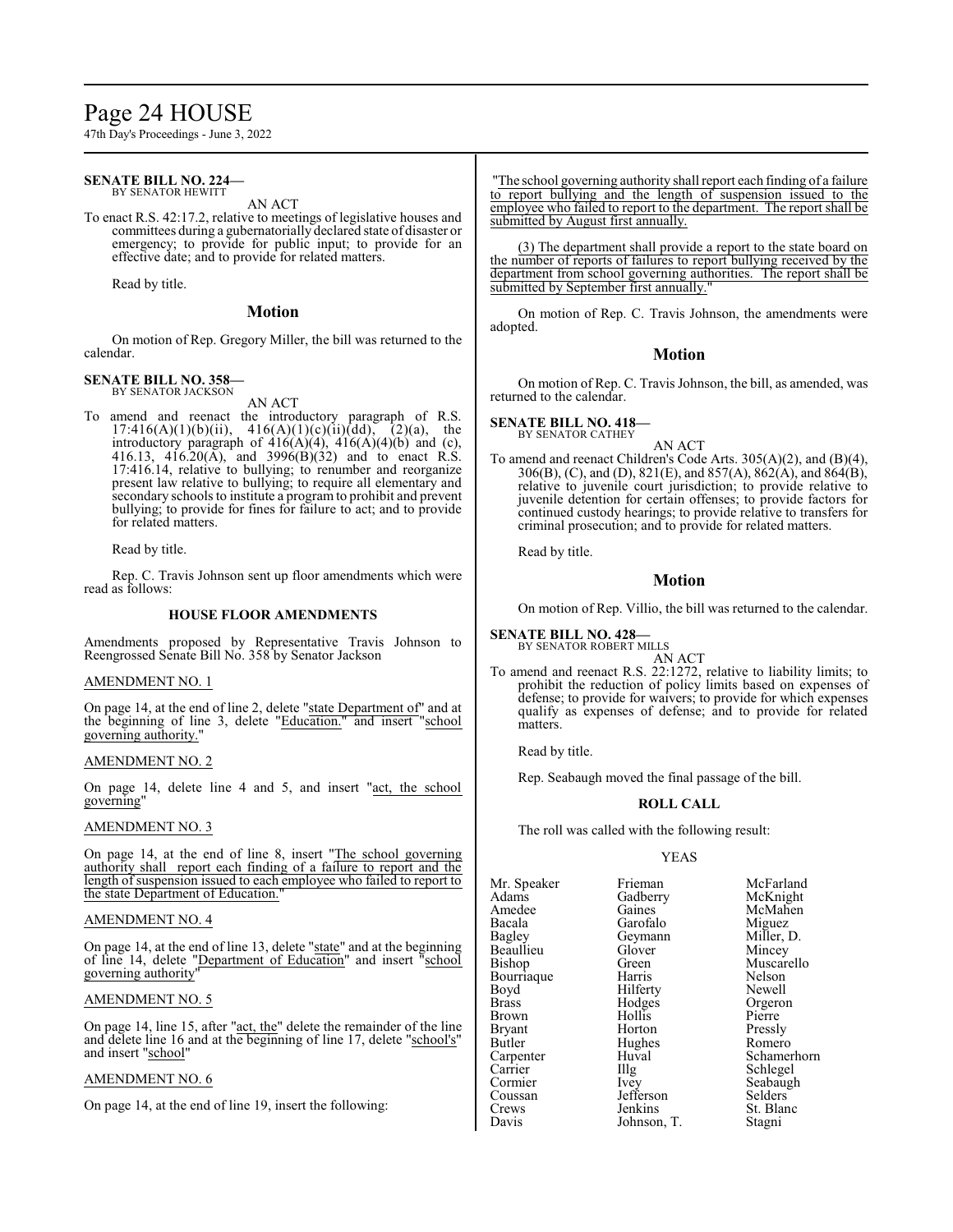## Page 25 HOUSE

47th Day's Proceedings - June 3, 2022

| Deshotel   | Jordan      | Stefanski |
|------------|-------------|-----------|
| DeVillier  | Kerner      | Tarver    |
| DuBuisson  | LaCombe     | Thomas    |
| Duplessis  | LaFleur     | Thompson  |
| Echols     | Landry      | Turner    |
| Edmonds    | Larvadain   | Villio    |
| Edmonston  | Lyons       | Wheat     |
| Emerson    | Mack        | White     |
| Farnum     | Magee       | Willard   |
| Firment    | Marcelle    | Wright    |
| Freeman    | Marino      | Zeringue  |
| Freiberg   | McCormick   |           |
| Total - 92 |             |           |
|            | <b>NAYS</b> |           |
| Total - 0  |             |           |

### ABSENT

| Carter, R. | Goudeau     | Owen, R. |
|------------|-------------|----------|
| Carter, W. | Johnson, M. | Phelps   |
| Cox        | Miller, G.  | Riser    |
| Fisher     | Moore       |          |
| Fontenot   | Owen, C.    |          |
| Total - 13 |             |          |

The Chair declared the above bill was finally passed.

Rep. Seabaugh moved to reconsider the vote by which the above bill was finally passed, and, on his own motion, the motion to reconsider was laid on the table.

### **SENATE BILL NO. 455—**

BY SENATOR BOUDREAUX

- AN ACT
- To amend and reenact R.S. 51:1361(3), 1362(A), the introductory paragraph of R.S. 51:1363, 1365, the title of Chapter 12 of Title 51 of the Louisiana Revised Statutes of 1950, and R.S. 44:4.1(B)(35), and to enact R.S. 51:1363.1, relative to internet; to provide for the office of broadband development and connectivity; to provide for development and implementation of a plan to provide access to broadband internet; to provide for the functions and responsibilities of the office of broadband development and connectivity; to provide for the termination date of the office; and to provide for related matters.

Read by title.

Rep. Crews sent up floor amendments which were read as follows:

### **HOUSE FLOOR AMENDMENTS**

Amendments proposed by Representative Crews to Reengrossed Senate Bill No. 455 by Senator Boudreaux

## AMENDMENT NO. 1

On page 4, line 23, change "December 31, 2026" to "June 30, 2024"

### AMENDMENT NO. 2

On page 5, line 1, change "2028" to "2024"

Rep. Crews moved the adoption of the amendments.

Rep. Jenkins objected.

By a vote of 38 yeas and 57 nays, the amendments were rejected.

**Motion**

On motion of Rep. Deshotel, the bill was returned to the calendar.

### **SENATE BILL NO. 255—**

BY SENATOR BARROW AND REPRESENTATIVES FREIBERG AND MOORE AN ACT

To amend and reenact Children's Code Article 1570.1 and R.S. 46:2136.1, relative to domestic abuse assistance; to provide relative to costs and fees associated with protective orders; to provide that failure to appear at a hearing for a protective order does not, in and of itself, constitute grounds for assessing costs and fees against a victim of domestic abuse; to provide definitions; and to provide for related matters.

Read by title.

### **Motion**

On motion of Rep. Stefanski, the bill was returned to the calendar.

**SENATE BILL NO. 234—**

#### BY SENATOR JACKSON A JOINT RESOLUTION

Proposing to amend Article V, Section 19 of the Constitution of Louisiana, relative to special juvenile proceedings; to provide relative to offenses committed by juveniles; to allow adult prosecution and enhanced penalties for certain offenses; and to specify an election for submission of the proposition to electors and provide a ballot proposition.

Read by title.

Rep. Gregory Miller sent up floor amendments which were read as follows:

### **HOUSE FLOOR AMENDMENTS**

Amendments proposed by Representative Gregory Miller to Reengrossed Senate Bill No. 234 by Senator Jackson

### AMENDMENT NO. 1

On page 3, delete lines 5 through 18 in their entirety and insert the following:

"Do you support an amendment to add certain crimes committed by juveniles in correctional facilities to the list of crimes for which a juvenile may be tried according to adult procedures instead ofspecial juvenile procedures? (Amends Article V, Section 19)"

On motion of Rep. Gregory Miller, the amendments were adopted.

### **Motion**

On motion of Rep. Gregory Miller, the bill, as amended, was returned to the calendar.

**SENATE BILL NO. 497** (Substitute of Senate Bill No. 316 by Senator Cloud)**—** BY SENATOR CLOUD

AN ACT

To enact R.S. 32:381.1, relative to motor vehicles; to provide for prohibited alterations; and to provide for related matters.

Read by title.

Rep. DeVillier sent up floor amendments which were read as follows:

### **HOUSE FLOOR AMENDMENTS**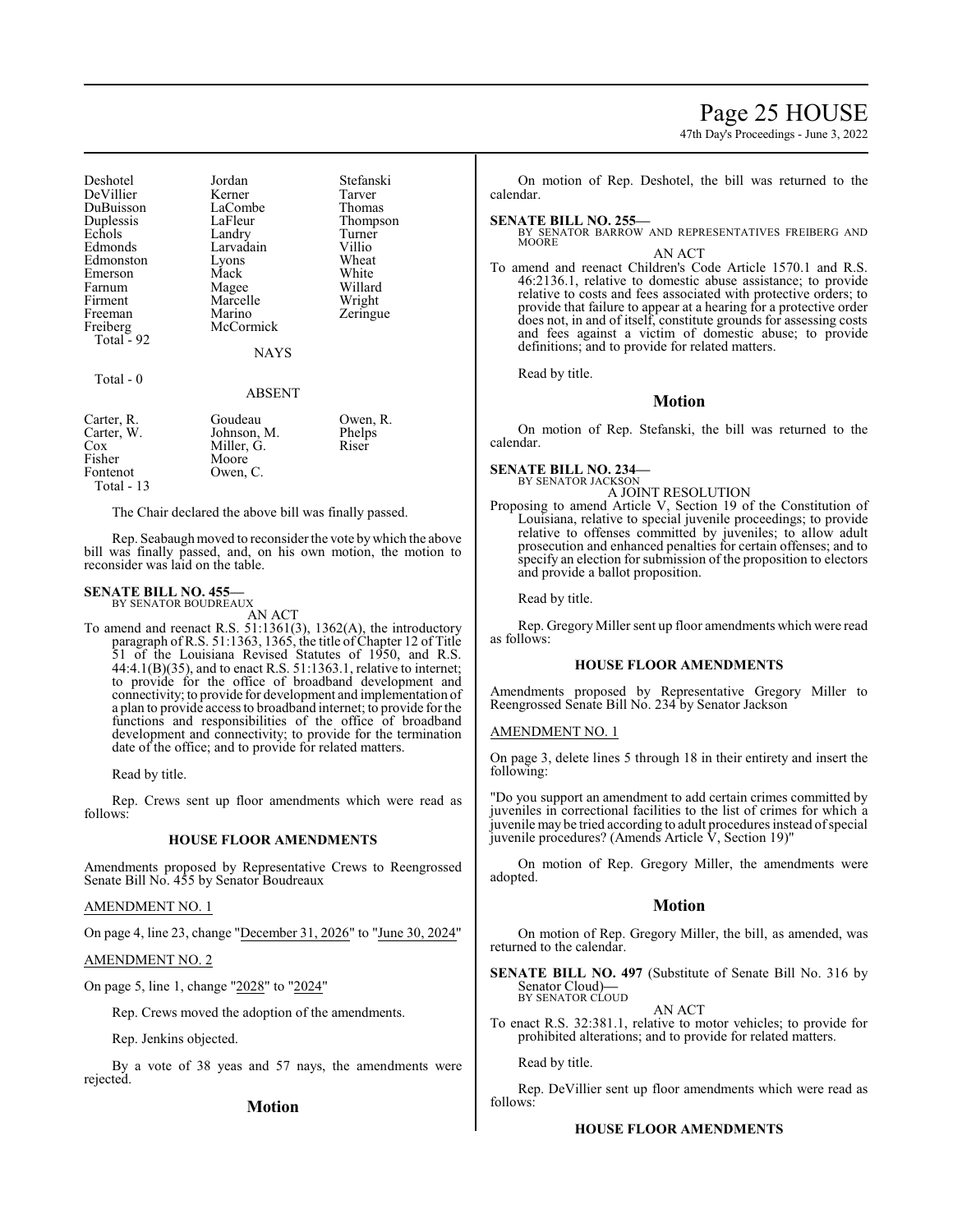# Page 26 HOUSE

47th Day's Proceedings - June 3, 2022

Amendments proposed by Representative DeVillier to Engrossed Senate Bill No. 497 by Senator Cloud

## AMENDMENT NO. 1

On page 1, line 7, after "No person" delete the remainder of the line and delete lines 8 through 11 and insert:

"shall operate a motor vehicle upon any highway if, by alteration of the suspension, frame, or chassis, the height of the front fender is six or more inches greater than the height of the rear fender. For the purposes of this Subsection, the height of the fender shall be a vertical measurement from and perpendicular to the ground, through the centerline of the wheel, and to the bottom of the fender."

On motion of Rep. DeVillier, the amendments were adopted.

### **Motion**

On motion ofRep. DeVillier, the bill, as amended, was returned to the calendar.

### **SENATE BILL NO. 63—**

BY SENATORS MIZELL, ABRAHAM, BARROW, BERNARD, CARTER,<br>CATHEY, CLOUD, CONNICK, CORTEZ, FESI, FOIL, HARRIS, HENRY,<br>HENSGENS, HEWITT, JACKSON, LAMBERT, LUNEAU, MCMATH,<br>MILLIGAN, FRED MILLS, ROBERT MILLS, MORRIS, PEACOCK, POPE SMITH, WARD AND WHITE AND REPRESENTATIVES FREIBERG, MOORE AND SCHLEGEL

AN ACT

To amend and reenact Children's Code Art. 610(A)(1) and to enact Children's Code Art.  $610(E)(4)$  and R.S.  $46:51(16)$ , relative to mandatory reporting of child abuse; to provide for reporting of child sex trafficking; to provide for the duties of the department including the provision of care coordination and advocacy services; to provide for an effective date; and to provide for related matters.

Read by title.

Rep. Schlegel moved the final passage of the bill.

### **ROLL CALL**

The roll was called with the following result:

### YEAS

| Mr. Speaker   | Frieman     | McKni    |
|---------------|-------------|----------|
| Adams         | Gadberry    | McMal    |
| Amedee        | Gaines      | Miguez   |
| Bacala        | Garofalo    | Miller,  |
| Bagley        | Geymann     | Mincey   |
| Beaullieu     | Glover      | Muscar   |
| Bishop        | Green       | Nelson   |
| Bourriaque    | Harris      | Newell   |
| Boyd          | Hilferty    | Orgero:  |
| <b>Brass</b>  | Hodges      | Owen,    |
| Brown         | Horton      | Phelps   |
| <b>Bryant</b> | Hughes      | Pierre   |
| Butler        | Huval       | Pressly  |
| Carrier       | Illg        | Romero   |
| Carter, R.    | Ivey        | Schame   |
| Carter, W.    | Jefferson   | Schlege  |
| Cormier       | Jenkins     | Seabau   |
| Coussan       | Johnson, M. | Selders  |
| Crews         | Johnson, T. | St. Blai |
| Davis         | Jordan      | Stagni   |
| Deshotel      | Kerner      | Stefans  |
| DeVillier     | LaCombe     | Tarver   |
| Duplessis     | LaFleur     | Thoma:   |
| Echols        | Landry      | Thomp    |

an McKnight<br>Party McMahen McMahen s Miguez<br>alo Miller, ( alo Miller, G.<br>ann Mincey Mincey er Muscarello Nelson Bourries Newell<br>Bourries Newell<br>Bourries Newell Orgeron es Owen, C.<br>n Phelps n Phelps<br>
Pierre Pressly Romero Schamerhorn<br>
Schlegel Schlegel ns Seabaugh<br>on. M. Selders on, T. St. Blanc<br>n Stagni Stagni r Stefanski<br>mbe Tarver ur Thomas<br>Thomps Thompson

| Edmonds<br>Edmonston<br>Emerson<br>Farnum<br>Firment<br>Fontenot<br>Freeman<br>Freiberg<br>Total $-95$ | Larvadain<br>Lyons<br>Mack<br>Magee<br>Marcelle<br>Marino<br>McCormick<br>McFarland<br><b>NAYS</b> | Turner<br>Villio<br>Wheat<br>White<br>Willard<br>Wright<br>Zeringue |
|--------------------------------------------------------------------------------------------------------|----------------------------------------------------------------------------------------------------|---------------------------------------------------------------------|
| Total - 0                                                                                              | <b>ABSENT</b>                                                                                      |                                                                     |
| Carpenter<br>Cox<br>DuBuisson<br>Fisher<br>Total - 10                                                  | Goudeau<br>Hollis<br>Miller, D.<br>Moore                                                           | Owen, R.<br>Riser                                                   |

The Chair declared the above bill was finally passed.

Rep. Schlegel moved to reconsider the vote by which the above bill was finally passed, and, on her own motion, the motion to reconsider was laid on the table.

## **SENATE BILL NO. 178—**

BY SENATOR FIELDS

AN ACT

To enact R.S. 17:5105, relative to the Taylor Opportunity Program for Students; to provide relative to eligibility for awards; to waive or modify certain eligibility provisions for certain students in response to circumstances related to certain natural disasters and certain public health emergencies; to authorize the administering agency to waive eligibility requirements; and to provide for related matters.

Read by title.

Rep. Zeringue moved the final passage of the bill.

### **ROLL CALL**

The roll was called with the following result:

### YEAS

| Mr. Speaker   | Freiberg    | McFarland     |
|---------------|-------------|---------------|
| Adams         | Frieman     | McKnight      |
| Amedee        | Gadberry    | McMahen       |
| Bacala        | Gaines      | Miguez        |
| Bagley        | Garofalo    | Miller, G.    |
| Beaullieu     | Geymann     | Mincey        |
| Bishop        | Glover      | Muscarello    |
| Bourriaque    | Green       | <b>Nelson</b> |
| Boyd          | Harris      | Newell        |
| <b>Brass</b>  | Hilferty    | Orgeron       |
| Brown         | Hodges      | Owen, C.      |
| Bryant        | Horton      | Phelps        |
| <b>Butler</b> | Hughes      | Pierre        |
| Carpenter     | Huval       | Pressly       |
| Carrier       | Illg        | Romero        |
| Carter, R.    | Ivey        | Schamerhorn   |
| Cormier       | Jefferson   | Schlegel      |
| Coussan       | Jenkins     | Selders       |
| Crews         | Johnson, M. | St. Blanc     |
| Davis         | Johnson, T. | Stagni        |
| Deshotel      | Jordan      | Stefanski     |
| DeVillier     | Kerner      | Tarver        |
| DuBuisson     | LaCombe     | Thomas        |
| Duplessis     | LaFleur     | Thompson      |
| Echols        | Landry      | Turner        |
|               |             |               |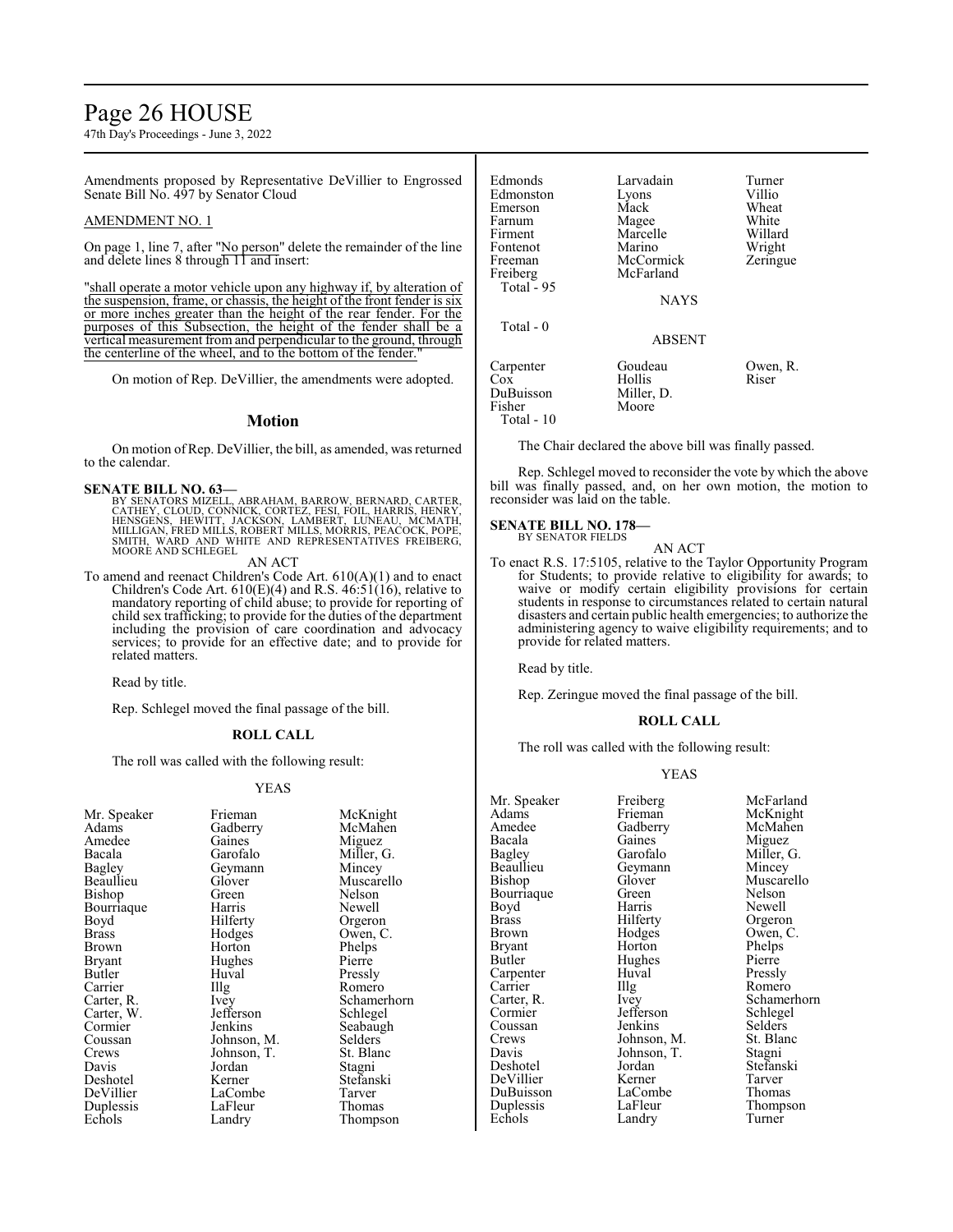## Page 27 HOUSE

47th Day's Proceedings - June 3, 2022

| Edmonds               | Larvadain     | Villio   |
|-----------------------|---------------|----------|
| Edmonston             | Lyons         | Wheat    |
| Emerson               | Mack          | White    |
| Farnum                | Magee         | Willard  |
| Firment               | Marcelle      | Wright   |
| Fontenot              | Marino        | Zeringue |
| Freeman<br>Total - 95 | McCormick     |          |
|                       | <b>NAYS</b>   |          |
| Total - 0             |               |          |
|                       | <b>ABSENT</b> |          |
| Carter, W.            | Hollis        | Riser    |
| Cox                   | Miller, D.    | Seabaugh |
| Fisher                | Moore         |          |
| Goudeau<br>Total - 10 | Owen, R.      |          |

The Chair declared the above bill was finally passed.

Rep. Zeringue moved to reconsider the vote by which the above bill was finally passed, and, on his own motion, the motion to reconsider was laid on the table.

#### **SENATE BILL NO. 235—** BY SENATOR ALLAIN

AN ACT

To amend and reenact R.S.  $47:340(E)(3)$  and  $(5)$ ,  $(G)(1)$  through  $(5)$ , the introductory paragraph of  $(G)(6)$ ,  $(G)(8)$ , and  $(11)$ ,  $(\overline{H})(3)$ , (12), and (13), and (I), to enact R.S. 47:339.1, and to repeal R.S. 47:340(H)(15), relative to the administration of local sales and use taxes; to provide for the powers and duties of the Louisiana Sales and Use TaxCommission for Remote Sellers; to authorize the commission to collect local sales and use taxes for collectors that enter into contracts with the commission; to provide for an effective date; and to provide for related matters.

Read by title.

Rep. Bishop moved the final passage of the bill.

### **ROLL CALL**

The roll was called with the following result:

### YEAS

| Mr. Speaker | Freiberg    | McFarland   |
|-------------|-------------|-------------|
| Adams       | Frieman     | McKnight    |
| Amedee      | Gadberry    | McMahen     |
| Bacala      | Gaines      | Miguez      |
| Bagley      | Garofalo    | Miller, D.  |
| Beaullieu   | Geymann     | Miller, G.  |
| Bishop      | Glover      | Mincey      |
| Bourriaque  | Green       | Muscarello  |
| Boyd        | Harris      | Nelson      |
| Brass       | Hilferty    | Newell      |
| Brown       | Hodges      | Orgeron     |
| Bryant      | Hollis      | Owen, C.    |
| Butler      | Horton      | Phelps      |
| Carpenter   | Hughes      | Pressly     |
| Carrier     | Huval       | Romero      |
| Carter, R.  | Illg        | Schamerhorn |
| Cormier     | <i>lvey</i> | Schlegel    |
| Coussan     | Jefferson   | Seabaugh    |
| Crews       | Jenkins     | Selders     |
| Davis       | Johnson, T. | St. Blanc   |
| Deshotel    | Jordan      | Stagni      |
| DeVillier   | Kerner      | Stefanski   |
| DuBuisson   | LaCombe     | Tarver      |
| Duplessis   | LaFleur     | Thomas      |

| Echols<br>Edmonds<br>Edmonston<br>Emerson<br>Farnum<br>Firment<br>Fontenot<br>Freeman<br>Total - 96 | Landry<br>Larvadain<br>Lyons<br>Mack<br>Magee<br>Marcelle<br>Marino<br>McCormick | Thompson<br>Turner<br>Villio<br>Wheat<br>White<br>Willard<br>Wright<br>Zeringue |
|-----------------------------------------------------------------------------------------------------|----------------------------------------------------------------------------------|---------------------------------------------------------------------------------|
| Total $-0$                                                                                          | <b>NAYS</b><br><b>ABSENT</b>                                                     |                                                                                 |
| Carter, W.<br>Cox<br>Fisher<br>Total - 9                                                            | Goudeau<br>Johnson, M.<br>Moore                                                  | Owen, R.<br>Pierre<br>Riser                                                     |

The Chair declared the above bill was finally passed.

Rep. Bishop moved to reconsider the vote by which the above bill was finally passed, and, on his own motion, the motion to reconsider was laid on the table.

## **SENATE BILL NO. 476—**

BY SENATOR BARROW

AN ACT To amend and reenact the introductory paragraph of R.S. 33:2740.67(C)(1), 2740.67(C)(1)(f) through (i), (2), and (3) and to repeal R.S. 33:2740.67 $(C)(1)(k)$  and (1), relative to the Baton Rouge North Economic Development District; to provide relative to the boundaries of the district; to provide for the governance of the district; and to provide for related matters.

Read by title.

Rep. Carpenter sent up floor amendments which were read as follows:

## **HOUSE FLOOR AMENDMENTS**

Amendments proposed by Representative Carpenter to Reengrossed Senate Bill No. 476 by Senator Barrow

### AMENDMENT NO. 1

On page 2, between lines 16 and 17 insert:

(k) One member shall be appointed by the state representative for House District No. 29, on a rotating basis beginning in 2023 and every other year thereafter.

## **\* \* \***"

On motion of Rep. Carpenter, the amendments were adopted.

Rep. Carpenter moved the final passage of the bill, as amended.

## **ROLL CALL**

The roll was called with the following result:

## YEAS

- Adams Gadberry<br>Bacala Gaines
- Bacala Gaines Miguez Bagley Garofalo Miller, D. Beaullieu Geymann<br>Bishop Glover Bishop Glover Mincey<br>Bourriaque Green Muscare

Mr. Speaker Frieman McKnight<br>
Adams Gadberry McMahen Muscarello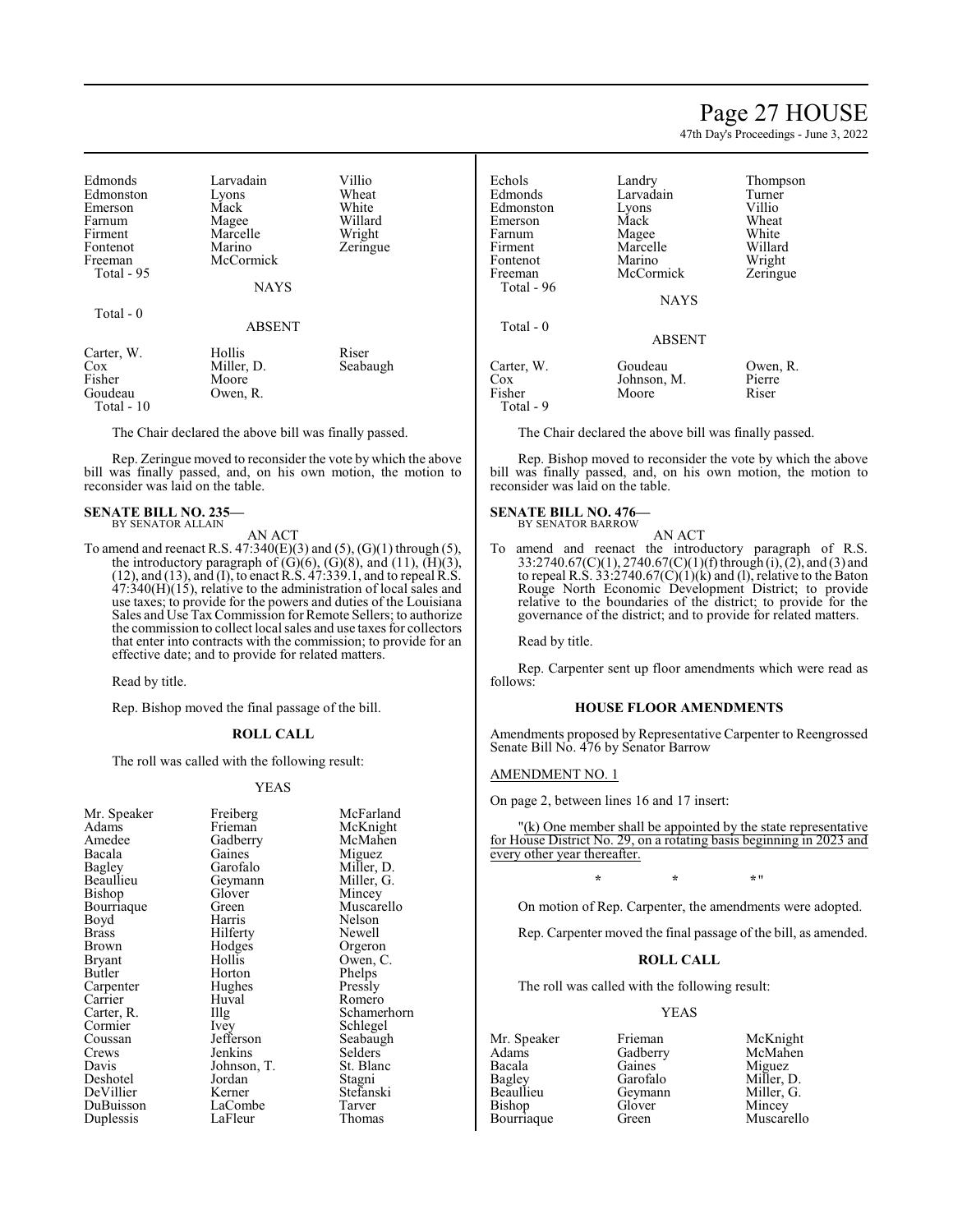# Page 28 HOUSE

47th Day's Proceedings - June 3, 2022

| Boyd<br><b>Brass</b><br>Brown<br>Bryant<br>Butler<br>Carpenter<br>Carrier<br>Carter, R.<br>Carter, W.<br>Cormier<br>Coussan<br>Crews<br>Davis<br>Deshotel<br>DeVillier<br>DuBuisson<br>Duplessis<br>Echols<br>Edmonds<br>Edmonston | Harris<br>Hilferty<br>Hodges<br>Hollis<br>Horton<br>Hughes<br>Huval<br>Illg<br>Ivey<br>Jefferson<br>Jenkins<br>Johnson, M.<br>Johnson, T.<br>Jordan<br>Kerner<br>LaCombe<br>LaFleur<br>Landry<br>Larvadain<br>Lyons | Nelson<br>Newell<br>Orgeron<br>Owen, C.<br>Owen, R.<br>Phelps<br>Pierre<br>Pressly<br>Romero<br>Schamerhorn<br>Schlegel<br>Seabaugh<br>Selders<br>St. Blanc<br>Stagni<br>Stefanski<br>Tarver<br>Thomas<br>Thompson<br>Turner |
|------------------------------------------------------------------------------------------------------------------------------------------------------------------------------------------------------------------------------------|---------------------------------------------------------------------------------------------------------------------------------------------------------------------------------------------------------------------|------------------------------------------------------------------------------------------------------------------------------------------------------------------------------------------------------------------------------|
|                                                                                                                                                                                                                                    |                                                                                                                                                                                                                     |                                                                                                                                                                                                                              |
| Emerson                                                                                                                                                                                                                            | Mack                                                                                                                                                                                                                | Villio                                                                                                                                                                                                                       |
| Farnum<br>Firment                                                                                                                                                                                                                  | Magee<br>Marcelle                                                                                                                                                                                                   | Wheat<br>White                                                                                                                                                                                                               |
| Fontenot                                                                                                                                                                                                                           | Marino                                                                                                                                                                                                              | Willard                                                                                                                                                                                                                      |
| Freeman<br>Freiberg                                                                                                                                                                                                                | McCormick<br>McFarland                                                                                                                                                                                              | Wright<br>Zeringue                                                                                                                                                                                                           |
| Total - 99                                                                                                                                                                                                                         | <b>NAYS</b>                                                                                                                                                                                                         |                                                                                                                                                                                                                              |
| Total - 0                                                                                                                                                                                                                          | ABSENT                                                                                                                                                                                                              |                                                                                                                                                                                                                              |

# Amedee Fisher Moore

| .         | 1 1911 VI | 11100IU |
|-----------|-----------|---------|
| Cox       | Goudeau   | Riser   |
| Total - 6 |           |         |

The Chair declared the above bill was finally passed.

Rep. Carpenter moved to reconsider the vote bywhich the above bill was finally passed, and, on her own motion, the motion to reconsider was laid on the table.

**SENATE BILL NO. 498** (Substitute of Senate Bill No. 457 by Senator Stine)**—** BY SENATOR STINE

### AN ACT

To enact R.S. 48:2085, relative to the Louisiana Transportation Authority; to provide for design build projects; to provide for unsolicited proposals; to provide for responsibilities of the Department of Transportation and Development; and to provide for related matters.

Read by title.

### **Motion**

On motion of Rep. Wright, the bill was returned to the calendar.

### **SENATE BILL NO. 116—**

BY SENATORS BARROW, BOUDREAUX, MCMATH, MIZELL AND POPE AND REPRESENTATIVES LANDRY, MOORE AND SCHLEGEL AN ACT

To amend and reenact R.S.  $36:251(C)(1)$  and to enact R.S.  $36:258(E)$ and R.S. 46:2527, relative to the office on women's health; to establish and provide for the office on women's health within the Louisiana Department of Health; to provide for an assistant secretary and staff of the office on women's health; to provide for the purposes, duties, and functions of the office on women's health; to provide for an effective date; and to provide for related matters.

Called from the calendar.

Read by title.

Rep. Crews sent up floor amendments which were read as follows:

## **HOUSE FLOOR AMENDMENTS**

Amendments proposed by Representative Crews to Reengrossed Senate Bill No. 116 by Senator Barrow

### AMENDMENT NO. 1

On page 2, line 15, after "shall" and before "perform" insert "only provide services to a woman born as a biological female and"

Rep. Crews moved the adoption of the amendments.

Rep. Marcelle objected.

By a vote of 61 yeas and 32 nays, the amendments were adopted.

Rep. Schlegel moved the final passage of the bill, as amended.

#### **ROLL CALL**

The roll was called with the following result:

YEAS

| Mr. Speaker<br>Adams<br>Amedee<br>Bacala<br><b>Bagley</b><br>Beaullieu<br>Bishop<br>Bourriaque<br>Boyd<br>Brass<br>Brown<br>Bryant<br>Butler<br>Carpenter<br>Carrier<br>Carter, R.<br>Carter, W.<br>Cormier<br>Coussan<br>Crews<br>Davis<br>Deshotel<br>DeVillier<br>DuBuisson<br>Duplessis<br>Echols<br>Edmonds<br>Edmonston<br>Emerson<br>Firment<br>Fontenot<br>Freeman<br>Freiberg<br>Total - 97 | Frieman<br>Gadberry<br>Garofalo<br>Geymann<br>Glover<br>Green<br>Harris<br>Hilferty<br>Hodges<br>Hollis<br>Horton<br>Hughes<br>Huval<br>Illg<br>Ivey<br>Jefferson<br>Jenkins<br>Johnson, T.<br>Jordan<br>Kerner<br>LaCombe<br>LaFleur<br>Landry<br>Larvadain<br>Lyons<br>Mack<br>Magee<br>Marcelle<br>Marino<br>McCormick<br>McFarland<br>McKnight<br>McMahen<br><b>NAYS</b> | Miguez<br>Miller, D.<br>Miller, G.<br>Mincey<br>Muscarello<br>Nelson<br>Newell<br>Orgeron<br>Owen, C.<br>Owen, R.<br>Phelps<br>Pierre<br>Pressly<br>Romero<br>Schamerhorn<br>Schlegel<br>Seabaugh<br>Selders<br>St. Blanc<br>Stagni<br>Stefanski<br>Tarver<br>Thomas<br>Thompson<br>Turner<br>Villio<br>Wheat<br>White<br>Willard<br>Wright<br>Zeringue |
|------------------------------------------------------------------------------------------------------------------------------------------------------------------------------------------------------------------------------------------------------------------------------------------------------------------------------------------------------------------------------------------------------|------------------------------------------------------------------------------------------------------------------------------------------------------------------------------------------------------------------------------------------------------------------------------------------------------------------------------------------------------------------------------|---------------------------------------------------------------------------------------------------------------------------------------------------------------------------------------------------------------------------------------------------------------------------------------------------------------------------------------------------------|
|                                                                                                                                                                                                                                                                                                                                                                                                      |                                                                                                                                                                                                                                                                                                                                                                              |                                                                                                                                                                                                                                                                                                                                                         |
| Total - 0                                                                                                                                                                                                                                                                                                                                                                                            | <b>ABSENT</b>                                                                                                                                                                                                                                                                                                                                                                |                                                                                                                                                                                                                                                                                                                                                         |
| Cox                                                                                                                                                                                                                                                                                                                                                                                                  | Gaines                                                                                                                                                                                                                                                                                                                                                                       | Moore                                                                                                                                                                                                                                                                                                                                                   |

Farnum Goudeau Riser<br>Fisher Johnson, M. Johnson, M.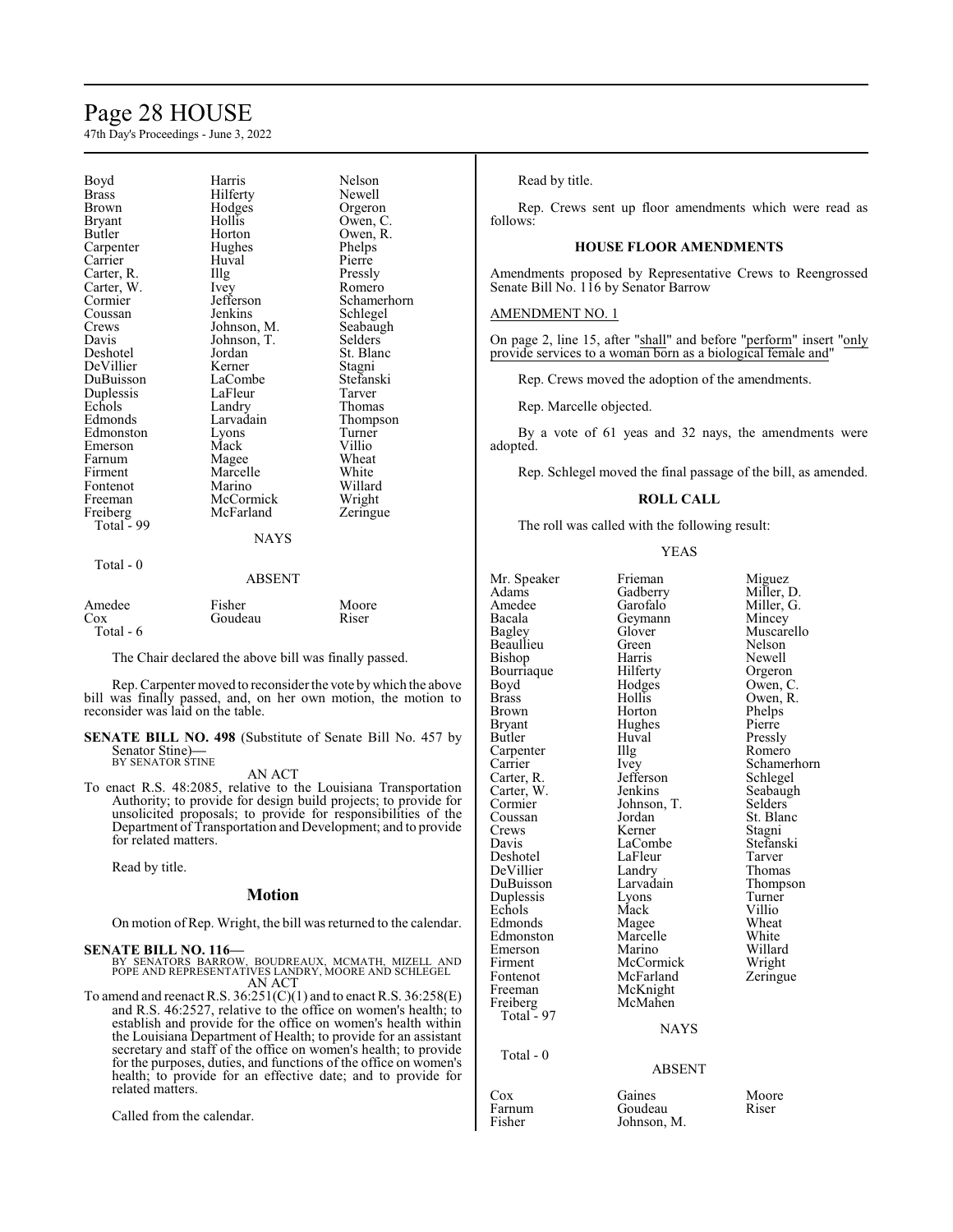47th Day's Proceedings - June 3, 2022

Total - 8

The Chair declared the above bill was finally passed.

Rep. Schlegel moved to reconsider the vote by which the above bill was finally passed, and, on her own motion, the motion to reconsider was laid on the table.

#### **SENATE BILL NO. 460—** BY SENATOR WARD

AN ACT

To enact Chapter 15 of the Title 45 of the Louisiana Revised Statues of 1950, to be comprised ofR.S. 45:1621 through 1623, relative to electric vehicle charging equipment networks; to provide for legislative intent; to provide terms; to provide for an effective date; and to provide for related matters.

Called from the calendar.

Read by title.

Rep. McKnight moved the final passage of the bill.

### **ROLL CALL**

The roll was called with the following result:

## YEAS

| Mr. Speaker<br>Adams<br>Amedee<br>Bacala<br>Bagley<br>Beaullieu<br>Bishop<br>Bourriaque<br>Boyd<br>Brass<br>Brown<br>Bryant<br>Butler<br>Carpenter<br>Carrier<br>Carter, R.<br>Carter, W.<br>Cormier<br>Coussan<br>Crews<br>Davis<br>Deshotel<br>DeVillier<br>DuBuisson<br>Duplessis<br>Echols<br>Edmonds<br>Edmonston<br>Emerson<br>Fontenot<br>Freeman<br>Total - 93<br>Total - 0 | Freiberg<br>Frieman<br>Gaines<br>Garofalo<br>Glover<br>Green<br>Harris<br>Hodges<br>Hollis<br>Horton<br>Hughes<br>Huval<br>Illg<br>Ivey<br>Jefferson<br>Jenkins<br>Johnson, M.<br>Johnson, T.<br>Jordan<br>Kerner<br>LaCombe<br>LaFleur<br>Larvadain<br>Lyons<br>Mack<br>Magee<br>Marcelle<br>Marino<br>McCormick<br>McFarland<br>McKnight<br><b>NAYS</b><br><b>ABSENT</b> | McMahen<br>Miguez<br>Miller, G.<br>Mincey<br>Muscarello<br>Nelson<br>Newell<br>Orgeron<br>Owen, C.<br>Owen, R.<br>Phelps<br>Pierre<br>Pressly<br>Romero<br>Schamerhorn<br>Schlegel<br>Seabaugh<br>Selders<br>St. Blanc<br>Stagni<br>Stefanski<br>Tarver<br>Thomas<br>Thompson<br>Turner<br>Villio<br>Wheat<br>White<br>Willard<br>Wright<br>Zeringue |
|-------------------------------------------------------------------------------------------------------------------------------------------------------------------------------------------------------------------------------------------------------------------------------------------------------------------------------------------------------------------------------------|----------------------------------------------------------------------------------------------------------------------------------------------------------------------------------------------------------------------------------------------------------------------------------------------------------------------------------------------------------------------------|------------------------------------------------------------------------------------------------------------------------------------------------------------------------------------------------------------------------------------------------------------------------------------------------------------------------------------------------------|
| Cox<br>Farnum<br>Firment<br>Fisher<br>Total - 12                                                                                                                                                                                                                                                                                                                                    | Gadberry<br>Geymann<br>Goudeau<br>Hilferty                                                                                                                                                                                                                                                                                                                                 | Landry<br>Miller, D.<br>Moore<br>Riser                                                                                                                                                                                                                                                                                                               |
|                                                                                                                                                                                                                                                                                                                                                                                     |                                                                                                                                                                                                                                                                                                                                                                            |                                                                                                                                                                                                                                                                                                                                                      |

The Chair declared the above bill was finally passed.

Rep. McKnight moved to reconsider the vote by which the above bill was finally passed, and, on his own motion, the motion to reconsider was laid on the table.

#### **SENATE BILL NO. 455—** BY SENATOR BOUDREAUX

AN ACT To amend and reenact R.S. 51:1361(3), 1362(A), the introductory paragraph of R.S. 51:1363, 1365, the title of Chapter 12 of Title 51 of the Louisiana Revised Statutes of 1950, and R.S. 44:4.1(B)(35), and to enact R.S. 51:1363.1, relative to internet; to provide for the office of broadband development and connectivity; to provide for development and implementation of a plan to provide access to broadband internet; to provide for the functions and responsibilities of the office of broadband development and connectivity; to provide for the termination date of the office; and to provide for related matters.

Called from the calendar.

Read by title.

Rep. Crews sent up floor amendments which were read as follows:

### **HOUSE FLOOR AMENDMENTS**

Amendments proposed by Representative Crews to Reengrossed Senate Bill No. 455 by Senator Boudreaux

### AMENDMENT NO. 1

On page 4, between lines 26 and 27, insert the following:

"E. The office shall not hire more than one additional full-time employee to carry out the provisions of this Section."

On motion of Rep. Crews, the amendments were adopted.

Rep. Deshotel moved the final passage of the bill, as amended.

### **ROLL CALL**

The roll was called with the following result:

### YEAS

Adams Frieman<br>Amedee Gaines Amedee Gaines Miller, G.<br>Bacala Garofalo Mincey Bacala Garofalo<br>Bagley Geymann Beaullieu Glover Nelson<br>Bishop Green Newell Bishop Green Newell<br>Bourriaque Harris Orgeron Bourriaque Harris<br>Boyd Hodges Boyd Hodges Owen, C.<br>Brass Hollis Owen. R. Brass Hollis Owen, R.<br>Brown Horton Phelps Brown Horton Phelps<br>Bryant Hughes Pierre Bryant Hughes<br>Butler Huval Carpenter<br>Carrier Carter, R. Jefferson<br>Carter, W. Jenkins Carter, W. Jenkins Seabaugh<br>
Cormier Johnson. T. Selders Cormier Johnson, T.<br>Coussan Iordan Coussan Jordan St. Blanc<br>Crews Kerner Stagni Crews Kerner Stagni<br>
Davis LaCombe Stefanski DeVillier

Huval Pressly<br>Illg Romero LaCombe Stefans<br>LaFleur Tarver Deshotel LaFleur Tarver

Mr. Speaker Freiberg McMahen<br>Adams Frieman Miguez Geymann Muscarello<br>Glover Nelson Carrier Ivey Schamerhorn<br>Carter, R. Jefferson Schlegel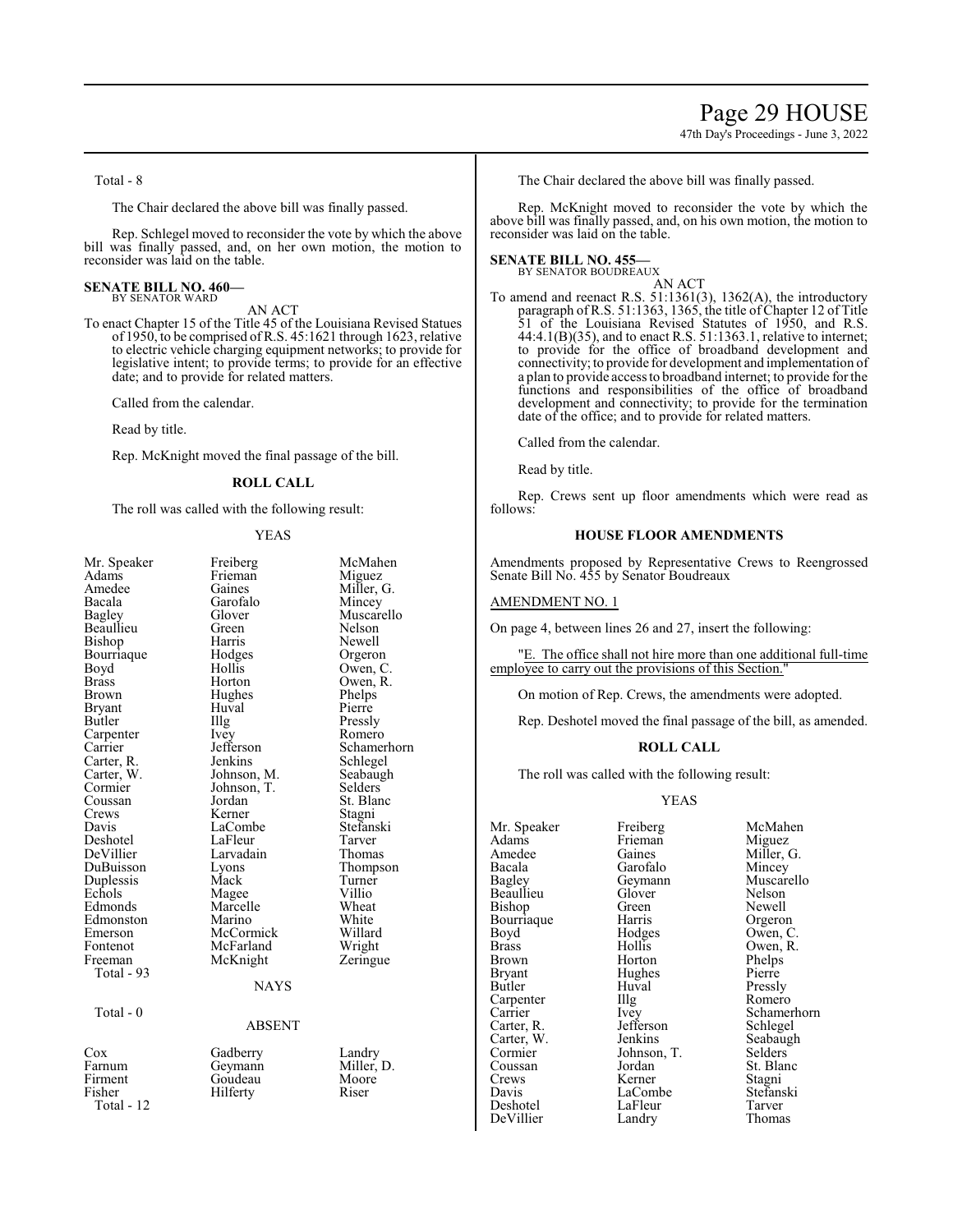# Page 30 HOUSE

47th Day's Proceedings - June 3, 2022

| DuBuisson  | Larvadain     | Thompson |
|------------|---------------|----------|
| Duplessis  | Lyons         | Turner   |
| Echols     | Mack          | Villio   |
| Edmonds    | Magee         | Wheat    |
| Edmonston  | Marcelle      | White    |
| Emerson    | Marino        | Willard  |
| Farnum     | McCormick     | Wright   |
| Fontenot   | McFarland     | Zeringue |
| Freeman    | McKnight      |          |
| Total - 95 |               |          |
|            | <b>NAYS</b>   |          |
| Total $-0$ |               |          |
|            | <b>ABSENT</b> |          |
| Cox        | Goudeau       | Moore    |
| Firment    | Hilferty      | Riser    |
| Fisher     | Johnson, M.   |          |
| Gadberry   | Miller, D.    |          |
| Total - 10 |               |          |

The Chair declared the above bill was finally passed.

Rep. Deshotel moved to reconsider the vote by which the above bill was finally passed, and, on his own motion, the motion to reconsider was laid on the table.

#### **SENATE BILL NO. 22—** BY SENATOR BOUDREAUX

AN ACT

To amend and reenact R.S. 36:259(B)(36), to enact R.S. 40:2018.7, and to repeal R.S. 40:2018.6, relative to the Palliative Care Interdisciplinary Advisory Council; to provide for placement within the Louisiana Department of Health; to provide for legislative intent; to provide for subject matter to be studied by the council; to provide for definitions; to provide for council membership; to provide for minimum organization and task requirements; to provide for staff support; to provide for recommendations to the legislature; to provide for termination; and to provide for related matters.

Called from the calendar.

Read by title.

Rep. Stagni moved the final passage of the bill.

### **ROLL CALL**

The roll was called with the following result:

### YEAS

| Mr. Speaker   | Frieman     | McMahen     |
|---------------|-------------|-------------|
|               |             |             |
| Adams         | Gadberry    | Miguez      |
| Amedee        | Gaines      | Miller, G.  |
| Bacala        | Garofalo    | Mincey      |
| <b>Bagley</b> | Geymann     | Muscarello  |
| Beaullieu     | Glover      | Nelson      |
| <b>Bishop</b> | Green       | Newell      |
| Bourriaque    | Harris      | Orgeron     |
| Boyd          | Hilferty    | Owen, C.    |
| <b>Brass</b>  | Hodges      | Owen, R.    |
| Brown         | Hollis      | Phelps      |
| <b>Bryant</b> | Horton      | Pierre      |
| Butler        | Hughes      | Pressly     |
| Carpenter     | Huval       | Romero      |
| Carrier       | Illg        | Schamerhorn |
| Carter, R.    | Ivey        | Schlegel    |
| Carter, W.    | Jefferson   | Seabaugh    |
| Cormier       | Jenkins     | Selders     |
| Coussan       | Johnson, M. | St. Blanc   |

| Crews      | Johnson, T.   | Stagni    |
|------------|---------------|-----------|
| Davis      | Jordan        | Stefanski |
| Deshotel   | Kerner        | Tarver    |
| DeVillier  | LaCombe       | Thomas    |
| DuBuisson  | LaFleur       | Thompson  |
| Duplessis  | Landry        | Turner    |
| Echols     | Larvadain     | Villio    |
| Edmonds    | Lyons         | Wheat     |
| Edmonston  | Mack          | White     |
| Emerson    | Magee         | Willard   |
| Firment    | Marino        | Wright    |
| Fontenot   | McCormick     | Zeringue  |
| Freeman    | McFarland     |           |
| Freiberg   | McKnight      |           |
| Total - 97 |               |           |
|            | <b>NAYS</b>   |           |
| Total - 0  |               |           |
|            | <b>ABSENT</b> |           |
| Cox        | Goudeau       | Moore     |
| Farnum     | Marcelle      | Riser     |
| Fisher     | Miller, D.    |           |
| Total - 8  |               |           |

The Chair declared the above bill was finally passed.

Rep. Stagni moved to reconsider the vote by which the above bill was finally passed, and, on his own motion, the motion to reconsider was laid on the table.

**SENATE BILL NO. 497** (Substitute of Senate Bill No. 316 by Senator Cloud)**—** BY SENATOR CLOUD

AN ACT To enact R.S. 32:381.1, relative to motor vehicles; to provide for prohibited alterations; and to provide for related matters.

Called from the calendar.

Read by title.

Rep. Ivey sent up floor amendments which were read as follows:

## **HOUSE FLOOR AMENDMENTS**

Amendments proposed by Representative Ivey to Engrossed Senate Bill No. 497 by Senator Cloud

## AMENDMENT NO. 1

On page 1, after line 11, add the following:

C. The provisions of this Section shall only apply to vehicles with no payload and no trailer attached."

On motion of Rep. Ivey, the amendments were adopted.

Rep. DeVillier moved the final passage of the bill, as amended.

### **ROLL CALL**

The roll was called with the following result:

## YEAS

Bacala Hilferty<br>Boyd Hodges Bryant Horton Pierre<br>
Carpenter Hughes Pressly Carpenter

Amedee Green Mincey<br>
Bacala Hilferty Nelson Boyd Hodges Owen, C.<br>Brass Hollis Phelps Hollis Phelps<br>Horton Pierre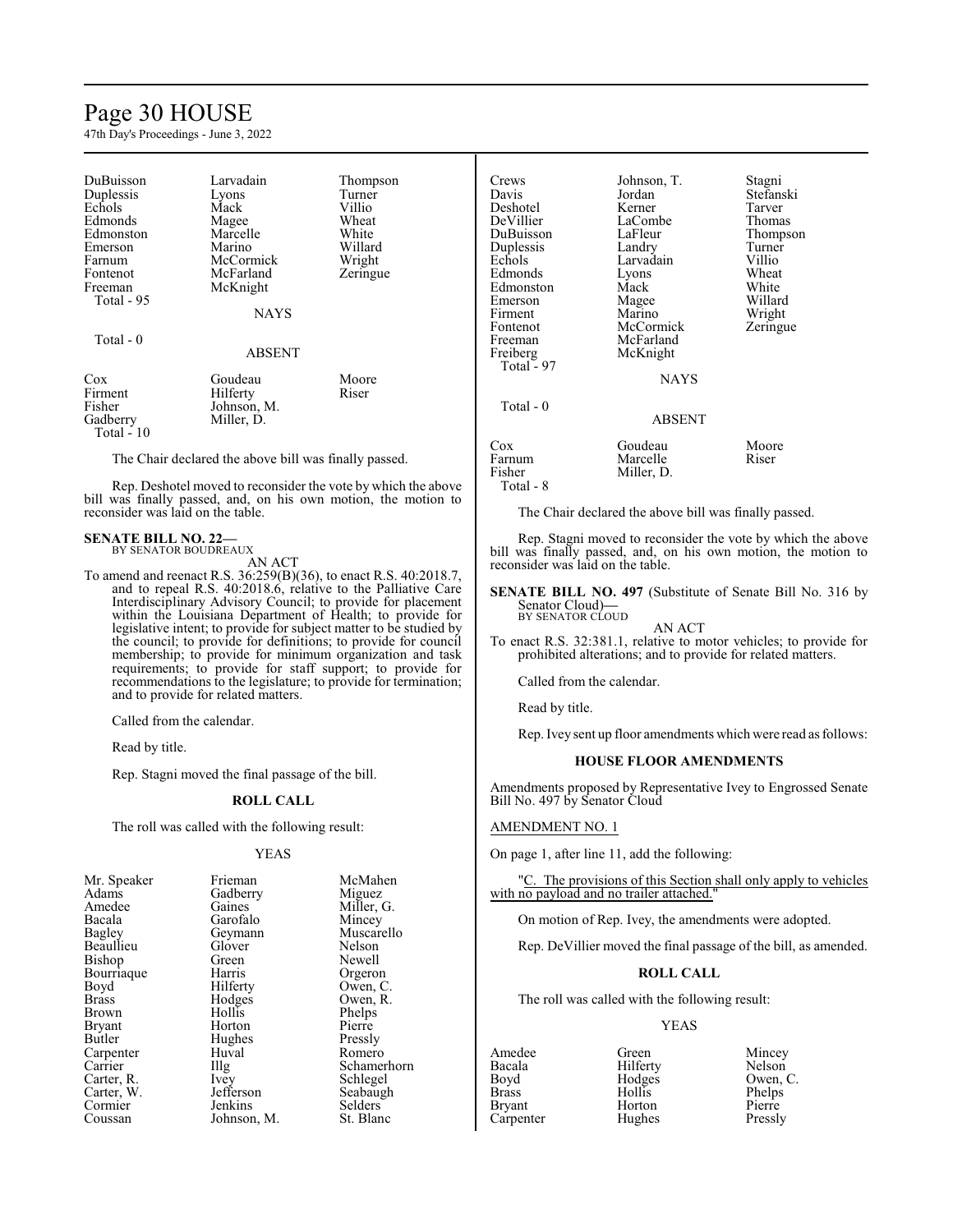47th Day's Proceedings - June 3, 2022

Carrier IIIg Romero<br>Carter W. Ivev Schamer Carter, W. Ivey Schamerhorn<br>Deshotel Jefferson Schlegel Jefferson Schlege<br>Jenkins Selders DeVillier Jenkins Selders<br>Edmonston Johnson, M. St. Blanc Edmonston Johnson, M. St. Blanck Firment Johnson, T. Tarver Johnson, T. Fontenot Jordan Thomas<br>
Freiberg LaFleur Thomps LaFleur Thompson<br>Landry Villio Gadberry Landry Villio<br>
Gaines Larvadain Wheat Larvadain Wheat<br>Marino White Garofalo Marino White Geymann McCormick Willard<br>Glover Miguez Wright Miguez Total - 57 **NAYS** Mr. Speaker Emerson McKnight<br>Adams Freeman McMahen Adams Freeman McMahen<br>Bagley Frieman Miller, G. Frieman Miller, G.<br>Harris Muscarello Bourriaque Harris<br>Brown Huval Huval Orgeron<br>Kerner Owen, R. Carter, R. Kerner Dwen, Cormier LaCombe Stagni Cormier LaCombe<br>Coussan Lyons Coussan Lyons Stefanski Mack Turner<br>
Magee Zeringue DuBuisson<br>Echols McFarland Total - 32 ABSENT Beaullieu Edmonds Moore<br>Bishop Farnum Newell Bishop Farnum Newe<br>Butler Fisher Riser Fisher<br>Goudeau Cox Goudeau Seabaugh Crews Marcelle<br>
Duplessis Miller, D Miller, D. Total - 16

The Chair declared the above bill was finally passed.

Rep. DeVillier moved to reconsider the vote by which the above bill was finally passed, and, on his own motion, the motion to reconsider was laid on the table.

#### **SENATE BILL NO. 186—** BY SENATOR HENRY

AN ACT To amend and reenact R.S. 22:1703, the introductory paragraph of 1704(A), (A)(11), and the introductory paragraph of  $(E)$  and (E)(5), relative to public adjuster fees; to provide for certain fees; to provide for limitations on contracts or agreements between public adjusters and insureds; to provide terms and conditions; and to provide for related matters.

Called from the calendar.

Read by title.

Rep. Firment sent up floor amendments which were read as follows:

## **HOUSE FLOOR AMENDMENTS**

Amendments proposed by Representative Firment to Reengrossed Senate Bill No. 186 by Senator Henry

## AMENDMENT NO. 1

In Amendment No. 1 by the House Committee on Insurance (#4985), on page 1, line 2, change "(B)," to "(B), the introductory paragraph of  $(D)$ ,"

## AMENDMENT NO. 2

In Amendment No. 2 by the House Committee on Insurance (#4985), on page 1, delete line 5 in its entirety and insert in lieu thereof the following:

## "22:1704(D)(5) and (E)(6)""

## AMENDMENT NO. 3

In Amendment No. 3 by the House Committee on Insurance (#4985), on page 1, line 7, change "(B)," to "(B), the introductory paragraph of  $(D)$ ,

## AMENDMENT NO. 4

In Amendment No. 4 by the House Committee on Insurance (#4985), on page 1, delete lines 9 and 10 in their entirety and insert in lieu thereof the following:

"On page 1, line 9, after "reenacted" and before "to read" insert "and R.S.  $22:1704(D)(5)$  and (E)(6) are hereby enacted"

## AMENDMENT NO. 5

On page 1, line 12, after "A." and before "Except" insert "(1)"

### AMENDMENT NO. 6

On page 1, delete lines 14 through 17 in their entirety, on page 2, delete lines 1 through 10 in their entirety, and insert in lieu thereof the following:

"charge a reasonable fee that includes an hourly fee or a full flat fee, but the public adjuster's fee shall not exceed ten percent of the difference between the amount paid, or committed in writing to be paid, by the insurer prior to the retention of the public adjuster and the amount committed to be paid by the insurer during the termofthe public adjuster's retention. The public adjuster shall disclose the flat fee option and the hourly fee option in the contract or agreement with the insured.

(2) A public adjuster shall not solicit for or enter into any contract or arrangement between with an insured and a public adjuster which that provides for payment of a fee to the public adjuster which is contingent upon, or calculated as a percentage of, the amount of any claim or claims paid to or on behalf of an insured by the insurer. and any Any such contract shall be against public policy and is shall be considered null and void, except that a percentage may be used to limit the hourly fee or full flat fee of the public adjuster as provided in Paragraph (1) of this Subsection.

B. A public adjuster shall not pay a commission, service fee, full flat fee, hourly fee, or other valuable consideration to another for public"

## AMENDMENT NO. 7

On page 2, delete lines 21 through 23 in their entirety and insert in lieu thereof the following:

"(11) Full salary, The fee<del>, compensation, or other</del> considerations charged by the public adjuster is to receive as consideration for services provided to the insured."

### AMENDMENT NO. 8

In Amendment No. 6 by the House Committee on Insurance (#4985), on page 1, delete lines 21 and 22 in their entirety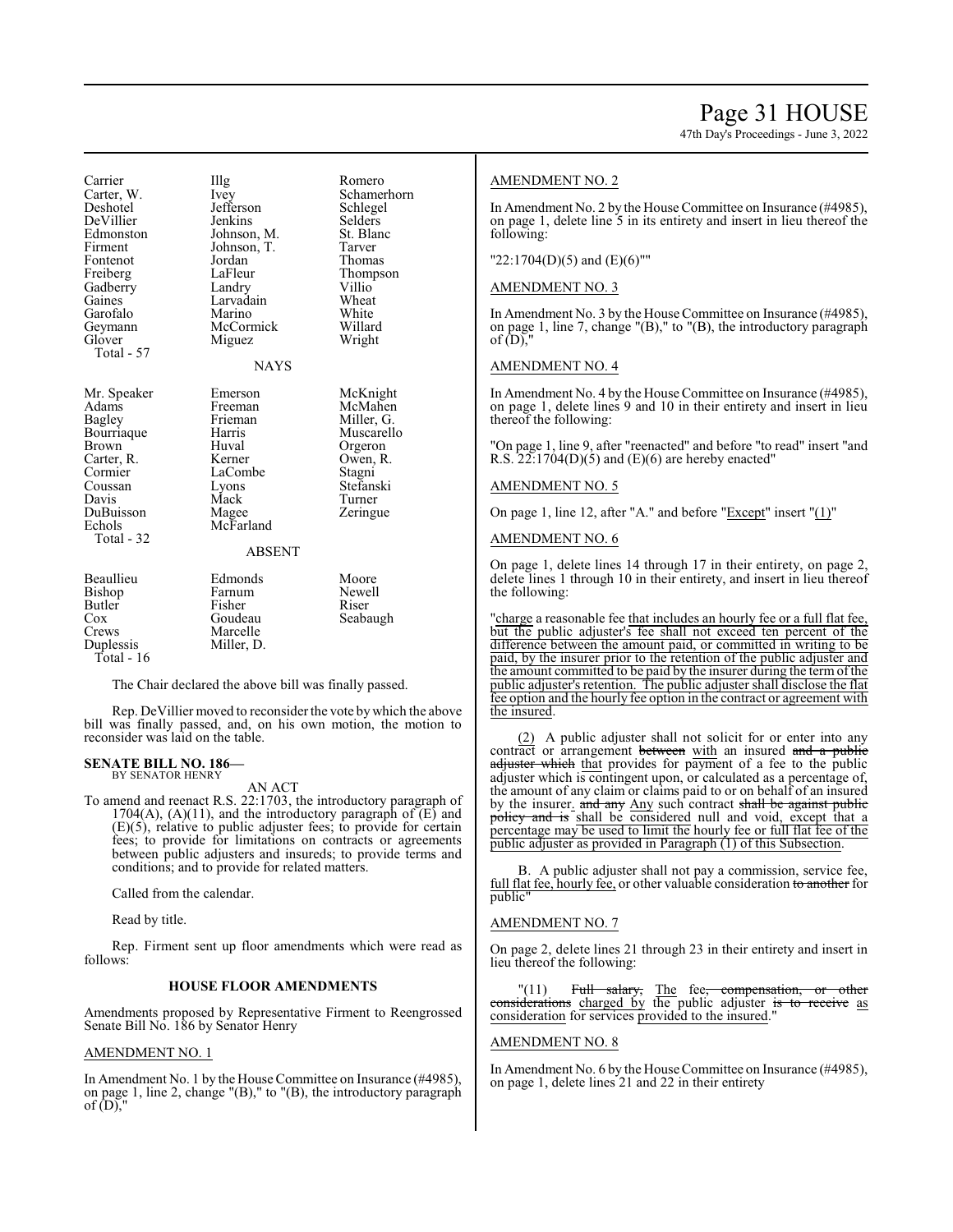## Page 32 HOUSE

47th Day's Proceedings - June 3, 2022

## AMENDMENT NO. 9

In Amendment No. 6 by the House Committee on Insurance (#4985), on page 1, line 23, change " $(3)$ " to " $(2)$ "

## AMENDMENT NO. 10

In Amendment No. 6 by the House Committee on Insurance (#4985), on page 1, delete line 27 in its entirety and insert in lieu thereof the following:

"\* \* \*

D. A public adjuster contract may shall not contain any contract term that:

\* \* \*

(5) Contains a clause requiring a dispute arising between the public adjuster and the insured to be litigated in a venue other than the venue for the physical location of the property adjusted.""

## AMENDMENT NO. 11

On page 2, line 29, change "the percentage" to "hourly"

### AMENDMENT NO. 12

In Amendment No. 8 by the House Committee on Insurance (#4985), on page 1, line 32, change "fee," to "fee or"

### AMENDMENT NO. 13

In Amendment No. 8 by the House Committee on Insurance (#4985), on page 1, delete lines 33 and 34 in their entirety and insert in lieu thereof the following:

"hourly fee and the amount of the flat fee or the hourly fee to be charged.

 $*$  \*  $*$  \*

### AMENDMENT NO. 14

In Amendment No. 8 by the House Committee on Insurance (#4985), delete page 2 in its entirety

### AMENDMENT NO. 15

On page 3, line 4, after "2023" and before the period "." insert "and shall only affect claims with a date of loss on or after the effective date of this Act."

Rep. Firment moved the adoption of the amendments.

Rep. Jenkins objected.

By a vote of 59 yeas and 35 nays, the amendments were adopted.

### **Motion**

On motion of Rep. Firment, the bill, as amended, was returned to the calendar.

### **Suspension of the Rules**

On motion of Rep. Coussan, the rules were suspended to limit the author or proponent handling the legislative instrument to three minutes for opening remarks and all subsequent speakers on the instrument to three minutes.

## **SENATE BILL NO. 445—**

BY SENATOR ABRAHAM

AN ACT To amend and reenact R.S. 48:250.4(A), relative to approval of department of transportation and development contracts with public private partnerships; to provide for the approval of contracts by the legislature; and to provide for related matters.

Called from the calendar.

Read by title.

Rep. Wright moved the final passage of the bill.

### **ROLL CALL**

The roll was called with the following result:

### YEAS

Mr. Speaker Fontenot McFarland<br>Adams Freeman McKnight Adams Freeman McKnight<br>Amedee Frieman McMahen Amedee Frieman McMahen<br>Bacala Gaines Miguez Bacala Gaines Miguez Bagley Garofalo Miller, D. Beaullieu Geymann<br>Bishop Glover Bishop Glover Mincey<br>Bourriaque Green Muscare Bourriaque Green Muscarello<br>
Boyd Harris Nelson Boyd Harris Nelson<br>Brass Hilferty Newell Brass Hilferty<br>Brown Hodges Brown Hodges Orgeron<br>Bryant Hollis Owen R Bryant Hollis Owen, R.<br>Butler Horton Pierre Carpenter Huv<br>Carrier Hllg Carrier Illg Romero<br>Carter, R. Ivey Schamer Carter, W. Jefferson<br>Cormier Jenkins Cormier Jenkins Seabaugh<br>
Coussan Johnson, T. Selders Coussan Johnson, T.<br>Crews Jordan Crews Jordan St. Blanc<br>
Davis Kerner Stagni Davis Kerner Stagni<br>
Deshotel LaCombe Stefanski DeVillier LaFleur Tarver DuBuisson Landry<br>
Duplessis Larvadain Duplessis Larvadain Thompson<br>
Echols Lyons Turner Edmonds Mack Villio<br>Edmonston Magee Wheat Edmonston Magee Wheat<br>
Emerson Marcelle White Emerson Marcell<br>Farnum Marino Farnum Marino Wright<br>
Firment McCormick Zeringue **McCormick**  Total - 93 Total - 0

Horton Pierre<br>
Huval Pressly Ivey Schamerhorn<br>Jefferson Schlegel LaCombe Stefans<br>LaFleur Tarver Lyons Turner<br>
Mack Villio

## ABSENT

NAYS

| Goudeau     | Owen, C. |
|-------------|----------|
| Hughes      | Phelps   |
| Johnson, M. | Riser    |
| Moore       | Willard  |
|             |          |
|             |          |

The Chair declared the above bill was finally passed.

Rep. Wright moved to reconsider the vote by which the above bill was finally passed, and, on his own motion, the motion to reconsider was laid on the table.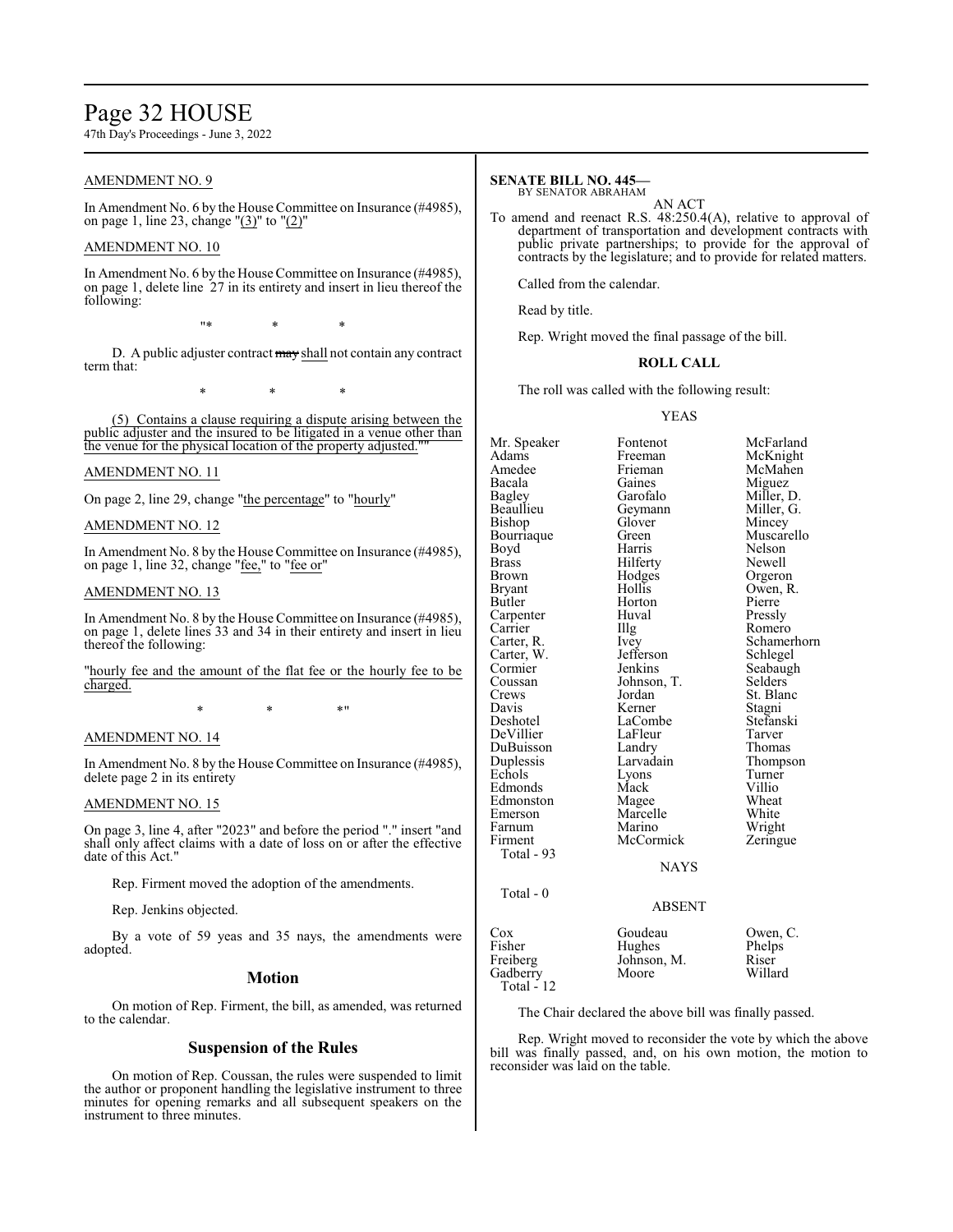## Page 33 HOUSE

47th Day's Proceedings - June 3, 2022

#### **SENATE BILL NO. 467—** BY SENATOR CARTER

AN ACT

To amend and reenact R.S. 48:1671 and to enact Chapter 34-A of Title 48 of the Louisiana Revised Statutes of 1950, to be comprised of R.S. 48:2165, relative to passenger rail service; to direct the Department of Transportation and Development to initiate the necessary engineering, financial and other studies to begin passenger rail service between Baton Rouge and New Orleans; to pursue the federal funds provided for in the Infrastructure Investment and Jobs Act of 2021; and to provide for related matters.

Called from the calendar.

Read by title.

## **Motion**

On motion of Rep. Wright, the bill was returned to the calendar.

**SENATE BILL NO. 498** (Substitute of Senate Bill No. 457 by Senator Stine)**—** BY SENATOR STINE

AN ACT

To enact R.S. 48:2085, relative to the Louisiana Transportation Authority; to provide for design build projects; to provide for unsolicited proposals; to provide for responsibilities of the Department of Transportation and Development; and to provide for related matters.

Called from the calendar.

Read by title.

Rep. Wright moved the final passage of the bill.

### **ROLL CALL**

The roll was called with the following result:

### YEAS

| Mr. Speaker | Fontenot    | McCormick  |
|-------------|-------------|------------|
| Adams       | Freeman     | McFarland  |
| Amedee      | Freiberg    | McKnight   |
| Bacala      | Frieman     | McMahen    |
| Bagley      | Gadberry    | Miguez     |
| Beaullieu   | Gaines      | Miller, D. |
| Bishop      | Garofalo    | Miller, G. |
| Bourriaque  | Geymann     | Mincey     |
| Boyd        | Glover      | Muscarello |
| Brass       | Harris      | Nelson     |
| Brown       | Hilferty    | Orgeron    |
| Bryant      | Hodges      | Owen, R.   |
| Butler      | Hollis      | Pierre     |
| Carpenter   | Horton      | Pressly    |
| Carrier     | Huval       | Romero     |
| Carter, R.  | Illg        | Schamerhor |
| Carter, W.  | Ivey        | Schlegel   |
| Cormier     | Jefferson   | Seabaugh   |
| Coussan     | Jenkins     | Selders    |
| Crews       | Johnson, T. | St. Blanc  |
| Davis       | Jordan      | Stagni     |
| Deshotel    | Kerner      | Stefanski  |
| DeVillier   | LaCombe     | Tarver     |
| DuBuisson   | LaFleur     | Thomas     |
| Duplessis   | Landry      | Thompson   |
| Echols      | Larvadain   | Turner     |
| Edmonds     | Lyons       | Villio     |
| Edmonston   | Mack        | Wheat      |
| Emerson     | Magee       | White      |

McMahen<br>Miguez Miller, G.<br>Mincey Nelson<br>Orgeron Owen, R.<br>Pierre Illg Schamerhorn<br>Ivey Schlegel Seabaugh<br>Selders Stefanski<br>Tarver Thompson<br>Turner

| Farnum<br>Firment<br>Total $-93$  | Marcelle<br>Marino<br><b>NAYS</b>        | Wright<br>Zeringue                     |
|-----------------------------------|------------------------------------------|----------------------------------------|
| Total $-0$                        | <b>ABSENT</b>                            |                                        |
| Cox<br>Fisher<br>Goudeau<br>Green | Hughes<br>Johnson, M.<br>Moore<br>Newell | Owen, C.<br>Phelps<br>Riser<br>Willard |

The Chair declared the above bill was finally passed.

Rep. Wright moved to reconsider the vote by which the above bill was finally passed, and, on his own motion, the motion to reconsider was laid on the table.

#### **SENATE BILL NO. 224—** BY SENATOR HEWITT

Total - 12

AN ACT

To enact R.S. 42:17.2, relative to meetings of legislative houses and committees during a gubernatorially declared state of disaster or emergency; to provide for public input; to provide for an effective date; and to provide for related matters.

Called from the calendar.

Read by title.

## **Motion**

On motion of Rep. Gregory Miller, the bill was returned to the calendar.

### **SENATE BILL NO. 126—**

BY SENATOR CATHEY

AN ACT To amend and reenact R.S. 17:350.21(A) and (C), relative to funding of laboratory schools; to authorize the University of Louisiana at Monroe to receive state funding for a laboratory school; and to provide for related matters.

Called from the calendar.

Read by title.

Rep. Echols moved the final passage of the bill.

## **ROLL CALL**

The roll was called with the following result:

### YEAS

Mr. Speaker Freeman McFarland<br>
Adams Freiberg McKnight Adams Freiberg<br>Amedee Frieman Bacala Gadberry<br>Bagley Gaines Bourriaque Glover Muscarello<br>Boyd Green Nelson Boyd Green Nelson Brass Harris Newell<br>Brown Hilferty Orgero Brown Hilferty Orgeron<br>Bryant Hodges Owen, R Bryant Hodges Owen, R.<br>Butler Hollis Pierre Carpenter Horton<br>Carrier Huval

Amedee Frieman McMahen<br>Bacala Gadberry Miguez Bagley Gaines Miller, D.<br>Beaullieu Garofalo Miller, G. Beaullieu Garofalo Miller, G.<br>Bishop Geymann Mincey Geymann Mincey<br>Glover Muscarello Hollis Pierre<br>
Horton Pressly Schamerhorn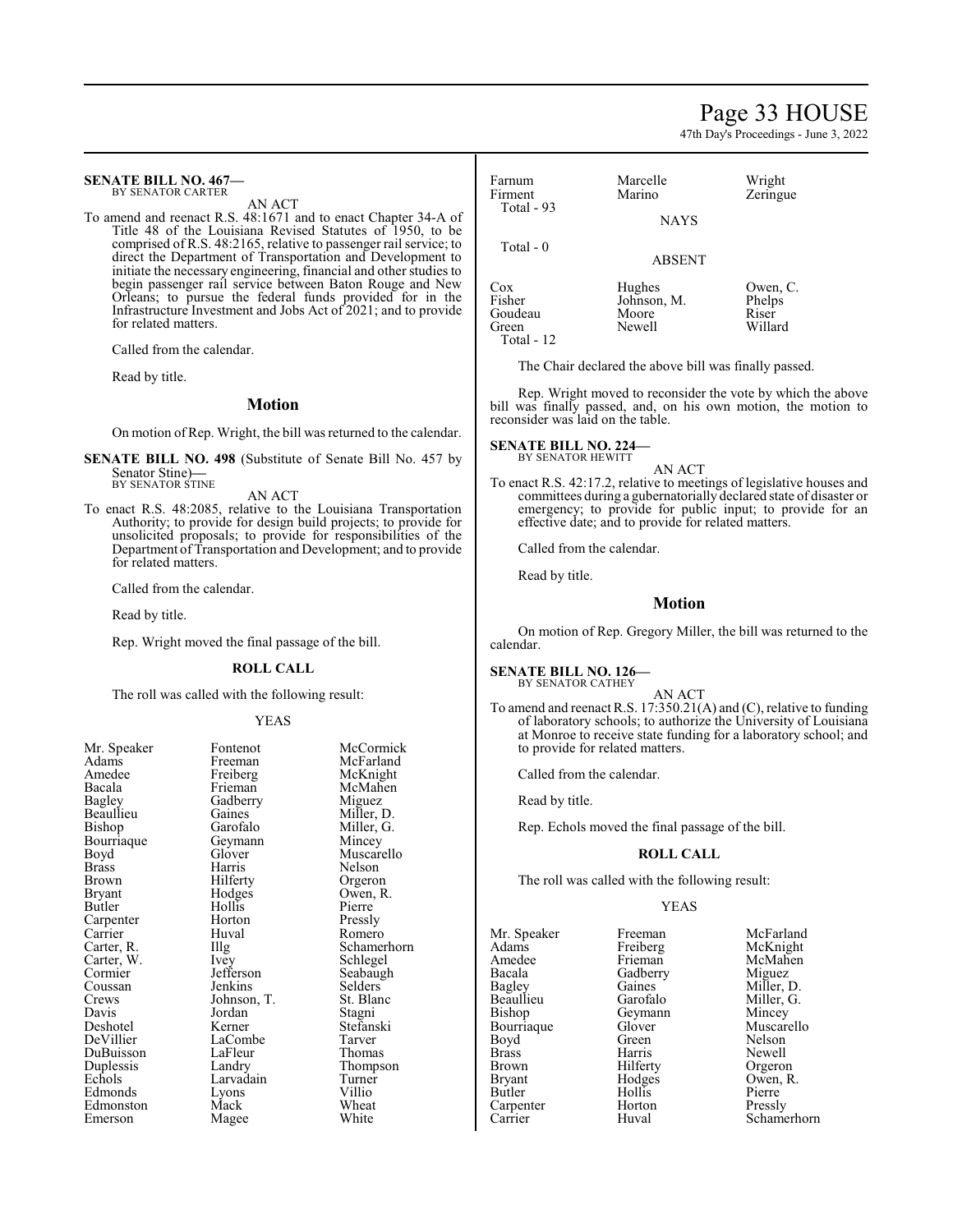# Page 34 HOUSE

47th Day's Proceedings - June 3, 2022

| Carter, R.<br>Carter, W.<br>Cormier<br>Coussan<br>Crews<br>Davis<br>Deshotel<br>DeVillier<br>DuBuisson<br>Duplessis | Illg<br><i>lvey</i><br>Jefferson<br>Jenkins<br>Johnson, T.<br>Jordan<br>Kerner<br>LaCombe<br>LaFleur<br>Landry | Schlegel<br>Seabaugh<br>Selders<br>St. Blanc<br>Stagni<br>Stefanski<br>Tarver<br>Thomas<br>Thompson<br>Turner |
|---------------------------------------------------------------------------------------------------------------------|----------------------------------------------------------------------------------------------------------------|---------------------------------------------------------------------------------------------------------------|
|                                                                                                                     |                                                                                                                |                                                                                                               |
| Echols                                                                                                              | Larvadain                                                                                                      | Villio                                                                                                        |
| Edmonds                                                                                                             | Lyons                                                                                                          | Wheat                                                                                                         |
| Edmonston<br>Emerson                                                                                                | Mack<br>Magee                                                                                                  | White<br>Wright                                                                                               |
| Farnum                                                                                                              | Marcelle                                                                                                       | Zeringue                                                                                                      |
| Firment<br>Fontenot                                                                                                 | Marino<br>McCormick                                                                                            |                                                                                                               |
| Total - 94                                                                                                          | NAYS                                                                                                           |                                                                                                               |
| Total - 0                                                                                                           |                                                                                                                |                                                                                                               |
|                                                                                                                     | ABSENT                                                                                                         |                                                                                                               |
| Cox<br>Fisher<br>Goudeau<br>Hughes                                                                                  | Johnson, M.<br>Moore<br>Owen, C.<br>Phelps                                                                     | Riser<br>Romero<br>Willard                                                                                    |

Total - 11

The Chair declared the above bill was finally passed.

Rep. Echols moved to reconsider the vote by which the above bill was finally passed, and, on his own motion, the motion to reconsider was laid on the table.

### **SENATE BILL NO. 140—** BY SENATOR ABRAHAM

AN ACT

To enact R.S.  $13:5554(G)(4)(d)$ , (e), (f), and (g), relative to insurance benefits for certain sheriffs and deputies; to provide for eligibility requirements for the payment of insurance premium costs for retired sheriffs and deputies of the Acadia Parish Sheriff's Office; and to provide for related matters.

Called from the calendar.

Read by title.

Rep. Stefanski moved the final passage of the bill.

## **ROLL CALL**

The roll was called with the following result:

### YEAS

| Mr. Speaker   | Fontenot | McCormick   |
|---------------|----------|-------------|
| Adams         | Freeman  | McFarland   |
| Amedee        | Freiberg | McKnight    |
| Bacala        | Frieman  | McMahen     |
| Bagley        | Gadberry | Miguez      |
| Beaullieu     | Gaines   | Miller, G.  |
| Bishop        | Garofalo | Mincey      |
| Bourriaque    | Geymann  | Muscarello  |
| Boyd          | Glover   | Nelson      |
| <b>Brass</b>  | Green    | Orgeron     |
| <b>Brown</b>  | Harris   | Owen, R.    |
| <b>Bryant</b> | Hilferty | Phelps      |
| Butler        | Hodges   | Pierre      |
| Carpenter     | Hollis   | Pressly     |
| Carrier       | Horton   | Romero      |
| Carter, R.    | Huval    | Schamerhorn |

| Carter, W.<br>Cormier<br>Coussan<br>Crews<br>Davis<br>Deshotel<br>DeVillier<br>DuBuisson<br>Duplessis<br>Echols<br>Edmonds<br>Edmonston<br>Emerson<br>Farnum<br>Firment<br>Total - 92 | Illg<br>Ivey<br>Jefferson<br>Jenkins<br>Jordan<br>Kerner<br>LaCombe<br>LaFleur<br>Landry<br>Larvadain<br>Lyons<br>Mack<br>Magee<br>Marcelle<br>Marino<br><b>NAYS</b> | Schlegel<br>Seabaugh<br>Selders<br>St. Blanc<br>Stagni<br>Stefanski<br>Tarver<br>Thomas<br>Thompson<br>Turner<br>Villio<br>Wheat<br>Wright<br>Zeringue |
|---------------------------------------------------------------------------------------------------------------------------------------------------------------------------------------|----------------------------------------------------------------------------------------------------------------------------------------------------------------------|--------------------------------------------------------------------------------------------------------------------------------------------------------|
| Total $-0$                                                                                                                                                                            | ABSENT                                                                                                                                                               |                                                                                                                                                        |
| $\cos$<br>Fisher<br>Goudeau<br>Hughes<br>Johnson, M.<br>Total - 13                                                                                                                    | Johnson, T.<br>Miller, D.<br>Moore<br>Newell<br>Owen, C.                                                                                                             | Riser<br>White<br>Willard                                                                                                                              |

The Chair declared the above bill was finally passed.

Rep. Stefanski moved to reconsider the vote by which the above bill was finally passed, and, on his own motion, the motion to reconsider was laid on the table.

#### **SENATE BILL NO. 141—** BY SENATOR MORRIS

AN ACT To enact R.S. 22:860.1, relative to insurance contract requirements; to prohibit insurers from requiring or requesting a vaccination status for individuals, family members, and businesses; to prohibit insurers from requiring or requesting that a business adopt policies and procedures for vaccination status, or from requiring or requesting information on whether a business has adopted such policies and procedures; to prohibit the use of vaccination status for underwriting purposes; to prohibit insurers from using vaccination status for underwriting purposes; to provide for definitions; and to provide for related matters.

Called from the calendar.

Read by title.

Rep. Harris moved the final passage of the bill.

### **ROLL CALL**

The roll was called with the following result:

### YEAS

Mr. Speaker Fontenot Miller, G.<br>Amedee Freiberg Mincey Amedee Freiberg<br>Bacala Frieman Bacala Frieman Muscarello<br>Bagley Gadberry Nelson Beaullieu Garofalo Orgeron<br>Bishop Geymann Owen, R. Bourriaque Glover<br>Bryant Harris Bryant Harris Schamerhorn<br>Butler Hilferty Schlegel Carpenter Hodge<br>Carrier Hollis Cormier

Gadberry Nelson<br>Garofalo Orgeron Geymann Owen, R.<br>Glover Romero Hilferty<br>
Hodges<br>
Seabaugh Hollis Selders<br>
Horton St. Blanc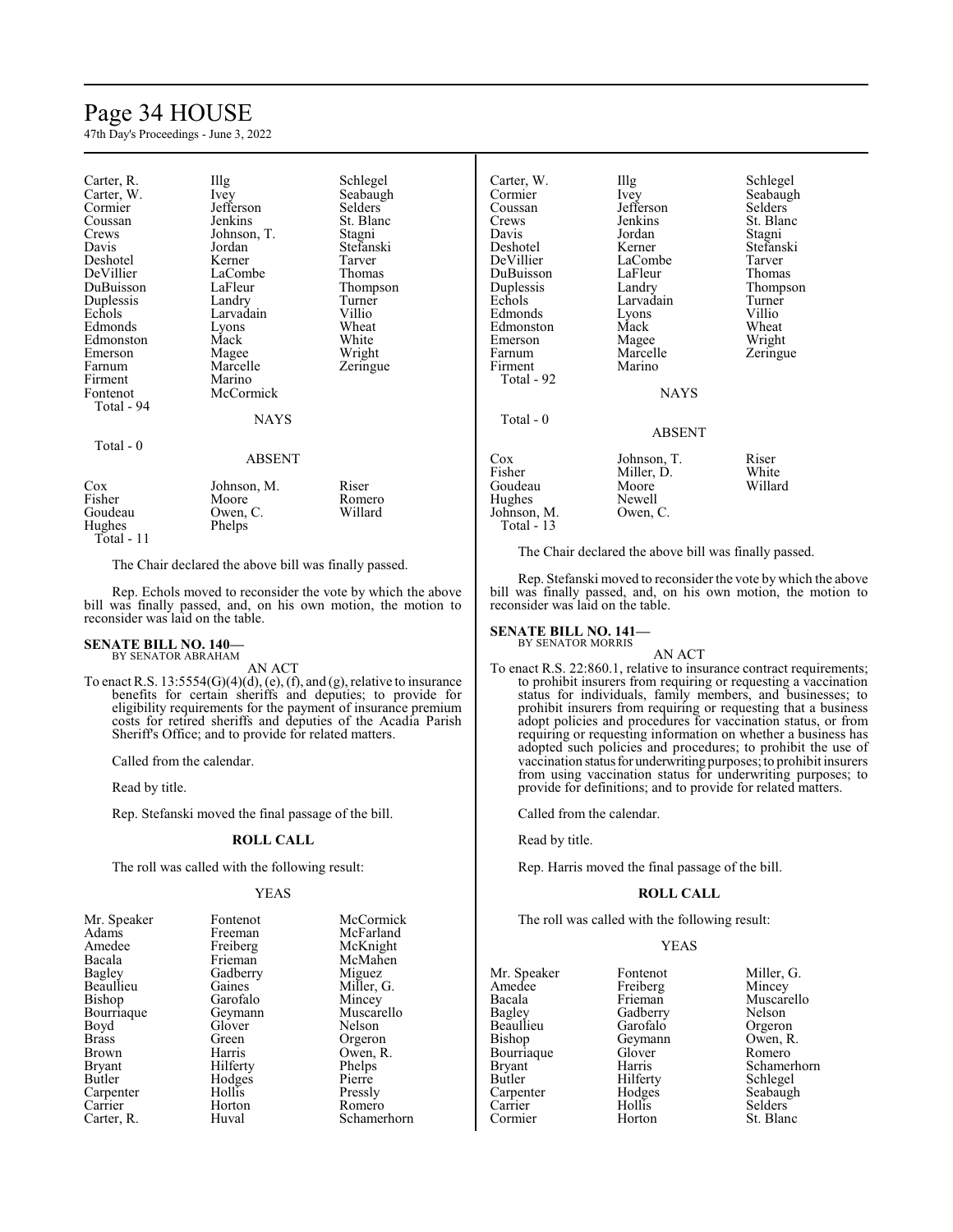47th Day's Proceedings - June 3, 2022

| Coussan<br>Crews<br>Davis<br>Deshotel<br>DeVillier<br>DuBuisson<br>Echols<br>Edmonds<br>Edmonston<br>Emerson<br>Farnum<br>Firment<br>Total - 70 | Huval<br>Illg<br>Ivey<br>Johnson, T.<br>Kerner<br>Mack<br>Magee<br>McCormick<br>McFarland<br>McKnight<br>McMahen<br>Miguez<br><b>NAYS</b> | Stagni<br>Stefanski<br>Tarver<br>Thomas<br>Thompson<br>Turner<br>Villio<br>Wheat<br>Wright<br>Zeringue |
|-------------------------------------------------------------------------------------------------------------------------------------------------|-------------------------------------------------------------------------------------------------------------------------------------------|--------------------------------------------------------------------------------------------------------|
| Adams<br>Boyd<br>Brass<br>Brown<br>Carter, R.<br>Carter, W.<br>Duplessis<br>Freeman<br>Total - 23                                               | Gaines<br>Green<br>Jefferson<br>Jenkins<br>Jordan<br>LaFleur<br>Landry<br>Larvadain<br><b>ABSENT</b>                                      | Lyons<br>Marcelle<br>Marino<br>Newell<br>Phelps<br>Pierre<br>White                                     |
| Cox<br>Fisher<br>Goudeau<br>Hughes<br>Total - 12                                                                                                | Johnson, M.<br>LaCombe<br>Miller, D.<br>Moore                                                                                             | Owen, C.<br>Pressly<br>Riser<br>Willard                                                                |

The Chair declared the above bill was finally passed.

Rep. Harris moved to reconsider the vote by which the above bill was finally passed, and, on his own motion, the motion to reconsider was laid on the table.

### **Consent to Correct a Vote Record**

Rep. Marino requested the House consent to correct his vote on final passage of Senate Bill No. 141 from yea to nay, which consent was unanimously granted.

### **SENATE BILL NO. 209—** BY SENATOR STINE

AN ACT

To amend and reenact R.S. 22:1969(A)(1), relative to the commissioner of insurance; to authorize the commissioner to order certain penalties to persons engaging in an unfair method of competition or an unfair or deceptive act or practice; to increase the maximum penalties for violations; and to provide for related matters.

Called from the calendar.

Read by title.

Rep. Robert Carter sent up floor amendments which were read as follows:

## **HOUSE FLOOR AMENDMENTS**

Amendments proposed by Representative Robby Carter to Engrossed Senate Bill No. 209 by Senator Stine

## AMENDMENT NO. 1

On page 1, line 2, after "R.S. 22:1969(A)(1)" and before the comma "," insert "and R.S. 51:1406(1)"

### AMENDMENT NO. 2

On page 1, line 5, after "violations;" and before "and" insert "to repeal an exemption from the Unfair Trade Practices and Consumer Protection Law for the commissioner of insurance and insurance regulators of other states;

### AMENDMENT NO. 3

On page 2, after line 7, add the following:

'Section 2. R.S. 51:1406(1) is hereby amended and reenacted to read as follows:

§1406. Exemptions

The provisions of this Chapter shall not apply to:

(1) Any federally insured financial institution, its subsidiaries, and affiliates or any licensee of the Office of Financial Institutions, its subsidiaries, and affiliates or actions or transactions subject to the jurisdiction of the Louisiana Public Service Commission or other public utility regulatory body, the commissioner of financial institutions, the insurance commissioner, the financial institutions and insurance regulators of other states, or federal banking regulators who possess authority to regulate unfair or deceptive trade practices.

 $*$  \*  $*$  \*

On motion of Rep. Robert Carter, the amendments were withdrawn.

Rep. Brown moved the final passage of the bill.

### **ROLL CALL**

The roll was called with the following result:

### YEAS

Mr. Speaker Freeman McKnight<br>Adams Freiberg McMahen Adams Freiberg McMah<br>Amedee Frieman Miguez Amedee Frieman<br>Bacala Gadberry Bacala Gadberry Miller, G.<br>Bagley Gaines Mincey Bagley Gaines<br>Bishop Garofalo Bourriaque Geymann Nelson<br>Boyd Glover Newell Boyd Glover<br>Brass Green Brass Green Orgeron<br>Brown Harris Owen R Brown Harris Owen, R.<br>Brvant Hilferty Phelps Bryant Hilferty Phelps Carpenter Hollis<br>Carrier Horton Carrier Horton Romero<br>Carter, R. Huval Schamer Carter, W. Illg<br>Cormier Ivey Cormier Ivey Seabaugh<br>
Coussan Jefferson Selders Coussan Jefferson<br>Crews Jenkins Crews Jenkins St. Blanc<br>
Davis Johnson T. Stagni Davis Johnson, T.<br>Deshotel Jordan DeVillier Kerner Tarver<br>
DuBuisson LaCombe Thomas DuBuisson LaComb<br>
Duplessis LaFleur Duplessis LaFleur Thompson<br>
Echols Landry Turner Edmonds Lyons Villio<br>Edmonston Mack Wheat Edmonston Mack Wheat<br>Emerson Magee White Emerson Magee White<br>
Farnum Marino Wright Farnum Marino Wright<br>Firment McCormick Zeringue Firment McCormick<br>Fontenot McFarland McFarland

Total - 92

Garofalo Muscarello<br>Geymann Nelson Hodges Pierre<br>
Hollis Pressly Huval Schamerhorn<br>
Illg Schlegel Jordan Stefanski<br>Kerner Tarver Landry Turner<br>
Lyons Villio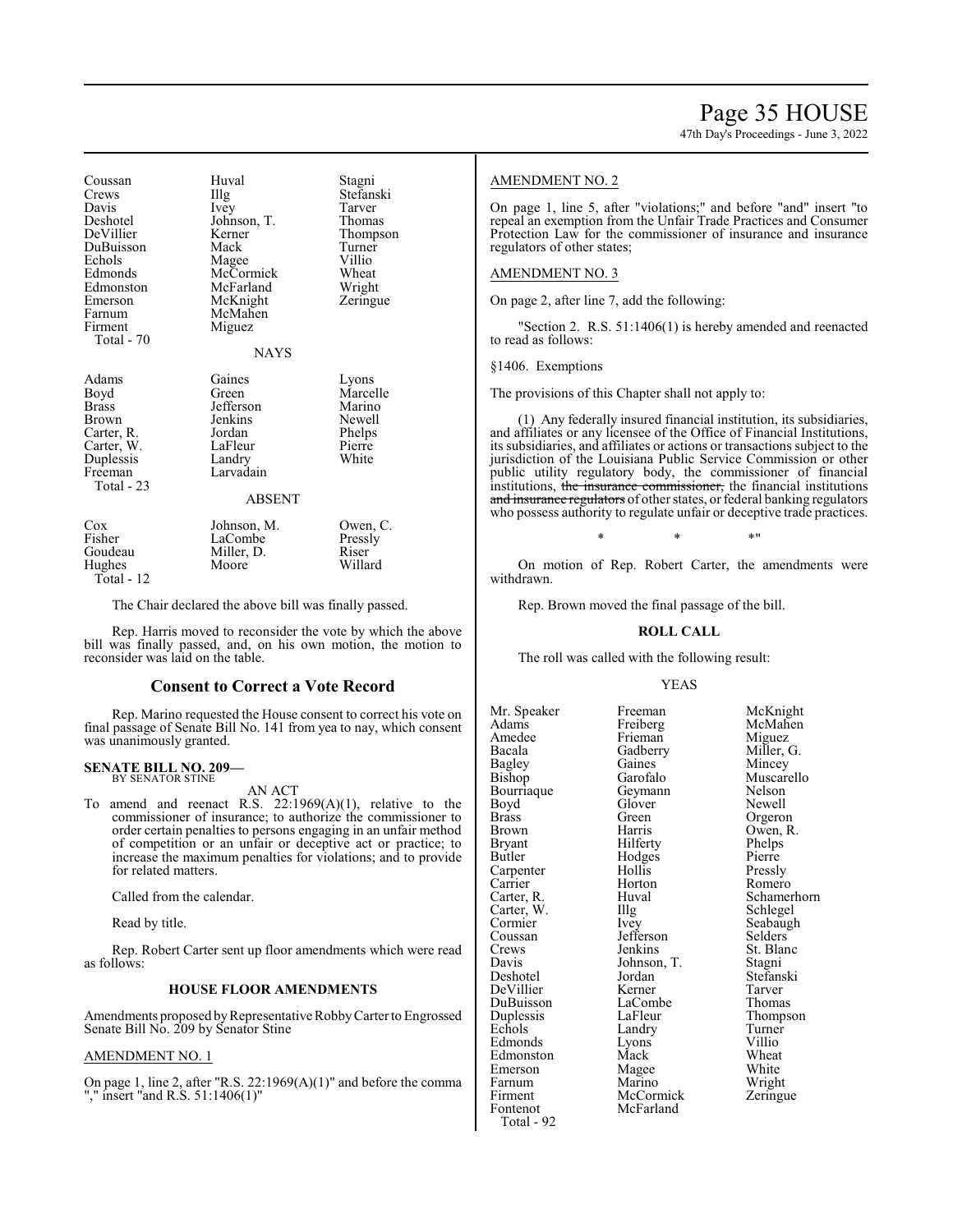## Page 36 HOUSE

47th Day's Proceedings - June 3, 2022

#### **NAYS**  Total - 0 ABSENT Beaullieu Johnson, M. Owen, C. Cox Larvadain Riser<br>
Fisher Marcelle Willard Marcelle<br>Miller, D. Goudeau Miller,<br>Hughes Moore Hughes Total - 13 The Chair declared the above bill was finally passed. Farnum Marcelle Wright<br>Firment Marino Zerinor Zeringue Total - 93 **NAYS**  Total - 0 ABSENT Cox Johnson, M. Owen, C.<br>Fisher Larvadain Riser Fisher Larvadain Riser<br>Goudeau Miller, D. Schlegel Miller, D. Schlege<br>Moore Willard Hughes Total - 12

Rep. Brown moved to reconsider the vote by which the above bill was finally passed, and, on his own motion, the motion to reconsider was laid on the table.

## **SENATE BILL NO. 275—** BY SENATOR ABRAHAM

AN ACT

To enact Chapter 15-B of Title 33 of the Louisiana Revised Statutes of 1950, to be comprised ofR.S. 33:5081 through 5089, relative to affiliates and subsidiaries of local housing authority members; to authorize the pooling of coverage risks; to authorize the pooling of coverage risks that the board of the risk management organization agencydeems appropriate; to provide for definitions; and to provide for related matters.

Called from the calendar.

Read by title.

## **Acting Speaker Stefanski in the Chair**

Rep. Farnum moved the final passage of the bill.

### **ROLL CALL**

The roll was called with the following result:

### YEAS

Freiberg McKnight<br>Frieman McMahen Gadberry<br>Gaines Gaines Miller, G.<br>Garofalo Mincey Garofalo Mincey<br>Geymann Muscar Glover<br>Green Green Newell<br>Harris Orgeror Harris Orgeron<br>Hilferty Owen, R Hodges Phelps<br>Hollis Pierre Hollis Pierre<br>
Horton Pressly Horton<br>Huval Huval Romero<br>Illg Schamer Jefferson<br>Jenkins Johnson, T.<br>Jordan Kerner Tarver<br>LaCombe Thomas LaCombe<br>LaFleur Landry Turne<br>
Lyons Villio Lyons<br>Mack Magee

Mr. Speaker Fontenot McCormick<br>Adams Freeman McFarland Freeman McFarland<br>Freiberg McKnight McMahen<br>Miguez Muscarello<br>Nelson Owen, R.<br>Phelps Illg Schamerhorn<br>Ivey Seabaugh Seabaugh<br>Selders St. Blanc<br>Stagni Stefanski<br>Tarver Thompson<br>Turner Wheat<br>White

The Chair declared the above bill was finally passed.

Rep. Farnum moved to reconsider the vote by which the above bill was finally passed, and, on his own motion, the motion to

continuing education; and to provide for related matters.

Called from the calendar.

The roll was called with the following result:

Mr. Speaker Freeman McKnight<br>
Adams Freiberg McMahen Adams Freiberg McMahen<br>Amedee Frieman Miguez Amedee Frieman<br>Bacala Gadberry Bagley Gaines<br>Beaullieu Garofalo Bourriaque Glover<br>Boyd Harris Boyd Harris Orgeron<br>Brass Hilferty Owen, R Brass Hilferty Owen, R. Bryant Hollis Pierre<br>Butler Horton Pressly Carpenter Huv<br>Carrier Hllg Carter, W. Jefferson Cormier Jenkins St. Blanc<br>Coussan Johnson, T. Stagni Coussan Johnson, T.<br>Crews Jordan Crews Jordan Stefanski Davis Kerner Tarver<br>
Deshotel LaCombe Thomas Deshotel LaCombe<br>
DeVillier LaFleur DuBuisson Landry Turner Duplessis Larvadain Villio Echols Lyons Wheat<br>Edmonds Mage White Edmonds Magee White<br>Edmonston Marcelle Wright Edmonston Marcelle<br>Emerson Marino Emerson Marino Zeringue<br>Firment McCormick Zeringue Firment McCormick<br>Fontenot McFarland Total - 91

Gadberry Miller, G.<br>Gaines Mincey Geymann Nelson<br>Glover Newell Hodges Phelps<br>Hollis Pierre Horton Pressly<br>Huval Romero Ivey Seabaugh<br>Jefferson Selders McFarland

Beaullieu Garofalo Muscarello Carrier Illg Schamerhorn<br>Carter, R. Ivey Seabaugh LaFleur Thompson<br>Landry Turner

**SENATE BILL NO. 313—** BY SENATOR CLOUD

# reconsider was laid on the table. AN ACT

To enact R.S. 33:441(D), relative to Mayor's court; to provide relative to training requirements for mayors and magistrates; to provide relative to verification oftraining; to provide relative to

Read by title.

Rep. Stagni moved the final passage of the bill.

### **ROLL CALL**

### YEAS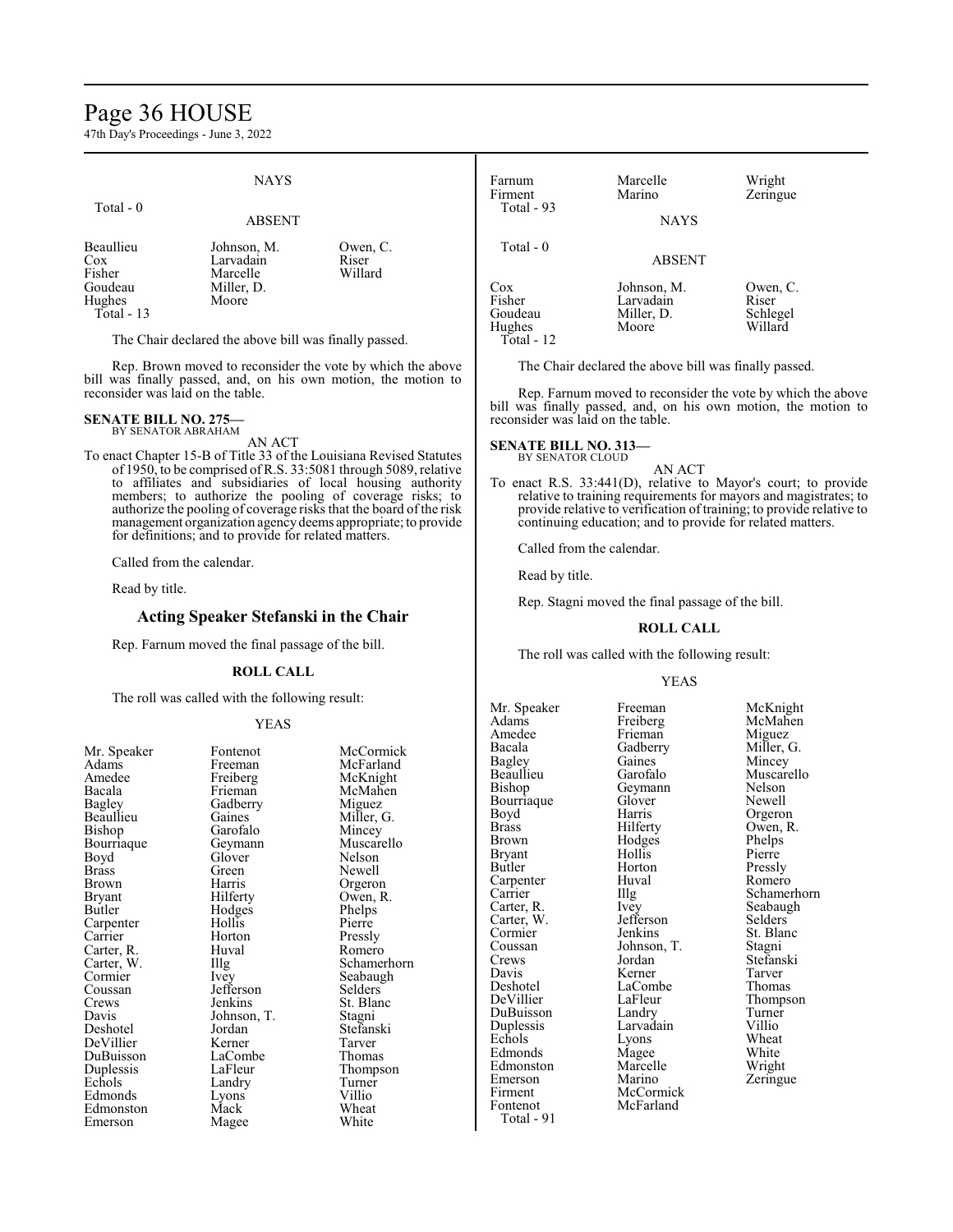## Page 37 HOUSE

47th Day's Proceedings - June 3, 2022



### ABSENT

Cox Hughes Riser<br>Farnum Johnson, M. Schlegel Farnum Johnson, M. Schlege<br>Fisher Miller, D. Willard Miller, D.<br>Moore Goudeau<br>Green Owen, C. Total - 13

The Chair declared the above bill was finally passed.

Rep. Stagni moved to reconsider the vote by which the above bill was finally passed, and, on his own motion, the motion to reconsider was laid on the table.

- **SENATE BILL NO. 315—**<br>BY SENATORS WOMACK, ABRAHAM, BERNARD, BOUIE, CATHEY, CONNICK, CORTEZ, FESI, FOIL, JACKSON, LAMBERT, MCMATH,<br>FRED MILLS, ROBERT MILLS, MIZELL, MORRIS, PEACOCK, POPE,<br>SMITH, STINE, TALBOT, TARVER AND W AN ACT
- To amend and reenact R.S. 40:967(B)(4) and to enact R.S.  $14:2(B)(8)$  and R.S.  $40:967(F)$  and  $1024.1$ , relative to fentanyl; to provide for enhanced criminal penalties for certain acts involving fentanyl; to provide for the possession or sale of fentanyl testing equipment; and to provide for related matters.

Called from the calendar.

Read by title.

Rep. Bryant moved the final passage of the bill.

### **ROLL CALL**

The roll was called with the following result:

### YEAS

| ու. աթյ<br>,,,,<br>ັ້ |
|-----------------------|
| Adams                 |
| Amedee                |
| Bacala                |
| <b>Bagley</b>         |
| Beaullieu             |
| Bishop                |
| Bourriaque            |
| Boyd                  |
| <b>Brass</b>          |
| Brown                 |
| Bryant                |
| Butler                |
| Carpenter             |
| Carrier               |
| Carter, R.            |
| Cormier               |
| Coussan               |
| Crews                 |
| Davis                 |
| Deshotel              |
| DeVillier             |
| DuBuisson             |
| Duplessis             |
| Echols                |
| Edmonds               |
| Edmonston             |
| Emerson               |
| Farnum                |
| Firment               |
|                       |

Freeman McKnight<br>Freiberg McMahen Freiberg McMahen<br>Frieman Miguez Frieman Miguez<br>Gadberry Miller, Gadberry Miller, G.<br>Gaines Mincey Gaines Mincey<br>Garofalo Muscar Geymann Nelson<br>Glover Newell Glover<br>Green Green Orgeron<br>Harris Owen, R Hilferty<br>
Hodges<br>
Pierre Hodges<br>Hollis Hollis Pressly<br>
Horton Romerc Horton Romero<br>Huval Schamer Illg Schlegel<br>Ivey Seabaugl Jefferson<br>Jenkins Johnson, T.<br>Jordan Jordan Stefanski<br>Kerner Tarver LaCombe<br>LaFleur Larvadain Turner<br>Lyons Villio Lyons<br>Mack Mack Wheat<br>
Magee Wright McCormick Zeringue

Mr. Speaker Fontenot McFarland<br>
Adams Freeman McKnight Muscarello<br>Nelson Owen, R.<br>Phelps Huval Schamerhorn<br>Illg Schlegel Seabaugh<br>Selders St. Blanc<br>Stagni Tarver<br>Thomas Thompson<br>Turner Wright

Landry Total - 4 Cox Johnson, M. Riser Fisher Miller, D. White<br>Goudeau Moore Willard Goudeau Moore<br>Hughes Owen, Total - 11

### ABSENT

The Chair declared the above bill was finally passed.

Owen, C.

Rep. Bryant moved to reconsider the vote by which the above bill was finally passed, and, on his own motion, the motion to reconsider was laid on the table.

## **SENATE BILL NO. 332—** BY SENATOR HENRY

AN ACT

To amend and reenact R.S.  $26:80(A)(2)$  and  $280(A)(2)$ , relative to the office of alcohol and tobacco control; to provide relative to permits; to provide relative to residency requirements; to remove the two-year residency requirement for alcohol retail permits; and to provide for related matters.

Called from the calendar.

Read by title.

Rep. Mack moved the final passage of the bill.

## **ROLL CALL**

The roll was called with the following result:

### YEAS

Amedee Gadberry<br>Bacala Gaines Beaullieu Geymann<br>Bishop Glover Carpenter Hughe<br>Carrier Huval Cormier Jefferson<br>Coussan Jenkins Crews Jordan<br>Davis Kerner Emerson Marcell<br>Farnum Marino

Mr. Speaker Freiberg McKnight<br>Adams Frieman McMahen Bacala Gaines Miller, D.<br>Bagley Garofalo Miller, G. Bagley Garofalo Miller, G. Bourriaque Harris Orgeron<br>Boyd Hilferty Owen, R. Boyd Hilferty Owen,<br>Brass Hodges Phelps Hodges Phelps<br>Hollis Pierre Brown Hollis Pierre<br>Butler Horton Pressly Horton Pressly<br>Hughes Romero Carter, R. Illg Schlegel<br>Carter, W. Ivev Seabaugh Carter, W. Ivey Seabaughter, W. Seabaughter, Seabaughter, Seabaughter, Seabaughter, Seabaughter, Seabaughter, Seabaughter, Seabaughter, Seabaughter, Seabaughter, Seabaughter, Seabaughter, Seabaughter, Seabaughter, Seabaugh Coussan Jenkins St. Blanc<br>Crews Jordan Stagni Davis Kerner Stefanski LaCombe<br>
LaFleur Thomas DuBuisson Landry Thomp<br>
Duplessis Larvadain Turner Duplessis Larvadain Turner Echols Lyons Villio<br>Edmonds Mack Wheat Edmonds Mack Wheat<br>Edmonston Magee White Edmonston Magee White<br>
Emerson Marcelle Wright Farnum Marino Zeringue<br>Firment McCormick Zeringue Firment McCormick<br>Freeman McFarland McFarland

Adams Frieman McMahen Glover Muscarello<br>Harris Orgeron Huval Schamerhorn<br>Illg Schlegel DeVillier LaFleur Thomas<br>DuBuisson Landry Thompson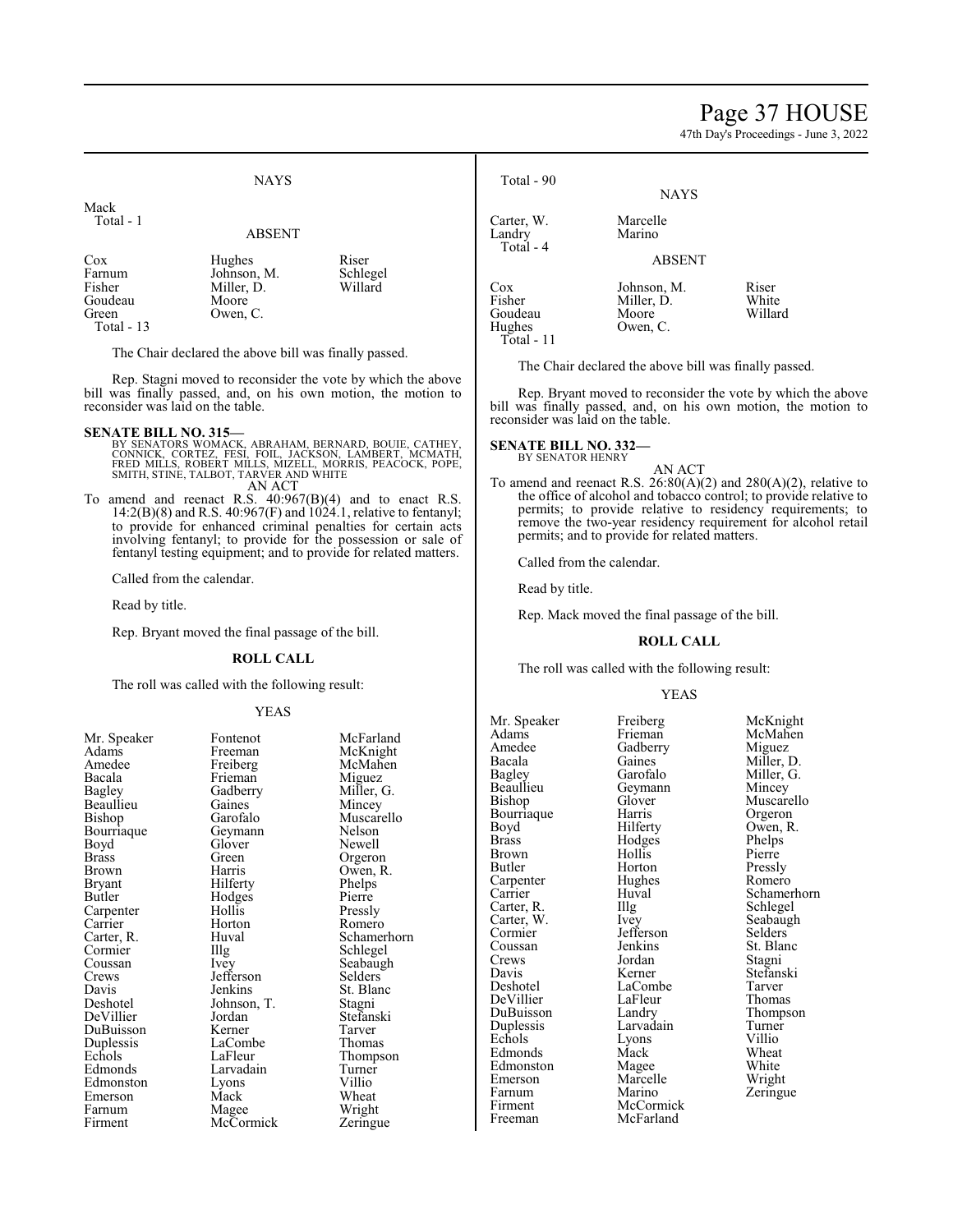## Page 38 HOUSE

47th Day's Proceedings - June 3, 2022

| Total - 91<br>Total $-0$                                            | <b>NAYS</b><br><b>ABSENT</b>                           |                                                                                                                                        | <b>AMENDMENT NO. 2</b><br>On page 2, line 9, after "D." delete the remainder of the line and<br>delete lines 10 through 12 in their and entirety and insert the<br>following:                                                                                                                                                      |
|---------------------------------------------------------------------|--------------------------------------------------------|----------------------------------------------------------------------------------------------------------------------------------------|------------------------------------------------------------------------------------------------------------------------------------------------------------------------------------------------------------------------------------------------------------------------------------------------------------------------------------|
| Bryant<br><b>Cox</b><br>Fisher<br>Fontenot<br>Goudeau<br>Total - 14 | Green<br>Johnson, M.<br>Johnson, T.<br>Moore<br>Nelson | Newell<br>Owen, C.<br>Riser<br>Willard                                                                                                 | "If a violation of this Section is committed during the commission of<br>a crime of violence as defined in $\overline{R}$ . S. 14:2(B), and the defendant has<br>a prior conviction of a crime of violence, then the violation of this<br>Section shall be designated"<br>On motion of Rep. Seabaugh, the amendments were adopted. |
|                                                                     | The Chair declared the above bill was finally passed.  |                                                                                                                                        | Rep. Seabaugh moved the final passage of the bill, as amended.                                                                                                                                                                                                                                                                     |
|                                                                     |                                                        | Rep. Mack moved to reconsider the vote by which the above bill<br>was finally passed, and, on his own motion, the motion to reconsider | <b>ROLL CALL</b>                                                                                                                                                                                                                                                                                                                   |

The roll was called with the following result:

### YEAS

Mr. Speaker Fontenot McKnight<br>
Adams Frieman McMahen Adams Frieman McMahen Amedee Gadberry<br>Bacala Gaines Bacala Gaines Miller, G. Bagley Garofalo<br>Beaullieu Geymann Geymann Muscarello<br>Glover Nelson Bishop Glover Nelson<br>Bourriaque Green Newell Bourriaque Green<br>Boyd Harris Boyd Harris Orgeron<br>Brass Hilferty Owen, R Brass Hilferty Owen, R.<br>Brown Hodges Pierre Brown Hodges<br>Bryant Hollis Bryant Hollis Pressly Butler Horton Romero<br>
Romero Hughes Schame Carpenter Hughes Schamerhorn<br>Carrier Huval Schlegel Huval Schlegel<br>Illg Seabaugh Carter, R. Carter, W. Ivey Selders<br>
Cormier Jefferson St. Blanc Jefferson St. Bla<br>Jenkins Stagni Coussan Jenkins Stagni<br>Crews Johnson, T. Stefanski Johnson, T.<br>Jordan Tarver Davis Jordan Tarver Deshotel Kerner<br>DeVillier LaCombe LaCombe<br>
LaFleur Turner<br>
Turner DuBuisson LaFleur Turner Larvadain Villio<br>
Mack Wheat Edmonds Mack Wheat<br>Edmonston Magee White Edmonston Magee White<br>
Emerson Marino Willard Emerson Marino Willard<br>Farnum McCormick Wright Farnum McCormick Wright<br>
Firment McFarland Zeringue McFarland Total - 90 **NAYS** Freeman Landry Marcelle Total - 3 ABSENT

| Cox<br>Duplessis<br>Fisher<br>Freiberg | Goudeau<br>Johnson, M.<br>Lyons<br>Miller, D. | Moore<br>Owen, C.<br>Phelps<br>Riser |
|----------------------------------------|-----------------------------------------------|--------------------------------------|
| Total - 12                             |                                               |                                      |

The Chair declared the above bill was finally passed.

Rep. Seabaugh moved to reconsider the vote bywhich the above bill was finally passed, and, on his own motion, the motion to reconsider was laid on the table.

## was laid on the table.

**SENATE BILL NO. 335—**<br>BY SENATORS JACKSON, BARROW, BOUDREAUX, BOUIE, CATHEY,<br>CLOUD, CONNICK, FESI, FIELDS, HENSGENS, MILLIGAN, ROBERT<br>MILLS, MIZELL, POPE, SMITH, STINE, WARD AND WHITE

AN ACT To amend and reenact R.S. 14:34(B), 34.1(C), 34.5(B)(2), 35(B), 37(B), 38(B), and 110 and R.S. 15:901(C), and to enact Children's Code Art. 857(A)(9) through (14), and to repeal R.S.  $14:44.1(A)(6)$  and  $(B)(4)$ , relative to battery or assault committed by juveniles; to provide relative to transfers for criminal prosecution in juvenile court; to provide additional offenses for which a juvenile may be prosecuted as an adult; to enhance penalties for certain battery and assault offenses committed by a juvenile under certain circumstances; to provide relative to enhanced penalties for aggravated escape and simple escape; to provide relative to commitment of juveniles; to provide for effectiveness; and to provide for related matters.

Called from the calendar.

Read by title.

## **Motion**

On motion of Rep. Echols, the bill was returned to the calendar.

#### **SENATE BILL NO. 393—** BY SENATOR WHITE

AN ACT

To amend and reenact R.S. 14:95.1(D) and to enact R.S. 14:2(B)(29) and 95.1(E), relative to crimes of violence; to designate the crime of possession of firearm or carrying concealed weapon by a person convicted of certain felonies as a crime of violence; to provide for an effective date; and to provide for related matters.

Called from the calendar.

Read by title.

Rep. Seabaugh sent up floor amendments which were read as follows:

### **HOUSE FLOOR AMENDMENTS**

Amendments proposed by Representative Seabaugh to Engrossed Senate Bill No. 393 by Senator White

### AMENDMENT NO. 1

On page 2, at the beginning of line 3, change "firearm or carrying concealed weapon" to "a firearm or carrying of a concealed weapon"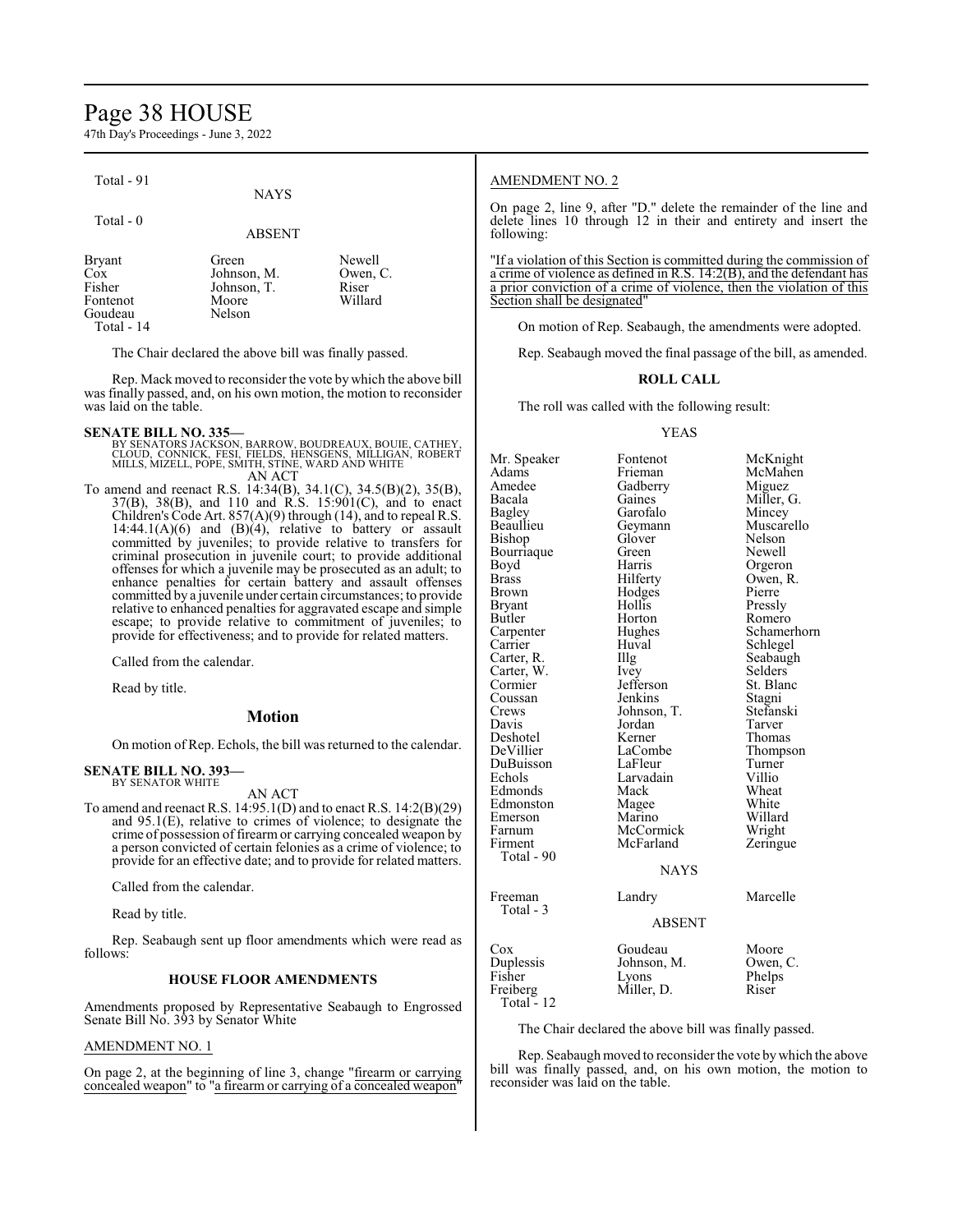## Page 39 HOUSE

47th Day's Proceedings - June 3, 2022

#### **SENATE BILL NO. 402—** BY SENATOR ABRAHAM

AN ACT

To amend and reenact R.S. 13:4165(F)(7) and to enact R.S.  $13:4165(F)(9)$  and  $(10)$ , relative to courts and judicial procedure; to provide for the appointment, duties, powers, and compensation of special masters; and to provide for related matters.

Called from the calendar.

Read by title.

Rep. Farnum sent up floor amendments which were read as follows:

## **HOUSE FLOOR AMENDMENTS**

Amendments proposed by Representative Farnum to Engrossed Senate Bill No. 402 by Senator Abraham

## AMENDMENT NO. 1

On page 1, line 13, change "July" to "January"

### AMENDMENT NO. 2

On page 1, at the end of line 14, insert "The provisions of this Paragraph related to opt-out shall also not apply to any order initially issued on or before December 31, 2022, in any judicial district that has not previously issued an order pursuant to the provisions of this Subsection related to the qualifying disaster event."

On motion of Rep. Farnum, the amendments were adopted.

Rep. Farnum moved the final passage of the bill, as amended.

### **ROLL CALL**

The roll was called with the following result:

### YEAS

| 11. PP        |
|---------------|
| Adams         |
| Amedee        |
| Bacala        |
| <b>Bagley</b> |
| Beaullieu     |
| Bishop        |
| Bourriaque    |
| Boyd          |
| Brass         |
| Brown         |
| Bryant        |
| Butler        |
| Carpenter     |
| Carrier       |
| Carter, R.    |
| Carter, W.    |
| Cormier       |
| Coussan       |
| Crews         |
| Davis         |
| Deshotel      |
| DeVillier     |
| DuBuisson     |
| Echols        |
| Edmonds       |
| Edmonston     |
| Emerson       |
| Farnum        |

Gadberry<br>Gaines Gaines Miller, D.<br>Garofalo Miller, G. Geymann<br>Glover Glover Muscarello<br>Green Nelson Green Nelson<br>Harris Newell Harris Newell<br>Hilferty Orgero Hilferty Orgeron<br>Hodges Owen, R Hodges Owen, R.<br>Hollis Phelps Horton Pierre<br>Hughes Pressly Hughes<br>Huval Huval Romero<br>Illg Schamer Ivey Schlegel<br>
Jefferson Seabaugl Jenkins Selders<br>Johnson, T. St. Blanc Johnson, T.<br>Jordan Jordan Stagni<br>Kerner Stefans LaCombe Tarver<br>LaFleur Thomas LaFleur<br>Landry Larvadain Turner<br>Lyons Villio Magee White<br>
Marcelle Willard Marcelle

Lyons<br>Mack

Mr. Speaker Frieman McMahen<br>Adams Gadberry Miguez Miller, G.<br>Mincey Phelps<br>Pierre Illg Schamerhorn<br>Ivev Schlegel Seabaugh<br>Selders Stefanski<br>Tarver Thompson<br>Turner Wheat<br>White

| Firment<br>Fontenot<br>Freeman<br>Freiberg<br>Total - 97 | Marino<br>McCormick<br>McFarland<br>McKnight<br><b>NAYS</b> | Wright<br>Zeringue |
|----------------------------------------------------------|-------------------------------------------------------------|--------------------|
| Total - 0                                                | <b>ABSENT</b>                                               |                    |
| Cox<br>Duplessis                                         | Goudeau<br>Johnson, M.                                      | Owen, C.<br>Riser  |

The Chair declared the above bill was finally passed.

Rep. Farnum moved to reconsider the vote by which the above bill was finally passed, and, on his own motion, the motion to reconsider was laid on the table.

## **SENATE BILL NO. 447—**

Fisher Moore

Total - 8

BY SENATOR HENSGENS AN ACT

To enact R.S. 56:325.5, relative to the commercial menhaden fishery; to provide for commercial menhaden harvest reporting; to provide for required data; to provide for confidentiality; to provide for reports to legislative committees; to provide for the powers and duties of the Louisiana Wildlife and Fisheries Commission; to provide for a definition; and to provide for related matters.

Called from the calendar.

Read by title.

Rep. Orgeron sent up floor amendments which were read as follows:

## **HOUSE FLOOR AMENDMENTS**

Amendments proposed by Representative Orgeron to Reengrossed Senate Bill No. 447 by Senator Hensgens

### AMENDMENT NO. 1

On page 1, line 15, following "Monthly" and before "shall" change "reporting" to "reporting, which"

### AMENDMENT NO. 2

On page 2, line 1, after "reading" and before the period "." insert the following:

", to include zones of catch from zero to one mile, one mile to two miles, two miles to three miles and sounds"

## AMENDMENT NO. 3

On page 2, line 12, before "Department" insert "United States"

### AMENDMENT NO. 4

On page 2, line 18, following "means" delete the remainder of the line and insert "the deployment of a purse seine and the subsequent encircling of"

### AMENDMENT NO. 5

On page 2, line 19, delete "deployed and encircles"

Rep. Orgeron moved the adoption of the amendments.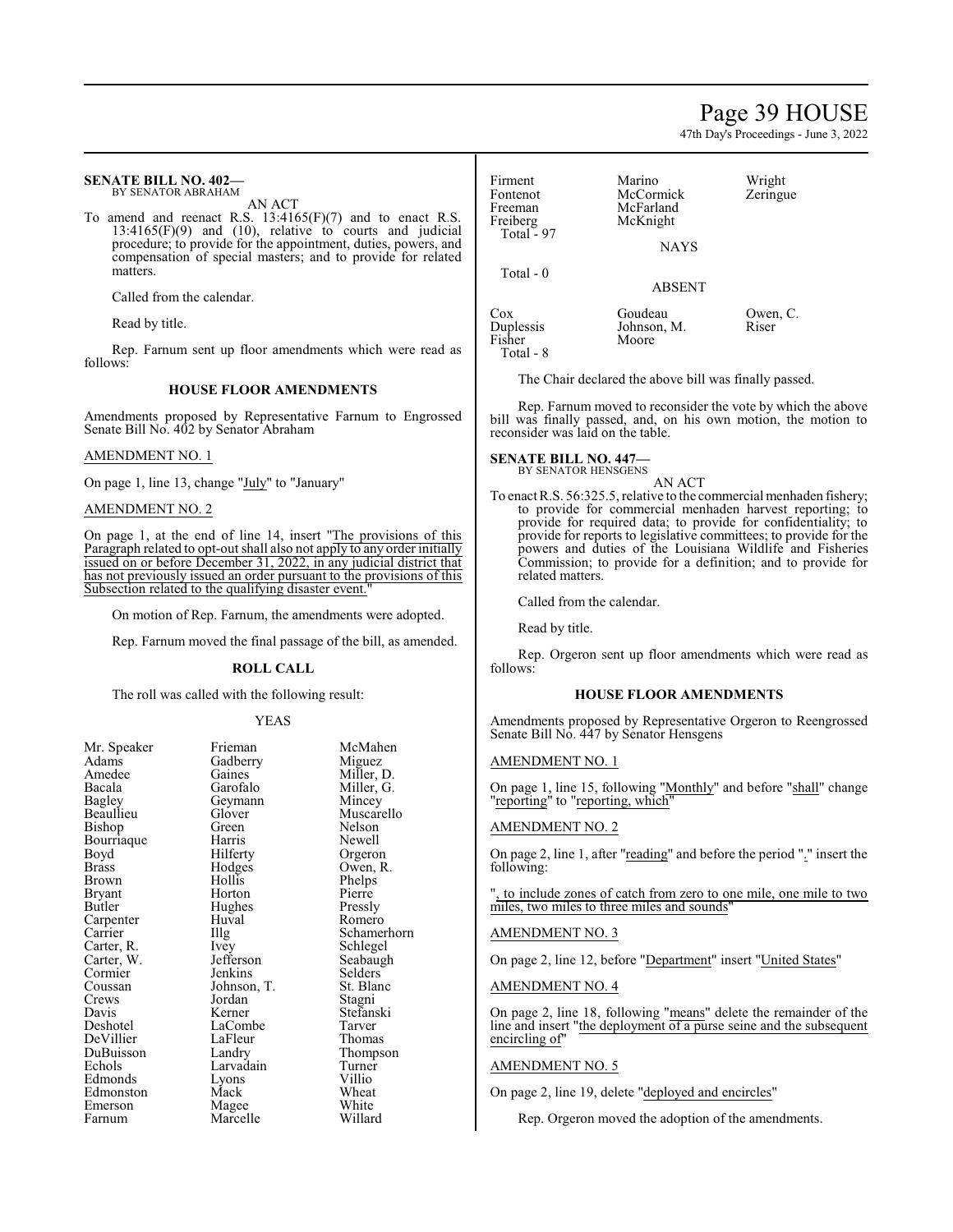## Page 40 HOUSE

47th Day's Proceedings - June 3, 2022

Rep. Bourriaque objected.

By a vote of 41 yeas and 50 nays, the amendments were rejected.

Rep. Bourriaque moved the final passage of the bill.

## **ROLL CALL**

The roll was called with the following result:

### YEAS

Miller, G.<br>Mincey

Selders<br>St. Blanc

| Mr. Speaker                                    |
|------------------------------------------------|
| Adams                                          |
| Amedee<br>Bacala                               |
|                                                |
| <b>Bagley</b>                                  |
| Beaullieu                                      |
|                                                |
| Bourriaque<br>Boyd                             |
| Brass                                          |
| <b>Brown</b>                                   |
| <b>Bryant</b>                                  |
| Butler                                         |
| Carpenter<br>Carrier                           |
|                                                |
| Carter, R.                                     |
|                                                |
| Carter, N.<br>Carter, W.<br>Cormier<br>Coussan |
|                                                |
|                                                |
| Davis                                          |
| Deshotel                                       |
| DeVillier<br>DuBuisson                         |
|                                                |
| $\overline{D}$ uplessis                        |
| Echols                                         |
| Edmonds                                        |
| Edmonston<br>Emerson                           |
|                                                |
| Farnum                                         |
| Firment                                        |
| Fontenot                                       |
| Freeman                                        |
| Total - 94                                     |
|                                                |
|                                                |
| Total - 0                                      |
|                                                |
|                                                |
| Bishop                                         |
| Cox                                            |
| Fisher                                         |
| Goudeau                                        |

Freiberg McKnight<br>Frieman McMahen McMahen Gadberry Miguez<br>Gaines Miller, Garofalo<br>Geymann Muscarello<br>Nelson Glover<br>Green Green Newell<br>Harris Orgeror Harris Orgeron<br>Hilferty Owen, R Owen, R.<br>Pierre Hodges<br>Hollis Hollis Pressly<br>Horton Romerc Horton Romero<br>
Hughes Schamer Hughes Schamerhorn<br>Huval Schlegel Huval Schlegel<br>Illg Seabaugh Illg Seabaugh<br>
Ivey Selders Jefferson St. Blanch<br>Jenkins Stagni Jenkins Stagni<br>Johnson, T. Stefanski Johnson, T. Stefans<br>Jordan Tarver Jordan<br>Kerner Kerner Thomas<br>
LaCombe Thomps Thompson<br>Turner Landry Turner<br>
Larvadain Villio Larvadain Villio<br>Lyons Wheat Lyons Wheat<br>
Mack White Mack White<br>
Mage Willard Magee Willard<br>
Marcelle Wright Marcelle<br>Marino Zeringue McCormick McFarland NAYS ABSENT

### Johnson, M. Owen, C.<br>LaFleur Phelps LaFleur Phelp<br>Miller, D. Riser Miller, D. Moore Total - 11

The Chair declared the above bill was finally passed.

Rep. Bourriaque moved to reconsider the vote by which the above bill was finally passed, and, on his own motion, the motion to reconsider was laid on the table.

## **Speaker Schexnayder in the Chair**

**SENATE BILL NO. 480—**

BY SENATORS BOUDREAUX AND CORTEZ AN ACT

To amend and reenact the introductory paragraph of R.S. 34:291(B)(1) and 292(B)(1)(b) through (f), to enact R.S.  $34:291(B)(3)$  and  $292(B)(1)(g)$ , and to repeal R.S. 34:291.1 and 295, relative to the Lafayette Economic Development Authority; to provide for oversight responsibility; to remove certain responsibilities for examinations and investigations; to provide for board appointment; to provide for transition; to provide for an effective date; and to provide for related matters.

Called from the calendar.

Read by title.

Rep. Coussan moved the final passage of the bill.

### **ROLL CALL**

The roll was called with the following result:

#### YEAS

| Mr. Speaker  | Freiberg      | McCormick   |
|--------------|---------------|-------------|
| Adams        | Frieman       | McFarland   |
| Amedee       | Gadberry      | McKnight    |
| Bacala       | Gaines        | McMahen     |
| Bagley       | Garofalo      | Miguez      |
| Bourriaque   | Geymann       | Miller, G.  |
| Boyd         | Glover        | Mincey      |
| <b>Brass</b> | Green         | Muscarello  |
| Brown        | Harris        | Nelson      |
| Bryant       | Hilferty      | Newell      |
| Butler       | Hodges        | Owen, R.    |
| Carpenter    | Hollis        | Phelps      |
| Carrier      | Horton        | Pressly     |
| Carter, R.   | Hughes        | Romero      |
| Carter, W.   | Huval         | Schamerhorn |
| Cormier      | Illg          | Schlegel    |
| Coussan      | <i>lvey</i>   | Seabaugh    |
| Crews        | Jefferson     | Selders     |
| Davis        | Jenkins       | St. Blanc   |
| Deshotel     | Johnson, T.   | Stagni      |
| DeVillier    | Jordan        | Stefanski   |
| DuBuisson    | Kerner        | Tarver      |
| Duplessis    | LaCombe       | Thomas      |
| Echols       | LaFleur       | Thompson    |
| Edmonds      | Landry        | Turner      |
| Edmonston    | Larvadain     | Villio      |
| Emerson      | Lyons         | Wheat       |
| Farnum       | Mack          | White       |
| Firment      | Magee         | Willard     |
| Fontenot     | Marcelle      | Wright      |
| Freeman      | Marino        | Zeringue    |
| Total - 93   |               |             |
|              | <b>NAYS</b>   |             |
| Total - 0    |               |             |
|              | <b>ABSENT</b> |             |
| Beaullieu    | Goudeau       | Orgeron     |
| Bishop       | Johnson, M.   | Owen, C.    |
| Cox          | Miller, D.    | Pierre      |
| Fisher       | Moore         | Riser       |
| Total - 12   |               |             |

The Chair declared the above bill was finally passed.

Rep. Coussan moved to reconsider the vote by which the above bill was finally passed, and, on his own motion, the motion to reconsider was laid on the table.

### **Suspension of the Rules**

Rep. Harris moved to suspend the rules to call Senate Bill No. 81 from the calendar, which motion was agreed to.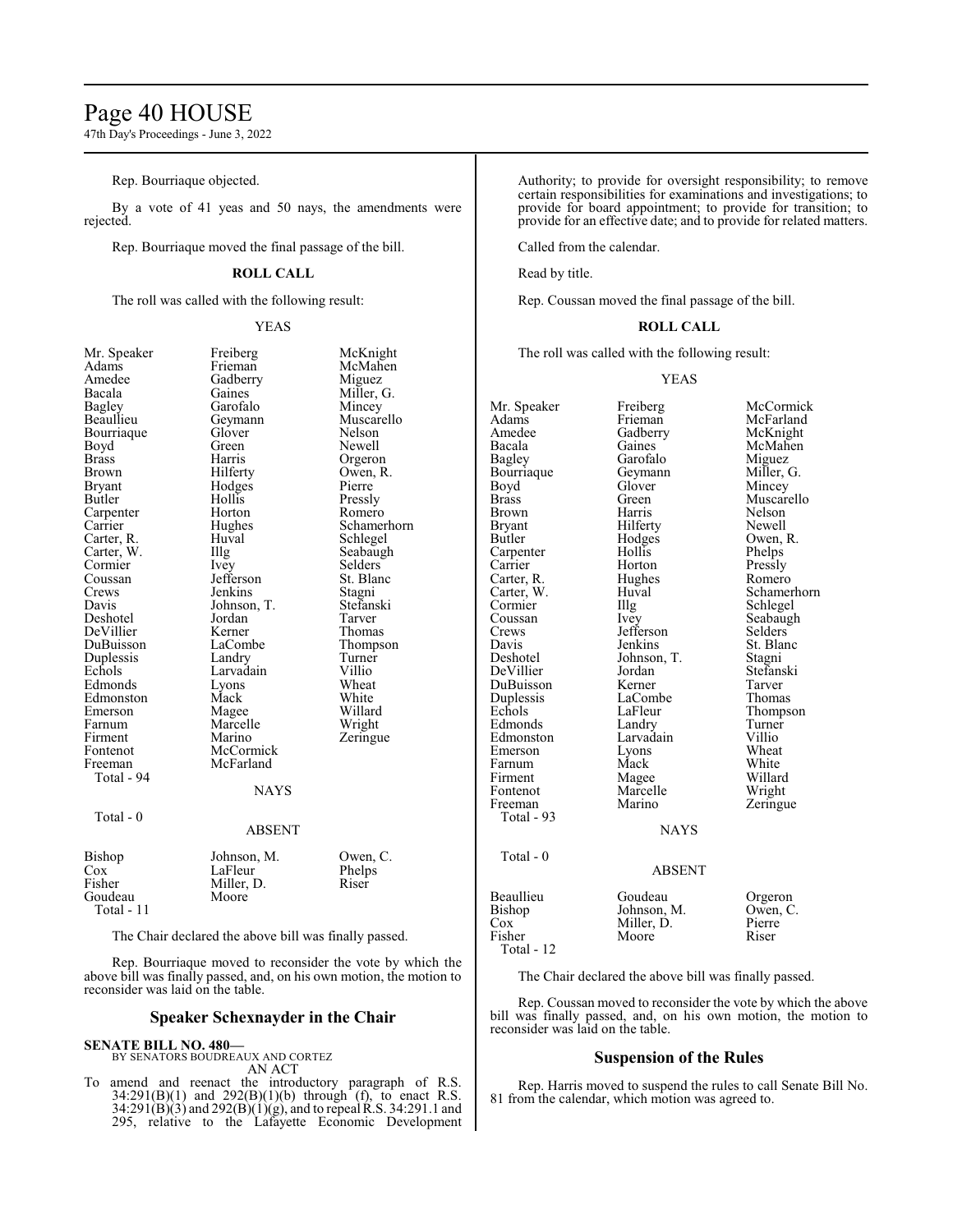## Page 41 HOUSE

47th Day's Proceedings - June 3, 2022

#### **SENATE BILL NO. 81—** BY SENATOR WHITE

AN ACT

To amend and reenact R.S. 17:5067(B)(7), relative to the Taylor Opportunity Program for Students information reporting system; to remove the requirement for the reporting system to include household income information of award recipients; and to provide for related matters.

Called from the calendar.

Read by title.

Rep. Harris moved the final passage of the bill.

### **ROLL CALL**

The roll was called with the following result:

#### YEAS

| Mr. Speaker                    | Freiberg                                                                                   | McKnight    |
|--------------------------------|--------------------------------------------------------------------------------------------|-------------|
| Adams                          | Frieman                                                                                    | McMahen     |
| Amedee                         | Gadberry                                                                                   | Miguez      |
| Bacala                         | Gaines                                                                                     | Miller, G.  |
| <b>Bagley</b>                  | Garofalo                                                                                   | Mincey      |
| Beaullieu                      | Glover                                                                                     | Nelson      |
| Bourriaque                     | Green                                                                                      | Newell      |
| Boyd                           | Harris                                                                                     | Orgeron     |
| <b>Brass</b>                   | Hilferty                                                                                   | Owen, C.    |
| Brown                          | Hodges                                                                                     | Owen, R.    |
| <b>Bryant</b>                  | Hollis                                                                                     | Pierre      |
| Butler                         | Horton                                                                                     | Pressly     |
| Carpenter                      | Hughes                                                                                     | Romero      |
| Carrier                        | Huval                                                                                      | Schamerhorn |
| Carter, R.                     | Illg                                                                                       | Schlegel    |
| Carter, W.                     | Ivey                                                                                       | Seabaugh    |
| Cormier                        | Jefferson                                                                                  | Selders     |
| Coussan                        | Jenkins                                                                                    | St. Blanc   |
| Crews                          | Johnson, M.                                                                                | Stagni      |
| Davis                          | Johnson, T.                                                                                | Stefanski   |
| Deshotel                       | Jordan                                                                                     | Tarver      |
| DeVillier                      | Kerner                                                                                     | Thomas      |
| DuBuisson                      | LaCombe                                                                                    | Thompson    |
| Duplessis                      | LaFleur                                                                                    | Turner      |
| Echols                         | Larvadain                                                                                  | Villio      |
| Edmonds                        | Lyons                                                                                      | Wheat       |
| Edmonston                      | Mack                                                                                       | White       |
| Emerson                        | Magee                                                                                      | Willard     |
| Farnum                         | Marcelle                                                                                   | Wright      |
| Firment                        | Marino                                                                                     | Zeringue    |
| Fontenot                       | McCormick                                                                                  |             |
| Freeman                        | McFarland                                                                                  |             |
| Total - 94                     |                                                                                            |             |
|                                | <b>NAYS</b>                                                                                |             |
|                                |                                                                                            |             |
| Total - 0                      |                                                                                            |             |
|                                | <b>ABSENT</b>                                                                              |             |
| Bishop                         | Goudeau                                                                                    | Muscarello  |
| $\cos$                         | Landry                                                                                     | Phelps      |
| Fisher                         | Miller, D.                                                                                 | Riser       |
| Geymann                        | Moore                                                                                      |             |
| Total - 11                     |                                                                                            |             |
|                                |                                                                                            |             |
| $\sim$ 1 1 1<br>T <sub>1</sub> | $\mathbf{1}$ and $\mathbf{1}$ and $\mathbf{1}$ and $\mathbf{1}$ and $\mathbf{1}$<br>$\sim$ | 11          |

The Chair declared the above bill was finally passed.

Rep. Harris moved to reconsider the vote by which the above bill was finally passed, and, on his own motion, the motion to reconsider was laid on the table.

## **Suspension of the Rules**

Rep. Coussan moved to suspend the rules to call Senate Bill No. 192 from the calendar, which motion was agreed to.

## **SENATE BILL NO. 192—**

BY SENATORS BOUDREAUX, BOUIE AND FOIL AN ACT

To enact R.S. 17:3138.10 and R.S. 36:651(K)(10), relative to postsecondary education for students with intellectual and developmental disabilities; to establish the Postsecondary Inclusive Education Fund as a special fund in the state treasury; to provide for the purposes of the fund; to create and provide for the Postsecondary Inclusive Education Advisory Council; to require annual reports with respect to the fund; and to provide for related matters.

Called from the calendar.

Read by title.

Rep. Freiberg sent up floor amendments which were read as follows:

## **HOUSE FLOOR AMENDMENTS**

Amendments proposed by Representative Freiberg to Engrossed Senate Bill No. 192 by Senator Boudreaux

## AMENDMENT NO. 1

On page 4, between lines 12 and 13, insert the following:

"(xiii) The superindentent of the Special School District or his designee."

On motion of Rep. Freiberg, the amendments were adopted.

Rep. Coussan moved the final passage of the bill, as amended.

### **ROLL CALL**

The roll was called with the following result:

### YEAS

Mr. Speaker Frieman McKnight<br>
Adams Gadberry McMahen Adams Gadberry<br>Amedee Gaines Amedee Gaines Miguez<br>Bacala Garofalo Mincey Bacala Garofalo Mincey<br>
Bagley Geymann Muscarello Beaullieu Glover Nelson<br>Bourriaque Green Newell Bourriaque Green<br>Boyd Harris Boyd Harris Orgeron<br>Brass Hilferty Owen, C Brass Hilferty Owen, C.<br>Brown Hodges Owen, R. Brown Hodges Owen, R.<br>Bryant Hollis Phelps Bryant Hollis Phelps<br>Butler Horton Pierre Carpenter Hughe<br>Carrier Huval Carrier Huval Romero<br>Carter, R. Illg Schamer Carter, W. Ivey<br>Cormier Jefferson Coussan Jenkins Selders<br>Crews Johnson, M. St. Blanc Crews Johnson, M. St. Blanch<br>Davis Johnson, T. Stagni Davis Johnson, T.<br>Deshotel Jordan DeVillier Kerner Tarver<br>DuBuisson LaCombe Thomas DuBuisson LaCombe<br>
Duplessis LaFleur Duplessis LaFleur Thompson<br>
Echols Landry Turner Echols Landry Turner<br>
Edmonds Larvadain Villio Edmonston Lyons Wheat<br>
Emerson Mack White Emerson

Geymann Muscarello<br>Glover Nelson Horton Pierre<br>
Hughes Pressly Illg Schamerhorn<br>Ivey Schlegel Jefferson Seabaugh<br>Jenkins Selders Jordan Stefanski<br>Kerner Tarver Larvadain Villio<br>Lyons Wheat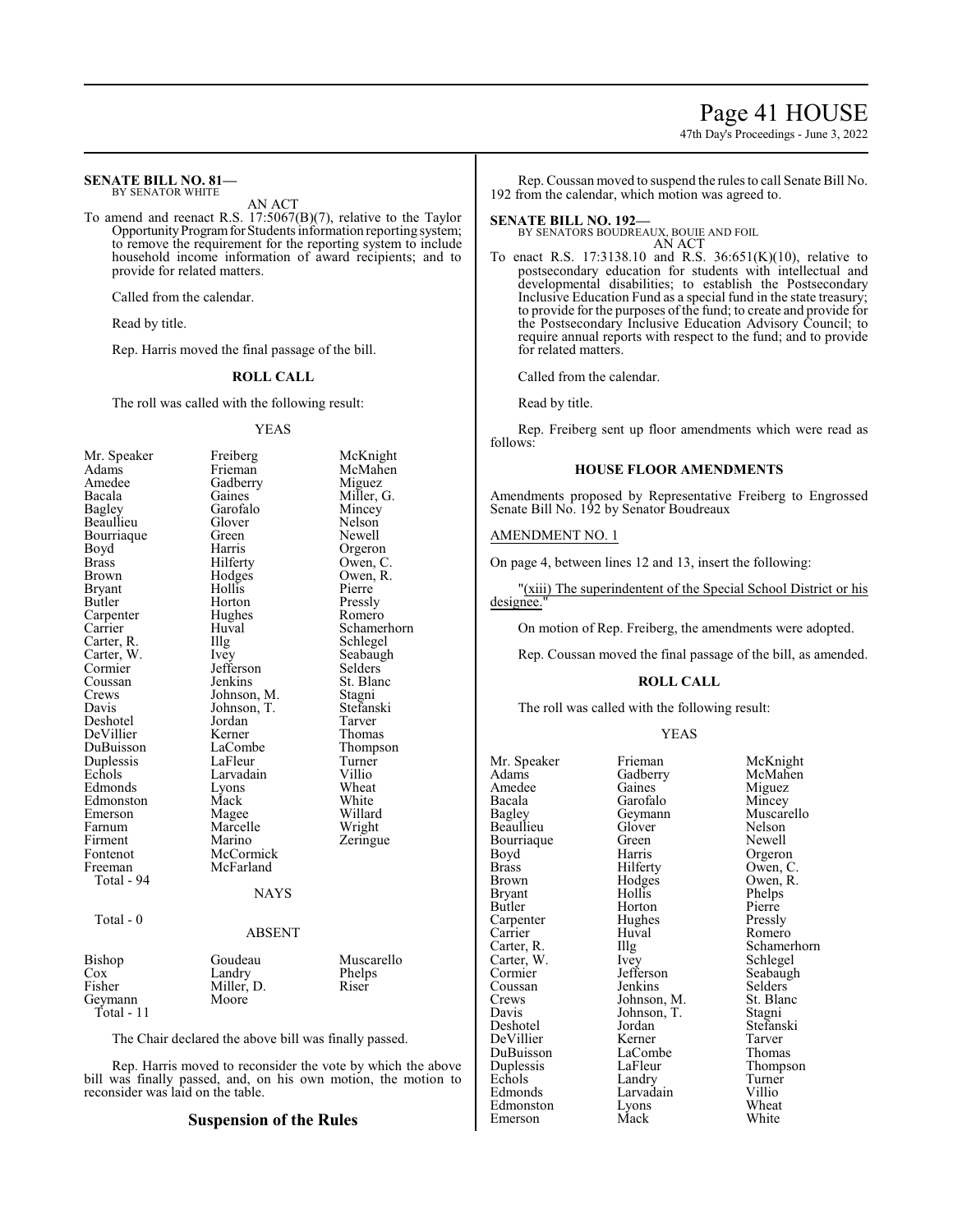## Page 42 HOUSE

47th Day's Proceedings - June 3, 2022

| Farnum<br>Firment | Magee<br>Marcelle                                     | Willard<br>Wright |               | <b>YEAS</b> |          |
|-------------------|-------------------------------------------------------|-------------------|---------------|-------------|----------|
| Fontenot          | Marino                                                | Zeringue          | Adams         | Green       | Mincey   |
| Freeman           | McCormick                                             |                   | Boyd          | Hilferty    | Newell   |
| Freiberg          | McFarland                                             |                   | <b>Brass</b>  | Hughes      | Owen, C. |
| Total - 97        |                                                       |                   | <b>Brvant</b> | Ivey        | Phelps   |
|                   | <b>NAYS</b>                                           |                   | Carpenter     | Jefferson   | Pierre   |
|                   |                                                       |                   | Carter, R.    | Jenkins     | Schlegel |
| Total $-0$        |                                                       |                   | Carter, W.    | Johnson, T. | Selders  |
|                   | <b>ABSENT</b>                                         |                   | Cormier       | Jordan      | Stagni   |
|                   |                                                       |                   | Coussan       | LaFleur     | Thompson |
| <b>Bishop</b>     | Goudeau                                               | Moore             | DuBuisson     | Landry      | Villio   |
| Cox               | Miller, D.                                            | Riser             | Duplessis     | Larvadain   | Wheat    |
| Fisher            | Miller, G.                                            |                   | Freeman       | Lyons       | White    |
| Total - 8         |                                                       |                   | Freiberg      | Marcelle    | Willard  |
|                   |                                                       |                   | Gaines        | Marino      |          |
|                   | The Chair declared the above bill was finally passed. |                   | Glover        | Miller, G.  |          |

Rep. Coussan moved to reconsider the vote by which the above bill was finally passed, and, on his own motion, the motion to reconsider was laid on the table.

## **Suspension of the Rules**

Rep. Jefferson moved to suspend the rules to call Senate Bill No. 256 from the calendar, which motion was agreed to.

#### **SENATE BILL NO. 256—** BY SENATOR BARROW

AN ACT

To amend and reenact R.S. 17:223 and 416(A)(3)(b) and to repeal R.S. 17:223.1, relative to the discipline ofstudents; to require an assessment of a student prior to suspension; and to provide for related matters.

Called from the calendar.

Read by title.

Rep. Jefferson sent up floor amendments which were read as follows:

### **HOUSE FLOOR AMENDMENTS**

Amendments proposed by Representative Jefferson to Reengrossed Senate Bill No. 256 by Senator Barrow

### AMENDMENT NO. 1

On page 2, between lines 9 and 10, insert the following:

"D. The principal shall ensure that any person assigned to assess a student pursuant to this Section has received in-service training pursuant to R.S. 17:437.2."

### AMENDMENT NO. 2

On page 4, line 8, after "Section 4." insert the following:

"The provisions of this Act shall be implemented beginning with the 2024-2025 school year.

Section 5."

On motion of Rep. Jefferson, the amendments were adopted.

Rep. Jefferson moved the final passage of the bill, as amended.

### **ROLL CALL**

The roll was called with the following result:

## NAYS

Amedee Fontenot Muscarello<br>
Bacala Frieman Nelson Bacala Frieman Nelson<br>Bagley Gadberry Orgeron Bourriaque Garofalo Owen, I<br>Butler Geymann Pressly Butler Geymann<br>Carrier Harris Carrier Harris Romero<br>Crews Hodges Schame Crews Hodges Schamerhorn<br>
Davis Horton Seabaugh Davis Horton Seabaugh<br>Deshotel Huval St Blanc DeVillier Illg Stefans<br>Echols Kerner Tarver Edmonds Mack Thoma<br>Edmonston McFarland Turner Edmonston McFarland Turner<br>Emerson McKnight Wright Emerson McKnight Wright<br>
Farnum McMahen Zeringue Farnum McMahen<br>Firment Miguez Total - 47 Mr. Speaker Fisher<br>Beaullieu Goudeau Beaullieu Goude<br>Bishop Hollis Bishop<br>Brown Brown Johnson, M.<br>Cox LaCombe

Total - 15

Total - 43

Gadberry Orgeron<br>Garofalo Owen, R. Huval St. Blanc<br>Illg Stefanski Kerner Tarver<br>
Mack Thomas Miguez

### ABSENT

| Magee      |
|------------|
| McCormick  |
| Miller, D. |
| Moore      |
| Riser      |

The Chair declared the above bill failed to pass.

LaCombe

## **Suspension of the Rules**

Rep. Freiberg moved to suspend the rules to call Senate Bill No. 297 from the calendar, which motion was agreed to.

## **SENATE BILL NO. 297**

BY SENATOR BARROW

To amend and reenact R.S. 17:3399.12(5)(a) and (b), 3399.13.1(F), 3399.16(A) and (E), and 3399.18( $\hat{B}$ )( $\hat{17}$ ), (E), and (F), relative to power-based violence at public postsecondary institutions; to provide relative to definitions and implementation of the Campus Accountability and SafetyAct; to require a report to the legislature; and to provide for related matters.

AN ACT

Called from the calendar.

Read by title.

Rep. Freiberg sent up floor amendments which were read as follows:

### **HOUSE FLOOR AMENDMENTS**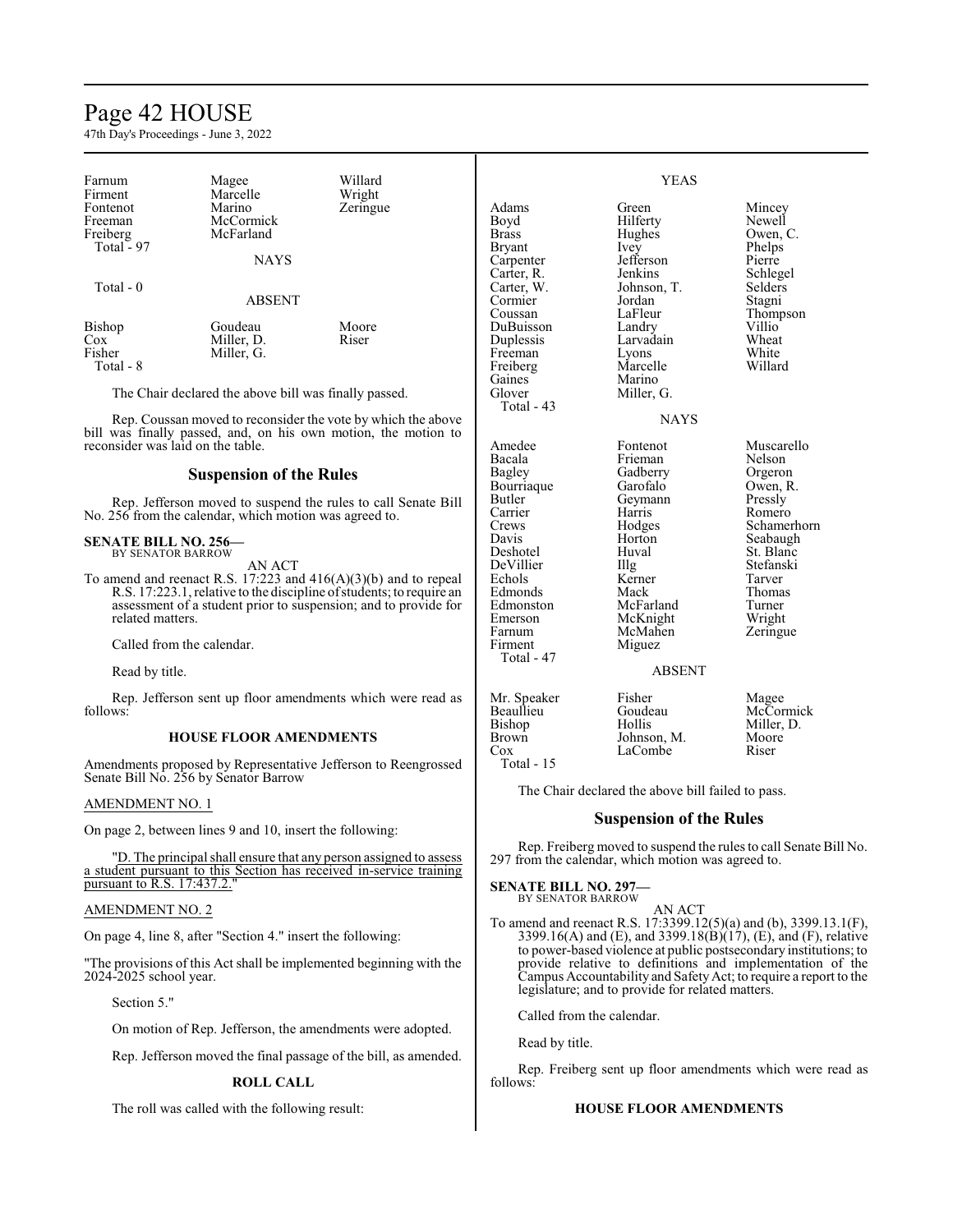## Page 43 HOUSE

47th Day's Proceedings - June 3, 2022

Amendments proposed by Representative Freiberg to Engrossed Senate Bill No. 297 by Senator Barrow

### AMENDMENT NO. 1

On page 1, line 3, after "reenact" and before "3399.13.1(F)," delete "R.S. 17:3399.12(5)(a) and (b)," and insert "R.S. 17:3399.12(3) and  $(5)(a)$  and  $(b)$ ,"

### AMENDMENT NO. 2

On page 1, line 8, after "Section 1." and before "3399.13.1(F)," delete "R.S.  $\overline{17:3399.12(5)}$  (a) and (b)," and insert "R.S. 17:3399.12(3) and  $(5)(a)$  and  $(b)$ ,"

### AMENDMENT NO. 3

On page 1, between lines 13 and 14, insert the following:

"(3) "Employee" means:

(a)(i) An administrative officer, official, or employee of a public postsecondary education board or institution.

(ii) Anyone appointed to a public postsecondary education board or institution.

(iii) Anyone employed by or through a public postsecondary education board or institution.

(iv) Anyone employed by a foundation or association related to a public postsecondary education management board or institution.

(b) "Employee" does not include a student enrolled at a public postsecondary institution whose employment is contingent upon enrollment as a student, unless the student works for the institution in a position such as a teaching assistant or a residential advisor.

\* \* \*"

On motion of Rep. Freiberg, the amendments were adopted.

Rep. Freiberg moved the final passage of the bill, as amended.

### **ROLL CALL**

The roll was called with the following result:

### YEAS

| Mr. Speaker   | Freiberg    | McKnight   |
|---------------|-------------|------------|
| Adams         | Frieman     | McMahen    |
| Amedee        | Gadberry    | Miguez     |
| Bacala        | Gaines      | Miller, G. |
| <b>Bagley</b> | Garofalo    | Mincey     |
| Beaullieu     | Geymann     | Muscarello |
| Bishop        | Glover      | Nelson     |
| Bourriaque    | Green       | Newell     |
| Boyd          | Harris      | Orgeron    |
| Brass         | Hilferty    | Owen, C.   |
| Brown         | Hodges      | Owen, R.   |
| Bryant        | Hollis      | Pierre     |
| Butler        | Horton      | Pressly    |
| Carpenter     | Huval       | Romero     |
| Carrier       | Illg        | Schamerho  |
| Carter, R.    | Ivey        | Schlegel   |
| Carter, W.    | Jefferson   | Seabaugh   |
| Cormier       | Jenkins     | Selders    |
| Coussan       | Johnson, M. | St. Blanc  |
| Crews         | Johnson, T. | Stagni     |
| Davis         | Jordan      | Stefanski  |
| Deshotel      | Kerner      | Thomas     |

McMahen<br>Miguez Miller, G.<br>Mincev Muscarello<br>Nelson Green Newell<br>Harris Orgerou Harris Orgeron<br>Hilferty Owen, C Hilferty Owen, C.<br>Hodges Owen, R. Owen, R.<br>Pierre Hollis Pierre<br>
Horton Pressly Huval Romero<br>Illg Schamer Illg Schamerhorn<br>Ivey Schlegel Ivey Schlegel<br>Jefferson Seabaugh Jefferson Seabaugh<br>Jenkins Selders Selders<br>St. Blanc Johnson, M. St. Blanch<br>Johnson, T. Stagni Johnson, T.<br>Jordan Jordan Stefanski<br>Kerner Thomas Thomas

DeVillier LaFleur Thompson<br>DuBuisson Landry Turner DuBuisson Landry Turner<br>
Duplessis Larvadain Villio Larvadain Villio<br>Lyons Wheat Echols Lyons Wheat<br>Edmonds Mack White Edmonds Mack White<br>Edmonston Magee Willard Edmonston Magee Willard<br>
Emerson Marcelle Wright Emerson Marcelle<br>Firment Marino Firment Marino Zeringue<br>Fontenot McCormick Zeringue Fontenot McCormick<br>Freeman McFarland McFarland Total - 94 NAYS Total - 0 ABSENT Cox Hughes Phelps<br>Farnum LaCombe Riser Farnum LaCombe Riser<br>Fisher Miller D. Tarver Miller, D.<br>Moore Goudeau Total - 11

The Chair declared the above bill was finally passed.

Rep. Freiberg moved to reconsider the vote by which the above bill was finally passed, and, on her own motion, the motion to reconsider was laid on the table.

## **Suspension of the Rules**

Rep. Villio moved to suspend the rules to call Senate Bill No. 304 from the calendar, which motion was agreed to.

#### **SENATE BILL NO. 304—** BY SENATOR CATHEY

AN ACT

To amend and reenact R.S. 15:571.3(B)(1)(a), the introductory paragraph of (C), (D), and (F) and to enact R.S. 15:571.3(G), relative to diminution of a sentence for good behavior; to provide for reduction of good time credit for offenders convicted of murder of first responders and peace officers; to provide that good time credit does not include incarceration prior to conviction for certain offenses; and to provide for related matters.

Called from the calendar.

Read by title.

Rep. Echols sent up floor amendments which were read as follows:

## **HOUSE FLOOR AMENDMENTS**

Amendments proposed by Representative Echols to Reengrossed Senate Bill No. 304 by Senator Cathey

### AMENDMENT NO. 1

On page 3, after line 22, insert the following:

"Section 3. This Act shall be known and may be cited as "David's Law" on behalf of David Elahi."

On motion of Rep. Echols, the amendments were adopted.

### **Speaker Schexnayder in the Chair**

Rep. Villio moved the final passage of the bill, as amended.

### **ROLL CALL**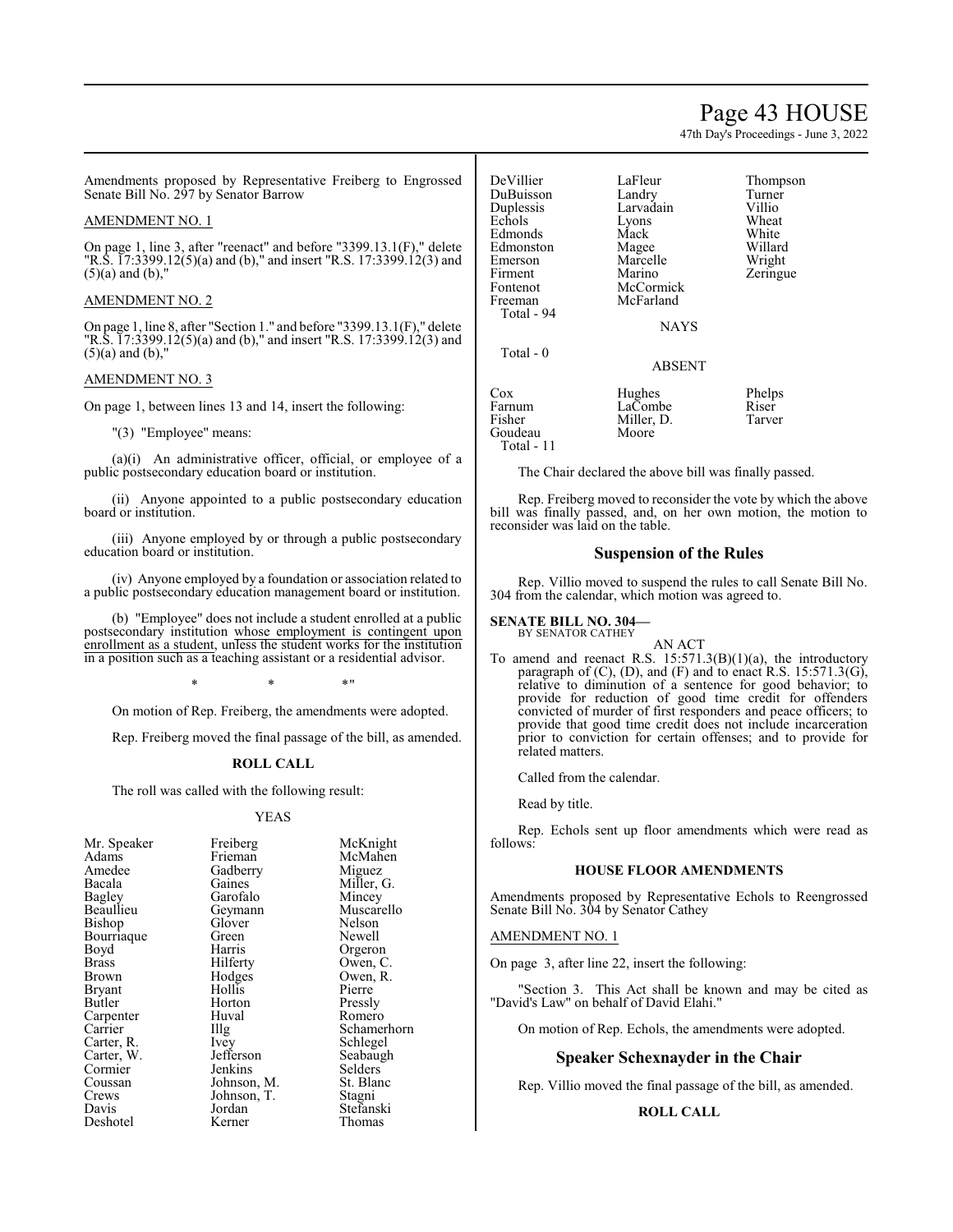## Page 44 HOUSE

47th Day's Proceedings - June 3, 2022

The roll was called with the following result:

YEAS

| Mr. Speaker                         | Fr             |
|-------------------------------------|----------------|
| Adams                               | G              |
| Amedee                              | G              |
| Bacala                              | G              |
| Beaullieu                           | H              |
| Bishop                              | H              |
| Bourriaque                          | Η              |
| Butler                              | Η              |
| Carpenter                           | $H_1$          |
| Carrier                             | H <sub>i</sub> |
| Coussan                             | H              |
| Crews                               | $\prod$        |
| Davis                               | Iv             |
| Deshotel                            | Jo             |
| DeVillier                           | K              |
|                                     | Lι             |
| DuBuisson<br>Echols                 | Lι             |
| Edmonds                             | M              |
| Edmonston                           | М              |
| Emerson                             | М              |
| Farnum                              | М              |
| Firment                             | М              |
| Fontenot                            | М              |
| Freiberg                            | М              |
| Total - $72$                        |                |
|                                     |                |
|                                     |                |
| Boyd                                | G              |
| <b>Brass</b>                        | G.             |
| Brown                               | G              |
| Carter, R.<br>Carter, W.<br>Cormier | Je             |
|                                     | Je             |
|                                     | Jo             |
| Duplessis                           | Lι             |
|                                     |                |

Total - 24

experiment method is much miller, G.<br>
Mincey Mincey Mincey arofalo Muscarello<br>eymann Nelson eymann Nelson<br>arris Orgeror arris Orgeron<br>ilferty Owen, C ilferty Owen, C.<br>
odges Owen, R. odges Owen, R.<br>ollis Pressly ollis Pressly<br>orton Romerc orton Romero<br>
ughes Schame ughes Schamerhorn<br>
uval Schle*g*el Schlegel Crews Illg Seabaugh St. Blanc<br>Stagni bhnson, M.<br>erner Stefanski<br>Tarver aCombe<br>aFleur aFleur Thomas<br>Iack Thomps France Thompson<br>
External Machines<br>
France Turner Edmonston Magee Turner lcCormick Villio<br>IcFarland Wheat lcFarland Wheat<br>IcKnight White Firment White<br>Firment White<br>The Wright IcMahen Frequence iguez Zeringue **NAYS** Boyd Gaines Lyons lover Marcelle<br>
reen Marino Marino<br>Newell efferson<br>enkins Phelps<br>
Phelps<br>
Pierre Cormier Jordan Pierre Duplessis Landry Selders Freeman Larvadain Willard

### ABSENT

| Bagley    | Fisher      | Miller, D. |
|-----------|-------------|------------|
| Bryant    | Goudeau     | Moore      |
| Cox       | Johnson, T. | Riser      |
| Total - 9 |             |            |

The Chair declared the above bill was finally passed.

Rep. Villio moved to reconsider the vote by which the above bill was finally passed, and, on her own motion, the motion to reconsider was laid on the table.

### **Consent to Correct a Vote Record**

Rep. LaFleur requested the House consent to correct her vote on final passage of Senate Bill No. 304 from nay to yea, which consent was unanimously granted.

## **Suspension of the Rules**

Rep. Deshotel moved to suspend the rules to call Senate Bill No. 323 from the calendar, which motion was agreed to.

**SENATE BILL NO. 323—**

BY SENATORS CLOUD, WHITE AND HENRY AN ACT

To enact R.S. 15:903.1, relative to juveniles; to provide for the placement of children in the custody of the office of juvenile justice; to provide for juvenile facilities; to provide for a tiered system of secured juvenile facilities; to provide for rulemaking; to provide for terms, conditions, procedures, and requirements; and to provide for related matters.

Called from the calendar.

Read by title.

Rep. Echols sent up floor amendments which were read as follows:

## **HOUSE FLOOR AMENDMENTS**

Amendments proposed by Representative Echols to Reengrossed Senate Bill No. 323 by Senator Cloud

### AMENDMENT NO. 1

On page 2, after line 20, add the following:

"D. No child classified as high risk shall be placed in a juvenile facility if that facility is located within one hundred feet of a residential neighborhood, elementary school, or daycare center."

On motion of Rep. Echols, the amendments were withdrawn.

## **Motion**

On motion of Rep. Deshotel, the bill was returned to the calendar.

## **Suspension of the Rules**

Rep. Deshotel moved to suspend the rules to call Senate Bill No. 350 from the calendar, which motion was agreed to.

#### **SENATE BILL NO. 350—** BY SENATOR CLOUD

AN ACT

To amend and reenact R.S. 18:1313.1(G)(3), (H)(2), and (I)(3) and 1315(C) and to enact R.S. 18:1315(D) and  $(E)$ , relative to elections; to provide relative to absentee by mail ballots; to provide for the challenge of certain ballots; to provide for rulemaking; to provide for processes and procedures; and to provide for related matters.

Called from the calendar.

Read by title.

Rep. Deshotel moved the final passage of the bill.

## **ROLL CALL**

The roll was called with the following result:

## YEAS

| Mr. Speaker  | Frieman     | Mincey      |
|--------------|-------------|-------------|
| Amedee       | Gadberry    | Muscarello  |
| Bacala       | Garofalo    | Nelson      |
| Bagley       | Geymann     | Orgeron     |
| Beaullieu    | Harris      | Owen, C.    |
| Bishop       | Hilferty    | Owen, R.    |
| Bourriaque   | Hodges      | Pressly     |
| <b>Brown</b> | Hollis      | Romero      |
| Butler       | Horton      | Schamerhorn |
| Carrier      | Huval       | Schlegel    |
| Coussan      | Illg        | Seabaugh    |
| Crews        | <i>lvey</i> | Selders     |
| Davis        | Johnson, M. | St. Blanc   |
| Deshotel     | Kerner      | Stagni      |
| DeVillier    | LaCombe     | Stefanski   |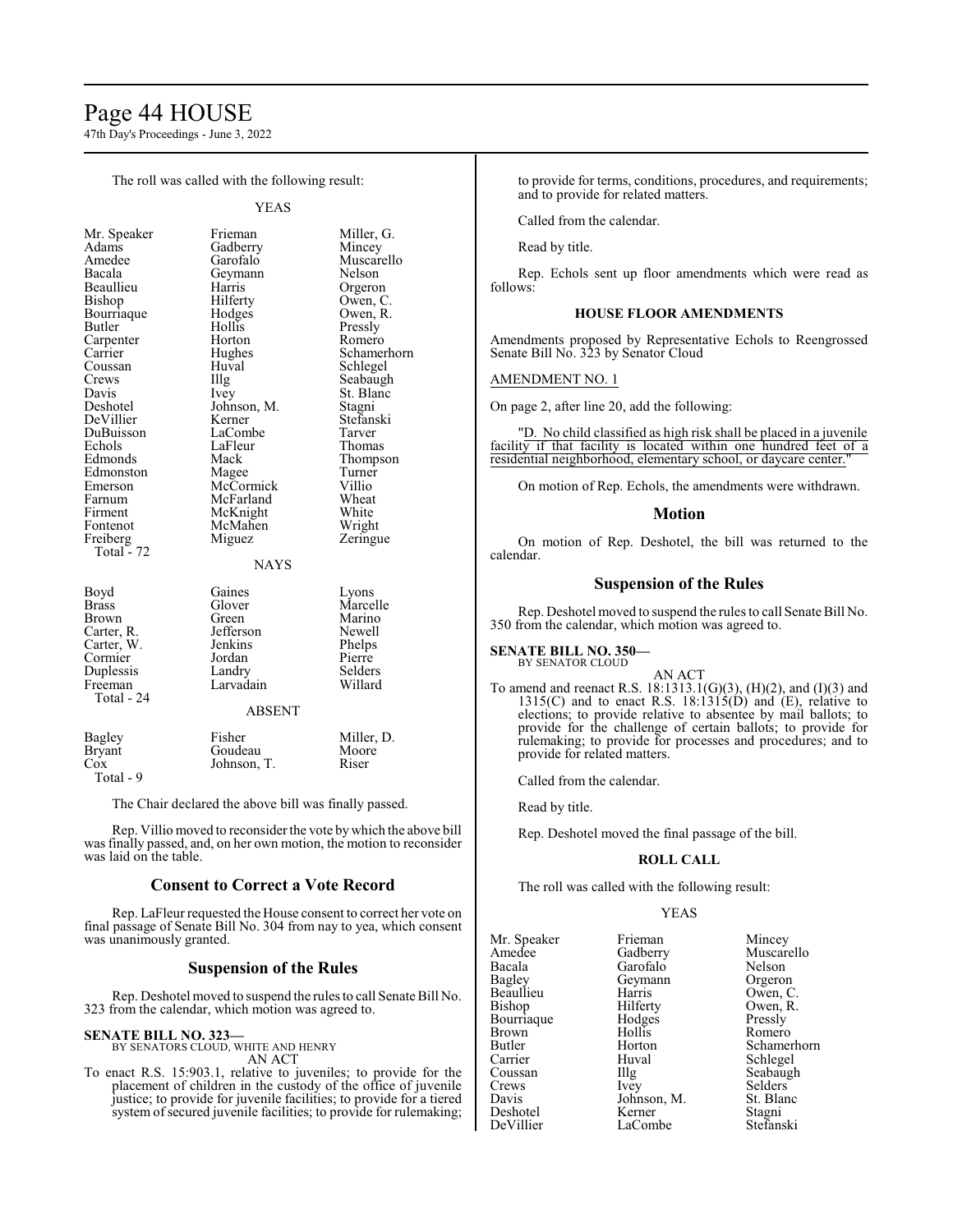## Page 45 HOUSE

47th Day's Proceedings - June 3, 2022

| DuBuisson<br>Echols<br>Edmonds<br>Edmonston<br>Emerson<br>Farnum<br>Firment<br>Fontenot                          | Landry<br>Mack<br>Marino<br>McCormick<br>McFarland<br>McKnight<br>McMahen<br>Miguez                              | Tarver<br>Thomas<br>Thompson<br>Turner<br>Villio<br>Wheat<br>White<br>Wright |
|------------------------------------------------------------------------------------------------------------------|------------------------------------------------------------------------------------------------------------------|------------------------------------------------------------------------------|
| Freiberg<br>Total - 72                                                                                           | Miller, G.                                                                                                       | Zeringue                                                                     |
|                                                                                                                  | <b>NAYS</b>                                                                                                      |                                                                              |
| Adams<br>Boyd<br>Brass<br>Carpenter<br>Carter, R.<br>Carter, W.<br>Cormier<br>Duplessis<br>Freeman<br>Total - 25 | Gaines<br>Glover<br>Green<br>Hughes<br>Jefferson<br>Jenkins<br>Johnson, T.<br>Jordan<br>LaFleur<br><b>ABSENT</b> | Larvadain<br>Lyons<br>Marcelle<br>Newell<br>Phelps<br>Pierre<br>Willard      |
| Bryant<br>$\cos$<br>Fisher<br>$Total - 8$                                                                        | Goudeau<br>Magee<br>Miller, D.                                                                                   | Moore<br>Riser                                                               |

The Chair declared the above bill was finally passed.

Rep. Deshotel moved to reconsider the vote by which the above bill was finally passed, and, on his own motion, the motion to reconsider was laid on the table.

### **Motion**

Rep. Bacala moved to invoke the Bacala 3-10-3 Rule, which motion was agreed to.

### **SENATE BILL NO. 224—** BY SENATOR HEWITT

AN ACT

To enact R.S. 42:17.2, relative to meetings of legislative houses and committees during a gubernatorially declared state of disaster or emergency; to provide for public input; to provide for an effective date; and to provide for related matters.

Called from the calendar.

Read by title.

Rep. Gregory Miller moved the final passage of the bill.

### **ROLL CALL**

The roll was called with the following result:

Hughes

## YEAS

| Mr. Speaker  | Frieman  | McMal   |
|--------------|----------|---------|
| Adams        | Gadberry | Miguez  |
| Amedee       | Gaines   | Miller, |
| Bacala       | Garofalo | Miller, |
| Bagley       | Geymann  | Mincey  |
| Beaullieu    | Glover   | Muscar  |
| Bishop       | Green    | Nelson  |
| Bourriaque   | Harris   | Newell  |
| <b>Brass</b> | Hilferty | Orgero  |
| <b>Brown</b> | Hodges   | Owen,   |
| Butler       | Hollis   | Owen,   |
| Carnenter    | Hughes   | Pierre  |

Speaker Frieman McMahen<br>
Mr. Gadberry Miguez Gaines Miller, D.<br>Garofalo Miller, G. Miller, G.<br>Mincey Glover Muscarello<br>Green Nelson Harris Newell<br>Hilferty Orgero Hilferty Orgeron<br>Hodges Owen, C Hodges Owen, C.<br>Hollis Owen, R. Owen, R.<br>Pierre

| Carrier<br>Carter, R.<br>Cormier<br>Coussan<br>Crews<br>Davis<br>Deshotel<br>DeVillier<br>DuBuisson<br>Duplessis<br>Echols<br>Edmonds<br>Edmonston<br>Emerson<br>Farnum<br>Firment<br>Fontenot<br>Freeman<br>Freiberg<br>Total - 92 | Huval<br>Illg<br>Ivey<br>Jenkins<br>Johnson, M.<br>Johnson, T.<br>Jordan<br>Kerner<br>LaCombe<br>LaFleur<br>Landry<br>Larvadain<br>Lyons<br>Mack<br>Marcelle<br>Marino<br>McCormick<br>McFarland<br>McKnight<br><b>NAYS</b> | Pressly<br>Romero<br>Schamerhorn<br>Schlegel<br>Seabaugh<br>St. Blanc<br>Stagni<br>Stefanski<br>Tarver<br>Thomas<br>Thompson<br>Turner<br>Villio<br>Wheat<br>White<br>Willard<br>Wright<br>Zeringue |
|-------------------------------------------------------------------------------------------------------------------------------------------------------------------------------------------------------------------------------------|-----------------------------------------------------------------------------------------------------------------------------------------------------------------------------------------------------------------------------|-----------------------------------------------------------------------------------------------------------------------------------------------------------------------------------------------------|
| Total - 0                                                                                                                                                                                                                           | <b>ABSENT</b>                                                                                                                                                                                                               |                                                                                                                                                                                                     |
| Boyd<br>Bryant<br>Carter, W.<br>Cox<br>Fisher<br>Total - 13                                                                                                                                                                         | Goudeau<br>Horton<br>Jefferson<br>Magee<br>Moore                                                                                                                                                                            | Phelps<br>Riser<br>Selders                                                                                                                                                                          |

The Chair declared the above bill was finally passed.

Rep. Gregory Miller moved to reconsider the vote by which the above bill was finally passed, and, on his own motion, the motion to reconsider was laid on the table.

**SENATE BILL NO. 323—** BY SENATORS CLOUD, WHITE AND HENRY AN ACT

To enact R.S. 15:903.1, relative to juveniles; to provide for the placement of children in the custody of the office of juvenile justice; to provide for juvenile facilities; to provide for a tiered system of secured juvenile facilities; to provide for rulemaking; to provide for terms, conditions, procedures, and requirements; and to provide for related matters.

Called from the calendar.

Read by title.

Rep. Deshotel moved the final passage of the bill.

### **ROLL CALL**

The roll was called with the following result:

### YEAS

| Mr. Speaker   | Fontenot | McKnight   |
|---------------|----------|------------|
| Adams         | Freiberg | McMahen    |
| Amedee        | Frieman  | Miguez     |
| Bacala        | Gadberry | Mincey     |
| Bagley        | Gaines   | Muscarello |
| Beaullieu     | Garofalo | Nelson     |
| Bishop        | Geymann  | Orgeron    |
| Bourriague    | Harris   | Owen, C.   |
| <b>Brass</b>  | Hilferty | Owen, R.   |
| <b>Brown</b>  | Hodges   | Pierre     |
| <b>Bryant</b> | Hollis   | Pressly    |
| Butler        | Horton   | Romero     |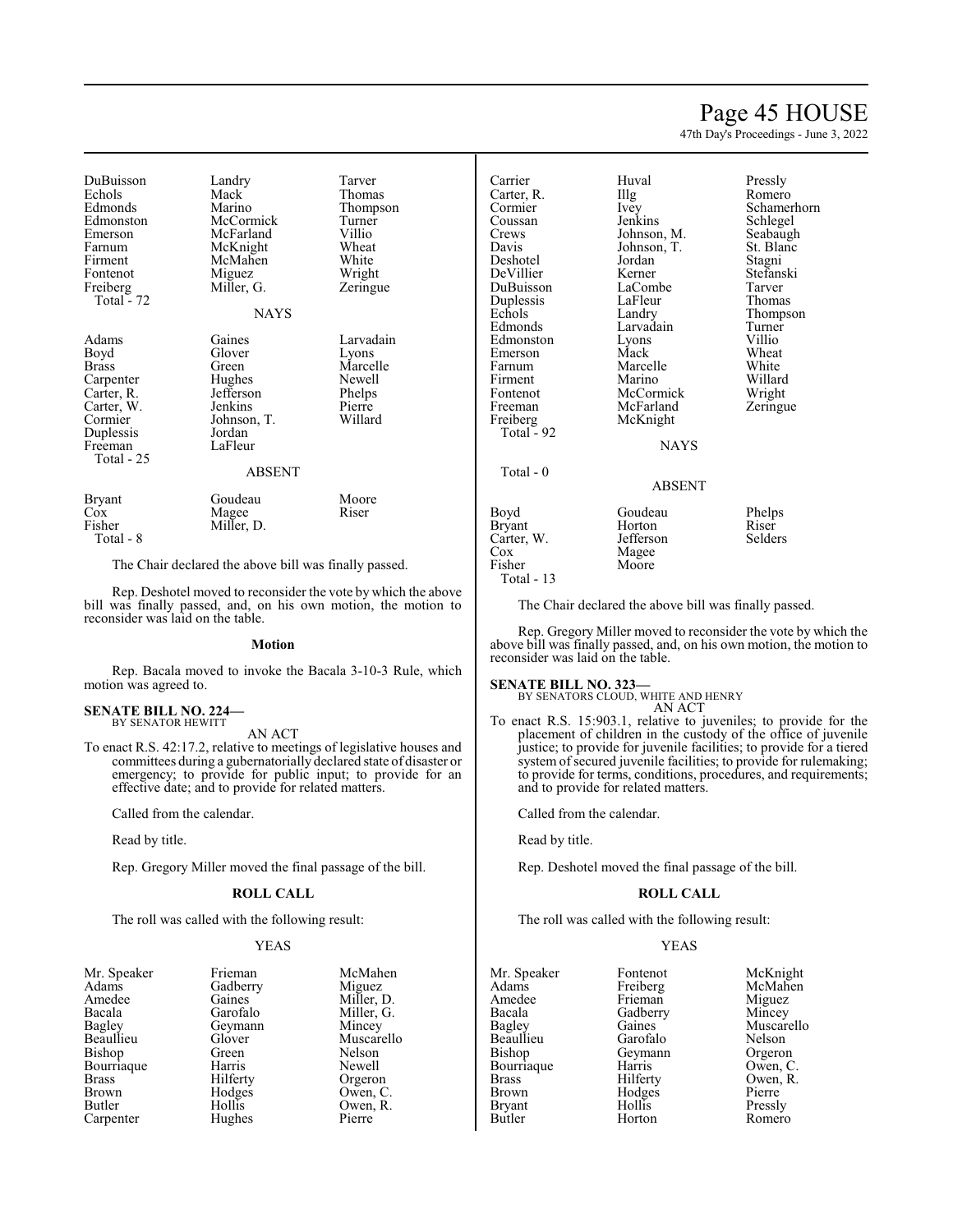# Page 46 HOUSE

47th Day's Proceedings - June 3, 2022

| Carpenter<br>Carrier<br>Carter, R.<br>Cormier<br>Coussan<br>Crews<br>Davis<br>Deshotel<br>DeVillier<br>DuBuisson<br>Duplessis<br>Edmonds<br>Edmonston<br>Emerson<br>Farnum | Hughes<br>Huval<br>Illg<br>Ivey<br>Jenkins<br>Johnson, M.<br>Johnson, T.<br>Jordan<br>Kerner<br>LaCombe<br>LaFleur<br>Lyons<br>Mack<br>Marino<br>McCormick | Schamerhorn<br>Schlegel<br>Seabaugh<br>St. Blanc<br>Stefanski<br>Tarver<br>Thomas<br>Thompson<br>Turner<br>Villio<br>Wheat<br>White<br>Wright<br>Zeringue |
|----------------------------------------------------------------------------------------------------------------------------------------------------------------------------|------------------------------------------------------------------------------------------------------------------------------------------------------------|-----------------------------------------------------------------------------------------------------------------------------------------------------------|
| Firment<br>Total - 82                                                                                                                                                      | McFarland<br><b>NAYS</b>                                                                                                                                   |                                                                                                                                                           |
| Boyd<br>Carter, W.<br>Echols<br>Freeman<br>Total - 11                                                                                                                      | Glover<br>Green<br>Larvadain<br>Marcelle                                                                                                                   | Newell<br>Phelps<br>Willard                                                                                                                               |
|                                                                                                                                                                            | <b>ABSENT</b>                                                                                                                                              |                                                                                                                                                           |
| $\cos$<br>Fisher<br>Goudeau<br>Jefferson<br>Total - 12                                                                                                                     | Landry<br>Magee<br>Miller, D.<br>Miller, G.                                                                                                                | Moore<br>Riser<br>Selders<br>Stagni                                                                                                                       |

The Chair declared the above bill was finally passed.

Rep. Deshotel moved to reconsider the vote by which the above bill was finally passed, and, on his own motion, the motion to reconsider was laid on the table.

### **Consent to Correct a Vote Record**

Rep. Marcelle requested the House consent to record her vote on final passage of Senate Bill No. 323 as nay, which consent was unanimously granted.

### **SENATE BILL NO. 358—** BY SENATOR JACKSON

AN ACT

To amend and reenact the introductory paragraph of R.S. 17:416(A)(1)(b)(ii),  $416(A)(1)(c)(ii)(dd),$  (2)(a), the introductory paragraph of  $416(A)(4)$ ,  $416(A)(4)(b)$  and (c), 416.13, 416.20 $(A)$ , and 3996 $(B)(32)$  and to enact R.S. 17:416.14, relative to bullying; to renumber and reorganize present law relative to bullying; to require all elementary and secondary schools to institute a program to prohibit and prevent bullying; to provide for fines for failure to act; and to provide for related matters.

Called from the calendar.

Read by title.

Rep. Stefanski sent up floor amendments which were read as follows:

### **HOUSE FLOOR AMENDMENTS**

Amendments proposed by Representative Stefanski to Reengrossed Senate Bill No. 358 by Senator Jackson

AMENDMENT NO. 1

On page 3, line 24, after "shunning" and before "from" delete "or excluding'

On motion of Rep. Stefanski, the amendments were adopted.

Rep. C. Travis Johnson moved the final passage of the bill, as amended.

### **ROLL CALL**

The roll was called with the following result:

| Mr. Speaker<br>Adams<br>Amedee<br>Bacala<br>Bagley<br>Beaullieu<br>Bishop<br>Bourriaque<br>Boyd<br>Brass<br>Brown<br>Bryant<br>Butler<br>Carpenter<br>Carrier<br>Carter, W.<br>Cormier<br>Coussan<br>Crews<br>Davis<br>Deshotel<br>DeVillier<br>DuBuisson<br>Duplessis<br>Echols<br>Edmonds<br>Edmonston<br>Emerson<br>Farnum<br>Firment<br>Fontenot<br>Freeman<br>Total - 94<br>Total - 0 | Freiberg<br>Frieman<br>Gadberry<br>Gaines<br>Geymann<br>Glover<br>Green<br>Harris<br>Hilferty<br>Hodges<br>Hollis<br>Horton<br>Hughes<br>Huval<br>Illg<br>Ivey<br>Jefferson<br>Jenkins<br>Johnson, M.<br>Johnson, T.<br>Jordan<br>Kerner<br>LaCombe<br>LaFleur<br>Landry<br>Larvadain<br>Lyons<br>Mack<br>Magee<br>Marcelle<br>Marino<br>McCormick<br><b>NAYS</b><br>ABSENT | McFarland<br>McKnight<br>McMahen<br>Miguez<br>Miller, D.<br>Miller, G.<br>Mincey<br>Nelson<br>Newell<br>Owen, C.<br>Owen, R.<br>Phelps<br>Pierre<br>Pressly<br>Romero<br>Schamerhorn<br>Schlegel<br>Seabaugh<br>St. Blanc<br>Stefanski<br>Tarver<br>Thomas<br>Thompson<br>Turner<br>Villio<br>Wheat<br>White<br>Willard<br>Wright<br>Zeringue |
|--------------------------------------------------------------------------------------------------------------------------------------------------------------------------------------------------------------------------------------------------------------------------------------------------------------------------------------------------------------------------------------------|-----------------------------------------------------------------------------------------------------------------------------------------------------------------------------------------------------------------------------------------------------------------------------------------------------------------------------------------------------------------------------|-----------------------------------------------------------------------------------------------------------------------------------------------------------------------------------------------------------------------------------------------------------------------------------------------------------------------------------------------|
|                                                                                                                                                                                                                                                                                                                                                                                            |                                                                                                                                                                                                                                                                                                                                                                             |                                                                                                                                                                                                                                                                                                                                               |
|                                                                                                                                                                                                                                                                                                                                                                                            |                                                                                                                                                                                                                                                                                                                                                                             |                                                                                                                                                                                                                                                                                                                                               |
| Carter, R.<br>Cox<br>Fisher<br>Garofalo<br>Total - 11                                                                                                                                                                                                                                                                                                                                      | Goudeau<br>Moore<br>Muscarello<br>Orgeron                                                                                                                                                                                                                                                                                                                                   | Riser<br>Selders<br>Stagni                                                                                                                                                                                                                                                                                                                    |

The Chair declared the above bill was finally passed.

Rep. C. Travis Johnson moved to reconsider the vote by which the above bill was finally passed, and, on his own motion, the motion to reconsider was laid on the table.

## **Suspension of the Rules**

Rep. Zeringue moved to suspend the rules to reconsider the vote on Senate Bill No. 475 on the same legislative day the bill failed to pass, which motion was agreed to.

## **Suspension of the Rules**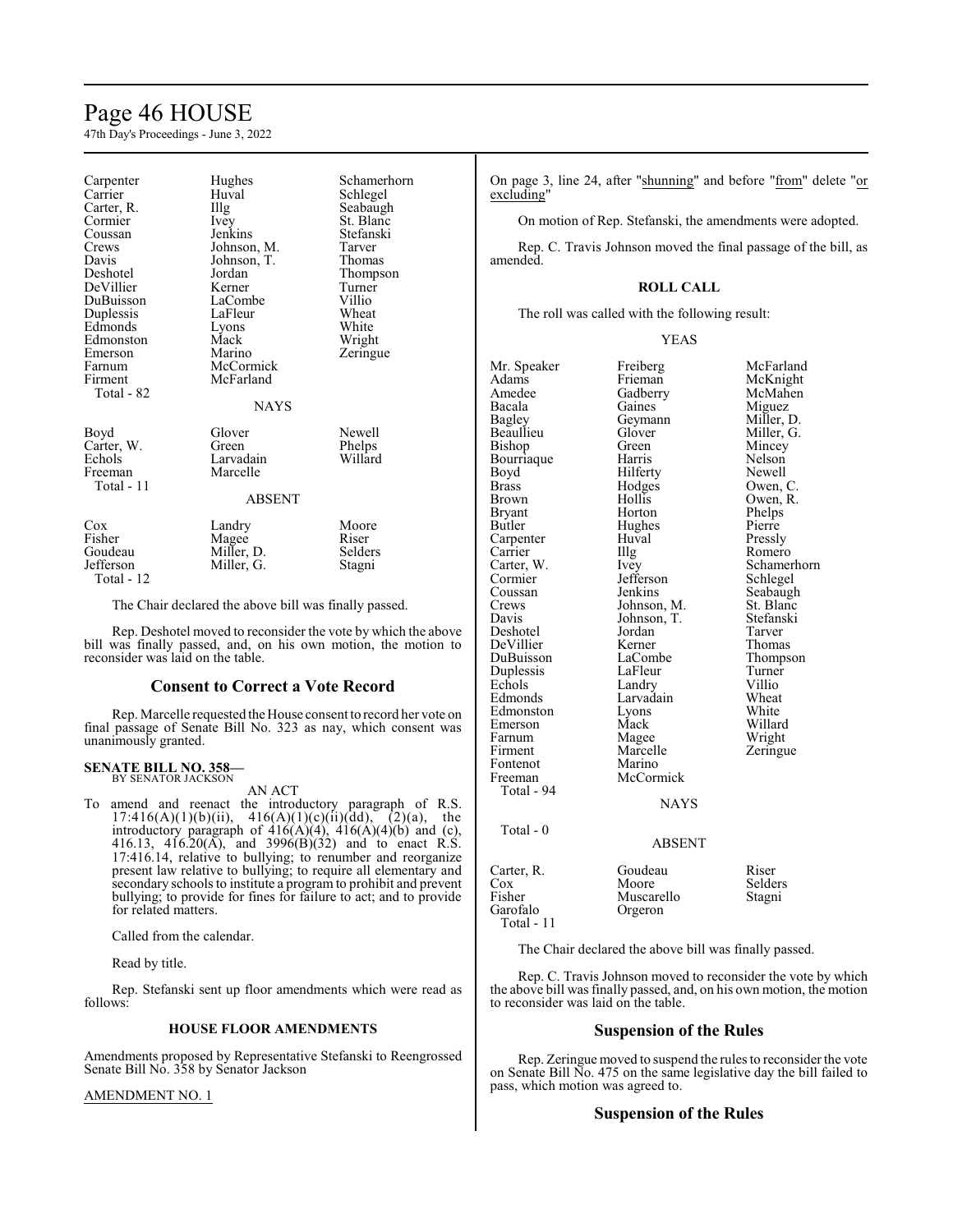47th Day's Proceedings - June 3, 2022

On motion of Rep. Zeringue, the rules were suspended in order to take up and consider Reconsideration at this time.

## **Reconsideration**

The following legislative instruments on reconsideration were taken up and acted upon as follows:

#### **SENATE BILL NO. 475—** BY SENATOR BARROW

AN ACT

To enact R.S. 33:9038.74, relative to cooperative and economic development in East Baton Rouge Parish; to create the Baker Main Street Economic Development District as a special taxing and tax increment financing district in East Baton Rouge Parish; to provide for the boundaries of the district; to provide for the governance of the district; to provide for the authority, powers, duties, and functions of the governing body; to provide for the levy and collection of taxes within the district; to authorize the district to issue and sell bonds; to authorize the district to engage in tax increment financing; to provide for an effective date; and to provide for related matters.

Read by title.

On motion of Rep. Zeringue, the vote by which the above Senate Bill failed to pass on the same legislative day was reconsidered.

Returned to the calendar under the rules.

## **Senate Bills and Joint Resolutions on Third Reading and Final Passage**

The following Senate Bills and Joint Resolutions on third reading and final passage were taken up and acted upon as follows:

### **Suspension of the Rules**

Rep. Carpenter moved to suspend the rules to call Senate Bill No. 475 from the calendar, which motion was agreed to.

#### **SENATE BILL NO. 475—** BY SENATOR BARROW

AN ACT

To enact R.S. 33:9038.74, relative to cooperative and economic development in East Baton Rouge Parish; to create the Baker Main Street Economic Development District as a special taxing and tax increment financing district in East Baton Rouge Parish; to provide for the boundaries of the district; to provide for the governance of the district; to provide for the authority, powers, duties, and functions of the governing body; to provide for the levy and collection of taxes within the district; to authorize the district to issue and sell bonds; to authorize the district to engage in tax increment financing; to provide for an effective date; and to provide for related matters.

Called from the calendar.

Read by title.

Rep. Carpenter sent up floor amendments which were read as follows:

## **HOUSE FLOOR AMENDMENTS**

Amendments proposed by Representative Carpenter to Reengrossed Senate Bill No. 475 by Senator Barrow

## AMENDMENT NO. 1

On page 7, line 12, after "board," and before "the need" change "without" to "with"

On motion of Rep. Carpenter, the amendments were adopted.

Rep. Carpenter moved the final passage of the bill, as amended.

### **ROLL CALL**

The roll was called with the following result:

YEAS

| Mr. Speaker   | Frieman       | McMahen     |
|---------------|---------------|-------------|
| Adams         | Gadberry      | Miguez      |
| Amedee        | Gaines        | Miller, D.  |
| Bacala        | Geymann       | Miller, G.  |
| Bagley        | Glover        | Mincey      |
| Bishop        | Green         | Muscarello  |
| Bourriaque    | Harris        | Newell      |
| Boyd          | Hilferty      | Orgeron     |
| Brass         | Hodges        | Owen, C.    |
| Brown         | Hollis        | Owen, R.    |
| Butler        | Horton        | Pierre      |
|               |               |             |
| Carpenter     | Hughes        | Pressly     |
| Carrier       | Huval         | Romero      |
| Carter, R.    | $\prod$ llg   | Schamerhorn |
| Carter, W.    | Jefferson     | Schlegel    |
| Cormier       | Jenkins       | Seabaugh    |
| Coussan       | Johnson, M.   | Selders     |
| Crews         | Jordan        | St. Blanc   |
| Davis         | Kerner        | Stagni      |
| Deshotel      | LaCombe       | Stefanski   |
| DeVillier     | LaFleur       | Tarver      |
| DuBuisson     | Landry        | Thomas      |
| Duplessis     | Larvadain     | Thompson    |
| Echols        | Lyons         | Turner      |
| Edmonds       | Mack          | Villio      |
|               |               | Wheat       |
| Edmonston     | Magee         |             |
| Emerson       | Marcelle      | White       |
| Firment       | Marino        | Willard     |
| Fontenot      | McCormick     | Wright      |
| Freeman       | McFarland     | Zeringue    |
| Freiberg      | McKnight      |             |
| Total - 92    |               |             |
|               | <b>NAYS</b>   |             |
|               |               |             |
| Total - $0$   |               |             |
|               | <b>ABSENT</b> |             |
| Beaullieu     | Garofalo      | Nelson      |
| <b>Bryant</b> | Goudeau       | Phelps      |
| $\cos$        | Ivey          | Riser       |
| Farnum        |               |             |
|               | Johnson, T.   |             |
| Fisher        | Moore         |             |
| Total $-13$   |               |             |

The Chair declared the above bill was finally passed.

Rep. Carpenter moved to reconsider the vote bywhich the above bill was finally passed, and, on her own motion, the motion to reconsider was laid on the table.

## **SENATE BILL NO. 467—**

BY SENATOR CARTER

AN ACT To amend and reenact R.S. 48:1671 and to enact Chapter 34-A of Title 48 of the Louisiana Revised Statutes of 1950, to be comprised of R.S. 48:2165, relative to passenger rail service; to direct the Department of Transportation and Development to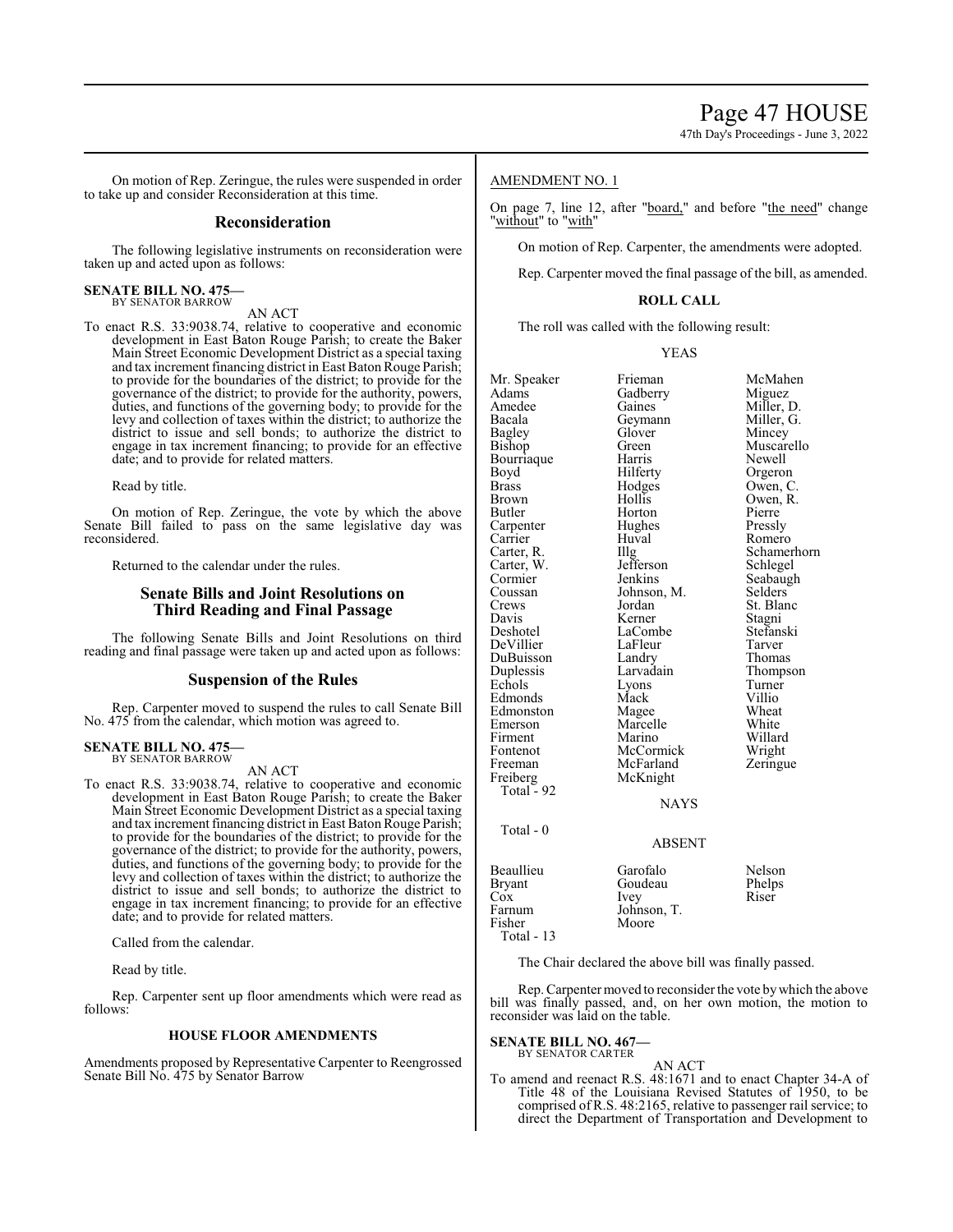## Page 48 HOUSE

47th Day's Proceedings - June 3, 2022

initiate the necessary engineering, financial and other studies to begin passenger rail service between Baton Rouge and New Orleans; to pursue the federal funds provided for in the Infrastructure Investment and Jobs Act of 2021; and to provide for related matters.

Called from the calendar.

Read by title.

Rep. Wright moved the final passage of the bill.

## **ROLL CALL**

The roll was called with the following result:

### YEAS

| Mr. Speaker  | Freiberg    | McFarland   |
|--------------|-------------|-------------|
| Adams        | Frieman     | McKnight    |
| Amedee       | Gadberry    | McMahen     |
| Bacala       | Gaines      | Miguez      |
| Bagley       | Garofalo    | Miller, D.  |
| Beaullieu    | Geymann     | Miller, G.  |
| Bishop       | Glover      | Mincey      |
| Bourriaque   | Green       | Muscarello  |
| Boyd         | Harris      | Newell      |
| Brass        | Hilferty    | Orgeron     |
| <b>Brown</b> | Hodges      | Owen, C.    |
| Bryant       | Hollis      | Owen, R.    |
| Butler       | Horton      | Pierre      |
| Carpenter    | Hughes      | Pressly     |
| Carrier      | Huval       | Romero      |
| Carter, R.   | Illg        | Schamerhorn |
| Carter, W.   | Ivey        | Schlegel    |
| Cormier      | Jefferson   | Seabaugh    |
| Coussan      | Jenkins     | Selders     |
| Crews        | Johnson, M. | St. Blanc   |
| Davis        | Johnson, T. | Stagni      |
| Deshotel     | Jordan      | Stefanski   |
| DeVillier    | Kerner      | Tarver      |
| DuBuisson    | LaCombe     | Thomas      |
| Duplessis    | LaFleur     | Thompson    |
| Echols       | Landry      | Turner      |
| Edmonds      | Larvadain   | Villio      |
| Edmonston    | Lyons       | Wheat       |
| Emerson      | Mack        | White       |
| Farnum       | Magee       | Willard     |
| Firment      | Marcelle    | Wright      |
| Fontenot     | Marino      | Zeringue    |
| Freeman      | McCormick   |             |
| Total - 98   |             |             |
|              | <b>NAYS</b> |             |
| Total - 0    |             |             |
|              | ABSENT      |             |
|              |             |             |

| Cox       | Moore  | Riser |
|-----------|--------|-------|
| Fisher    | Nelson |       |
| Goudeau   | Phelps |       |
| Total - 7 |        |       |

The Chair declared the above bill was finally passed.

Rep. Wright moved to reconsider the vote by which the above bill was finally passed, and, on his own motion, the motion to reconsider was laid on the table.

## **Conference Committee Reports Received**

Conference Committee Reports were received for the following legislative instruments:

House Concurrent Resolution No. 88

House Bill No. 129

Senate Bill Nos. 45, 154, 272, 277, 333 and 396

The Conference Committee Reports for the above legislative instruments lie over under the rules.

### **Conference Committee Appointment**

The Speaker appointed the following conferees on the part of the House to confer with a like committee from the Senate on the disagreement to House Bill No. 927: Reps. Selders, Harris, and Freiberg.

## **Conference Committee Appointment**

The Speaker appointed the following conferees on the part of the House to confer with a like committee from the Senate on the disagreement to Senate Bill No. 90: Reps. Pressly, Huval, and Magee.

## **Conference Committee Appointment**

The Speaker appointed the following conferees on the part of the House to confer with a like committee from the Senate on the disagreement to Senate Bill No. 213: Reps. Selders, Bagley, and Hughes.

## **Conference Committee Appointment**

The Speaker appointed the following conferees on the part of the House to confer with a like committee from the Senate on the disagreement to Senate Bill No. 214: Reps. LaCombe, Gregory Miller, and Stefanski.

### **CONSIDERATION AFTER 82<sup>ND</sup> DAY PERMISSION**

## **HOUSE BILL NO. 600—**

BY REPRESENTATIVE FRIEMAN AN ACT

To enact R.S. 40:2023.1, relative to the public release of information regarding opt-out information for recommended, requested, or required immunizations and vaccinations; to require the distribution of informational materials regarding exemption from and the ability to opt-out of immunizations and vaccinations; and to provide for related matters.

Read by title.

## **Motion**

Rep. Frieman moved that the House grant permission to the Senate to consider House Bill No. 600 on Third Reading and Final Passage after the 82<sup>nd</sup> calendar day of session.

Rep. Jenkins objected.

On motion of Rep. Jenkins, the objection was withdrawn.

Rep. Frieman moved to withdrawhis motion, which motion was agreed to.

## **Suspension of the Rules**

On motion of Rep. Stefanski, the rules were suspended in order to take up and consider Petitions, Memorials, and Communications at this time.

## **Petitions, Memorials, and**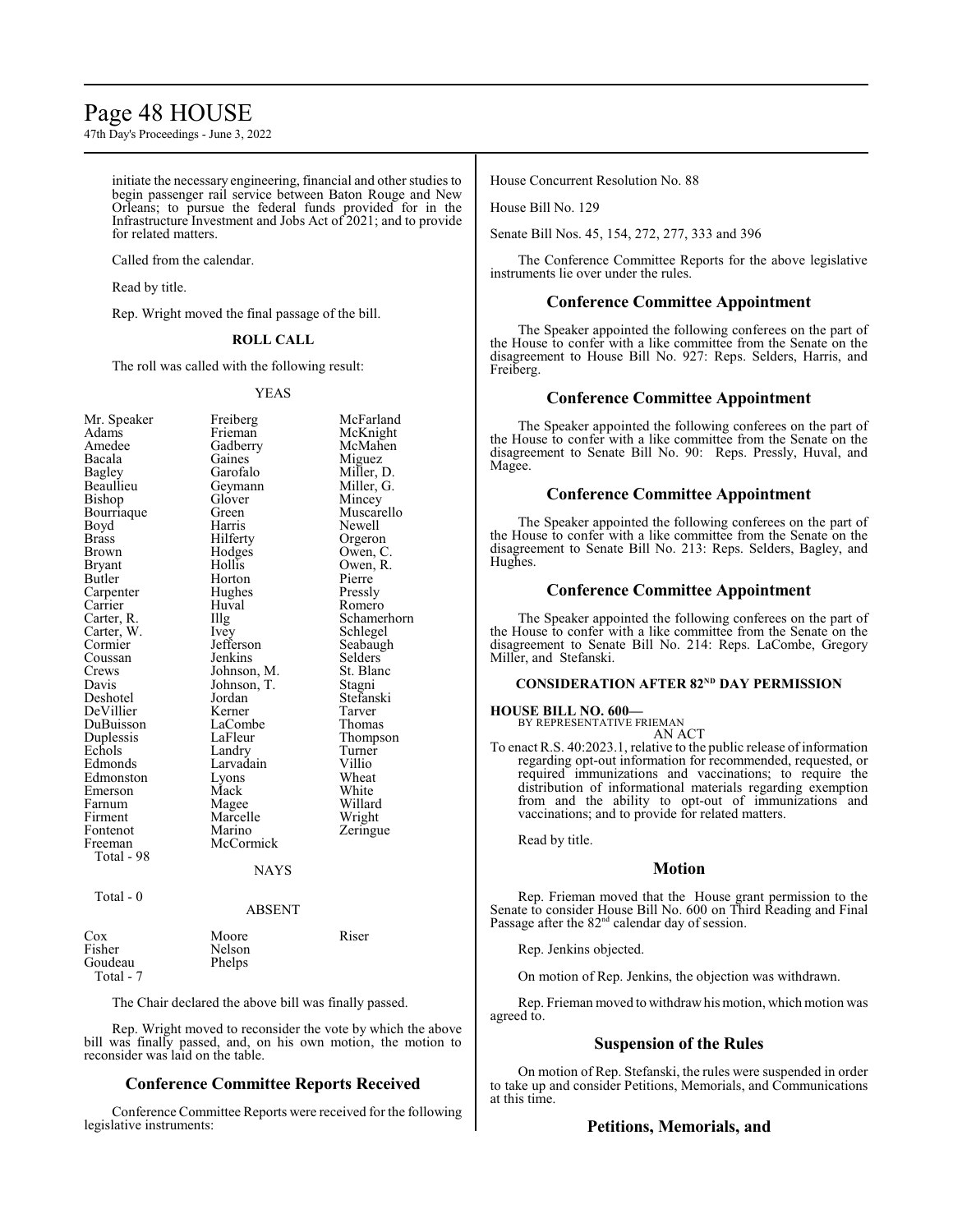Page 49 HOUSE

47th Day's Proceedings - June 3, 2022

## **Communications**

The following petitions, memorials, and communications were received and read:

## **Message from the Senate**

## **APPOINTMENT OF CONFERENCE COMMITTEE**

June 3, 2022

To the Honorable Speaker and Members of the House of Representatives:

I am directed to inform your honorable body that the President of the Senate has appointed the following committee to serve with a like committee from the House to confer on the disagreement to House Bill No. 117: Senators Fred Mills, Hewitt and McMath.

Respectfully submitted,

YOLANDA J. DIXON Secretary of the Senate

## **Message from the Senate**

### **APPOINTMENT OF CONFERENCE COMMITTEE**

June 3, 2022

To the Honorable Speaker and Members of the House of Representatives:

I am directed to inform your honorable body that the President of the Senate has appointed the following committee to serve with a like committee from the House to confer on the disagreement to House Bill No. 555: Senators Cathey, Ward and Connick.

Respectfully submitted,

YOLANDA J. DIXON Secretary of the Senate

## **Message from the Senate**

### **APPOINTMENT OF CONFERENCE COMMITTEE**

### June 3, 2022

To the Honorable Speaker and Members of the House of Representatives:

I am directed to inform your honorable body that the President of the Senate has appointed the following committee to serve with a like committee from the House to confer on the disagreement to Senate Bill No. 90: Senators Talbot, Robert Mills and Bernard.

Respectfully submitted,

YOLANDA J. DIXON Secretary of the Senate

## **Message from the Senate**

**APPOINTMENT OF CONFERENCE COMMITTEE** 

June 3, 2022

To the Honorable Speaker and Members of the House of Representatives:

I am directed to inform your honorable body that the President of the Senate has appointed the following committee to serve with a like committee from the House to confer on the disagreement to Senate Bill No. 213: Senators Luneau, Fred Mills and Barrow.

Respectfully submitted,

YOLANDA J. DIXON Secretary of the Senate

## **Message from the Senate**

## **APPOINTMENT OF CONFERENCE COMMITTEE**

June 3, 2022

To the Honorable Speaker and Members of the House of Representatives:

I am directed to inform your honorable body that the President of the Senate has appointed the following committee to serve with a like committee from the House to confer on the disagreement to Senate Bill No. 214: Senators Peacock, Luneau and Stine.

Respectfully submitted,

YOLANDA J. DIXON Secretary of the Senate

## **Message from the Senate**

### **APPOINTMENT OF CONFERENCE COMMITTEE**

June 3, 2022

To the Honorable Speaker and Members of the House of Representatives:

I am directed to inform your honorable body that the President of the Senate has appointed the following committee to serve with a like committee from the House to confer on the disagreement to Senate Bill No. 241: Senators Allain, Cortez and Reese.

Respectfully submitted,

YOLANDA J. DIXON Secretary of the Senate

## **Message from the Senate**

## **APPOINTMENT OF CONFERENCE COMMITTEE**

June 3, 2022

To the Honorable Speaker and Members of the House of Representatives:

I am directed to inform your honorable body that the President of the Senate has appointed the following committee to serve with a like committee from the House to confer on the disagreement to Senate Bill No. 272: Senators Smith, Connick and Cortez.

Respectfully submitted,

YOLANDA J. DIXON Secretary of the Senate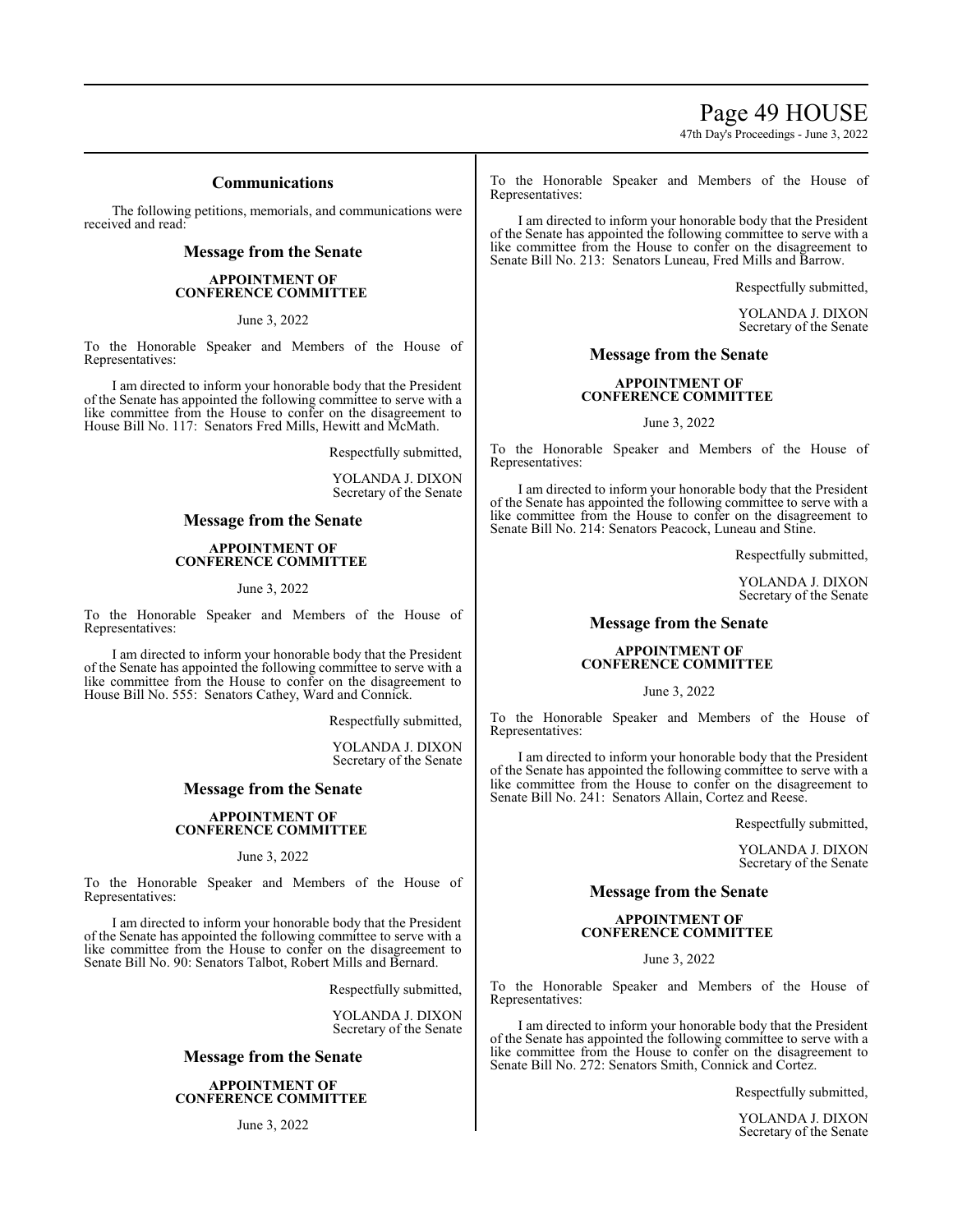## **Message from the Senate**

## **APPOINTMENT OF CONFERENCE COMMITTEE**

June 3, 2022

To the Honorable Speaker and Members of the House of Representatives:

I am directed to inform your honorable body that the President of the Senate has appointed the following committee to serve with a like committee from the House to confer on the disagreement to Senate Bill No. 277: Senators White, Cortez and Ward.

Respectfully submitted,

YOLANDA J. DIXON Secretary of the Senate

### **Message from the Senate**

### **APPOINTMENT OF CONFERENCE COMMITTEE**

### June 3, 2022

To the Honorable Speaker and Members of the House of Representatives:

I am directed to inform your honorable body that the President of the Senate has appointed the following committee to serve with a like committee from the House to confer on the disagreement to Senate Bill No. 490: Senators Milligan, Hewitt and Cortez.

Respectfully submitted,

YOLANDA J. DIXON Secretary of the Senate

## **Message from the Senate**

## **DISAGREEMENT TO SENATE BILL**

### June 3, 2022

To the Honorable Speaker and Members of the House of Representatives:

I am directed to inform your honorable body that the Senate has refused to concur in the proposed House Amendments to Senate Bill No. 183 by Sen. Fred Mills, and ask the Speaker to appoint a committee to confer with a like committee from the Senate on the disagreement.

Respectfully submitted,

YOLANDA J. DIXON Secretary of the Senate

### **Message from the Senate**

## **HOUSE CONCURRENT RESOLUTIONS**

### June 3, 2022

To the Honorable Speaker and Members of the House of Representatives:

I am directed to inform your honorable body that the Senate has concurred in the following House Concurrent Resolutions:

House Concurrent Resolution No. 8 Returned with amendments

House Concurrent Resolution No. 23 Returned without amendments

House Concurrent Resolution No. 112 Returned without amendments

House Concurrent Resolution No. 129 Returned without amendments

House Concurrent Resolution No. 134 Returned without amendments

Respectfully submitted,

YOLANDA J. DIXON Secretary of the Senate

### **Message from the Senate**

### **HOUSE BILLS**

### June 3, 2022

To the Honorable Speaker and Members of the House of Representatives:

I am directed to inform your honorable body that the Senate has finally passed the following House Bills:

House Bill No. 54 Returned with amendments

House Bill No. 103 Returned without amendments

House Bill No. 130 Returned without amendments

House Bill No. 135 Returned without amendments

House Bill No. 137 Returned without amendments

House Bill No. 166 Returned with amendments

House Bill No. 178 Returned without amendments

House Bill No. 190 Returned with amendments

House Bill No. 194 Returned with amendments

House Bill No. 214 Returned with amendments

House Bill No. 223 Returned with amendments

House Bill No. 234 Returned with amendments

House Bill No. 239 Returned without amendments

House Bill No. 248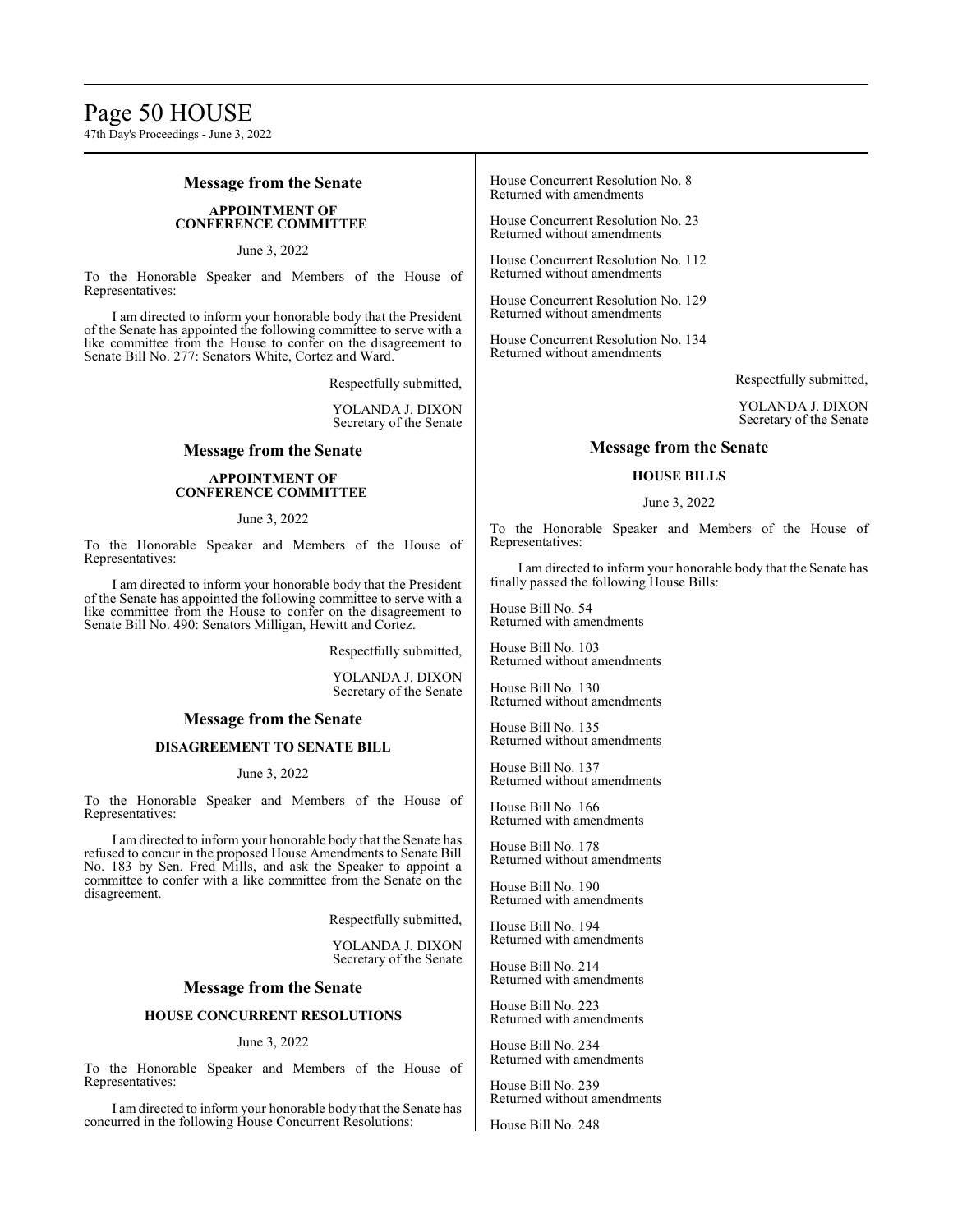# Page 5 1 HOUSE

47th Da y's Pro c e edings - June 3, 2022

Retu rned with amen d ments

House Bill No. 2 6 9 Returned without amendments

House Bill No. 2 7 4 Returned without amendments

House Bill No. 3 6 9 Returned without amendments

House Bill No. 4 5 0 Retu rned with amen d ments

House Bill No. 5 1 6 Returned without amendments

House Bill No. 5 5 0 Retu rned with amen d ments

House Bill No. 5 8 5 Retu rned with amen d ments

House Bill No. 6 1 2 Retu rned with amen d ments

House Bill No. 6 5 0 Returned without amendments

House Bill No. 6 9 8 Retu rned with amen d ments

House Bill No. 7 2 4 Retu rned with amen d ments

House Bill No. 7 2 9 Retu rned with amen d ments

House Bill No. 7 3 6 Retu rned with amen d ments

House Bill No. 7 5 5 Retu rned with amen d ments

House Bill No. 7 7 5 Returned without amendments

House Bill No. 8 5 4 Retu rned with amen d ments

House Bill No. 8 6 5 Returned without amendments

House Bill No. 8 6 8 Retu rned with amen d ments

House Bill No. 9 1 1 Retu rned with amen d ments

House Bill No. 9 3 3 Retu rned with amen d ments

House Bill No. 9 4 0 Retu rned with amen d ments

House Bill No. 9 4 6 Retu rned with amen d ments

House Bill No. 9 6 9 Returned without amendments

House Bill No. 1 0 1 5

Retu rned with amen d ments

Ho use Bill No. 1 0 6 0 Retu rned with amen d ments

Ho use Bill No. 1 0 7 8 Retu rned with amen d ments

Ho use Bill No. 1 0 8 3 Retu rned without amendments

Resp ectfully su b mitted ,

YOL ANDA J. DIXON Secretary o f the Senate

## **Message from the Senate**

## **SIGNED SENATE CONCURRENT RESOLUTIONS**

## June 3, 2022

To the Honorable Speaker and Members of the House of Representatives:

I am directed to inform your honorable body that the President of the Senate has signed the following Senate Concurrent Resolutio ns:

Senate Co ncurrent Resolutio n Nos. 3 9, 4 5, 4 6 an d 7 1

an d ask the Sp e a k e r of the House o f Representatives to affix his signature to the same.

Resp ectfully su b mitted ,

YOL ANDA J. DIXON Secretary o f the Senate

The Senate Concurrent Resolutions contained herein were sig ned b y th e Speak er o f the House.

## **Privileged Report of the Committee on Enrollment**

## June 3, 2022

T o th e honorable Speaker an d Members o f the Ho use o f Representatives:

I am directed by your Committee on Enrollment to submit the follo win g rep ort:

The following House Resolutions have been properly enrolled:

**HOUSE RESOLUTION NO. 2 3 5** I**SE RESOLUTION NO. 235—**<br>by representative schexnayder

A RESOLUTION To commend Micah Waguespack on winning gold and silver medals at the 2 0 2 2 Natio nal Rifle Junior Olympic Champio nships.

**HOUSE RESOLUTION NO. 2 3 7 —** BY REPRESENTATIVE AMEDEE

A RESOLUTION

To commend Bishop Shelton J. Fabre, the fourth bishop of the Diocese o f H o u ma-Thib o dau x, o n bein g ap p ointed arch bish o p o f L o uisville, Kentucky .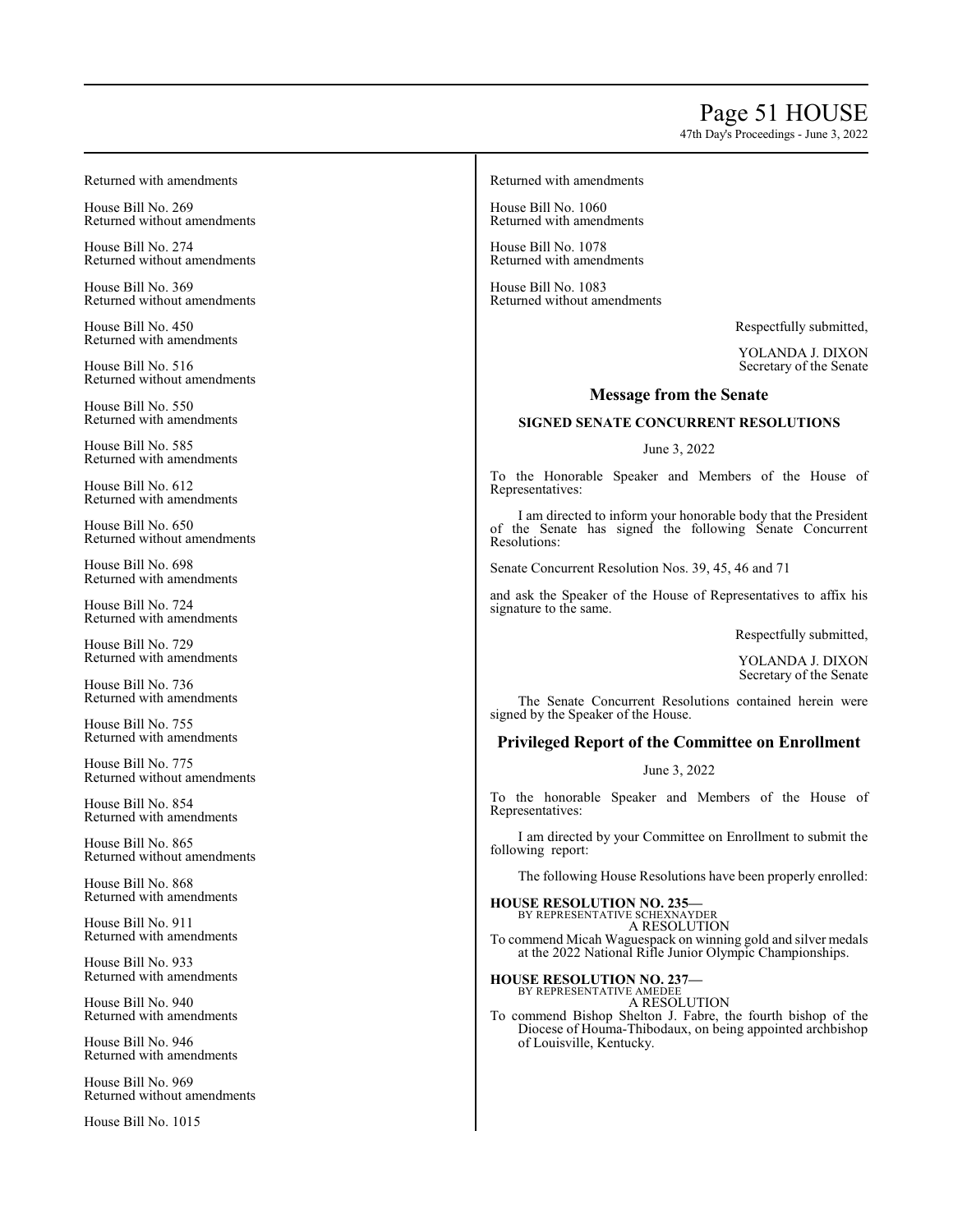## Page 52 HOUSE

47th Day's Proceedings - June 3, 2022

### **HOUSE RESOLUTION NO. 238—** BY REPRESENTATIVE SCHAMERHORN A RESOLUTION To commend Kodi Miller on her athletic achievements.

# **HOUSE RESOLUTION NO. 239—** BY REPRESENTATIVE DUPLESSIS

A RESOLUTION To commend Veronica Lee Ann Downs-Dorsey on her accomplishments.

**HOUSE RESOLUTION NO. 241—** BY REPRESENTATIVE NEWELL

A RESOLUTION

To commend Pastor Dave Jones, Jr., and Macedonia Church of God in Christ on the occasion of the church's Founder's Day Celebration.

**HOUSE RESOLUTION NO. 243—** BY REPRESENTATIVE GLOVER A RESOLUTION

To commend the legacy of Judah Hertz and Project Swim in Shreveport.

**HOUSE RESOLUTION NO. 244—** BY REPRESENTATIVE MAGEE A RESOLUTION

To commend Melinda Deslatte upon her selection as research director of Public Affairs Research Council of Louisiana.

Respectfully submitted,

STEPHANIE HILFERTY Chairwoman

The above House Resolutions contained in the report were signed by the Speaker of the House and taken by the Clerk of the House to the Secretary of State in accordance with the rules of the House.

## **Privileged Report of the Committee on Enrollment**

June 3, 2022

To the honorable Speaker and Members of the House of Representatives:

I am directed by your Committee on Enrollment to submit the following report:

The following House Concurrent Resolutions have been properly enrolled:

### **HOUSE CONCURRENT RESOLUTION NO. 23—** BY REPRESENTATIVE HARRIS

A CONCURRENT RESOLUTION

To approve the formula that was developed by the State Board of Elementary and Secondary Education pursuant to Article VIII, Section 13(B) of the Constitution of Louisiana to determine the cost of a minimum foundation program of education in all public elementary and secondary schools as well as to equitably allocate the funds to parish and city school systems and that was adopted by the board on March 9, 2022.

## **HOUSE CONCURRENT RESOLUTION NO. 112—**

BY REPRESENTATIVES AMEDEE AND GAROFALO A CONCURRENT RESOLUTION

- To urge and request local public bodies to provide for a mechanism
- for the public to submit input concerning agenda items via electronic mail and, to the extent practicable, to allow the public to view and participate in meetings via electronic means.

### **HOUSE CONCURRENT RESOLUTION NO. 129—**

BY REPRESENTATIVES CREWS, DESHOTEL, FRIEMAN, SEABAUGH, THOMPSON, AND WILLARD

A CONCURRENT RESOLUTION

To urge and request the presiding officers of the legislature to study issues created by the columns in the legislative committee rooms and to explore all opportunities to improve conditions or resolve issues involving the line-of-sight issues caused by those columns and to report their findings and recommendations to each member of the legislature not later than January 15, 2023.

**HOUSE CONCURRENT RESOLUTION NO. 134—** BY REPRESENTATIVES SCHEXNAYDER AND GREGORY MILLER AND SENATORS PRICE AND SMITH A CONCURRENT RESOLUTION

To commend the St. Charles Catholic High School baseball team on winning the Louisiana High School Athletic Association 2022 Division III state championship.

Respectfully submitted,

STEPHANIE HILFERTY Chairwoman

The above House Concurrent Resolutions contained in the report were signed by the Speaker of the House and taken to the Senate by the Clerk of the House and were signed by the President of the Senate and taken by the Clerk of the House to the Secretary of State in accordance with the rules of the House.

## **Privileged Report of the Committee on Enrollment**

### June 3, 2022

To the honorable Speaker and Members of the House of Representatives:

I am directed by your Committee on Enrollment to submit the following report:

The following House Bills have been properly enrolled:

**HOUSE BILL NO. 130—** BY REPRESENTATIVE BEAULLIEU

- AN ACT
- To amend and reenact R.S. 32:398(I)(1) and (a)(iii), relative to motor vehicle crash reports; to provide relative to the definition of an insurance support organization; to exempt healthcare providers from certain confidentiality requirements applicable to public records; and to provide for related matters.

# **HOUSE BILL NO. 135—** BY REPRESENTATIVES MARINO AND GLOVER

AN ACT

To enact R.S. 40:1046.1, relative to dispensing of medical marijuana; to provide relative to pharmacies licensed by the Louisiana Board of Pharmacy to dispense medical marijuana, known commonly as marijuana pharmacies; to authorize dispensing of medical marijuana to certain persons who are not Louisiana residents or are short-term residents of this state; to establish qualifications necessary for such persons to receive medical marijuana in this state; to establish duties of marijuana pharmacies with respect to such dispensing; to prohibit the dispensing of medical marijuana in certain instances; and to provide for related matters.

### **HOUSE BILL NO. 137—**

BY REPRESENTATIVES MARINO AND GLOVER AN ACT

To amend and reenact R.S. 40:966(F)(1), relative to immunity from prosecution for medical marijuana; to provide that visiting qualifying patients shall be exempt from prosecution for certain violations of the Uniform Controlled Dangerous Substances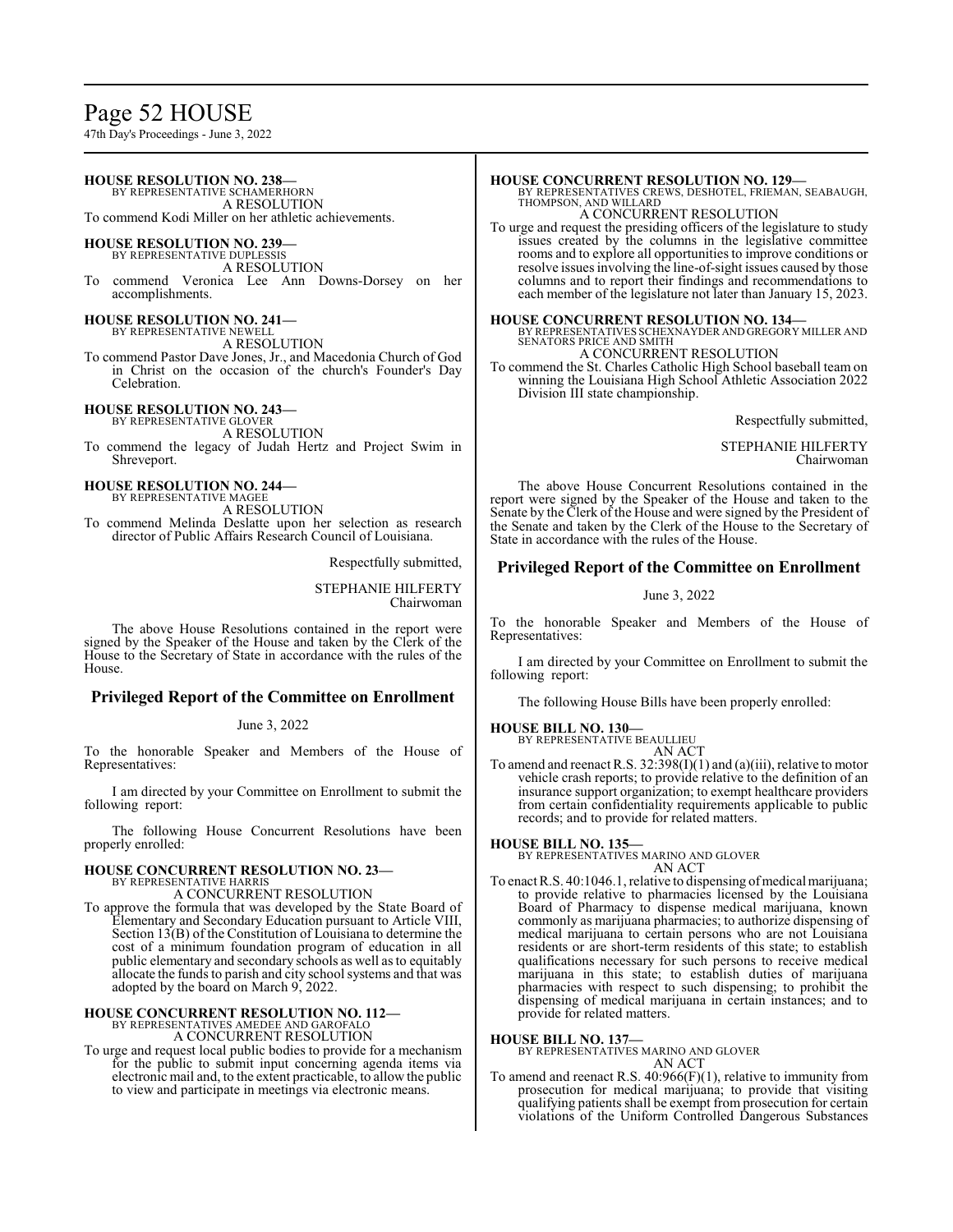## Page 53 HOUSE

47th Day's Proceedings - June 3, 2022

Law; to provide for an effective date; and to provide for related matters.

**HOUSE BILL NO. 953—**<br>BY REPRESENTATIVES SEABAUGH, AMEDEE, BACALA, BAGLEY,<br>BISHOP, BUTLER, CARRIER, CORMIER, COUSSAN, CREWS, DAVIS,<br>DESHOTEL, EDMONDS, EDMONSTON, EMERSON, FIRMENT,<br>FONTENOT, HORTON, MIKE JOHNSON, MACK, MCFA

To amend and reenact R.S. 13:5233, relative to the Preservation of Religious Freedom Act; to provide relative to the free exercise of religion; to provide for protection for places of worship; to prohibit certain restrictions against places of worship; and to provide for related matters.

**HOUSE BILL NO. 969—** BY REPRESENTATIVE SEABAUGH AN ACT

To amend and reenact R.S. 24:10, relative to vetoes; to provide for procedures relative to vetoed bills and items; to provide for reconsideration by the legislature; to provide relative to veto sessions; to provide for effectiveness; and to provide for related matters.

Respectfully submitted,

STEPHANIE HILFERTY Chairwoman

The above House Bills contained in the report were signed by the Speaker of the House and taken to the Senate by the Clerk and were signed by the President of the Senate and taken by the Clerk of the House to the Governor for executive approval.

## **Introduction of Resolutions, House and House Concurrent**

The following members introduced the following entitled House and House Concurrent Resolutions, which were read the first time by their titles and placed upon the calendar for their second reading:

### **HOUSE RESOLUTION NO. 245—**

BY REPRESENTATIVE WRIGHT A RESOLUTION

To commend Vincent "Vince" Charles Latino, Jr. on occasion of his retirement from the Louisiana Department of Transportation and Development and for his years of dedicated service to the state of Louisiana.

Read by title.

On motion of Rep. Wright, and under a suspension of the rules, the resolution was adopted.

### **HOUSE RESOLUTION NO. 246—** BY REPRESENTATIVE HODGES

A RESOLUTION

To create the Environmental, Social, and Governance Criteria Study Group to study and make recommendations regarding regulation of environmental, social, and governance (ESG) criteria in lending and investment practices.

Read by title.

On motion of Rep. Hodges, and under a suspension of the rules, the resolution was ordered passed to its third reading.

#### **HOUSE RESOLUTION NO. 247—** BY REPRESENTATIVE MARINO

A RESOLUTION

To continue and provide with respect to the special legislative commission on medical marijuana created by House Resolution No. 113 of the 2021 Regular Session of the Legislature.

Read by title.

On motion of Rep. Marino, and under a suspension of the rules, the resolution was ordered passed to its third reading.

### **HOUSE RESOLUTION NO. 248—**

BY REPRESENTATIVE EDMONDS A RESOLUTION

To urge and request the legislative auditor to conduct an efficiency audit of the Supplemental Nutrition Assistance Program inclusive of the employment and training component of the program.

Read by title.

On motion of Rep. Edmonds, and under a suspension of the rules, the resolution was ordered passed to its third reading.

### **HOUSE RESOLUTION NO. 249—** BY REPRESENTATIVE ILLG

A RESOLUTION

To commend Marielise Sampite Brosset on the occasion of her one hundredth birthday.

Read by title.

On motion of Rep. Illg, and under a suspension of the rules, the resolution was adopted.

### **HOUSE RESOLUTION NO. 250—** BY REPRESENTATIVE DAVIS

### A RESOLUTION

To create a special legislative commission to study the costs and feasibility of providing insurance coverage benefits for the diagnosis of and treatment for infertility, including but not limited to standard fertility preservation services, intrauterine insemination procedures, and in vitro fertilization procedures.

Read by title.

On motion of Rep. Davis, and under a suspension of the rules, the resolution was ordered passed to its third reading.

## **HOUSE RESOLUTION NO. 251—** BY REPRESENTATIVE WRIGHT

A RESOLUTION

To urge and request the Louisiana Department of Transportation and Development to study transportation options on Louisiana Highway 22 through Madisonville to alleviate traffic and to increase the capacity over the Tchefuncte River.

Read by title.

On motion of Rep. Wright, and under a suspension of the rules, the resolution was ordered passed to its third reading.

## **HOUSE RESOLUTION NO. 252—**

BY REPRESENTATIVE IVEY A RESOLUTION

To commend United States Secret Service Special Agent In Charge Leslie Camille Pichon for her service on the occasion of her promotion.

Read by title.

On motion ofRep. Ivey, and under a suspension of the rules, the resolution was adopted.